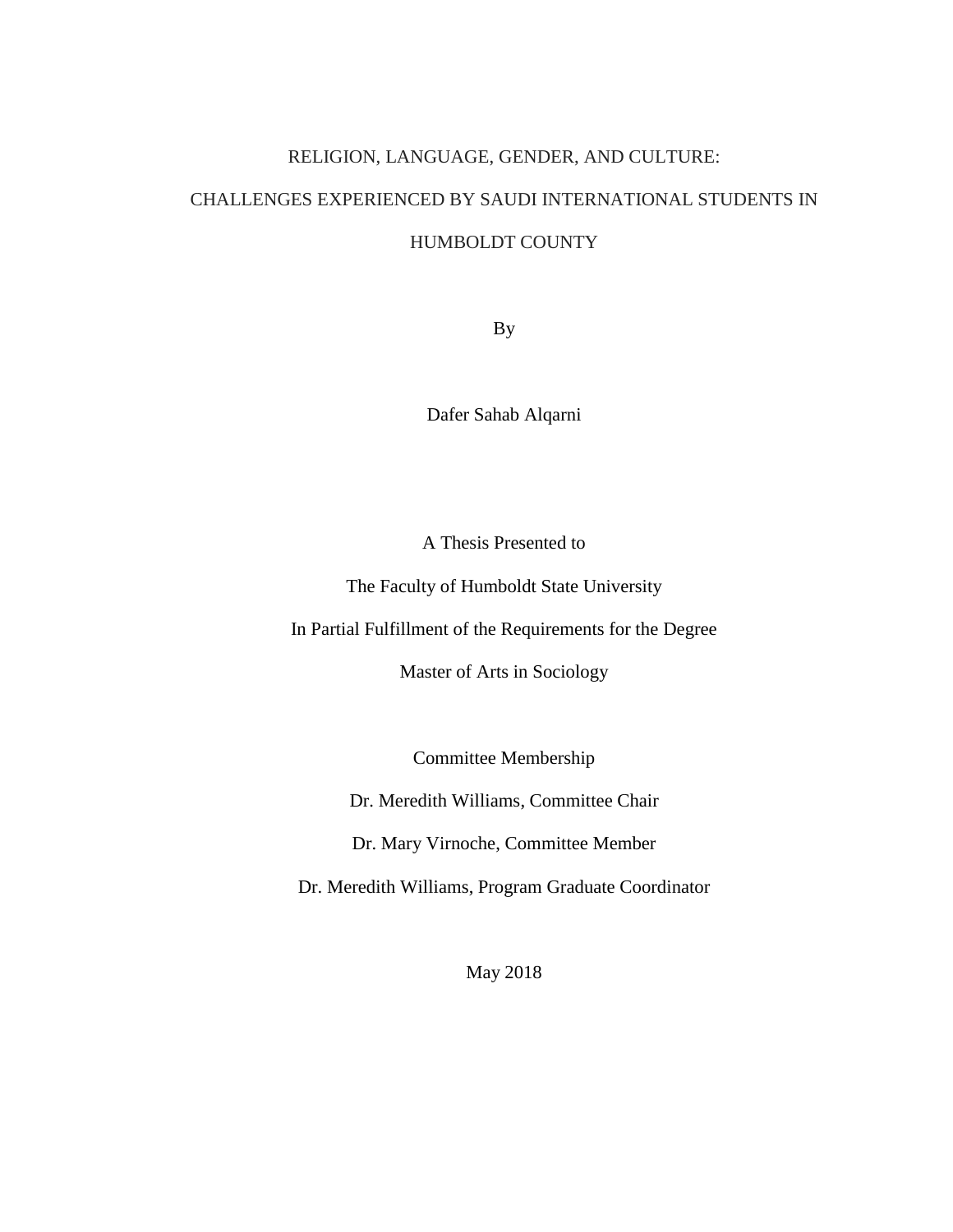#### <span id="page-1-0"></span>ABSTRACT

# RELIGION, LANGUAGE, GENDER, AND CULTURE: CHALLENGES EXPERIENCED BY SAUDI INTERNATIONAL STUDENTS IN HUMBOLDT COUNTY

#### Dafer Sahab Alqarni

The effects of culture shock on individuals living abroad are well known. Less well known, however, are the specific experiences, needs, and challenges of Saudi Arabian students studying internationally, especially in Western nations. In this study, I used qualitative research to explore the needs and difficulties of Saudi international students in Humboldt County and at Humboldt State University (HSU). Using semistructured interviews with eight participants, diversified by gender and marital status, I provide a holistic view of HSU Saudi international students' experiences and challenges which could help to understand Saudi students' experiences abroad generally, and in Humboldt County specifically. I highlighted three major themes which emerged from the interviews: language and cultural challenges, discrimination and religious challenges, and gender challenges. The participants discussed similar and different issues compared to prior studies, as well as new points, such as the role the host family played on these students, the difficulties these students encountered when they interacted with members of another gender, and how cultural differences between Saudi Arabia and the U.S. created some social and academic problems. It is important to understand these students'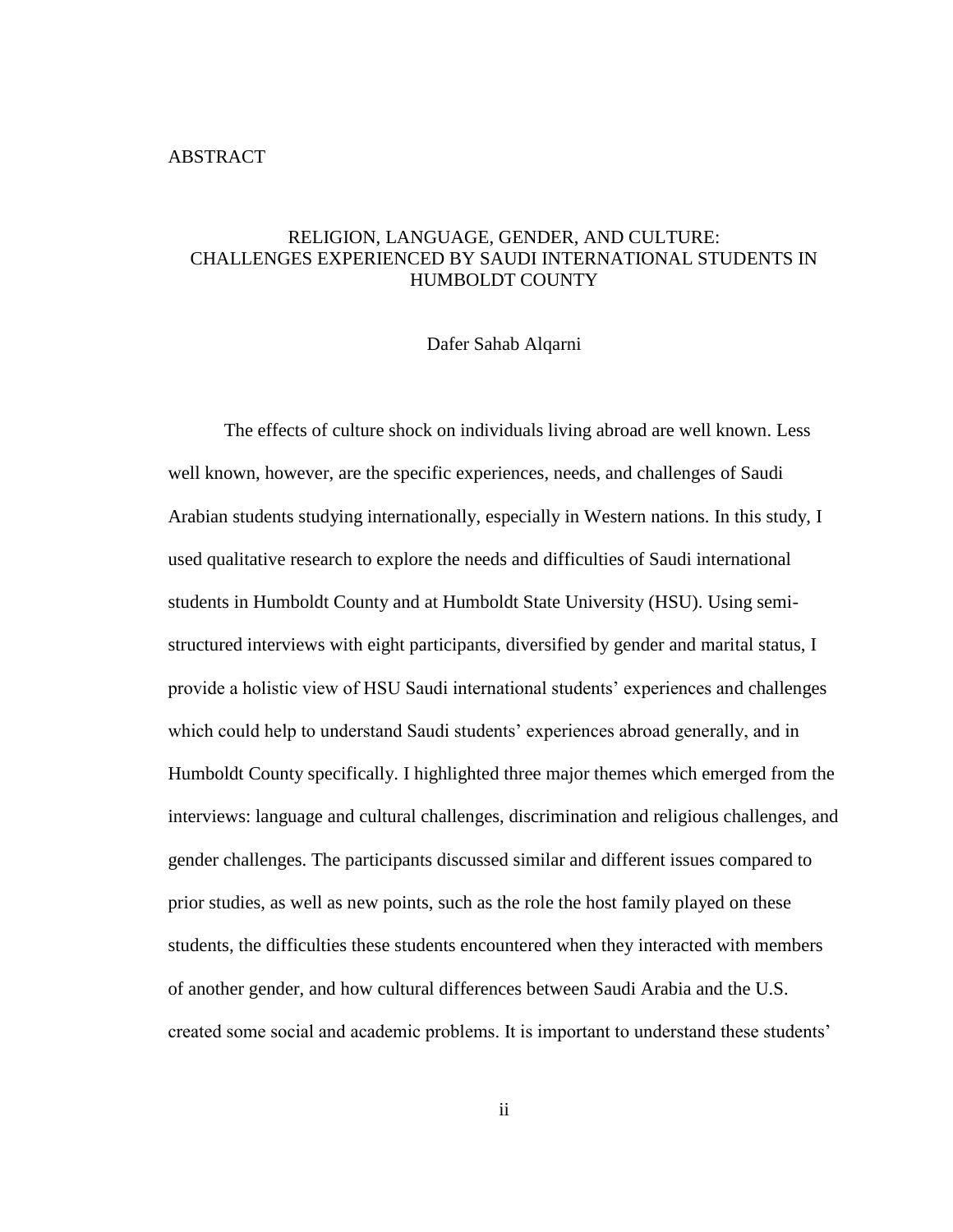experiences to ease their challenges and make their experiences in the U.S. more successful.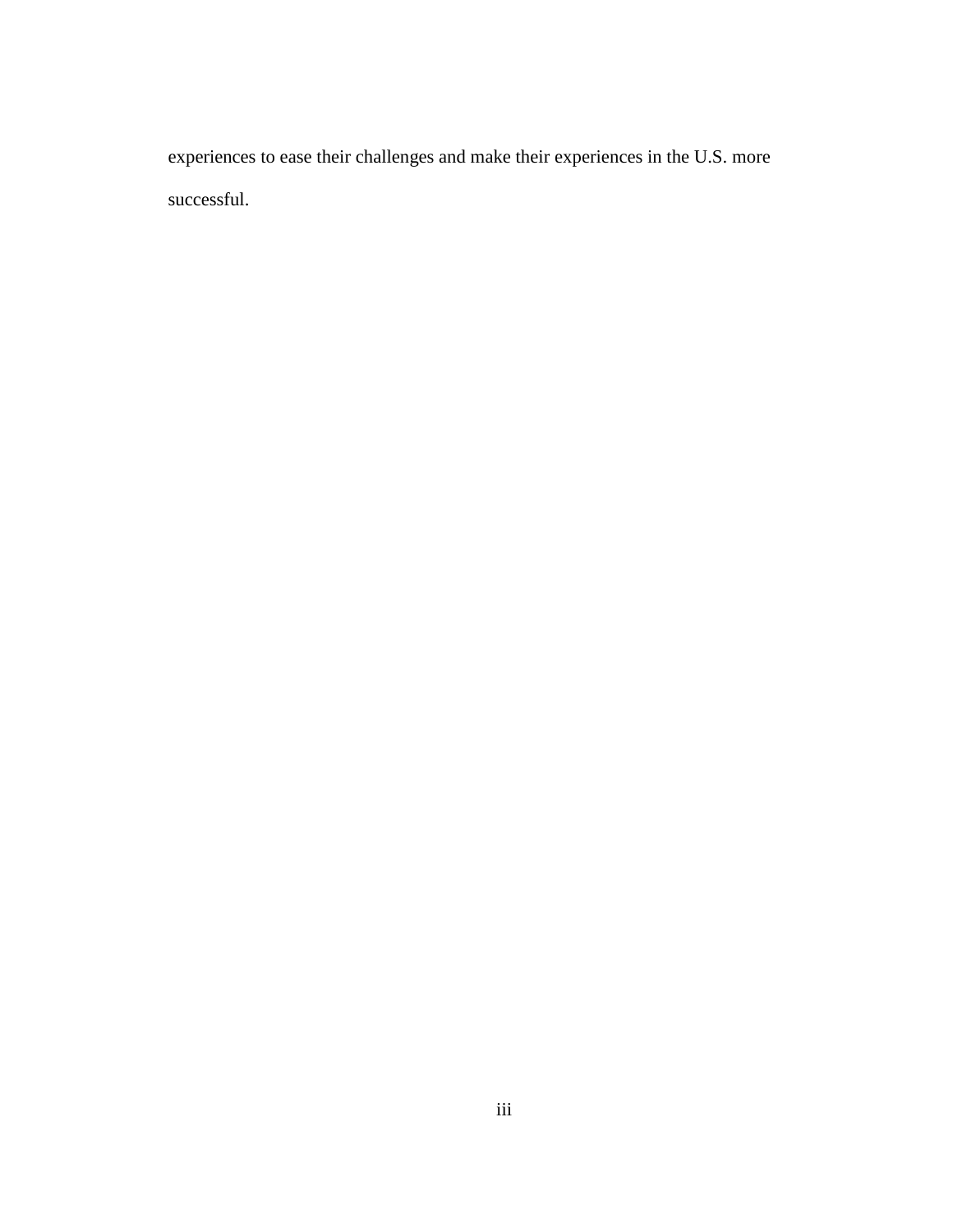<span id="page-3-0"></span>DEDICATION

*I dedicate this thesis to:*

*My Parents Sahab and Fatimah*

*To my father, who passed away in the last semester of my BA, who also was always encouraging me to complete my education. To my mother, thank you for your constant prayers. Thank you for being so patient for the last three and one-half years until I completed my thesis. Mom, your support means a lot to me and it helped me to complete this study.*

*To my wife Fatimah*

*Thank you for being with me the whole time during this challenging and amazing journey. Thank you for your endless support, sacrifices, and for standing with me until I got this thesis done.*

*To my beautiful daughter Siba*

*Thank you for your wonderful smile, love, hugs, and kisses that helped me to overcome all the difficulties I have faced. Without you, life would be meaningless. I love you Siba.*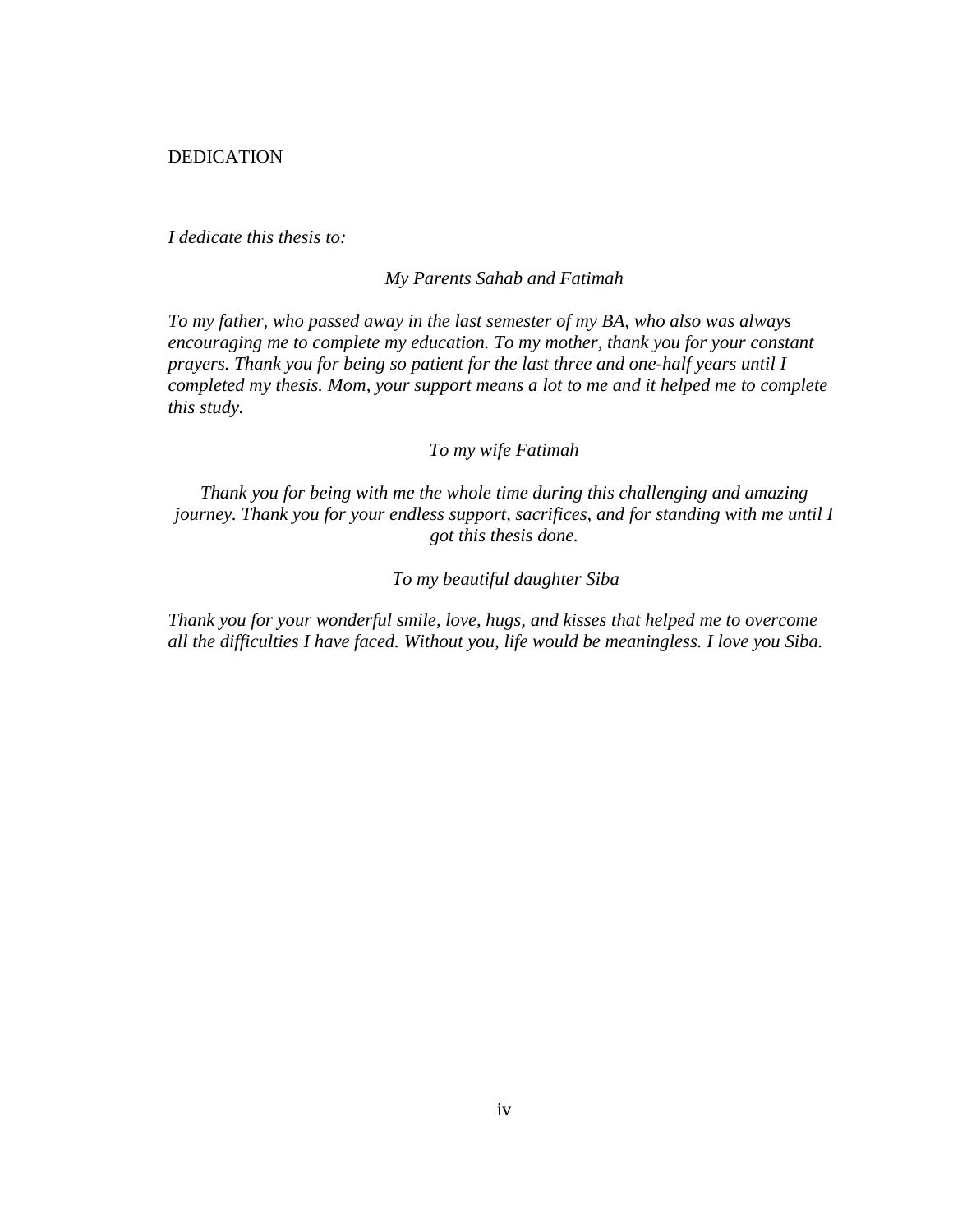#### <span id="page-4-0"></span>ACKNOWLEDGEMENTS

In the Name of Allah, the Beneficent, the Merciful

All praise is due to Allah for his blessing and guidance that helped me to complete this study.

What a great pleasure to reach this moment of finishing my thesis and start writing my acknowledgements. I would like to acknowledge all the fantastic people who helped me to complete this project. Without these people's help and support, I would not complete my master's degree.

First of all, I would like to express my deepest gratitude and appreciation to the Graduate Coordinator of the Sociology Department at HSU who is also my Chair, Dr. Meredith Williams, for being with me during every step of the process until I completed this project. Thank you from the bottom of my heart for your supervision, guidance, and helpful feedback. Without your support and guidance, this thesis would not have been possible. My deepest gratitude also goes to the second member of my committee, Dr. Mary Virnoche, for her encouragement, advice, and feedback.

I also would like to express my appreciation to the Sociology Professors at HSU who taught me and helped me, as well as to all my classmates who were always supportive and helpful especially during some harsh times that I went through.

Special thanks also go to my PhD colleague Ahmed Alowfi, and my wonderful friend Kyle Beattie for their support and help. Thanks for Christiana Frye, the Student Resources Coordinator in the Center for International Program, for her help.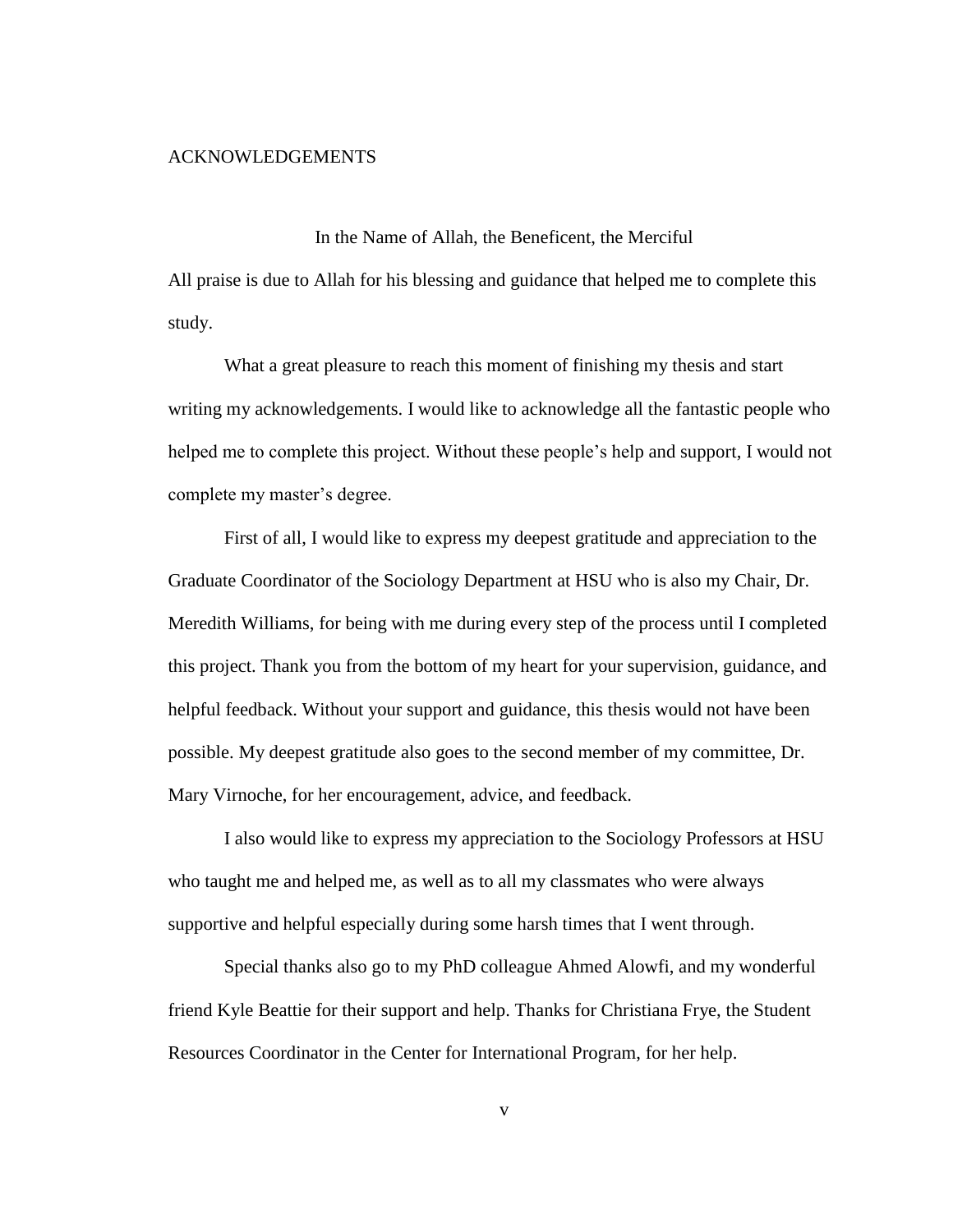I would like to say "thank you so much" to all Saudi international students who participated in this study. Your participation was so helpful for my research, and hopefully for any researcher who will read this study in the future.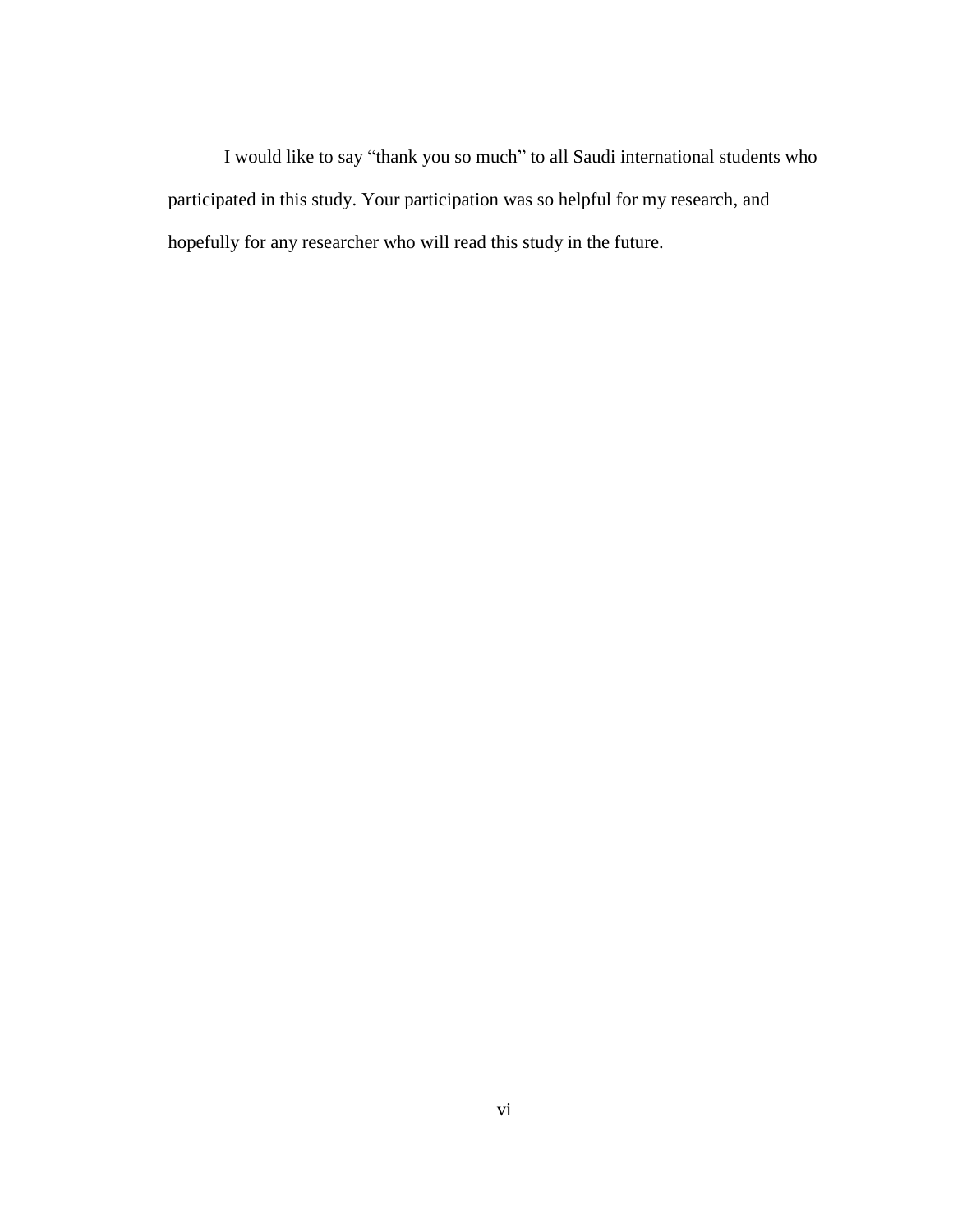# <span id="page-6-0"></span>TABLE OF CONTENTS

| CHAPTER 1: CULTURE SHOCK: THEORY AND LITERATURE REVIEW  5 |    |
|-----------------------------------------------------------|----|
|                                                           |    |
|                                                           |    |
|                                                           |    |
|                                                           |    |
| CHAPTER 2: CHALLENGES FACING INTERNATIONAL STUDENTS  13   |    |
|                                                           |    |
|                                                           |    |
|                                                           |    |
|                                                           |    |
|                                                           |    |
|                                                           | 22 |
|                                                           |    |
|                                                           |    |
|                                                           |    |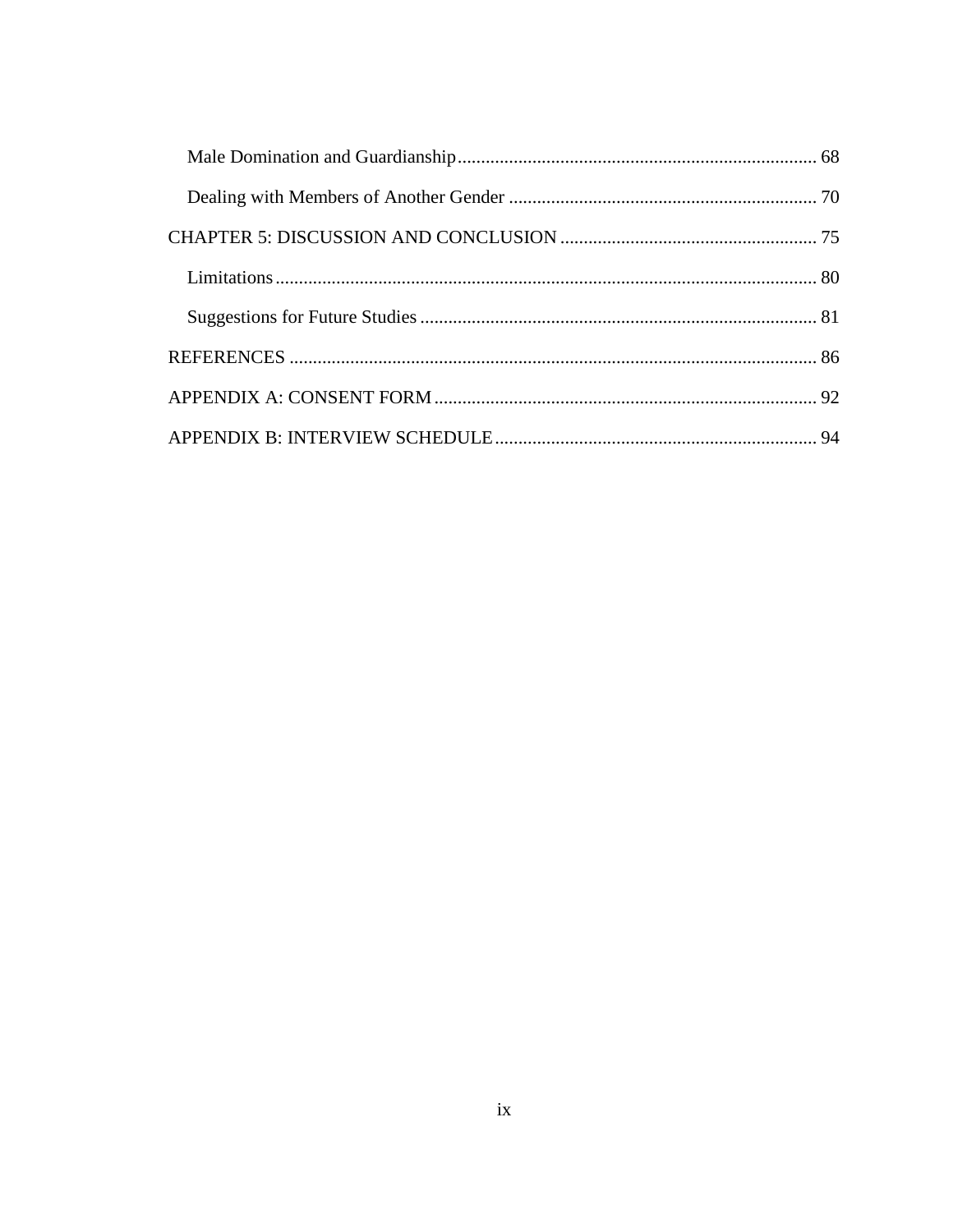# <span id="page-9-0"></span>LIST OF APPENDICIES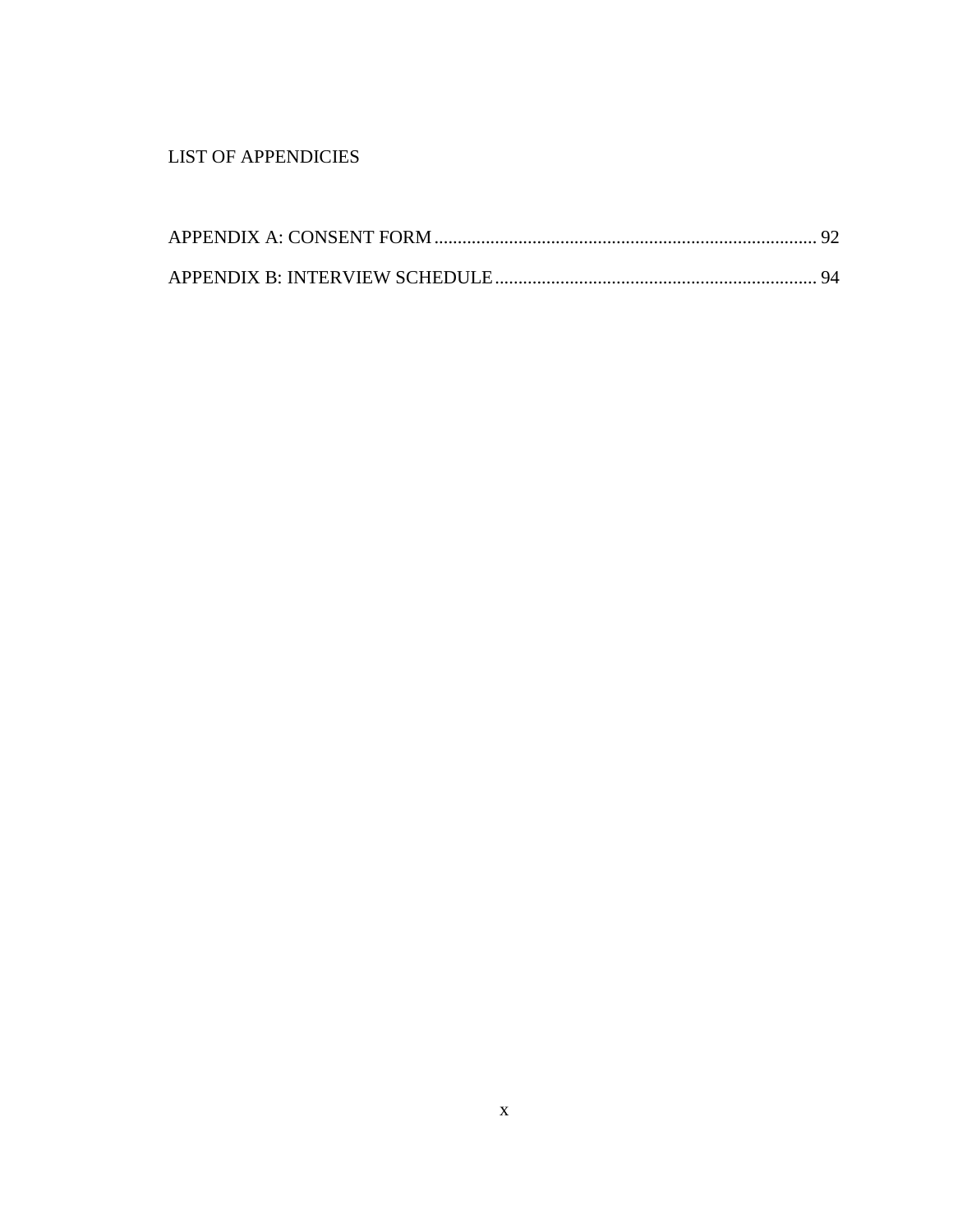#### <span id="page-10-0"></span>INTRODUCTION

In 2015, the total number of Saudis living in the United States was 125,513: that included 106,640 students and 18,873 companions to those students (Al-Shuwayer 2015). The population of Saudi international students in the U.S. is the fastest growing group among international students (Lefdahl-Davis and Perrone-McGovern 2015). Although the population of Saudi international students is large, few studies have focused exclusively on Saudi international students and investigated their unique experiences (Alhazmi 2010; Rundles 2013; Heyn 2013; Almotery 2014; Lefdahl-Davis and Perrone-McGovern 2015). While Saudi international students share some challenges with other international students including Arab and Muslim students, they may also encounter many unique challenges.

According to The Saudi Arabian Cultural Mission to the U.S [SACM] (2006), after the horrific incident of 9/11, the number of Saudi international students in the U.S. declined significantly. This was due to restrictions on U.S visas for these students, and the students' fear of reprisal. In 2005, the number of Saudi international students in the U.S increased dramatically after King Abdullah and President George W. Bush made an agreement to establish a Saudi study abroad program funded by the Saudi government; this is called the King Abdullah Scholarship Program (KASP) (The Ministry of Higher Education 2006; Lefdahl-Davis and Perrone-McGovern 2015). Saudi international students of both genders have a unique position among other international students because they are supported academically and financially by the Saudi government under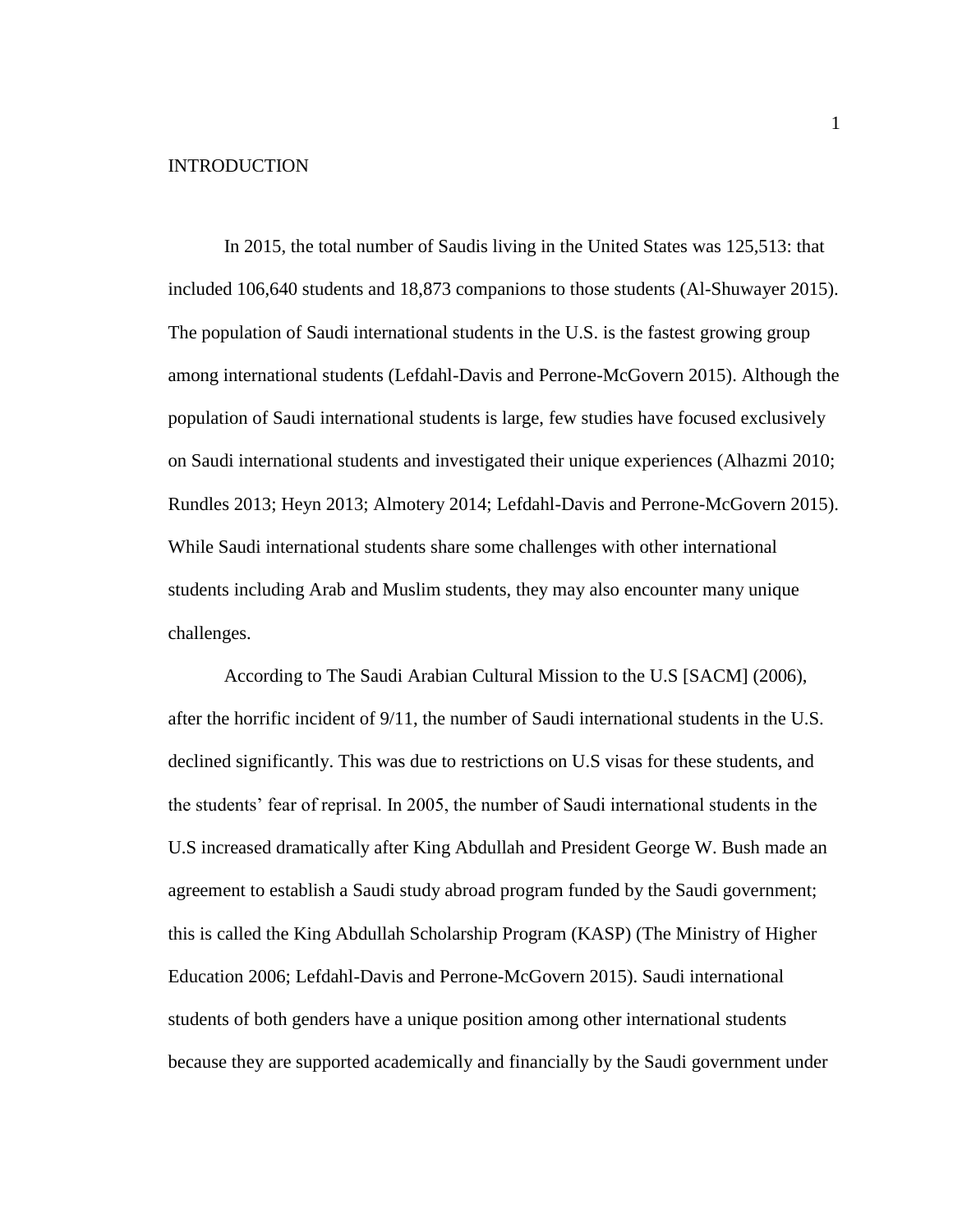supervision of SACM in the U.S (SACM 2006). These Saudi students, however, have a maximum timeframe of eighteen months to finish studying English and to receive an offer of admission from an American university. Additionally, the university and the major the student chooses must be accepted by SACM (Almotery 2014). Saudi students are limited to particular programs if they want the financial support of SACM, such as "…medicine, dentistry, pharmacy, nursing, mathematics, physics, chemistry, biology, medical sciences, engineering, computer specializations, accounting, finance, insurance, and marketing" (Ministry of Higher Education 2010 as cited in Heyn 2013:41). Even though these students have some advantages in comparison with other international students, they still face various challenges in the U.S, which I explore in this study.

The focus of this study was to explore the unique challenges facing Saudi international students who were studying or had studied at Humboldt State University (HSU), in Humboldt County, California. In general, these students were Arab, Muslim, and non-English speakers. In this study, I conducted semi-structured interviews with two female and six male HSU Saudi international students between the summer of 2017 and the spring of 2018.

With this study, I begin to address the literature gap that previous studies did not cover, such as the experiences of female Saudi international students, the impact of marital status on students' success, and research by native Saudi researchers. Furthermore, I contribute to research on higher education, and studying abroad programs, and the field of culture shock and sociocultural studies. With this study, I provide a unique perspective on Saudi international students' experiences and challenges as they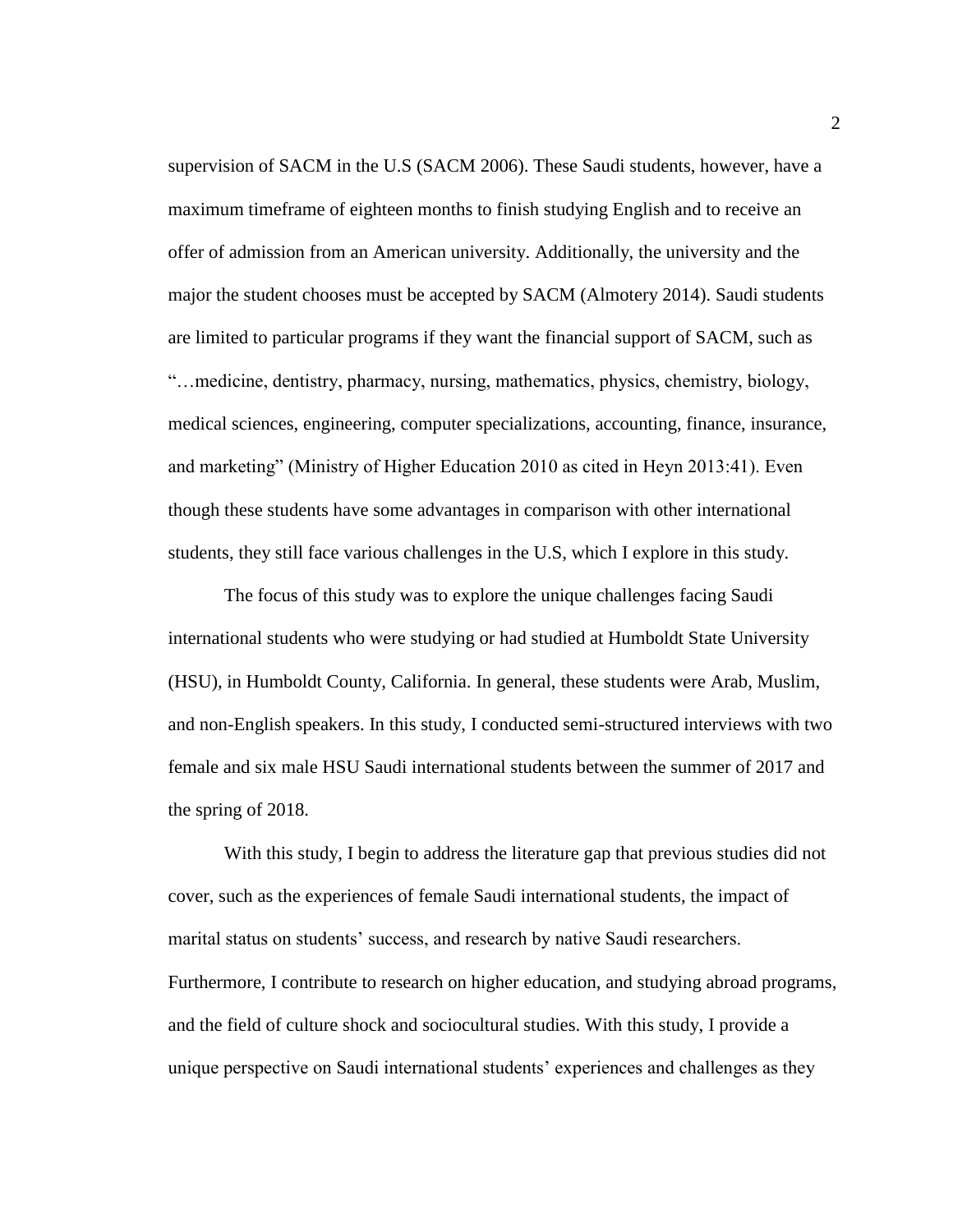encountered them in the United States, as well as provide some guidance for future research. The purpose of this study was to explore the Saudi international students' experiences and their needs and challenges while studying abroad in Humboldt County by answering the following questions:

- 1. How does culture shock affect Saudi international students in Humboldt County?
- 2. What difficulties, challenges, and needs to Saudi international students encounter in Humboldt County?
- 3. How can the experiences of these students provide suggestions for Humboldt State University on how to better accommodate Saudi international students in the future?

This study has five key sections. In Chapter 1, I discussed culture shock as the theoretical foundation of this study, as well as an overview of the history and current state of culture shock studies in the fields of sociology, psychology, and linguistics. In Chapter 2, I detailed many challenges Saudi international students encountered after they arrived in the United States, such as language and communication, social integration, academic difficulties, cultural differences, gender issues, maintaining religious practices, and cultural adaptation. In the third chapter, I outlined the details of my research methodology, including the research setting, participants, interview guide, interview procedures, and data analysis. In Chapter 4, I presented my findings, where I highlighted three major themes that emerged from the interviews. In the final chapter I covered the conclusions and discussion, which shed light on the similarities and differences between this study's findings and the reviewed literature. I also articulated how this thesis has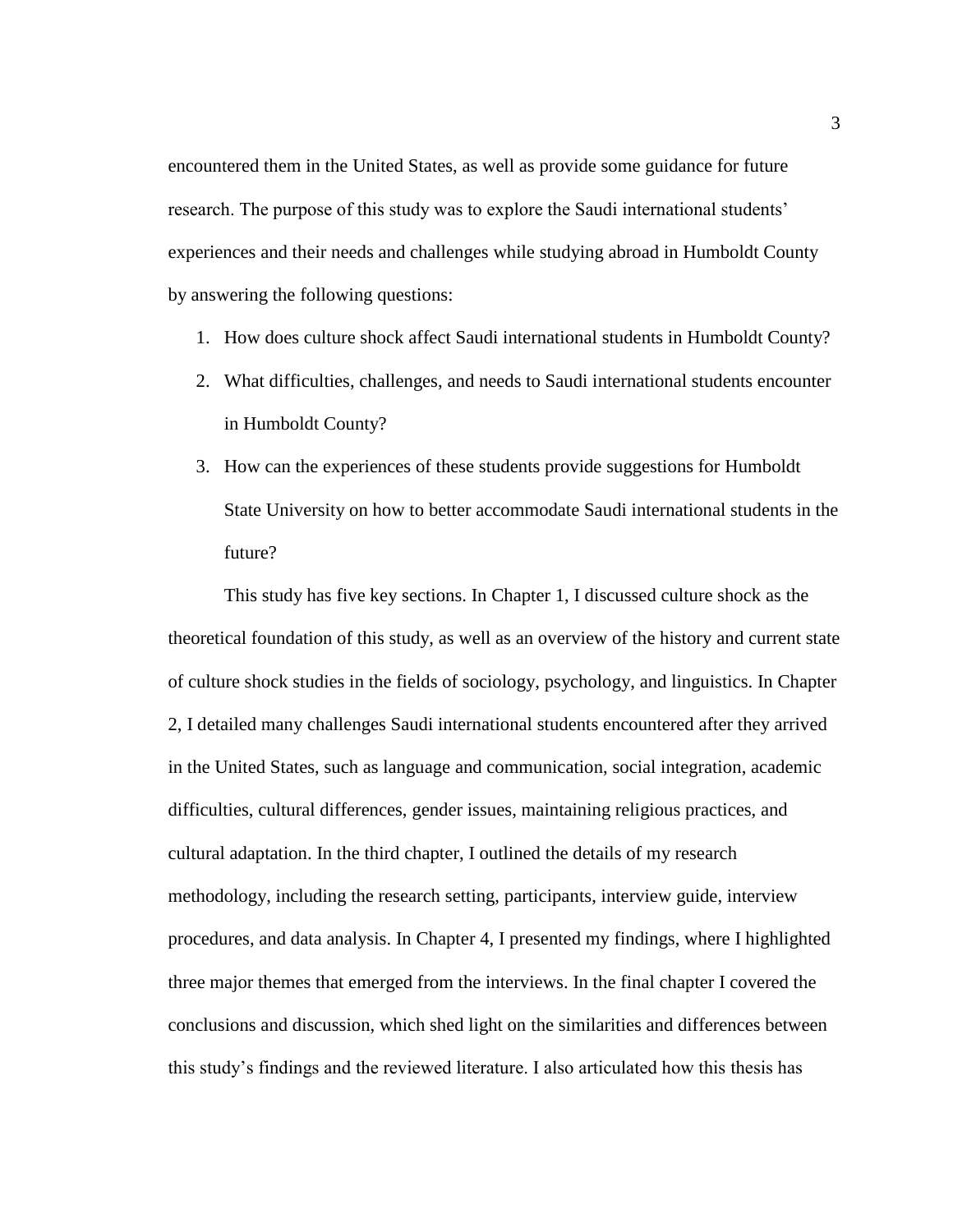contributed to the areas of study on Saudi international students in higher education and sociocultural studies. Finally, I reported the limitations I encountered in this study, and provided some suggestions for the future direction of research within this field.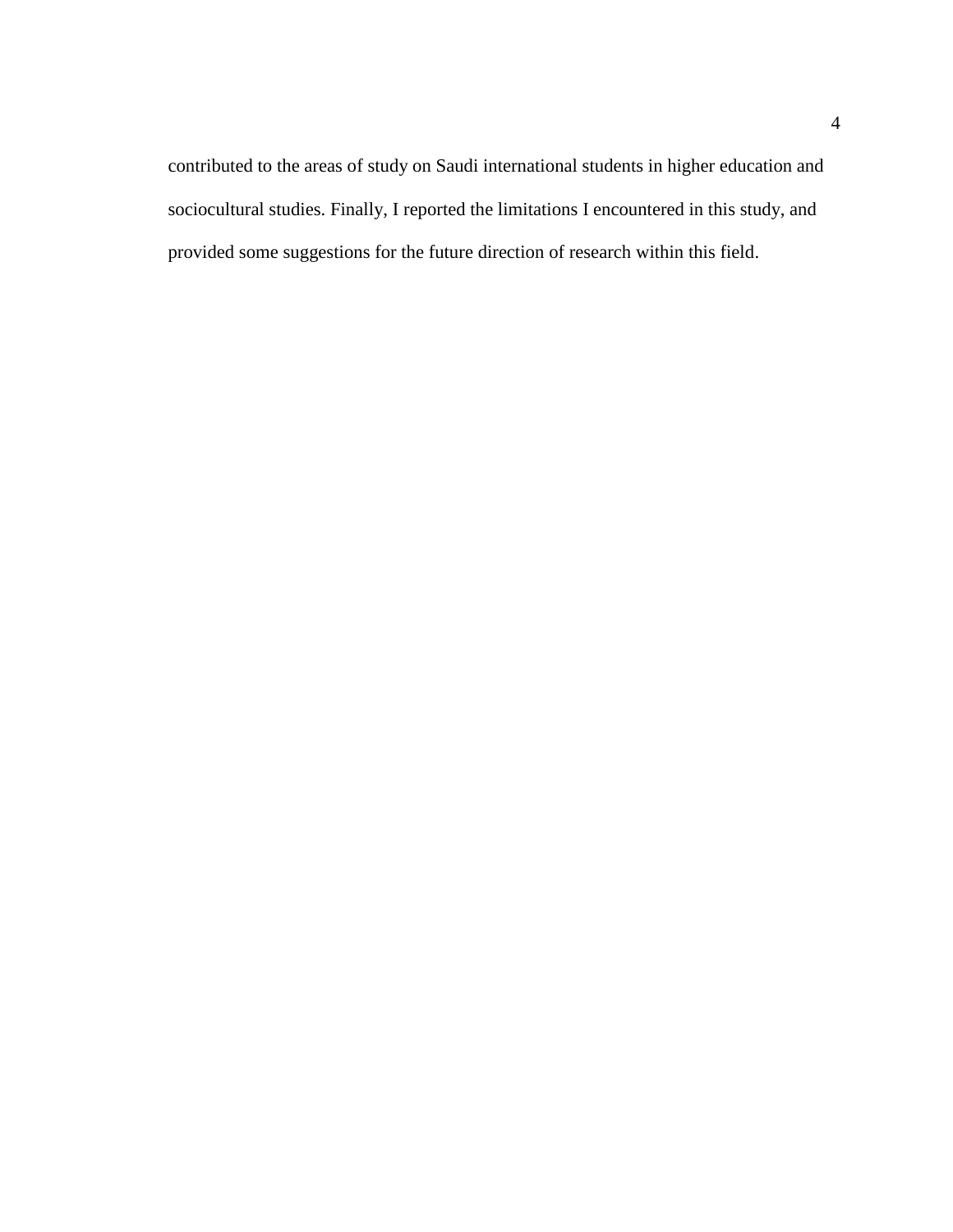# <span id="page-14-0"></span>CHAPTER 1: CULTURE SHOCK: THEORY AND LITERATURE REVIEW

In this chapter I detail the history and current state of culture shock studies in the fields of sociology, psychology, and linguistics as the theoretical foundation of this thesis. Then I review studies conducted about international students from many countries around the world while studying abroad in Western Countries. After that I detail the research that has been conducted on Saudi international students by both Saudi and non-Saudi researchers. These studies cover the language and communication difficulties, needs and support systems, social integration and cultural differences, and preconceptions of the host country. Saudi Arabian students are generally Arab, Muslim, and non-English speakers, all of which are dissimilar to the overall population in the United States, and are qualities that are regularly discriminated against. Finally, I explain the literature gap, detailing the areas where this study's research complements and furthers the available information on this important subject of studying international students in general and how culture shock affects their sojourn in the United States.

# <span id="page-14-1"></span>*Culture Shock*

Culture shock as a social issue has been studied since the 1960's, and even earlier under different terminology. As Zhou et al. (2008) explained, these terms included selective migration from Neo-Darwinism (Wells 1907) and value differences from Social Psychology (Merton 1938). The term culture shock was first coined by Oberg (1960),

5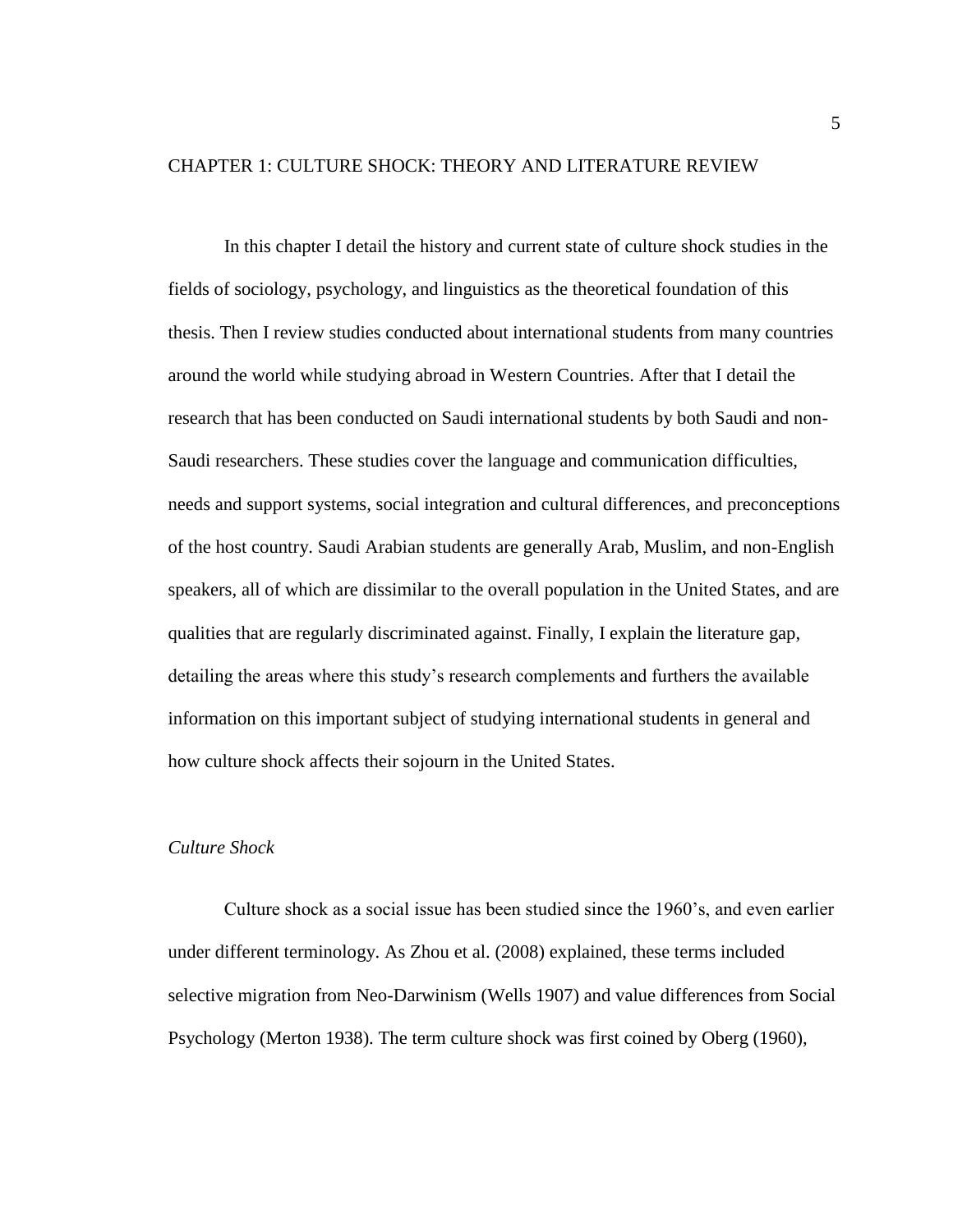who viewed culture shock as a medical condition, and many definitions and characterizations of the phenomenon have since been debated by scholars of several disciplines (Lewthwaite 1996). This inconsistency has been a driving force for the standardization of terminology in the field of culture shock research (De Verthelyi 1995). Psychologists and Sociologists have identified varying subfields within culture shock research that pertain to their own academic research such as language and communication, social integration, academic difficulties, cultural adaptation, and cultural differences. Psychologists have often studied culture shock from the perspective of its effect on the individual's psychology, emotional state, and cognitive ability (Nathanson and Marcenko 1995). Ultimately, culture shock came to be viewed by these fields as a type of, "...contact-induced stress accompanied by skill deficits that can be managed and ameliorated" (Zhou et al. 2008:65).

As mentioned above, the field of culture shock research began as a study of a medical condition associated with people who find themselves in strange and new environments. Gradually this view has evolved to encompass people undergoing the psychological processes of stress, coping, and adjustment within new contexts (Nathanson and Marcenko 1995). The study of culture shock has become more of a social and psychological area, rather than medical. Researchers in culture shock studies began including the concept in psychology, to include affective, behavioral and cognitive (ABC) outcomes of culture shock. This organization of the field provides a one framework for an investigation into the phenomenon (Zhou et al. 2008).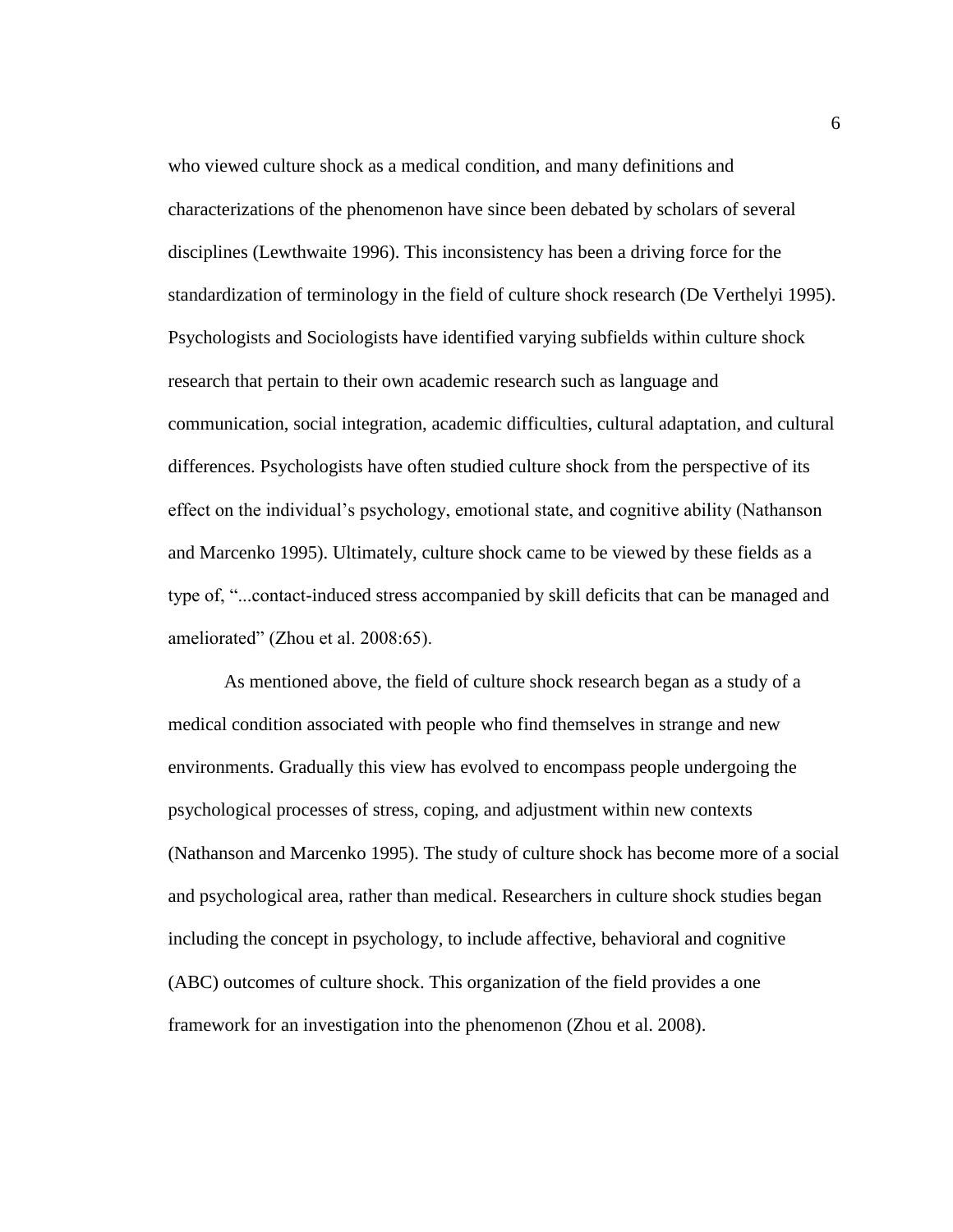#### <span id="page-16-0"></span>*The Current State of Culture Shock Research*

The current state of culture shock research is largely covered by the fields of psychology and sociology. Additionally, there is a linguistic aspect to the study of culture shock and adaptation to new language: linguistic analysis is beyond the scope of this study. Here I will discuss the contributions of sociological and psychological research to understanding international students, their support needs, their difficulties and challenges, and their changed cultural perceptions, as well as the process of cultural adaptation.

#### <span id="page-16-1"></span>*Psychological studies*

Psychological studies have contributed enormously to the field of culture shock research (Nathanson and Marcenko 1995). By focusing on the ABC (affective, behavioral, and cognitive) aspects of culture shock, some researchers have tried to apply appropriate psychological themes to their research on the subfields mentioned above. At the same time, other researchers have built on these ideas and constructed their own psychological model to explain the cultural adaptation process. De Verthelyi (1995:388) highlighted the importance of differentiating "...the situational factors (physical, social, and political) from the more personal aspects (motives, preparedness for change, personality traits, and coping mechanisms) in order to evaluate the relative influence of each on the adaptation process." By separating situational factors from personal aspects De Verthelyi (1995) helped distinguish influences, both external and internal, that affect an individual's cultural adaptation ability. This type of psychological test can be quite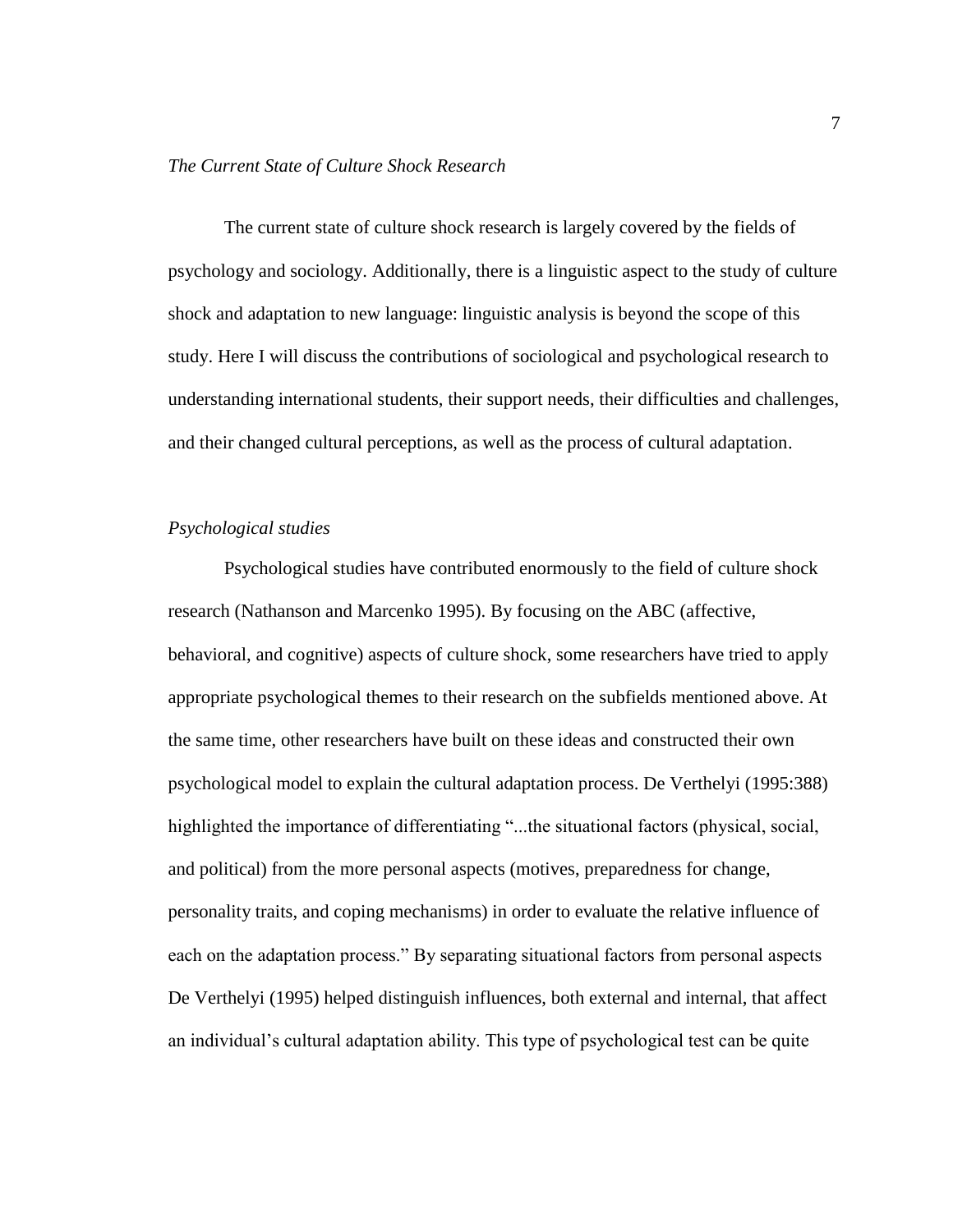applicable for governments, organizations, and universities that are looking towards psychological evaluations as a criterion for sending students to school in foreign countries.

The importance of an individual's ability to adapt in a new culture is highlighted by authors Lefdahl-Davis and Perrone-McGovern (2015) in a qualitative study of 25 female Saudi international students on their well-being in the United States. They found "...homesickness and isolation were experienced by 95% of the participants, with many international students lamenting how difficult it was to be alone in a foreign country" (2015:20). In another example of the importance of psychological studies on culture shock, Heyn (2013) argued that with the many challenges confronting Saudi students, those who were academically and socially successful developed strategies to help in this endeavor. A "primary motivator" was the desire to not let down their families nor the Saudi government, who had sponsored their education. Success strategies for Saudi students studying in the West included utilizing their psychological, sociocultural and academic strengths. Scholars have noted several individual-level characteristics that can predict success such as motivation, academic discipline, and organization (Heyn 2013) as well as self-esteem and the desire to master English (Rundles 2012).

Searle and Ward (1990) distinguished between the psychological and sociocultural aspects of cultural adjustment. The authors reviewed much of the existing literature on cross-cultural transitions and made the recommendation that the study of the effects of cross-cultural transitions should be separate in the literature, distinguishing between psychological and sociocultural aspects. Thus, the separation of the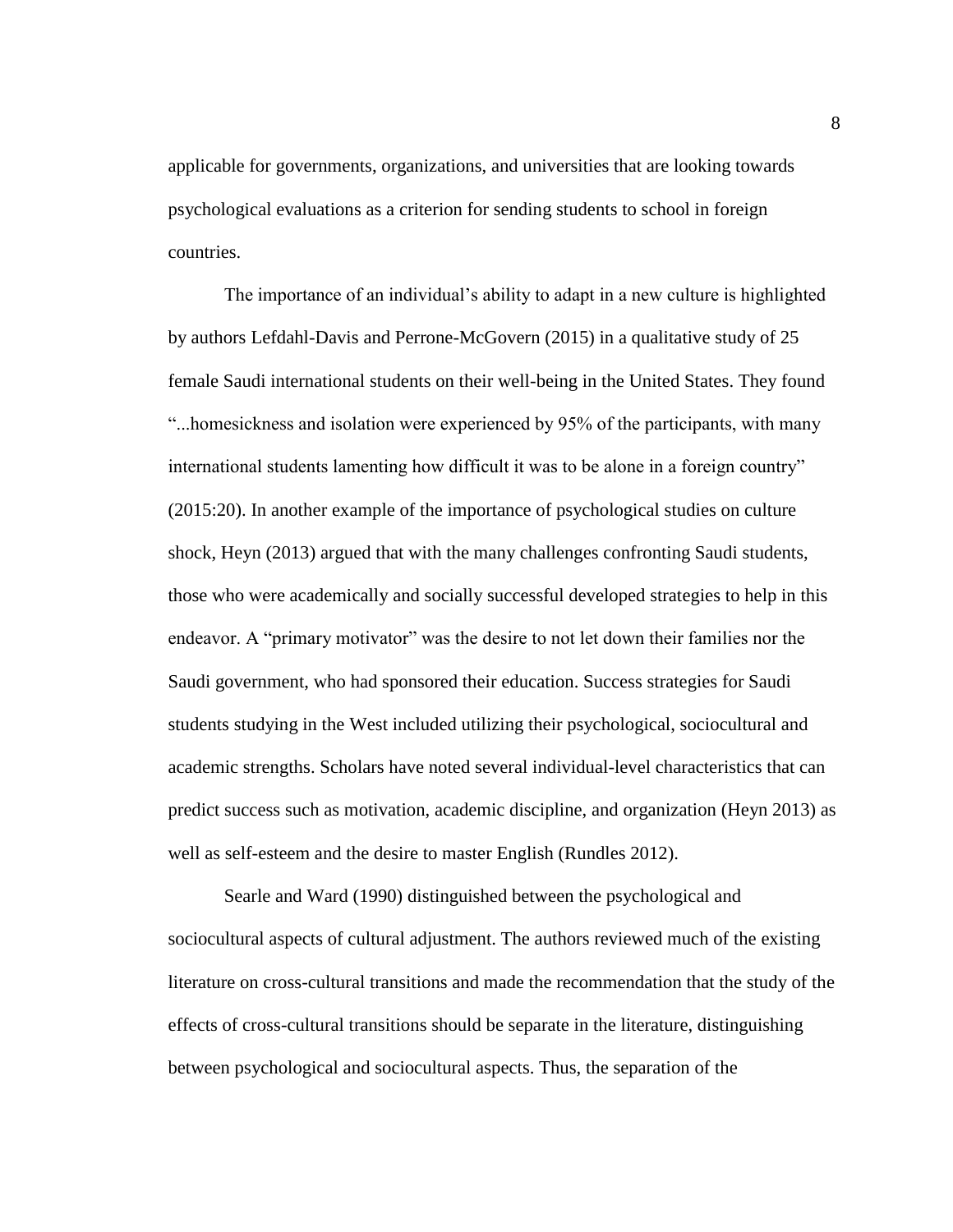psychological aspects of cultural adjustment from the sociocultural aspects is now a wellestablished aspect of culture shock studies. The following section will detail further and in more depth the sociocultural findings as they relate to culture shock studies.

## <span id="page-18-0"></span>*Sociocultural studies*

In this area of research, there are two studies that specifically focus on Saudi international students in the United States. In Heyn's (2013) study, many participants expressed missing their home culture and family life, while additionally having to acclimate themselves to the extreme weather in the Midwest. Five of the nine participants also reported instances of racism and prejudice. One respondent stated, "when Jamel need anything 'from a black person like right away they give it to [him] more than a white person...black people talk to me more than white people" (Heyn, 2013:93). This indicated to Heyn (2013) that for some Saudi international students it was easier to approach and build relationships with non-white students. Many students reported independent living as a difficulty, as they had previously lived with their families in Saudi Arabia (Heyn 2013).

Rundles (2012) explored and measured the psychological adjustment of Saudi students in the U.S. based on three variables: self-esteem, self-support, and discrimination. The Adjustment Process findings showed many Saudis found life in the United States to be fairly problem-free; however, they did have some challenges adjusting to U.S. life. Language concerns, distance from Saudi Arabia and family, social and cultural differences, and new pedagogical styles are among the most common issues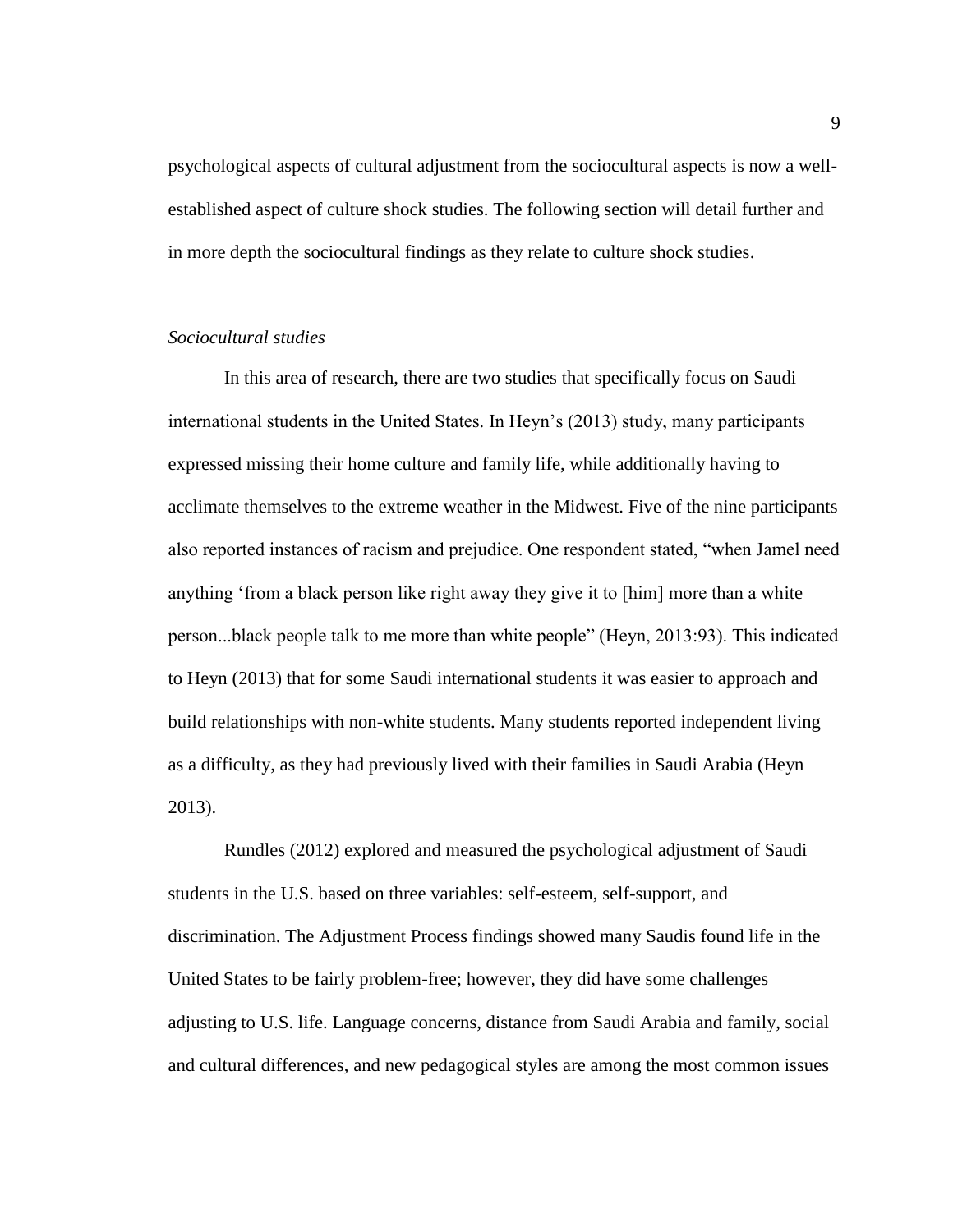Saudi students had to confront. Most confronted these problems through ignoring them, being patient through tribulation, and contacting family and friends. Of particular help were relationships with older and more experienced international students from the same country because newer students could use them as an important information source (Rundles 2012).

The Social Support findings support those of the Adjustment Process findings highlighting the importance of social support, especially during the beginning of the sojourn. The relationships between Saudi international students and American students were seen as vitally important to a good adjustment process in the United States. Additionally, the increased use of new communications technology to contact family members back home was seen as very positive for new students. Again, English language concerns seemed to be top of the list, with all students reporting their ability with the English language, and their confidence in using it, determined much of their sojourn. Interestingly, the Discrimination findings indicated that though some discriminatory acts were reported, most Saudi students did not view this as a reflection on their entire experience nor on the image of all Americans, rather, they saw that people are "good and bad everywhere" (Rundles 2012:112).

Rundles's (2012) discussion of his findings highlighted the importance of social and family support especially during the initial adjustment process. Rundles (2012) agreed with past research about the importance of social support, both co-national and international, and that of family support. Rundles (2012) disagreed mostly with previous conclusions and assumptions about discrimination, as none of the Saudi students in his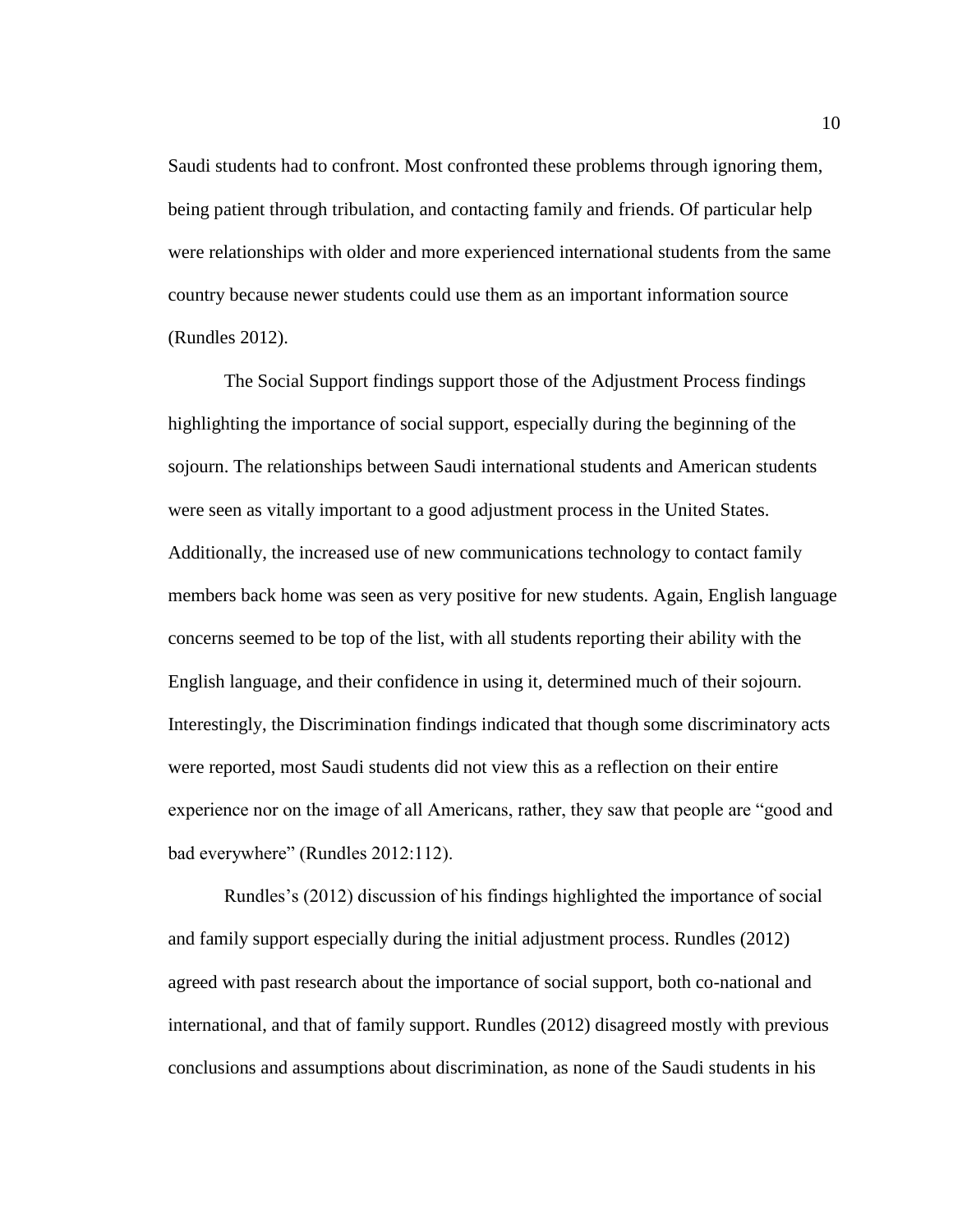study reported discrimination. The preconceptions that some students expressed before coming to the United States were often based on inaccurate media portrayals rather than real experiences. Finally, Rundles (2012) noted prior studies have generally looked at Arabs or people of Middle Eastern descent as a whole, and theorized the many cultural differences between countries, which indicated the need to be more specific in future research. He theorized the adjustment experiences of Saudi students would be different than those of other, more vigorously researched groups of international students. Previous research suggested that Saudi students may have distinct experiences concerning social support because of the many pronounced cultural differences (Rundles 2012).

While this thesis does not focus on international students outside of Saudi Arabia, a few differences between their experiences are important to note as regards the cultural differences to which Rundles (2012) refers. Although all international students face challenges of language, culture shock, academic differences, and social integration, some students face these challenges to different degrees based on various other factors (Lewthwaite 1996; Nathanson and Marcenko 1995). For example, it is very difficult to compare the experiences of students who have been raised in a religious society from those raised in a secular society. This is demonstrated by the comparison that Lewthwaite (1996) makes between students from Thailand, Japan, Taiwan, and Indonesia, while studying in New Zealand. In his study, almost all students expressed the same challenges with the language, academic differences, and social integration; however, while Thailand is officially a Buddhist country and cannot be considered completely secular (Mai 2015), only the Muslim students from Indonesia reported problems associated with a lack of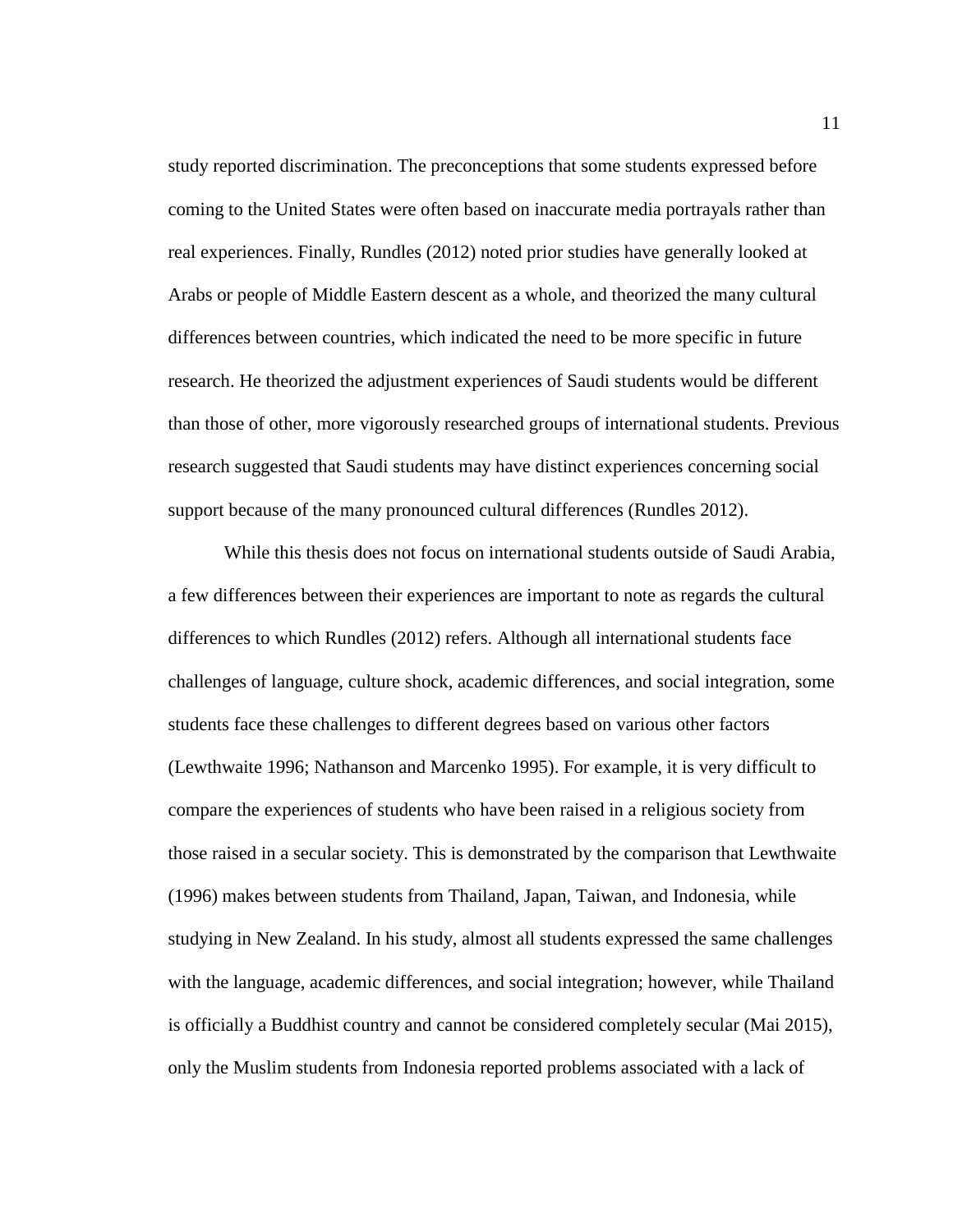institutional support for their religious needs (Lewthwaite 1996). This demonstrates the importance of religion for the daily life of Muslim international students, but this is still only one of the major different challenges Saudi international students face.

In addition to these religious difficulties common to all Muslim international students, Saudi students also must maneuver through the culture shock of arriving in a non-gender segregated society. In two different studies (Alhazmi 2010; Vidyasagar and Rea 2004), one focused on males and another on females, the issue of gender-segregation and substantial financial support from the government for education was highlighted as being the most important differences for Saudi students as compared with other Muslim students studying abroad. As most Muslim societies are not gender-segregated in the way Saudi Arabia is (Vidyasagar and Rea 2004), this aspect in particular can be a very difficult part of the cultural adaptation process for Saudi international students (Alhazmi 2010). While integration in non-gender segregated societies represents one distinct challenge for Saudi international students, they also often have a major financial benefit in that their education is paid for by the Saudi government, thus financial concerns are not the same for Saudi students as other less well-financed students (Alhazmi 2010; Vidyasagar and Rea 2004). Thus, it is clear that not only do Saudi students have a unique experience incomparable to other international students, even other Muslim international students, and this experience comes with both challenges and benefits.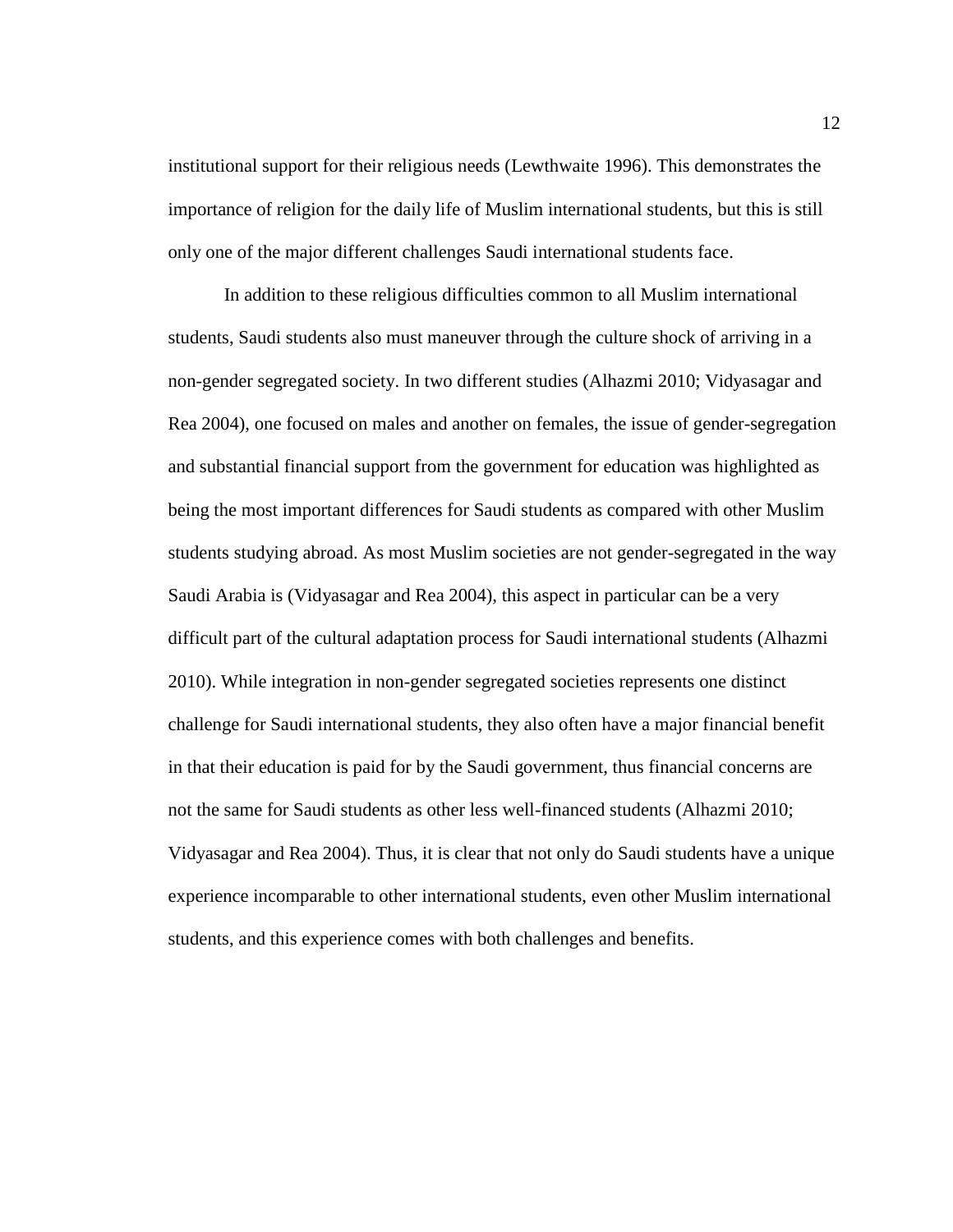# <span id="page-22-0"></span>CHAPTER 2: CHALLENGES FACING INTERNATIONAL STUDENTS

Students arriving in the United States to study are sure to encounter many difficulties in their everyday lives beyond language proficiency and their academic studies. For students arriving from a very different culture or climate, this change can be very abrupt and uncomfortable. Saudi international students face many challenges including language and communication barriers, housing, financial stress, cultural differences and misunderstandings, loneliness and homesickness (Lewthwaite 1996; Lefdahl-Davis and Perrone-McGovern 2015). Many issues affect Saudi students from physical to academic to psychological. These issues can cause more academic problems than for native students, making the academic experience of international students potentially much more difficult than for native students (Lewthwaite 1996). The support mechanisms for these students may need to be even stronger and more well-established to provide help for these students when required. Each of these challenges are explained in more detail below.

#### <span id="page-22-1"></span>*Language and Communication*

It is well known that studying a new language is not easy, especially for Saudi international students (Alhazmi 2010; Verthelyi 1995; Mcdermott-Levy 2011, Heyn 2013). The language barrier of using English seemed to be the most prominent theme in current and historical research on culture shock (Heyn 2013; Alhazmi 2010). This is quite

13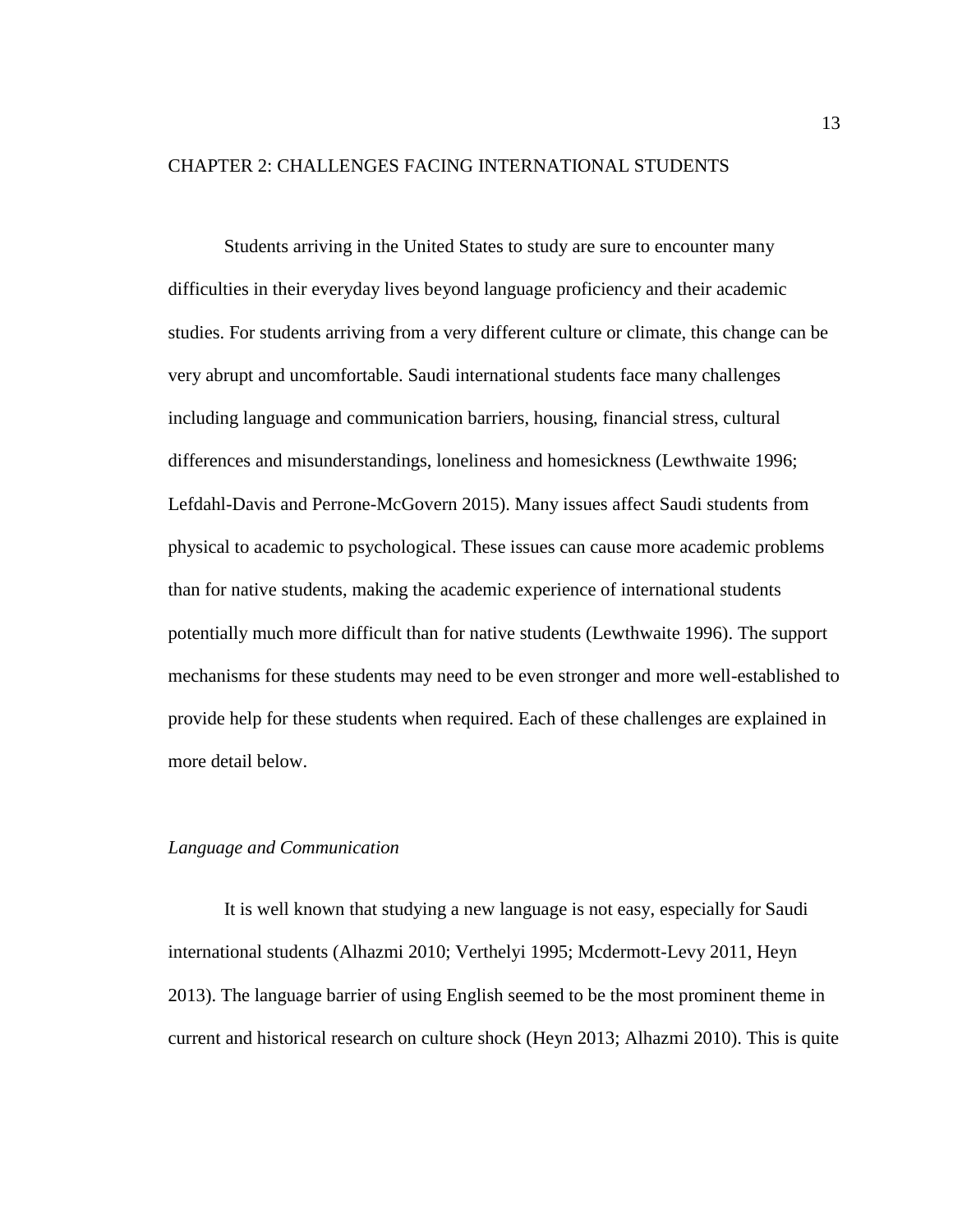clear when looking at the differences between international students who have a Latinbased written language and those who do not (Li and Hoi 2013). For example, writing in Arabic is right to left and writing in English is left to right. The characters are also completely different, forcing one to learn a whole new way to phoneticize words as one reads and writes; this experience cannot be compared with one in which the student has not had to learn a new written script (Saigh and Schmitt 2012; Silva 1993). Language and communication challenges include the inability to understand others and to express oneself clearly, which create fear and anxiety in the individuals, and inhibit social integration. Saudi students often see English as one of the most difficult "adjustment areas" of the entire cultural adaptation process (Alhazmi 2010:4). International students may also find it difficult to understand the American accents during the first couple months (Alhazmi 2010). Conversational English, as much as academic English, may be a problem for Saudi students, because of the rate of speech and slang vocabulary often used colloquially among American students (De Verthelyi 1995; Mcdermott-Levy 2011). In addition, international students often have differing ways of expressing themselves based on their former English education (Mcdermott-Levy 2011; Saigh and Schmitt 2012; Barnawi 2009). As a result, Saudi international students may limit their relationships and communication to only Saudi "co-nationals" (De Verthelyi 1995:399). This can have both positive and negative impacts for Saudi students and will be discussed further in the following section.

It takes time for a Saudi student to become confident in his or her English language abilities and to start building friendships with native speakers. Because of these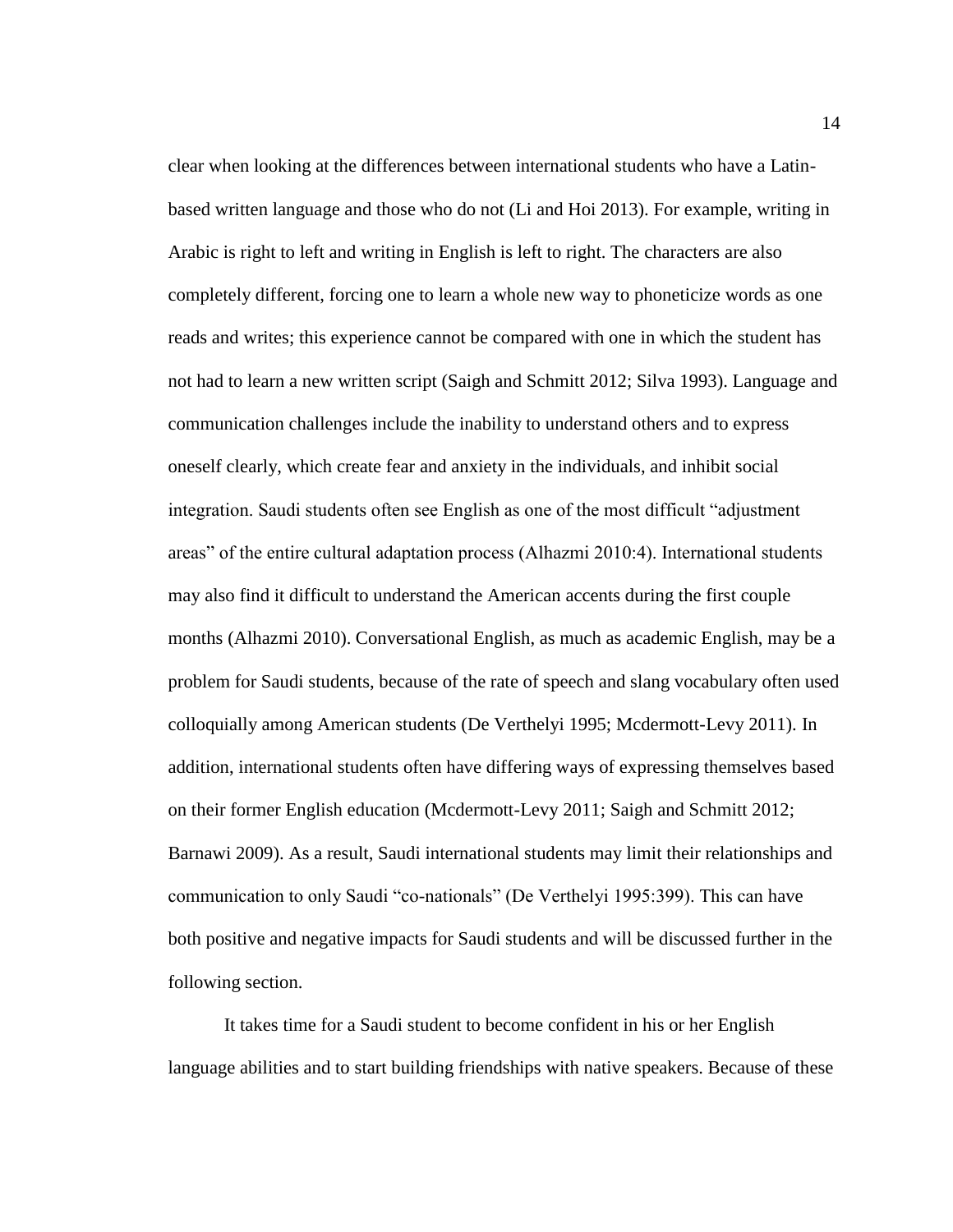language challenges, many Saudi students report feeling "embarrassed and inadequate" in social and academic situations (Mcdermott-Levy 2011: 268). These feelings of inadequacy or embarrassment could also transfer into the classroom in the form of lowconfidence during class discussions (Mcdermott-Levy 2011; Barnawi 2009). For all these reasons (personal, academic, and psychological) most Saudi international students reported English language acquisition to be one of the most difficult aspects of studying abroad.

#### <span id="page-24-0"></span>*Social Integration*

Adapting to the people and norms of a different society and culture is a difficult process. This process of "social integration" is understood as the depth of personal relationships international students are able to develop and maintain with native speakers (Lewthwaite 1996). Saudi international students have reported varying experiences with host-national students ranging from friendship to avoidance. Some found it was much easier to have personal friendship relations with "non-Caucasian" students (Mcdermott-Levy 2011:274). The role of race in international student relationships was interesting, but more research needs to be done on this subject. U.S. race relations can be a problem for many international students. Language proficiency may further exacerbate the challenges. Student inability or lack of confidence in English hinders them from initiating dialogue and conversation with the very individuals that could help them improve their English through regular social and academic interaction. Research has found interaction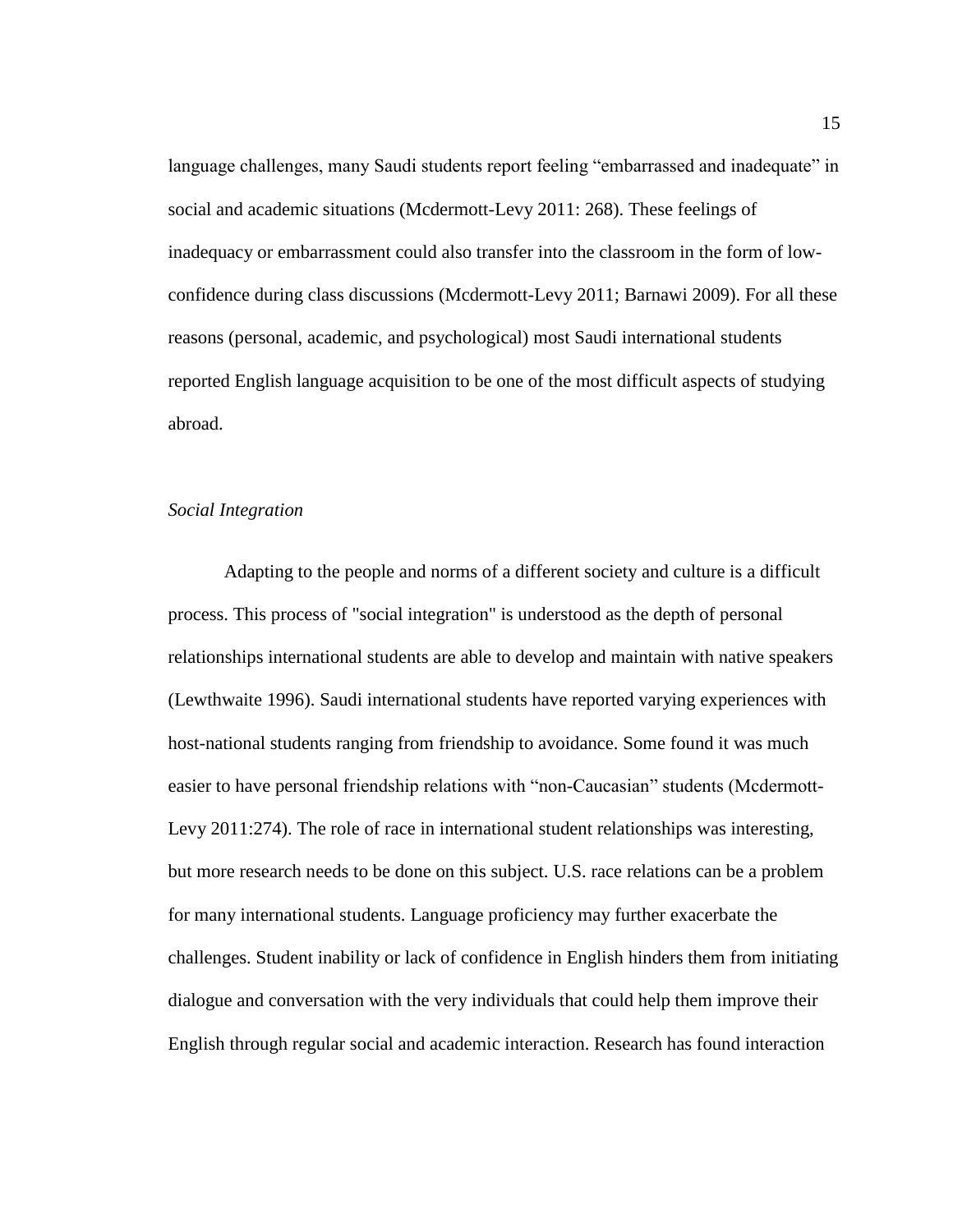between international students and host-nationals increases the international students' abilities and confidence in English (Rundles 2012; Heyn 2013; De Verthelyi 1995). This confidence in English then translates to a smoother period of social integration: the more international students interact and talk with Americans, the more their adaptation process becomes easier (Mcdermott-Levy 2011). This is a positive, self-perpetuating cycle that encourages these students to meet and interact with yet more host-nationals, thus improving their English substantially, and more effectively (Mcdermott-Levy 2011). Social integration can be highly dependent on language acquisition, as noted above, and confidence in using this language in social interactions is a vital aspect of the cultural adaptation process.

#### <span id="page-25-0"></span>*Academic Difficulties*

The U.S. educational system is very different from the system in Saudi Arabia. There are differences in teaching methods, curriculum, and the expected relationship between the instructor/professor and the students. Saudi international students have faced some difficulties in adjusting to the new academic system because of differences in pedagogy (Alhazmi 2010; Barnawi 2009). In the United States the educational system follows sophisticated methods to encourage the students to be self-reliant, to read textbooks and journals by themselves, and the students do not expect the professors to teach them everything without any effort from themselves (Barnawi 2009; Mcdermott-Levy 2011; Al-Hattami 2014). However, in Saudi Arabia the educational system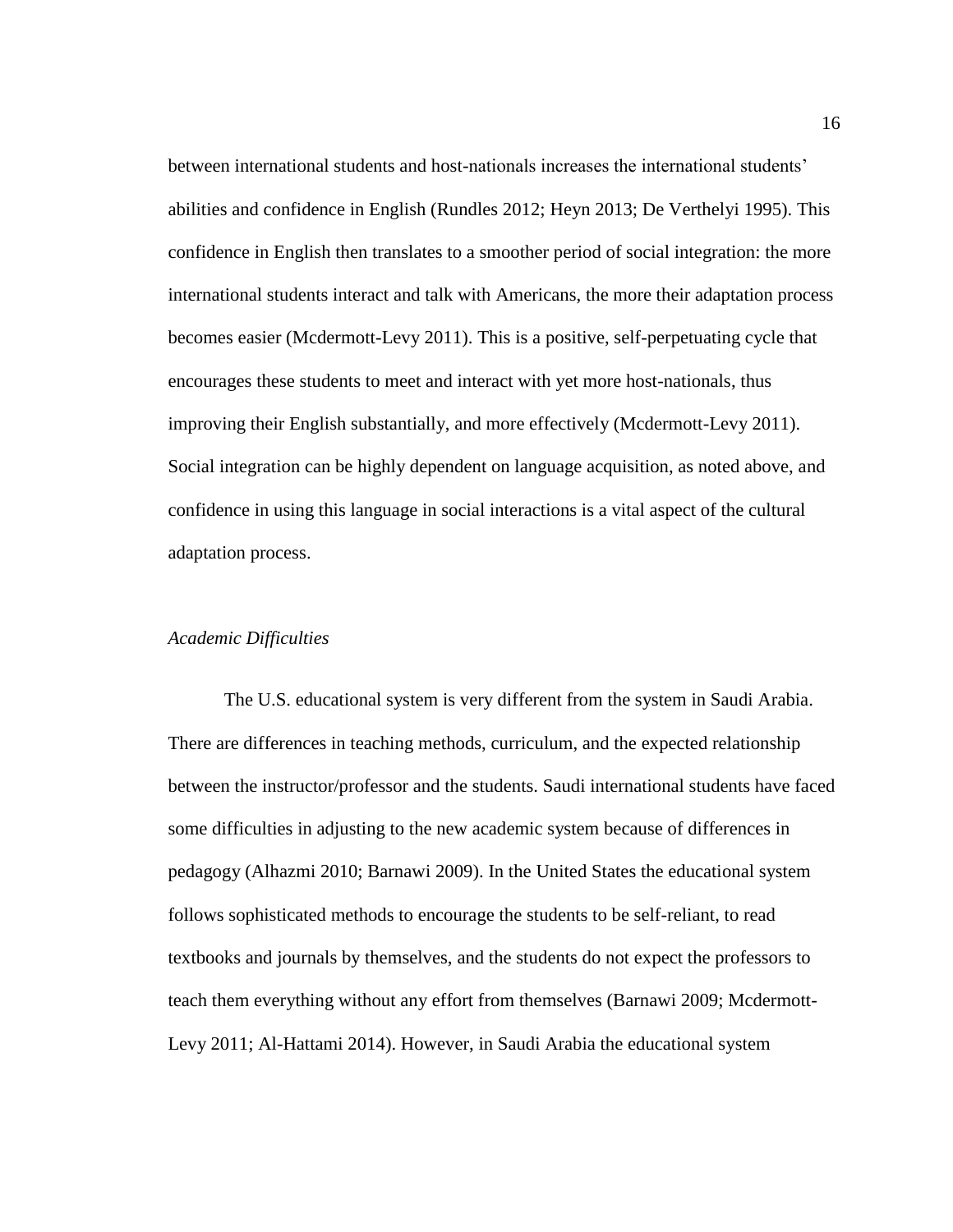generally follows the traditional way of teaching (e.g. behaviorism, rote memorization) in which the teacher explains just the textbook, gives the students some basic homework, and conducts some exams. For example, Saudi students may not know about how to have an academic discussion in their classes. This traditional way of teaching happens in many Saudi universities and schools and can negatively affect the transition into international universities or schools for Saudi students, who must adapt to a new style of teaching and interaction on top of other challenges (Barnawi 2009).

In addition to their language difficulties, the differences in education between Saudi Arabia and the United States makes the adjustment process and social integration that much more difficult, especially in their academic lives ((Barnawi 2009; Lefdahl-Davis and Perrone-McGovern 2015; Al-Hattami 2014). Saudi international students often do not feel comfortable speaking in the class because they are afraid other students will not understand what they are saying, and at the same time they may be struggling with the transition from the Arabic to English form of writing, as mentioned above (Saigh and Schmitt 2012; Mcdermott-Levy 2011; Silva 1993). Some international students report feeling challenged to present their opinions because they do not have enough knowledge about some academic topics that are brought up in class discussion (Mcdermott-Levy 2011). Similarly, questioning the teacher's lectures is not acceptable in the Saudi educational context, and is considered impolite behavior (Mcdermott-Levy 2011). Thus, these new pedagogical methods in use in Western universities have been shocking for many Saudi international students. In one study, students reported some professors and students in the U.S. were hesitant to speak to hijabi-Muslim women because they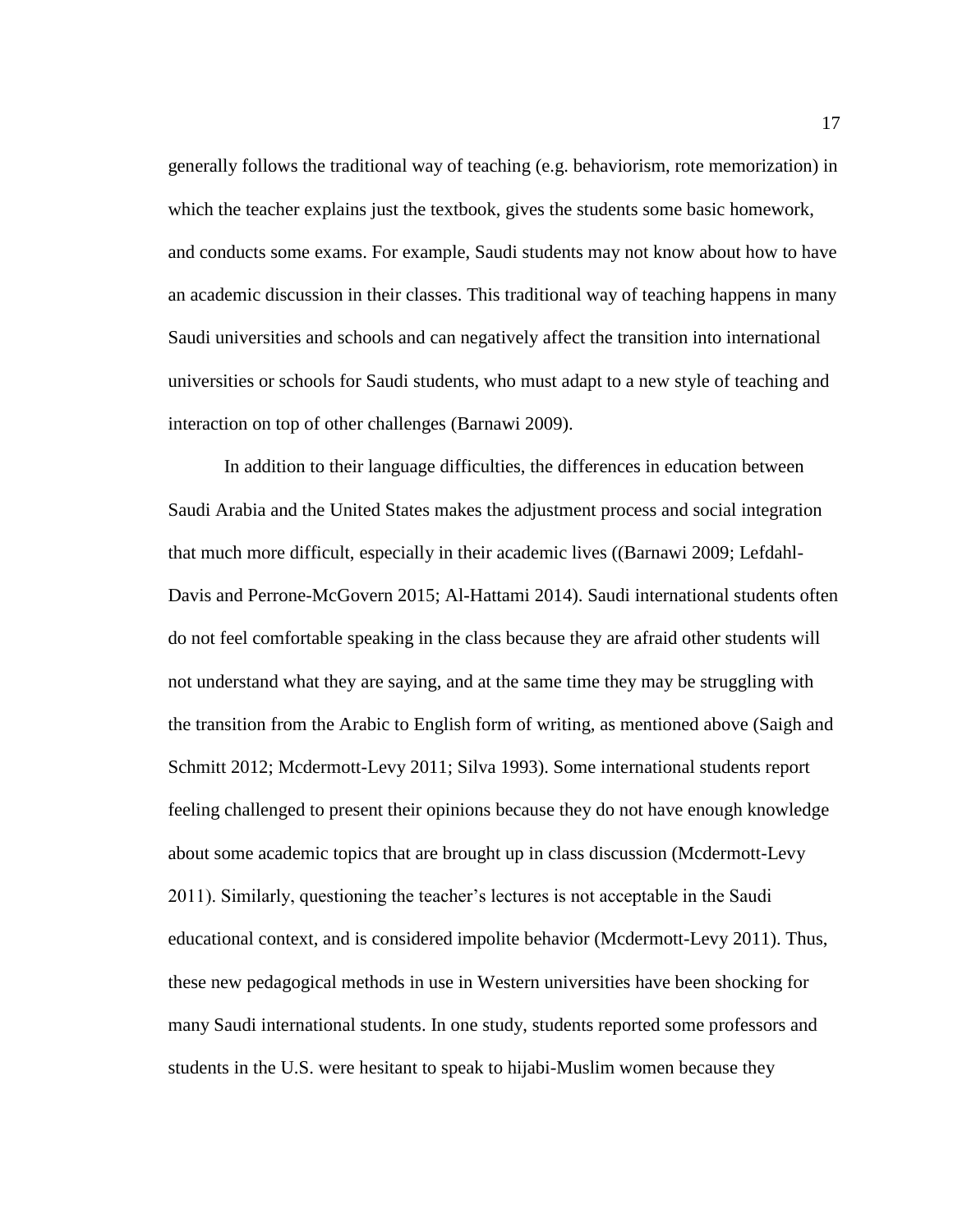assumed hijabi women do not speak English (Mcdermott-Levy 2011). Moreover, married Saudi international students face difficulties in spending time with their spouses and kids because of being busy with their classes during the day and their homework at night; this is a big challenge as Saudi students are accustomed to spending a lot of time with their families (Carty et al. 2007).

# <span id="page-27-0"></span>*Cultural Differences*

Even though there are strong economic and political relationships between Saudi Arabia and the United States, there are many cultural differences between the two nations. These differences in culture often contribute to culture shock:

Saudi Arabia is more collectivistic, whereas the United States is more individualistic. Saudi Arabians accept and expect that power is distributed unequally within the family, institutions, and culture, whereas Americans accept and expect more equal power distribution. Saudi Arabia is a Muslim nation, and enforces gender segregation in public, including the covering of women in public places. The United States, however, has separation of church and state, and genders are integrated in all areas of public life (Hofstede, Hofstede, and Michael 1991 as cited in Lefdahl-Davis and Perrone-McGovern 2015:2).

As the authors explain, there are great differences between Saudi Arabia and the United States on many levels. Particularly salient are the extreme differences in gender structures and related organization of marriage and the family. Saudi Arabian international student experiences with rights and responsibilities linked to gender and marriage, explain much about their experience of culture shock and subsequent academic stress and difficulties.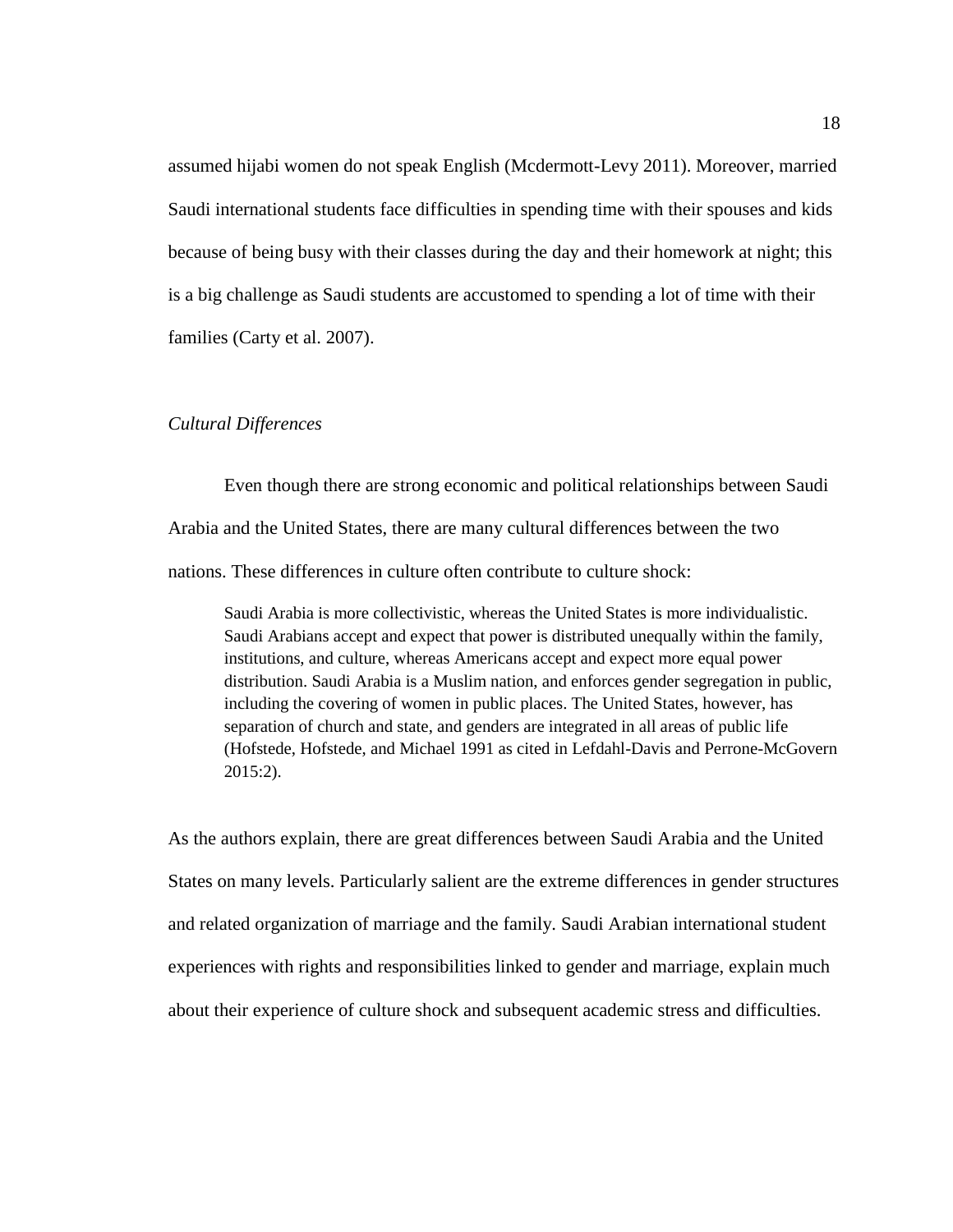#### <span id="page-28-0"></span>*Gender Issues*

Gender segregation is one of the most notable differences between Saudi Arabia and Western countries such as the United States, Canada, Australia, and Britain. Specifically, in Saudi Arabia, schools and universities are gender segregated, and men and women have different rights (Nassif and Gunter 2008). Also, it is not acceptable to have a conversation with the opposite gender (Carty et al. 2007). One cannot understand the complexity of gender segregation in Saudi Arabia by just focusing on Saudi traditions, customs, and religious aspects, but we have to bring together, historical, political, economic, and social factors (Le Renard 2008). Also, one must look to the major impact of the media in Saudi Arabia, because it supports gender inequality through televised advertising; this advertising has been shown to marginalize women into solely "domestic roles" (Nassif and Gunter 2008:754). In Saudi Arabia females have their own space or "private sphere," whereas males dominate the "public sphere." Women are usually invisible in public places, which are mixed-gender but mostly male-dominated (Le Renard 2008).

Saudi international students have a unique experience because they are transitioning from a gender-segregated environment to a mixed-gender environment. For example, Alhazmi (2010), as a Ph.D. student in Australia, stated about his own experience, "I found coping with gender mixed environment one of the biggest problems I encountered at the beginning of my journey" (p. 2). The Saudi gender-segregated environment is based on a traditional perspective on gender in Saudi Arabia. The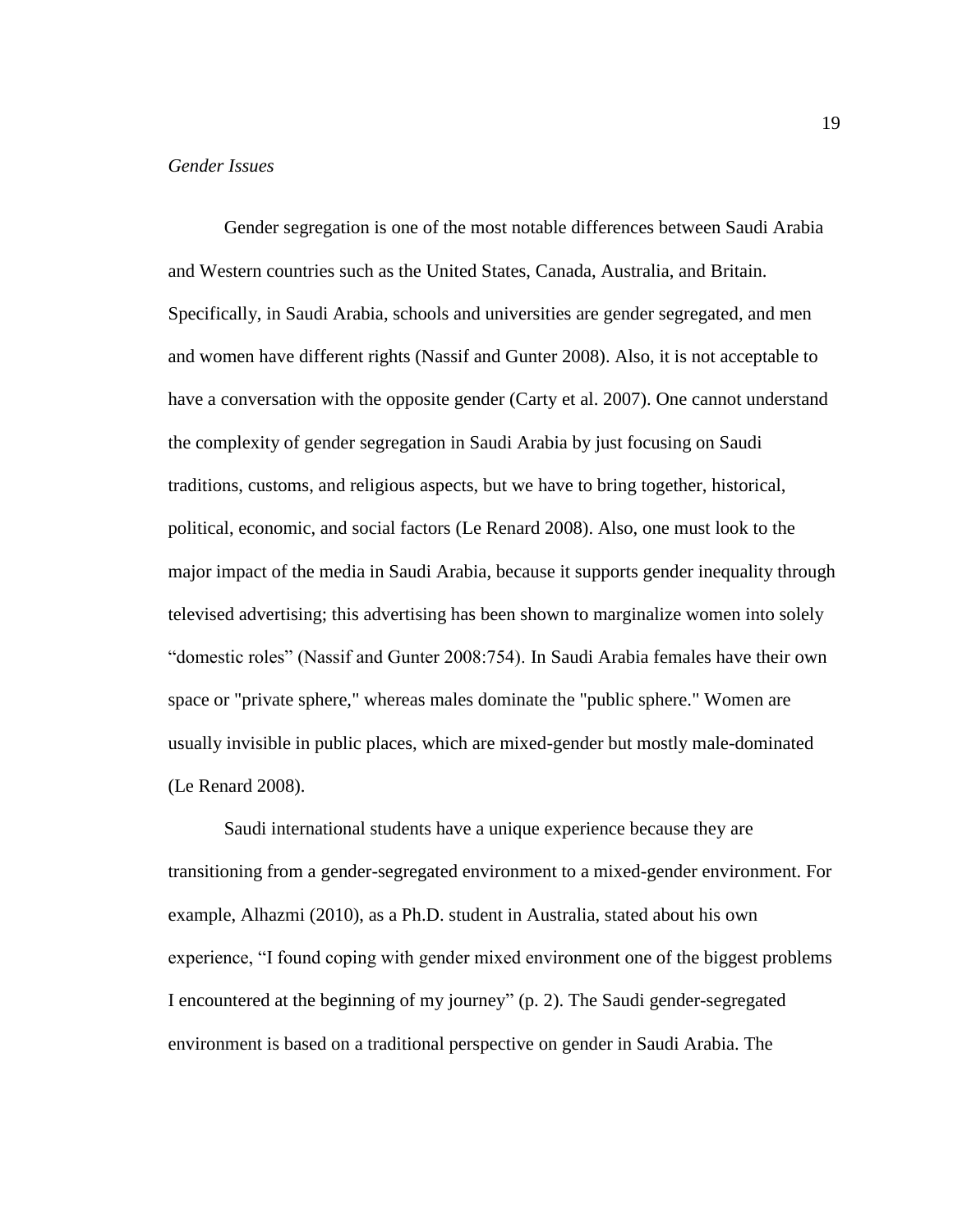majority of Saudis still believe in a traditional gender perspective (Moaddel 2006). This includes the belief men should work and bring money home for their families to care for them, and women should stay at home and care for the daily needs of their husbands and children, as well as cook, and clean the house (Alhazmi 2010).

While the official Wahhabi scholars of Saudi Arabia strongly endorse gender segregation as a basic Islamic teaching, other Muslim scholars and societies do not agree with the necessary link between gender segregation and Islam (Alhazmi 2010). This traditional perspective on gender comes from societies that "existed several hundred years ago" rather than a fundamental issue in Islam. Many Islamic contexts demonstrate this, such as Malaysia, Indonesia, Morocco, and Tunisia where women have been Heads of State before many Western countries (Alhazmi 2010). The main goal of this idea "gender separation" is to protect women's chastity and family honor, which Saudis call *Ired*. As a result, this traditional perspective on gender produces a type of male domination where women have no choice except to be subordinate (Marcus 2005; Kabasakal and Bodur 2002 as cited in Alhazmi 2010). For example, in this culture of male dominance, marriage for Saudi women is still more important than education (Moaddel 2006). Also, "The marriage contract itself is drawn up by the woman's male relatives, not by the woman herself" (Wynn 2008:2-3). Thus, the majority of Saudi women's lives are often restricted. They cannot go anywhere without a guardian, and they cannot refuse getting married if their male relatives decide she should do so. Also, Saudi women cannot get divorced from their husbands without a clear reason, whereas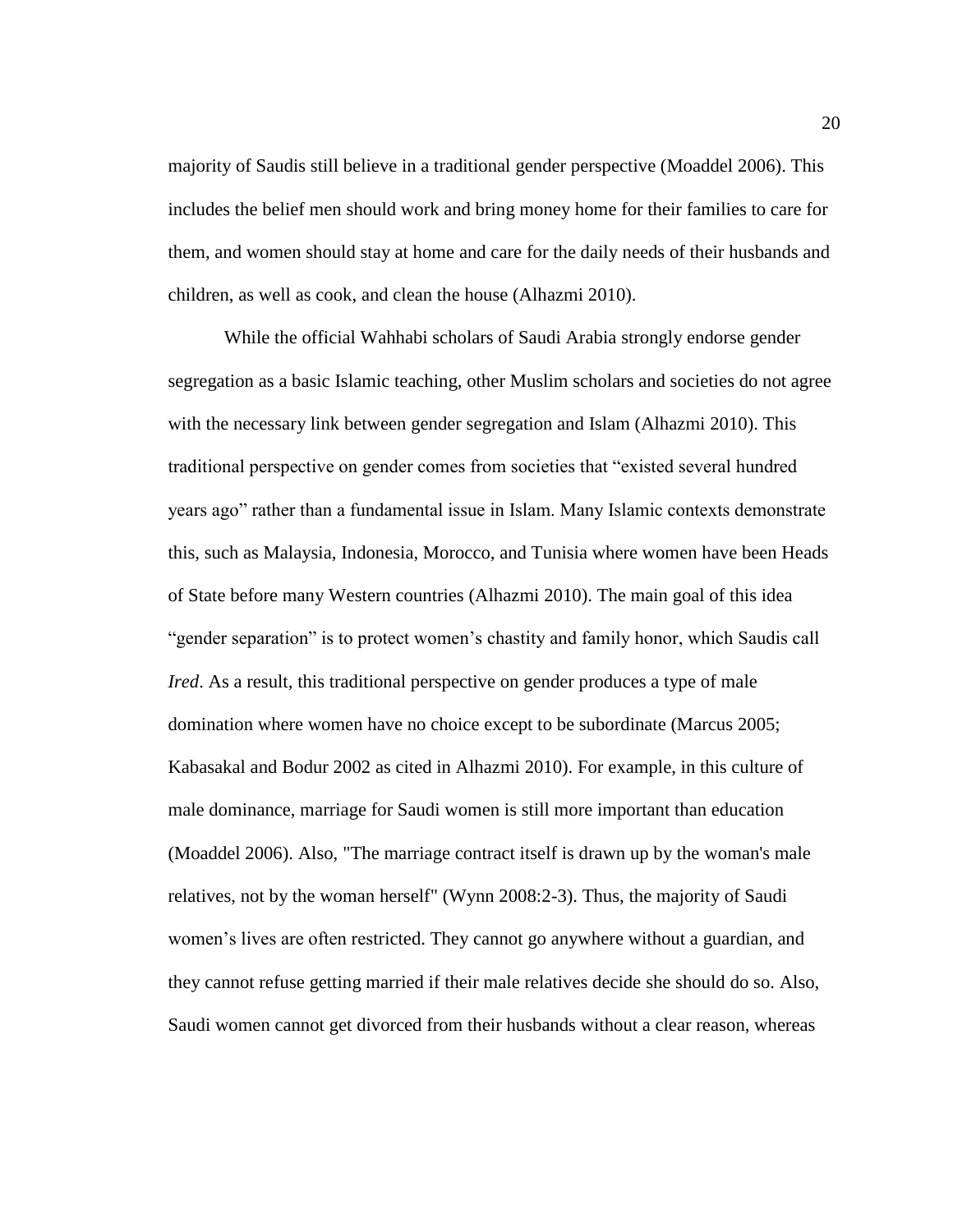Saudi men can (Mishra 2007). These differences create difficulties between male and female Saudi international students when they study abroad.

For female Saudi international students, they could face some difficulties relating to physical contact with people in the U.S., as Muslim men and women generally do not have contact with strangers of the opposite sex. Everyday interactions such as shaking hands, hugging, or kissing, which are often seen as normal greetings in Western contexts, create challenges for Saudi students (Mcdermott-Levy 2011). Female Saudi international students have reported the difficulty of simply talking and interacting with males (Al-Hattami 2014); many Saudi women grew up with a distorted image of males as "human wolves" who will attack/rape them whenever they get a chance (Alhazmi 2010:7). This perception of men as possible predators links to the concept of guardianship, which is prevalent in Saudi Arabia. For example, women must be accompanied by a male relative when they go outside.

To maintain this norm, many Saudi women have at least one member of their family with them while they study abroad. This may act as an advantage, helping them receive some social and emotional support through their transition and studies (Lefdahl-Davis and Perrone-McGovern 2015). This is a particularly interesting case as Saudi women are one of the only international student groups whose Ministry of Education requires them to travel with a guardian. As a comparison, in the case of Omani women studying abroad, travelling alone has been reported as a difficulty for these women. At the same time, travelling abroad and alone helped many of these Omani women to discover and exercise new responsibilities in their lives. They reported a kind of personal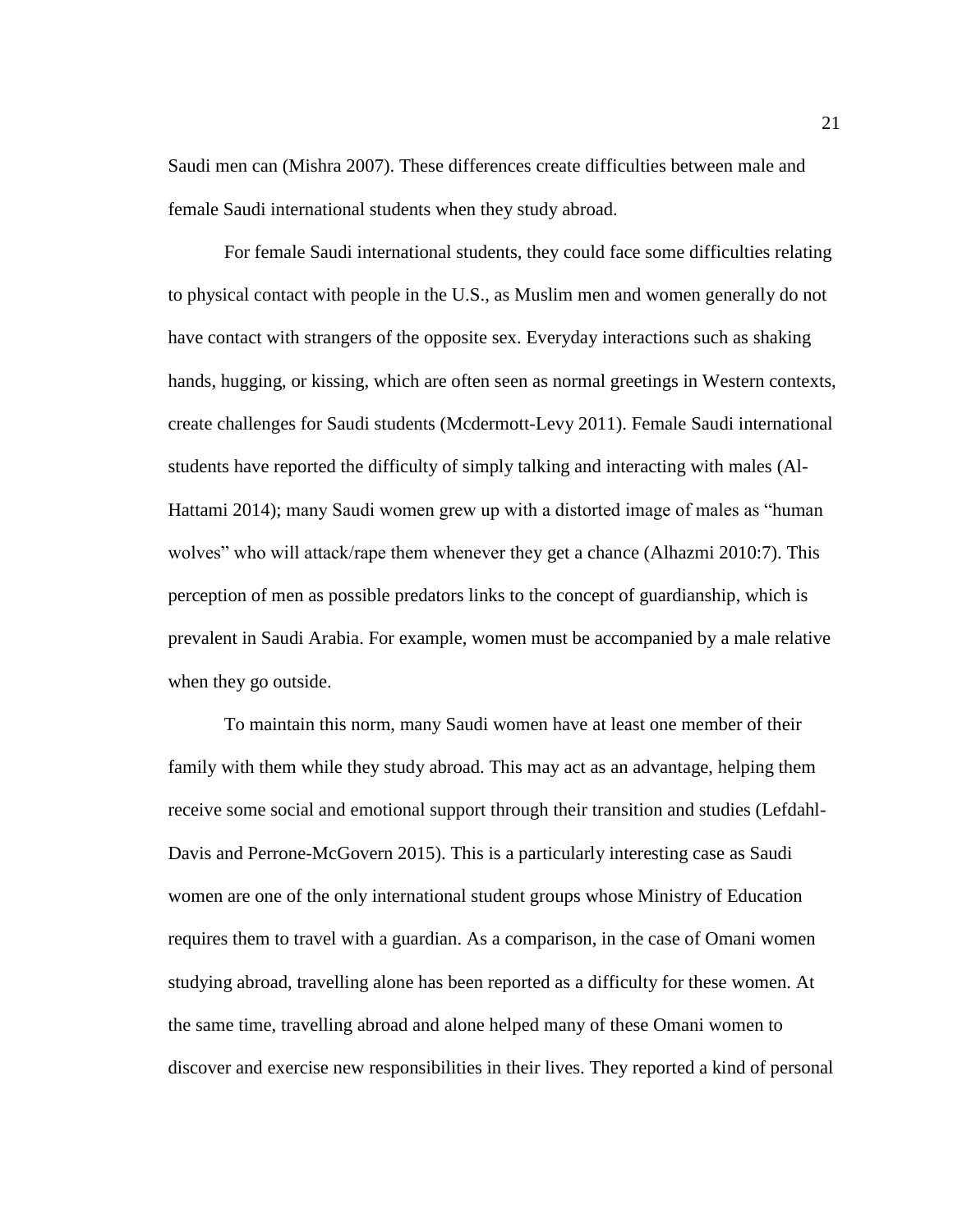freedom that allowed them to enjoy hanging out without guardianship; however, at the same time, they did not free themselves from traditional gender roles (Mcdermott-Levy 2011:276). When the female students are ready to return to their home countries, many report the process of re-entry to be more difficult than male students (De Verthelyi 1995). This return challenge may be due to the loss of freedoms these women experience during their period of reverse culture shock, as the life and role they lived in the West is quickly substituted for their traditional role in Saudi society.

For men, the experiences of travelling to another country can produce similar and different difficulties. In general, all Saudi men grow up in a gender-segregated environment like women. As such, Saudi males grew up with no contact with females except their close female family relatives (Alhazmi 2010). Men generally tended to be more successful in their academic lives in comparison with their female counterparts, as judged by grades and successful graduation rates; however, this was especially dependent on whether these men were married or not, where it was found that married students did better with their families living with them in the United States, and that those students with other family in the US did better overall as well (Carty et al. 2007). I will discuss this more below.

## <span id="page-31-0"></span>*Marital Status and Student Success*

The issue of marital status and student success is not universally understood by authors, and there have been conflicting results from various studies. Some studies show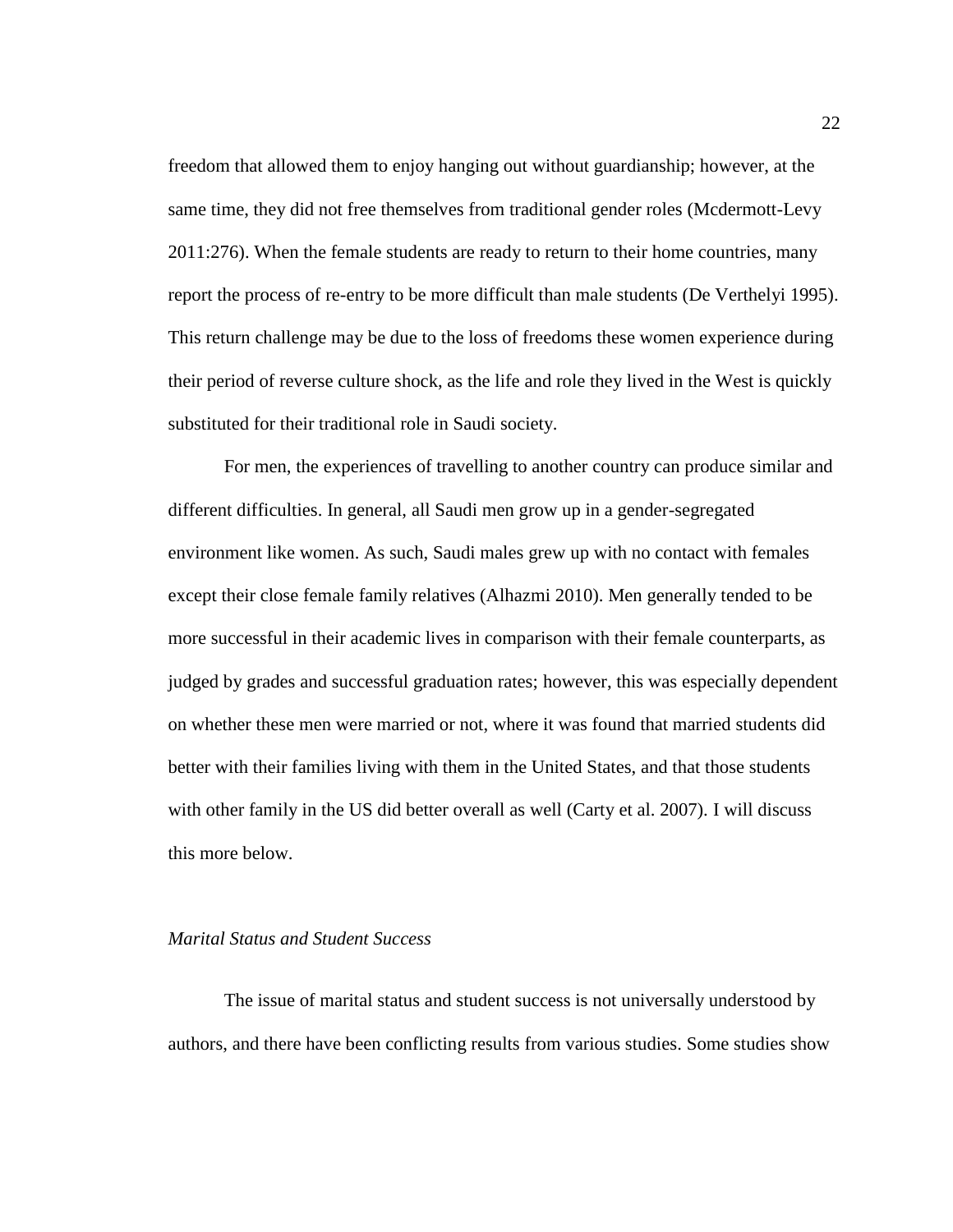a benefit for married students and some show a benefit for single students. This has created a literature gap in studying the effect of marital status on study abroad experiences (De Verthelyi 1995; Carty et al. 2007; Al-Hattami 2014). In Saudi Arabian culture, married men have to be completely financially responsible for their wives and children. This responsibility can become an extra stress for Saudi international students, and it can be an obstacle to their academic success (Adelegan and Parks 1985 as cited in De Verthelyi 1995). While few studies have focused on the marital status of students, and even fewer on the feelings of the spouses, there have been some small studies. Generally, there is a lack of data about international student marital status and their spouses because of privacy concerns on the part of most educational institutions, thus many of the documented perspectives usually came from men (De Verthelyi 1995). This lack of data on the female student perspective is an area of study I hope to begin to explore, and understanding the experiences of female students and wives is a promising area for future research. Despite the lack of empirical research, there are some data that suggest that during the first few months of being abroad, the students' wives often experienced depression, which affected the husbands' studies (De Verthelyi 1995).

Single students often did better in their academic studies, possibly because of the ability to concentrate on themselves and their studies. This point, however, is not agreed upon by all researchers. For example, one study found married students did better with their families living with them in the U.S., and students with other family members in the U.S. did better overall (Carty et al. 2007). Moreover, married international students who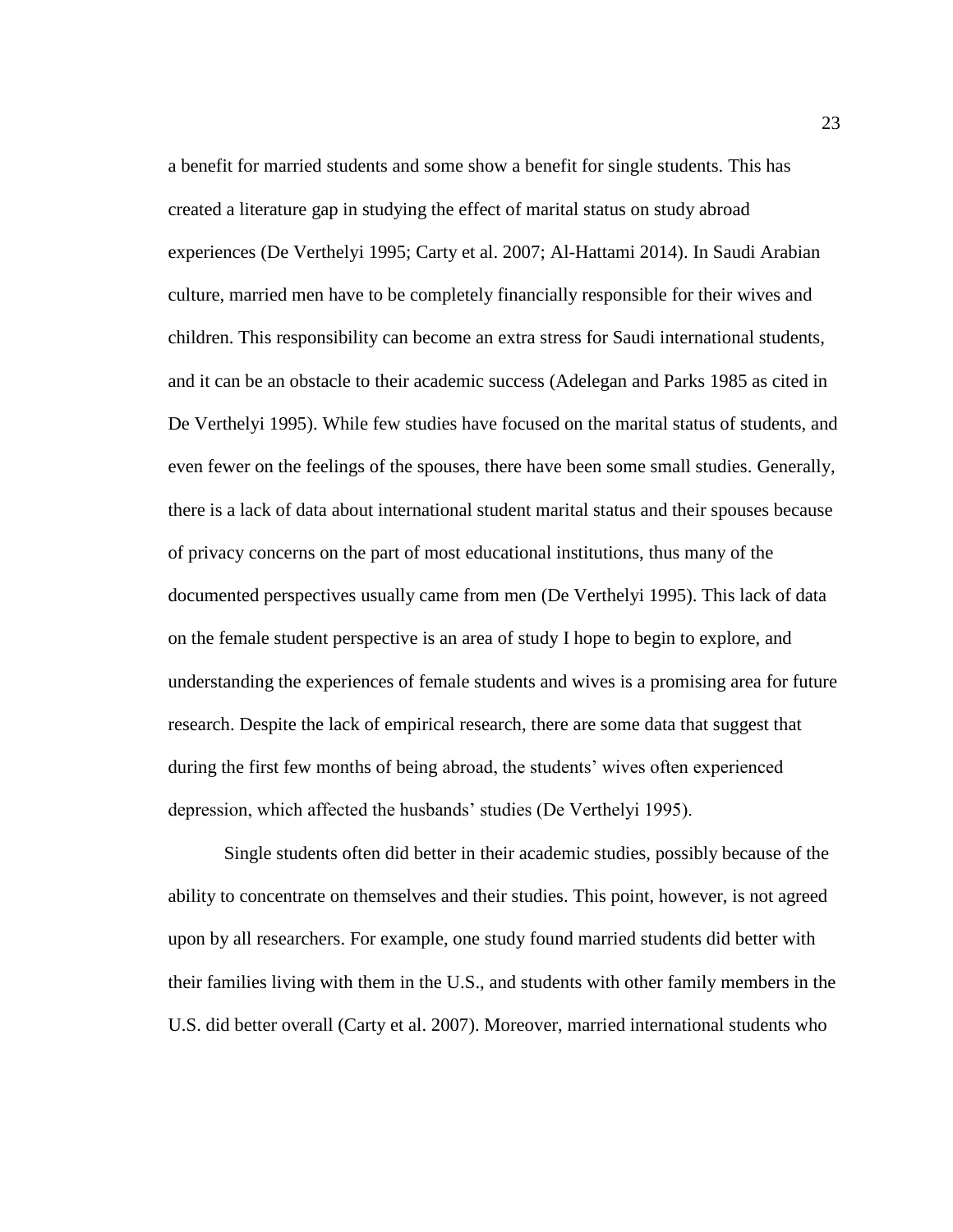lived with their families during their sojourn in the U.S. earned higher overall GPAs in comparison with single international students (Carty et al. 2007).

For the majority of single male Saudi students, the difficulty of loneliness is often present. They experience emotional challenges that can include acculturative stress, depression, and homesickness (Wehrly 1988 as cited in De Verthelyi 1995). These feelings can affect the concentration of these students and eventually their academic studies as well. The hardest time for single international students is during U.S. holidays, because campus looks empty, and during Saudi holidays, because the great distance from their families makes visitation difficult (De Verthelyi 1995).

#### <span id="page-33-0"></span>*Maintaining Religious Practices*

Another challenge for Saudi international students is transitioning from a religious society to a secular society. These students, as Muslims, may have difficulty maintaining religious observances such as praying multiple times a day on a university campus, eating/finding Halal food (food that is permissible according to Muslim law) and celebrating the entire month of Ramadan, the Muslim holy month of fasting during daylight. This is all done far away from facilities, like mosques, and their families (Mcdermott-Levy 2011). Muslim students have reported it was difficult to outwardly practice their religion on campus because there was a lack of support for crucial aspects of the faith, such as Islamic prayer time, by not providing adequate space and time within the university system (Mcdermott-Levy 2011). In addition, because of the restrictions on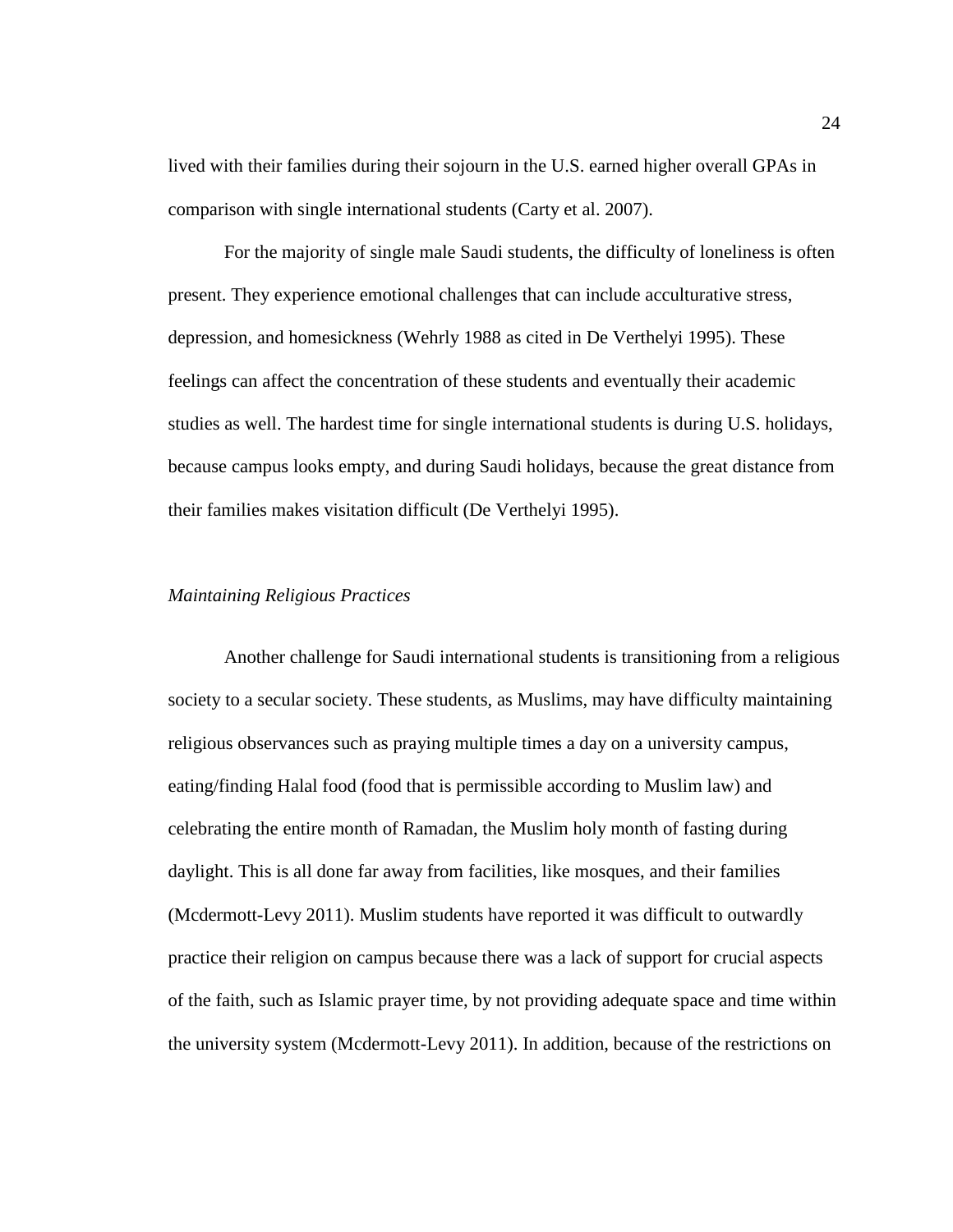food, many Muslim students reported they did not eat a lot of meat during their stay; instead they ate primarily vegetables or snacks (Mcdermott-Levy 2011). These options may be very limited on some campuses. Halal meat can be difficult to find in non-Muslim countries and its price is usually expensive, causing additional challenges for many Saudi international students. Female Muslim students, particularly women who cover their hair by wearing a hijab, faced a particular form of discrimination based on this outward religious observance. Mcdermott-Levy (2011) explained how some Muslim students in Australia felt discriminated against because of this style of dress that readily identifies them as Muslims. In this sense, Muslims women carry a much heavier public burden than men towards the possibility of experiencing discrimination.

#### <span id="page-34-0"></span>*Mass Media and Preconceptions of the United States*

Prior perceptions about a country, place, or culture can heavily influence people's beliefs and expectations, and can eventually affect their sojourn. Nowadays, many people use the internet to search about anything and everything, and they may believe what they find without questioning it or looking for further evidence (McCombs 2014). The mass media plays a great role in influencing people, and people may not always filter what they see on the TV or on social media of their host countries (Scheufele and Tewksbury 2007). Many international students have reported that they based their perceptions of the U.S. on common perspectives in their home country. These perceptions were often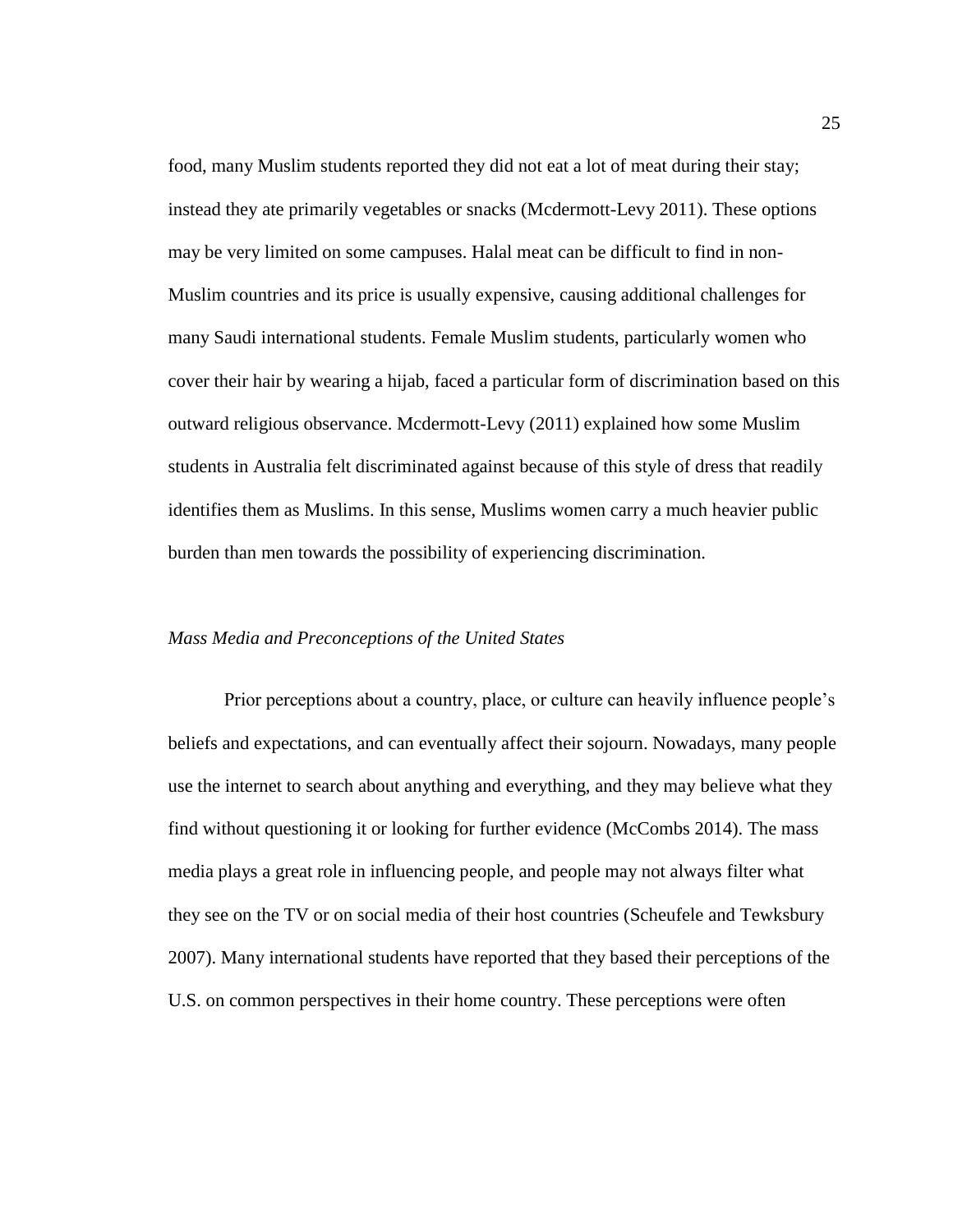shaped by family, friends, and media portrayals of the United States as violent, racist, and extremely wealthy (De Verthelyi 1995; Heyn 2013).

In general, it is well known that people around the world are influenced by the mass media, regardless of how trustworthy this media is actually is (McCombs and Shaw 1972). The influence of the mass media could be positive or negative. For example, the mass media, in both American and Saudi societies, influences people negatively by just focusing on the dark side of women's treatment. This makes American and Saudi women look down on each other for different reasons including perceived oppression, exploitation, subjugation, objectification, and immorality of the men in their own society (Mishra 2007). Mishra (2007) stated that in both American and Saudi societies, the main reason of representing women in this way is "disciplining the female body" (p. 273).

Saudi international students have reported some negative perceptions of Americans around discrimination and approachability, stating they thought before coming here, "It will be dangerous to get out in midnight because the [drunken] people will do something bad for us or something" (Heyn 2013:88). In contrast, Many Saudi international students simultaneously had the misperception that U.S. universities are full of well-educated people, good professors, and the latest in technology (Heyn 2013).

Due to these conflicting perceptions, many Muslim international students have reported dissatisfaction with U.S. media reports about Muslim society (Heyn 2013; Mcdermott-Levy 2011). Some Muslims, especially women, felt their Islamic garb or outward observances brought unwanted attention, and that much of the fear surrounding these aspects of life were because of false perceptions created by the media (MCdermott-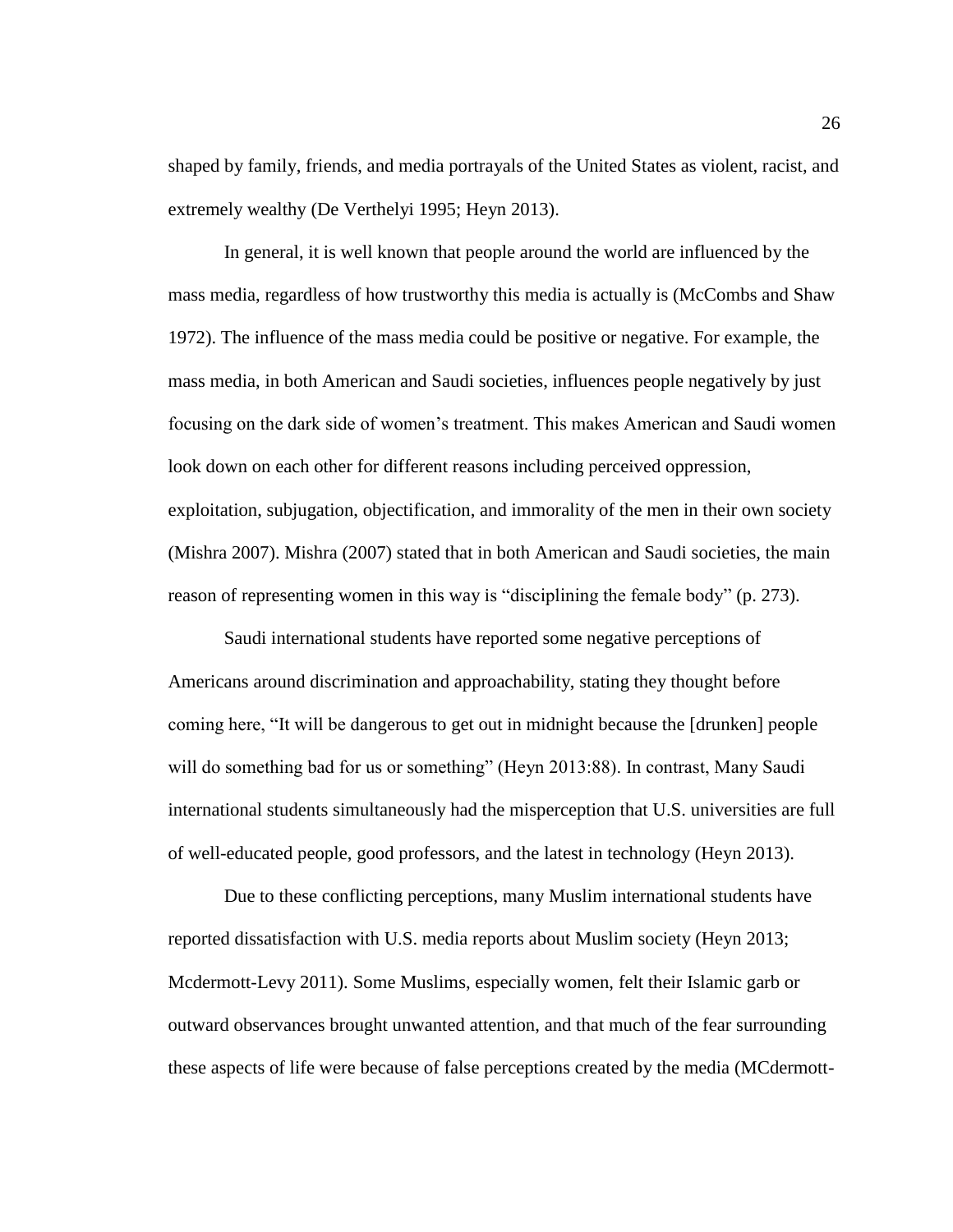levy 2011). Muslim international students also reported, "...Americans often seem culturally ignorant, and may especially have wrong ideas about Saudi Arabia… [For example] Americans consider Arab women 'mistreated and in need of liberation,' due to dress regulations and gender segregation" (Lefdahl-Davis and Perrone-McGovern 2015:20). Also, most Americans have no idea about the purpose of the hijab (Mcdermott-Levy 2011). Thus, they focus on what they perceive to be negative, rather than what Muslims themselves view as a positive. Finally, classroom displays of media-generated ignorance about Islam, its history, practice and people by fellow students and professors was reported as a particularly negative experience for many (Mcdermott-Levy 2011). The combination of all these factors contribute to Saudi international students' perceptions of the United States before and after their time of sojourn.

People may learn from their own experiences more than listening to other people's experiences. In general, Saudi international students came to the United States and started learning about many new topics so that their knowledge about subjects not often studied nor discussed in Saudi Arabia gradually increased through their exposure to these new ideas at school and in public (Heyn 2013; Al-Hattami 2014). As this knowledge is increasing, especially about cultural differences, their own experiences in everyday life of interacting with Americans led to changes in their perceptions. The female students also acknowledged they may have changed in their mindsets about many things after studying in the U.S., though their core Islamic values still held precedent (Mcdermott-Levy 2011). After years of studying in the U.S., many Saudi international students began to change their perspectives slightly, especially in regard to women's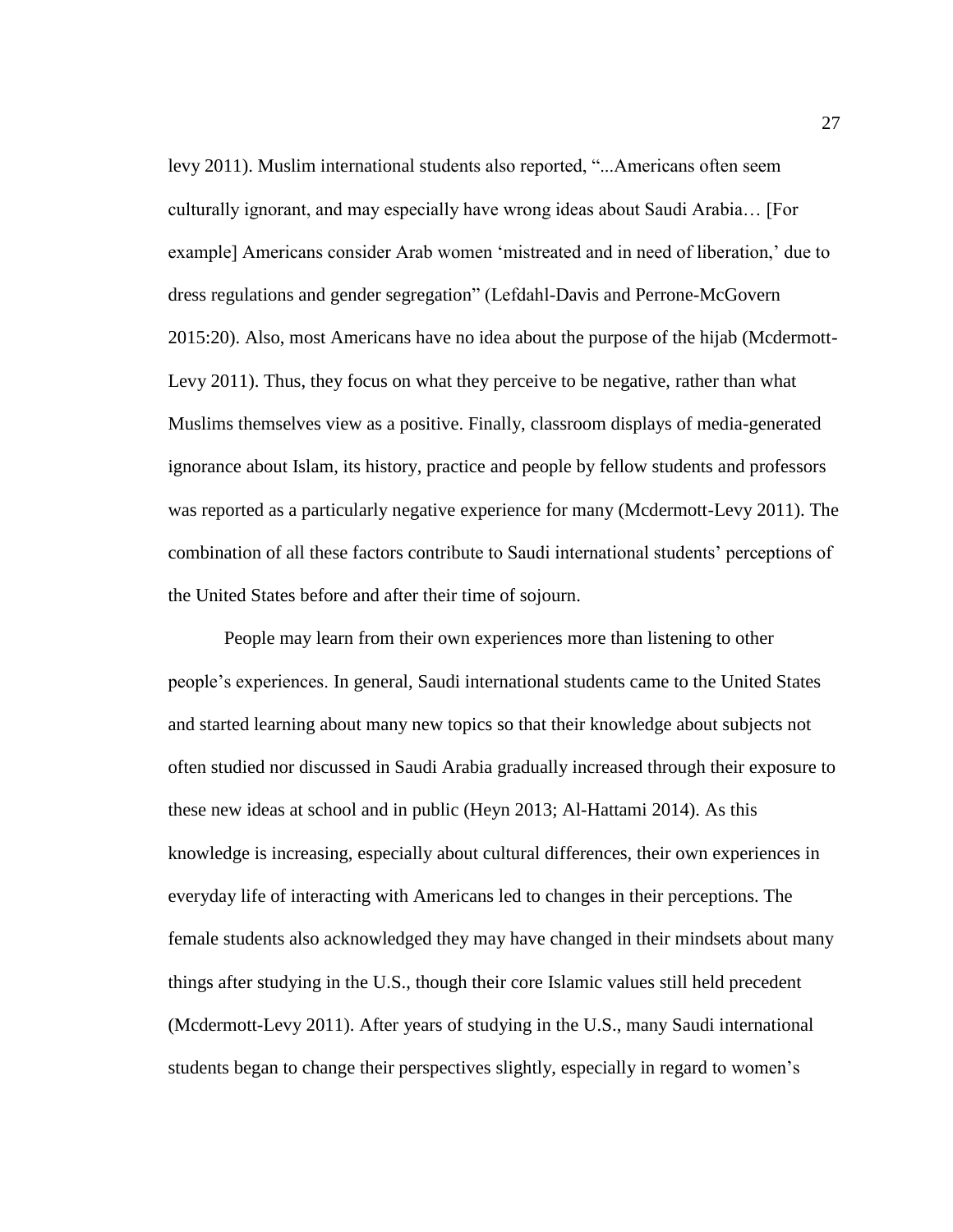position in society, and how to reconcile these differences with their own culture (Heyn 2013). Additionally, many Saudi international students found studying abroad in the U.S. developed their personal resilience and helped them gain sophisticated knowledge in their majors (Mcdermott-Levy 2011). For that reason, female Arab-Muslim students in particular report they gained much experience in the way of personal freedom and responsibility and enjoyed the ease of life this brought to many activities (Mcdermott-Levy 2011). The change in perceptions some of these Saudi international students experienced helped make the process of cultural adaption much smoother. I will explain further in the next section some of the ways universities have helped students with their cultural adaptation process.

# *Cultural Adaptation*

Cultural adaptation could vary based on many aspects of an individual's personal, social, emotional, financial, and/or linguistic context. Culture adaptation is "... a process of learning and recovery… [And] all adjustment is a cyclical and recursive process of overcoming obstacles and solving problems" (Lewthwaite 1996:169-170). There are some difficulties encountered by Saudi international students while they are adapting to the new culture and many scholars have stated the hardest time for international students is the first couple of months (Lefdahl-Davis and Perrone-McGovern 2015; Mcdermott-Levy 2011; Carty et al. 2007). Furthermore, a low level of ability to speak and understand English could make cultural adaptation harsh for Saudi international students, while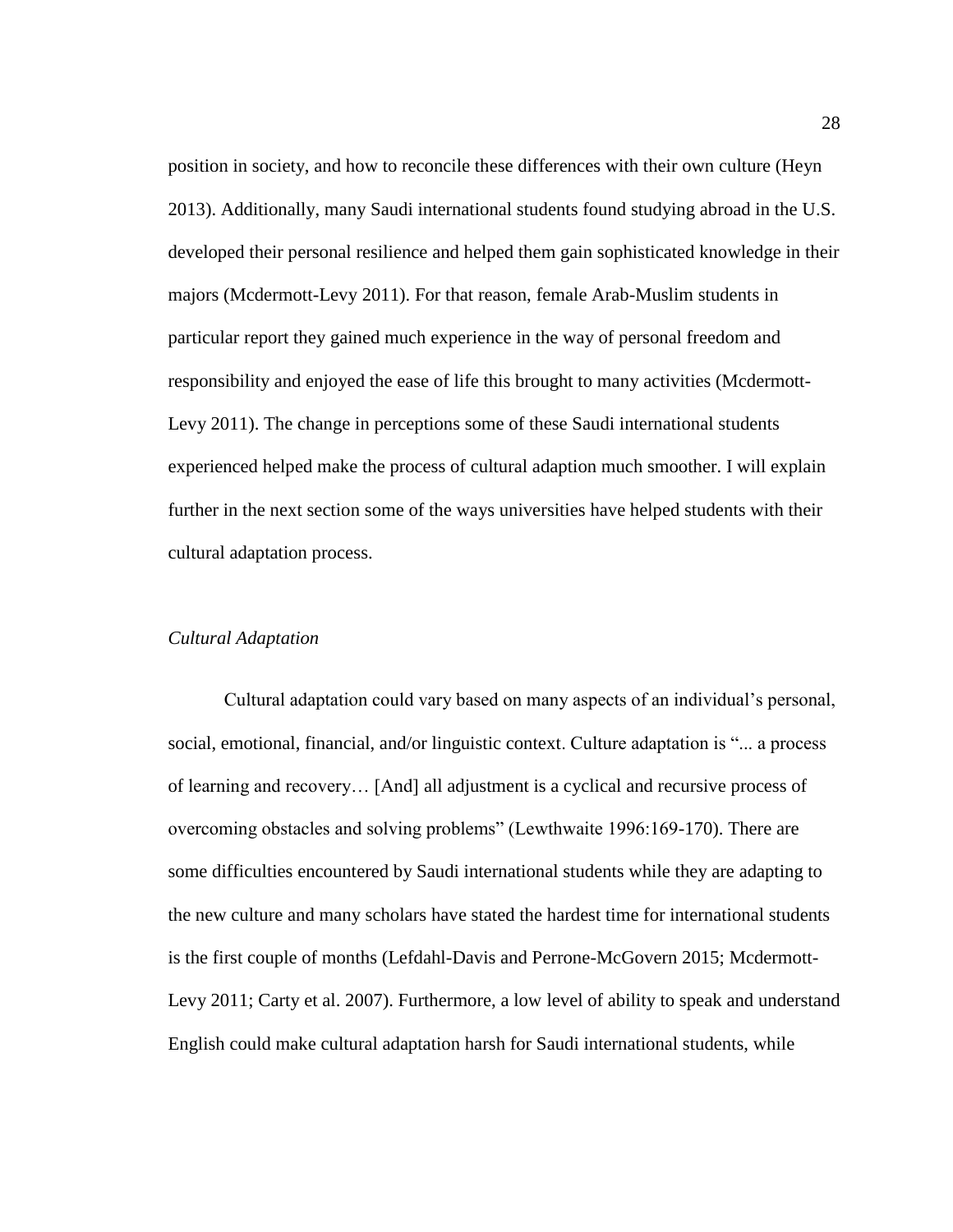learning to communicate confidently in English could help students learn and adapt to the new social norms more quickly (Carty et al. 2007; Lewthwaite 1996). Coming from a religiously homogeneous society to a secular and diverse society could make the process of cultural adaptation for Saudi international students especially difficult (Mcdermott Levy 2011).

There are some factors that have helped international students to adjust to the new culture, such as their relationships with the people of the host country, and institutional supports (Lewthwaite 1996). Learning about the host country's culture and appropriate behavior can help Saudi international students to adjust easier (Lewthwaite 1996; Carty et al. 2007). The success of cultural adaptation processes for Saudi international students depended on their own cultural perceptions, and from which region of Saudi Arabia they came from in which Saudi international students who came from a more modernized area adjusted more successfully (Lefdahl-Davis and Perrone-McGovern 2015).

#### *Addressing the Literature Gap*

Even though one can find many different reasons that cause these various needs and difficulties that Saudi international students have encountered, the common reason for these difficulties was that studying abroad is a new experience for them; they had never been exposed to it before (Alhazmi 2010). This lack of familiarity caused academic, psychological, personal, and sociocultural problems for Saudi international students. While a few scholars have been able to explore many aspects of culture shock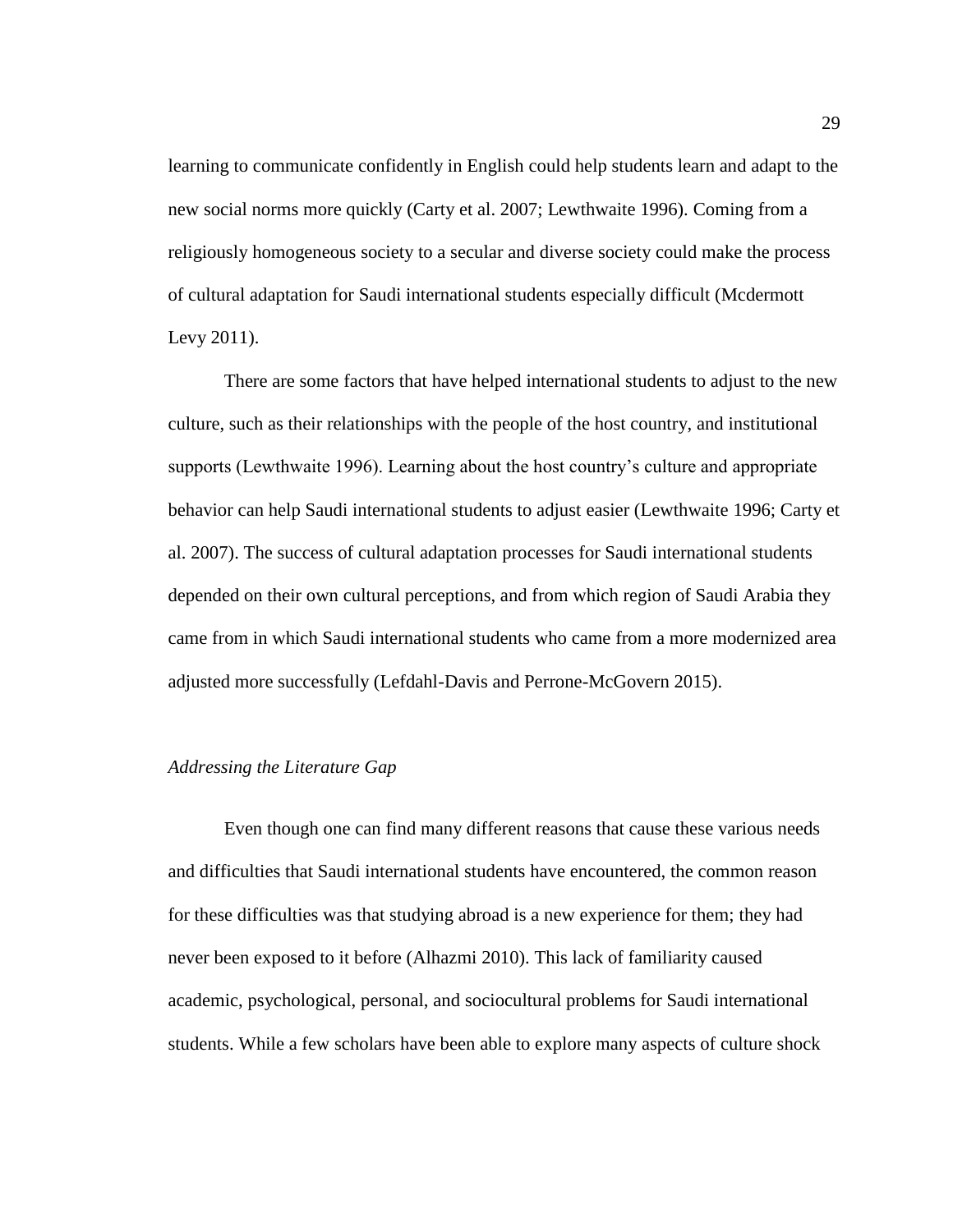and challenges facing Saudi international students, there is still a large research gap. This gap includes: the effects of recent changes that have occurred in the Saudi culture, female Saudi student experiences, marital status and its effect on student success, research by native Saudi scholars, studies utilizing quantitative data such as surveys, and creative, effective solutions that work well within the Saudi sojourn context (Alhazmi 2010). With this study, I hope to address some of the limitations previous studies have had, such as no female participants, having a non-native Saudi researcher, and ready-made solutions.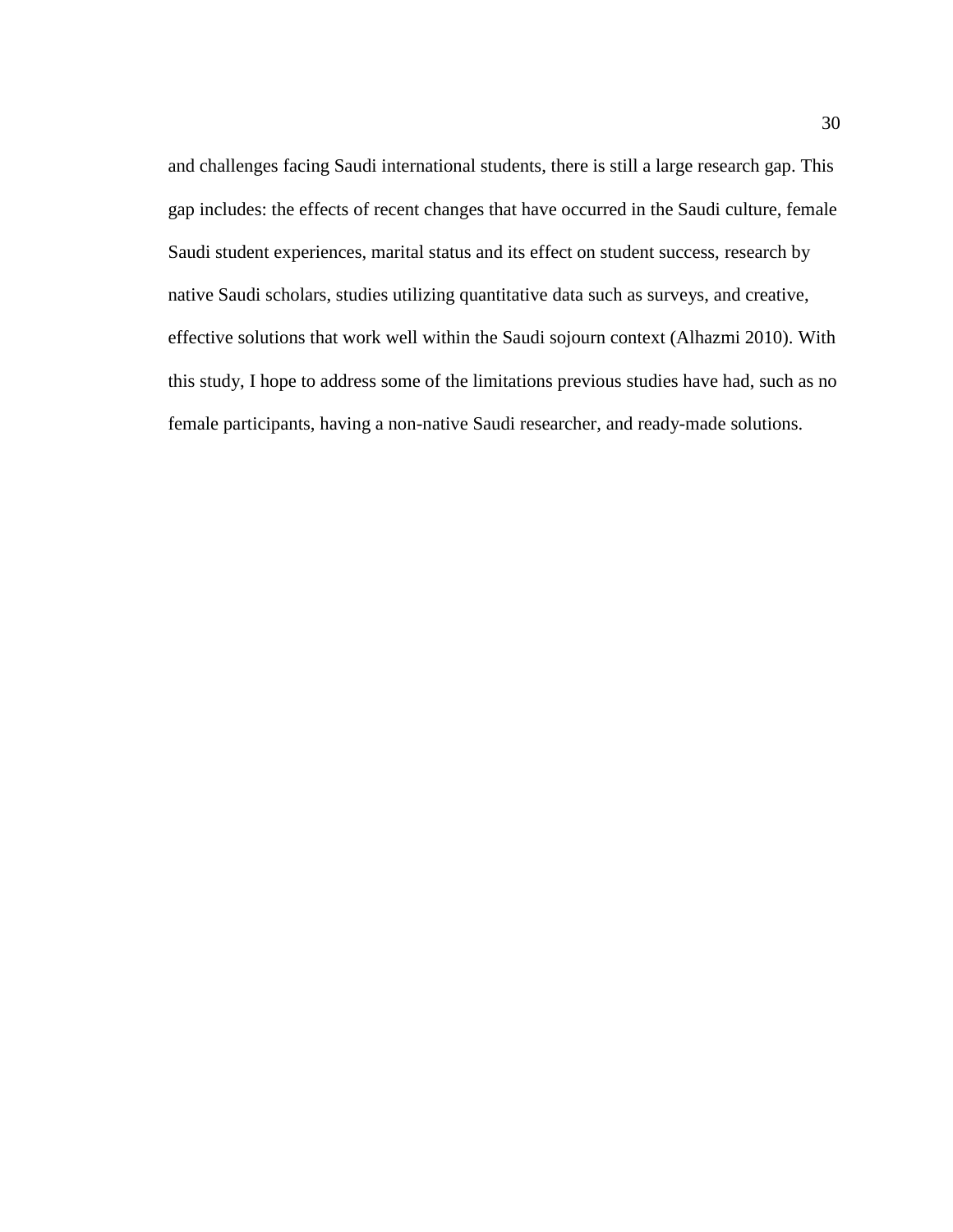# CHAPTER 3: METHODOLOGY

My purpose with this study was to explore the experiences, needs and difficulties Saudi international students encountered in Humboldt County. To understand these experiences, I used semi-structured interviews with four groups of Saudi students: 1) Saudi students studying at Humboldt State University at the time of this research; 2) Saudi students who lived in Humboldt County and studied at HSU, and then transferred to another university; 3) Saudi students who studied at HSU and stopped their studying and to return to Saudi Arabia; and 4) Saudi students who graduated from Humboldt State University. I included these four groups to explore differences between current and past Saudi student experiences, as well as differences in experiences between students who were successful and those who were not.

To allow the Saudi students to tell their stories in their own words, I used semistructured interviews. Semi-structured interviews, also known as semi-standardized interviews, are less formal than structured interviews. Participants are given the freedom to answer, not answer, or expand upon any related or unrelated topic without interruptions from the interviewer (Berg and Lune 2012). I put the interview questions together to try to understand the general experiences of Saudi students at HSU, and transitioning to Humboldt County, to find out the best ways to support the needs and reduce the challenges for future Saudi students.

Because of the differences in cultural norms between Saudi Arabian society and Western society, I used different approaches in interviewing male and female Saudi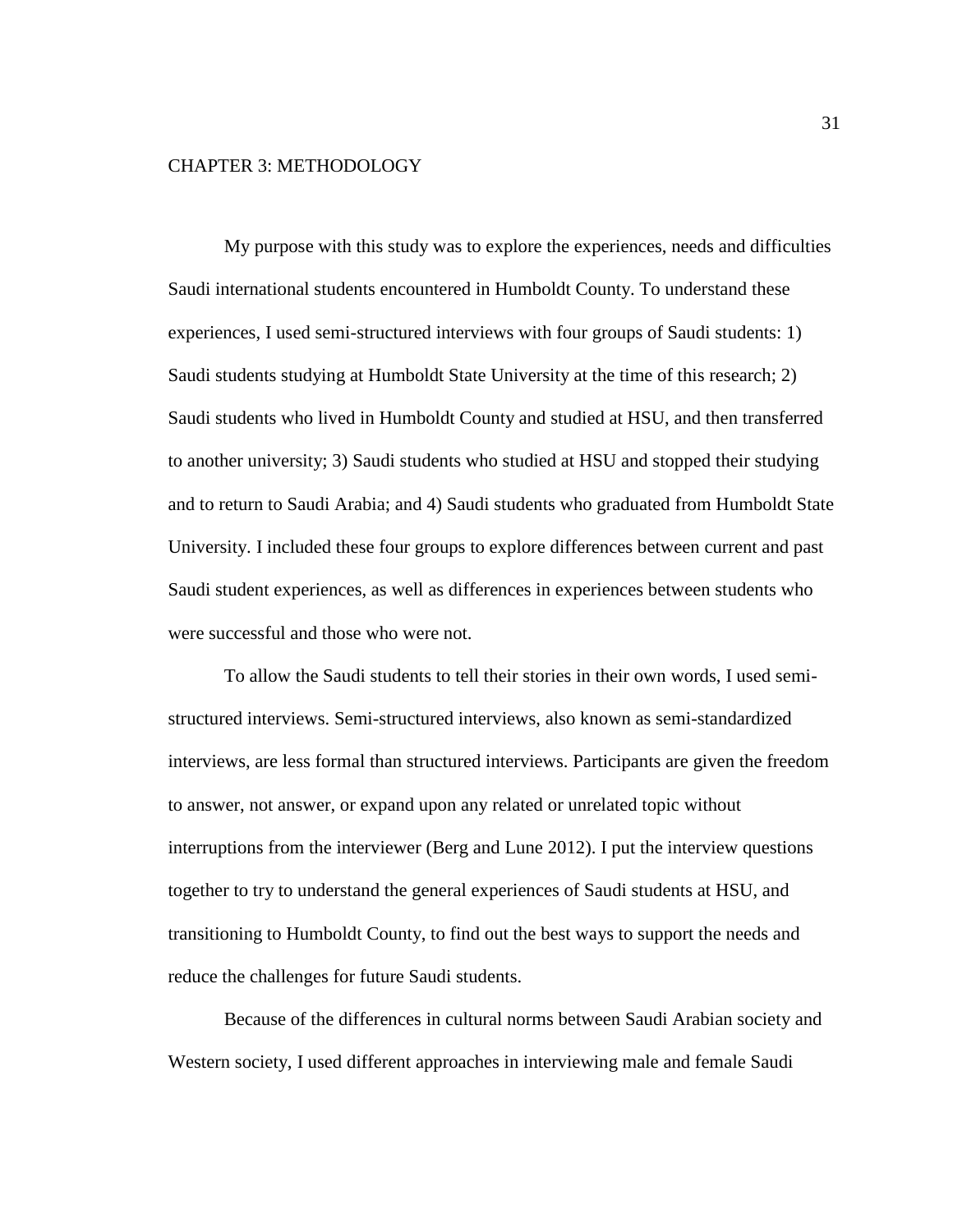students. For example, I could not talk directly with any female Saudi student, so I had to get help from my wife and the Center for International Programs (CIP). My wife spoke with a few female Saudi international students on my behalf to ask if they would be willing to do an interview; just one of them agreed. One CIP female faculty member helped act as an intermediary between myself and one current female Saudi international student. This study was approved by HSU's Institutional Review Board (IRB # 16-259). In this chapter, I will describe the research setting, recruitment, my interview guide, the interview process, and my data analysis. For each step, I will discuss the unique strategies I employed to work with the gender and cultural norms.

## *Research Setting*

Humboldt County is a beautiful redwood-covered, mountainous, and coastal region in Northern California located about four and seven hours from the major West Coast cities of San Francisco and Portland, respectively. Humboldt County is a rural county, with a population of 135,727 as of 2015, and its most populous city is Eureka with a population of 26,954 (US Census Bureau 2015). According to 2015 estimates from the US Census Bureau, Humboldt County's demographic makeup includes 75.7% White, 10.6% Hispanic, 4.7% Multiracial, 4.6% Native, 2.6% Asian, 1.1% Black, and 0.5% Other (DataUSA 2015).

One of the main features of Humboldt County for the academically-minded is Humboldt State University (HSU), located in Arcata (approximately seven miles from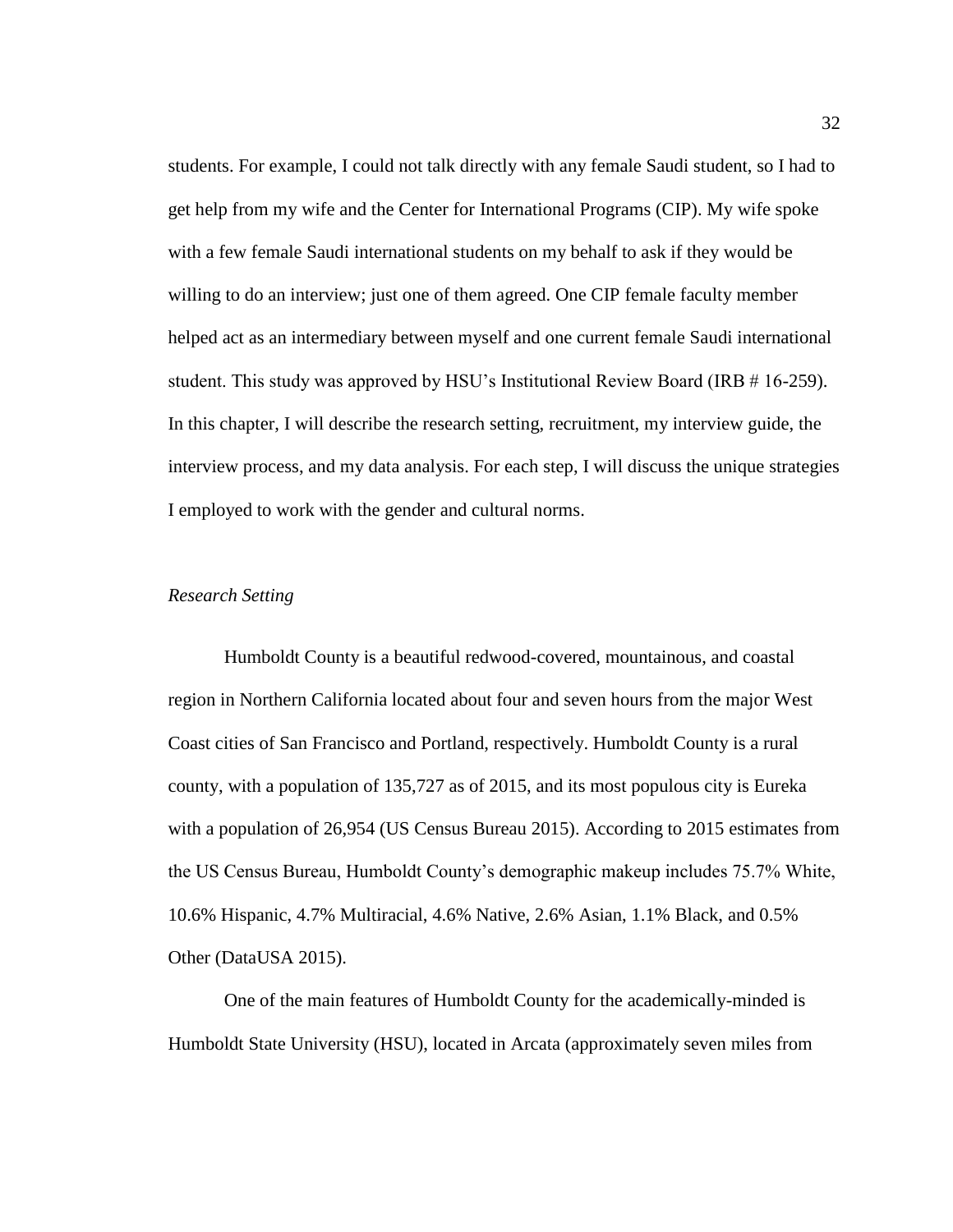Eureka). Arcata boasts a population of 17,964 as of 2016, and is a town largely influenced by the university, as many of HSU's students, staff and faculty live in Arcata (City of Arcata 2014). The HSU student population plays an important role in the development and makeup of this area.

Humboldt State University began as an institution for higher education in 1913 and it has seen many changes since this time. It began as an independent university, but eventually joined the California State University (CSU) system in 1972 (Humboldt State University 2018). The CSU system has 23 campuses, and is the largest, most diverse university system in the United States (California State University 2017). HSU is divided into three colleges: The College of Arts, Humanities, and Social Sciences; The College of Natural Resources and Sciences; and The College of Professional Studies. The University had a total student population of 8,347 as of Fall 2017, 69 of whom were international students (Humboldt State University 2018). Thus, international students make up only 0.8% of the total student population, compared with the 3.9% total foreigners that live in Arcata (US Census Bureau 2015). The overall racial demographics for the University as of Fall 2017 are as follows: 42.7% White, 33.7% Hispanic, 6.9% Multiracial, 1.1% Native, 2.9% Asian, and 3.3% Black (Humboldt State University 2017). During the time this study was being conducted, of all the foreign students, I estimate there to have been less than 20 students from Saudi Arabia studying at HSU; this is the research population for this study.

The Saudi Arabian Cultural Mission to the U.S. (SACM) program gives Saudi students a maximum of one and one half years to finish studying English at a U.S.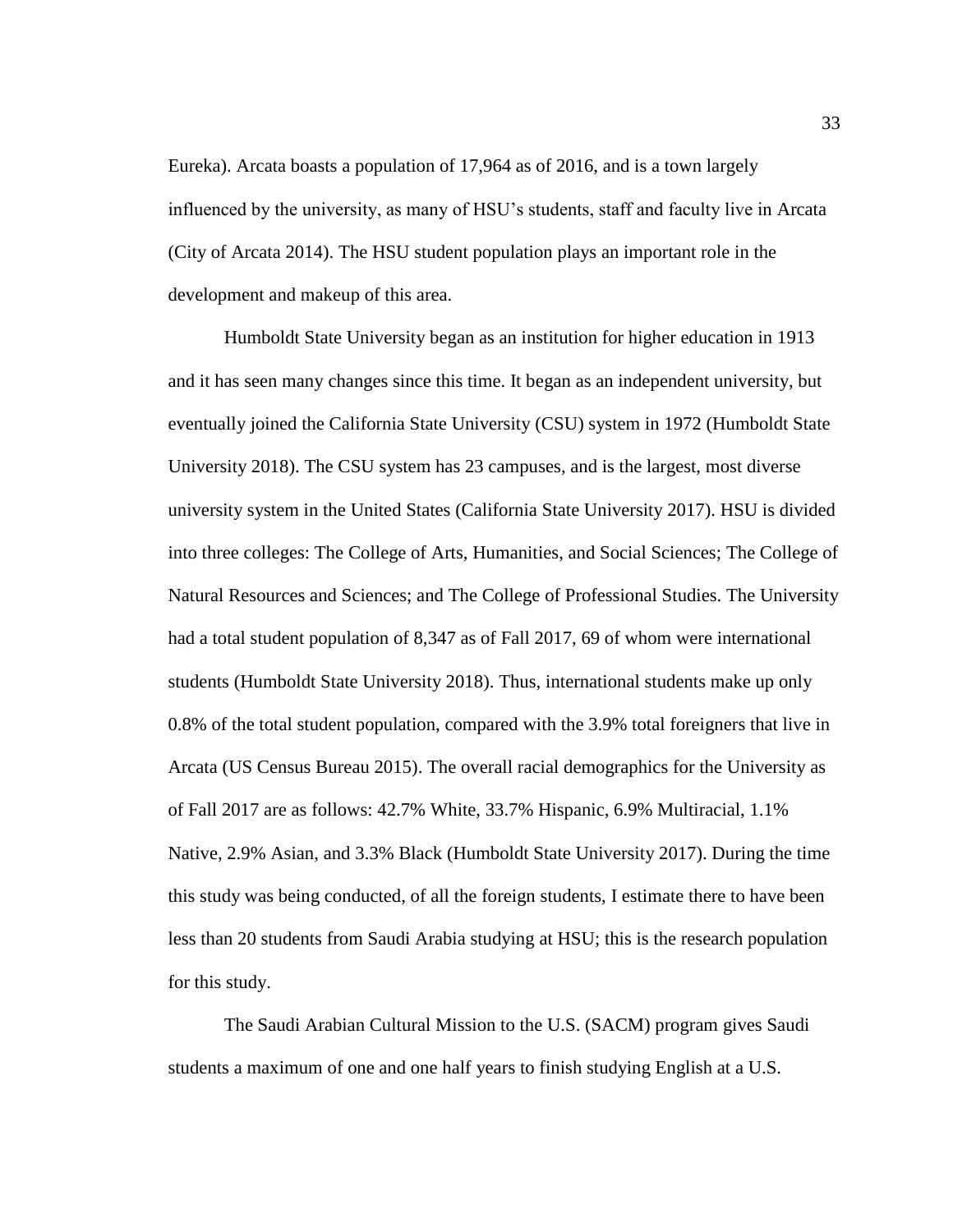institution like HSU, through their International English Language Institute (IELI). If the student completes all requirements and obtains a sufficient score on their International English Language Testing System (IELTS) or Test of English as a Foreign Language (TOEFL) exams, they may be able to gain admission into the university to further their studies. Otherwise, the students must return to Saudi Arabia and keep looking for a university admission.

## *Recruitment*

To specifically explore the unique experiences of HSU Saudi students, I recruited participants for the study according to the following criteria: 1) they had Saudi Arabian nationality; 2) they had a full scholarship provided by the Saudi Arabian Cultural Mission to the U.S.; 3) they were 18 years of age or older; 4) they were previously or currently enrolled at HSU; 5) they lived in Humboldt County at least 6 months; and 6) they were willing to share their experience voluntarily. Because I come from this community, I am considered as an "insider" researcher, which gives me some advantages such as understanding participant cultural norms, immediately having some trust of my participants, and the ability to let my participants express themselves in their native language (Bishop 2008).

Because of the small community of Saudi students, I used purposive sampling to recruit eight participants. I did this through my personal relationships with male Saudi students, my wife's relationships with female Saudi students, and the Center for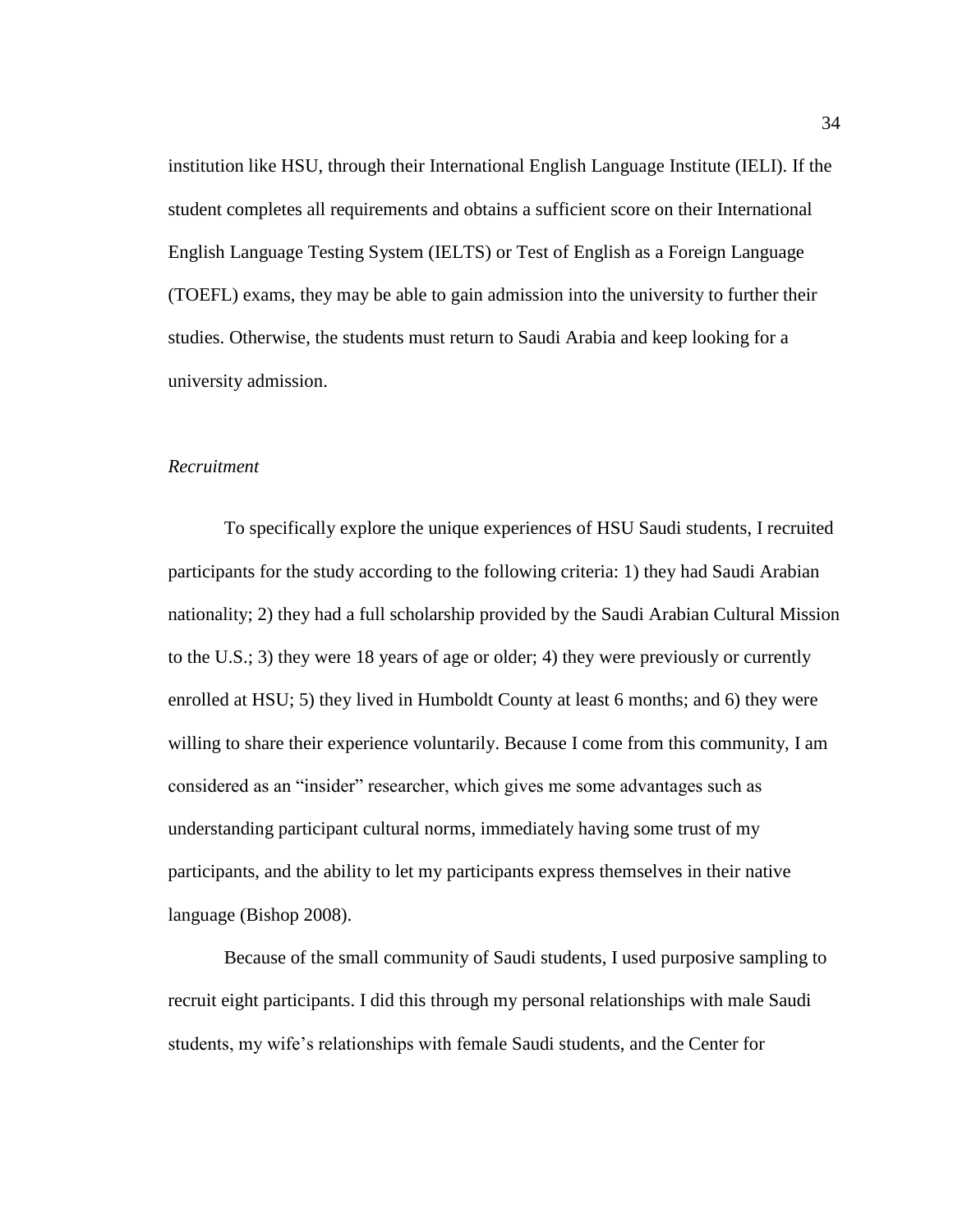International Programs (CIP) at HSU. I interviewed six male Saudi students and two female Saudi students (Table 3.1). To explore the impact of student gender and marital status on their experiences, I tried very hard to get both male and female, married and single, Saudi students in each category of the four categories mentioned above. This was important because, as I explained in the literature review, gender and marital status can heavily influence student experiences. Previous studies were limited by a lack of female respondents; I hoped this study would fill part of this gap by including women in the research. As a Saudi male, I could not find any female Saudi students by myself that would like to participate in this study: in our Saudi culture, it is not acceptable to have a chat in public with the opposite gender, which means it is impossible to conduct an interview with a Saudi female in a private room unless her guardian agrees. Not all Saudi female students have a guardian nor feel comfortable being interviewed by a male in person. Because of these obstacles, my wife and a staff member at the CIP helped me recruit female respondents. I also conducted the interviews electronically, so the participants (especially female students) would not have to be in the room with me. This also helped to include participants who used to live in Humboldt County, but moved away.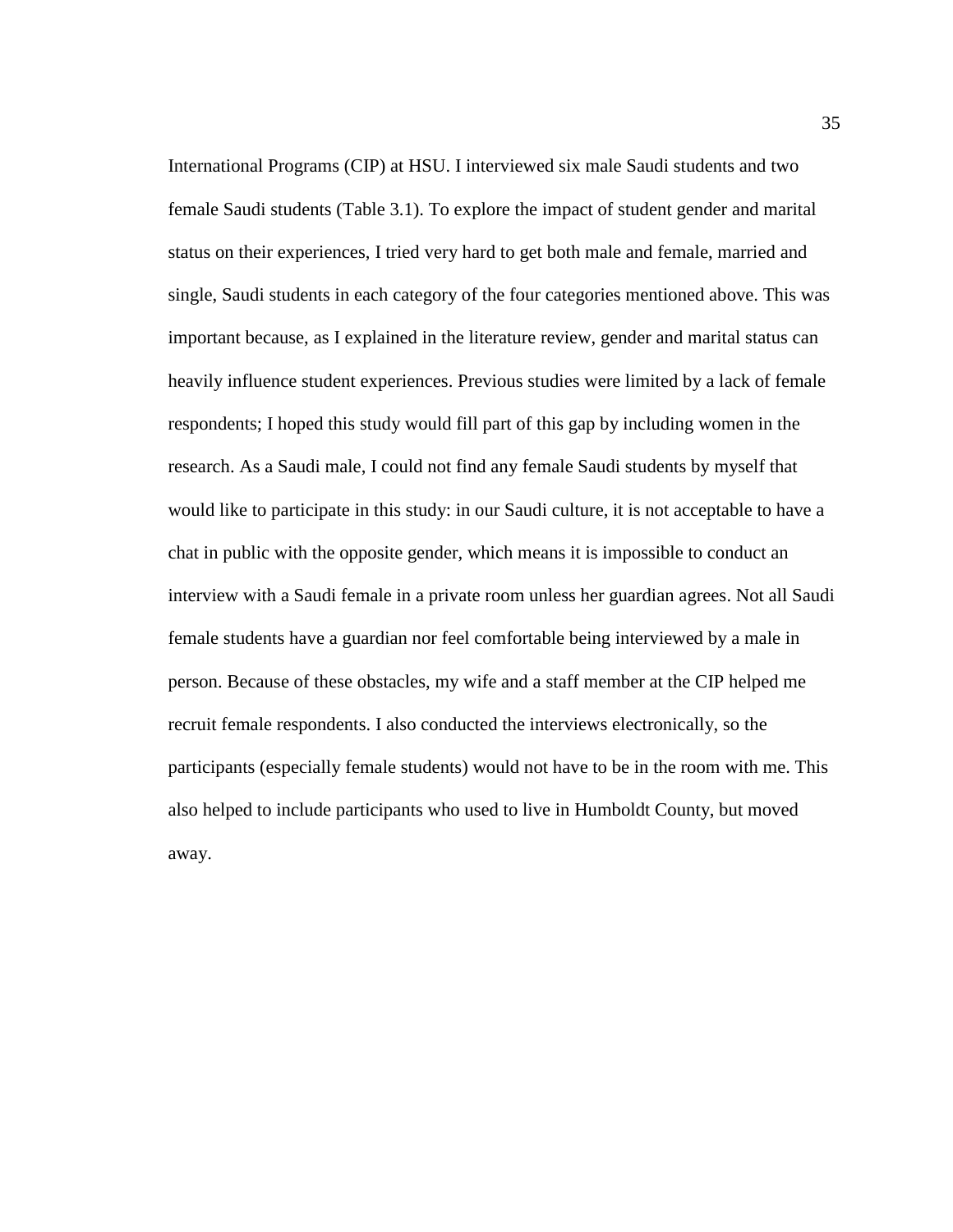Table 3.4.1. Categorized participants

| Categories                                                                                   | Single-<br>Male | Married-<br>Male | Single-<br>Female | Married-<br>Female |
|----------------------------------------------------------------------------------------------|-----------------|------------------|-------------------|--------------------|
| Lived in Humboldt County and<br>graduated from HSU                                           |                 |                  |                   |                    |
| Currently Living in Humboldt County<br>and studying at HSU                                   | $\overline{2}$  |                  |                   |                    |
| Lived in Humboldt County and<br>studied at HSU then transferred to<br>another university     |                 | 1                |                   |                    |
| Lived in Humboldt County and<br>studied at HSU then stopped and went<br>back to Saudi Arabia |                 |                  |                   |                    |
| Total                                                                                        |                 |                  |                   |                    |

# *Interview Guide*

To develop my research questions, I began with several informal conversations with Saudi Students in Humboldt County. I asked them about my thesis to see if they had any suggestions in order to be sure I covered the most important issues from their perspectives. I then developed my interview guide and applied for IRB approval (IRB # 16-259). In my interview guide I included three sections of questions, covering background information and culture shock, difficulties and needs. Each respondent was also asked for suggestions related to their difficulties and needs (APPENDIX 2). The first section had six questions with various probes within each question, while the second and third sections had five and three questions respectively. The first three questions in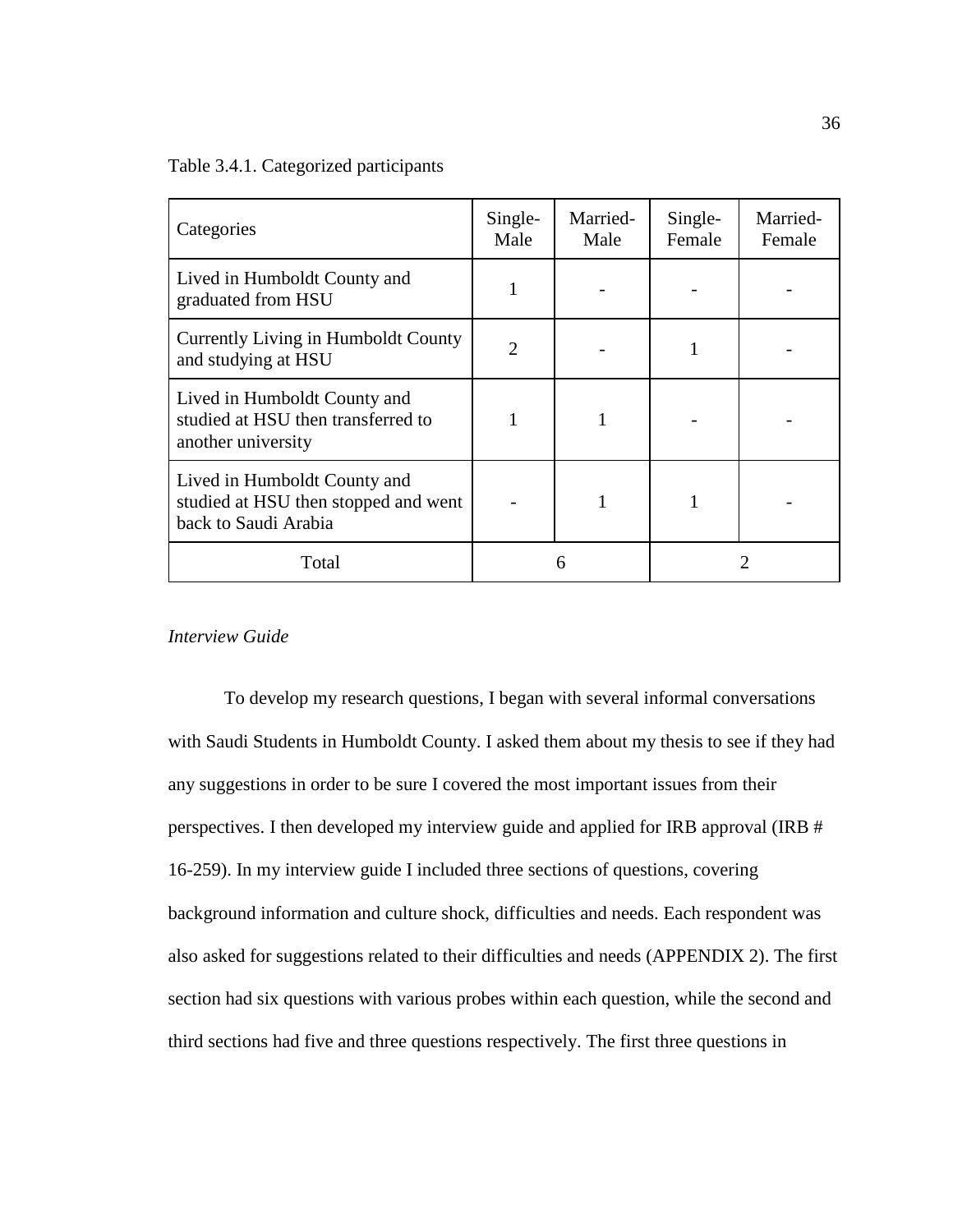section one were a kind of warm-up to establish the background context of the participant. The last three questions of section one focuses on culture shock and the participants' feelings and experiences towards that. The second section moved to a discussion on difficulties the participants have faced and their personal suggestions. The final section included two questions about the student's needs and suggestions from their own perspective. Finally, the last question gave the participants an opportunity to talk about anything we missed, did not mention in the interview, or that they would like to talk more about.

## *Interview Procedures*

In order to build the trust of my respondents and ensure their comfort, I conducted the interviews in Arabic, the native language of Saudi Arabia (Mcdermott-Levy 2011; Alhazmi 2010). I first translated each interview question I had originally written in English into Arabic, conducted the interviews in Arabic, and transcribed the interviews in Arabic.

# *Data Analysis*

After I obtained all the interview data in Arabic, I transcribed all the interviews in Microsoft Word in Arabic. After transcribing I began my open-coding data analysis. Finally, I translated the important parts of the interview data to English again to work on them with my chair. To minimize the risks of translation error, I sent each important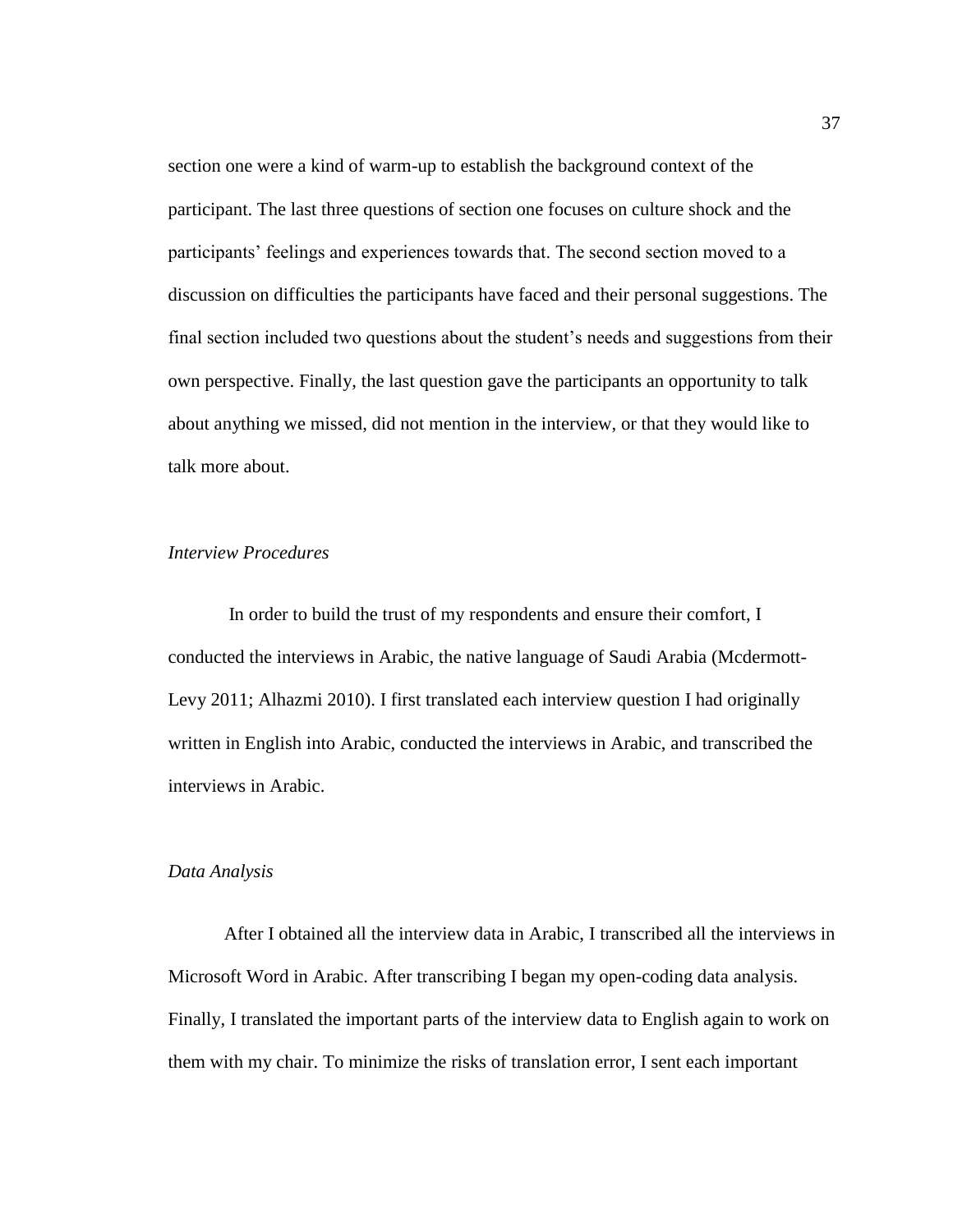quote in Arabic to a PhD colleague who has been in the United States more than eight years. He offered me suggestions on the translation, and I accepted the suggestions that made the English translations of the quotes more understandable for English-speaking audiences.

I used qualitative data analysis through the use of open coding to determine important themes from the interviews. Open-coding is a way "...to find meanings that are present in the text or supported by it" (Berg and Lune 2012: 365). It is important to note I did all of the thematic coding by hand, using different colored highlighters because the available qualitative data analysis software (Dedoose, Atlas.ti) did not support the Arabic language. I coded each interview individually trying to discover as many themes as possible. After obtaining over forty different themes, I extracted the most important quotes and condensed them into three themes: 1) Language and Cultural Challenges; 2) Discrimination Religious Challenges; and 3) Gender Challenges. Each of these themes I then divided into two to three underlying points. I will explain these themes and subthemes more in the next two chapters, Findings and Discussion.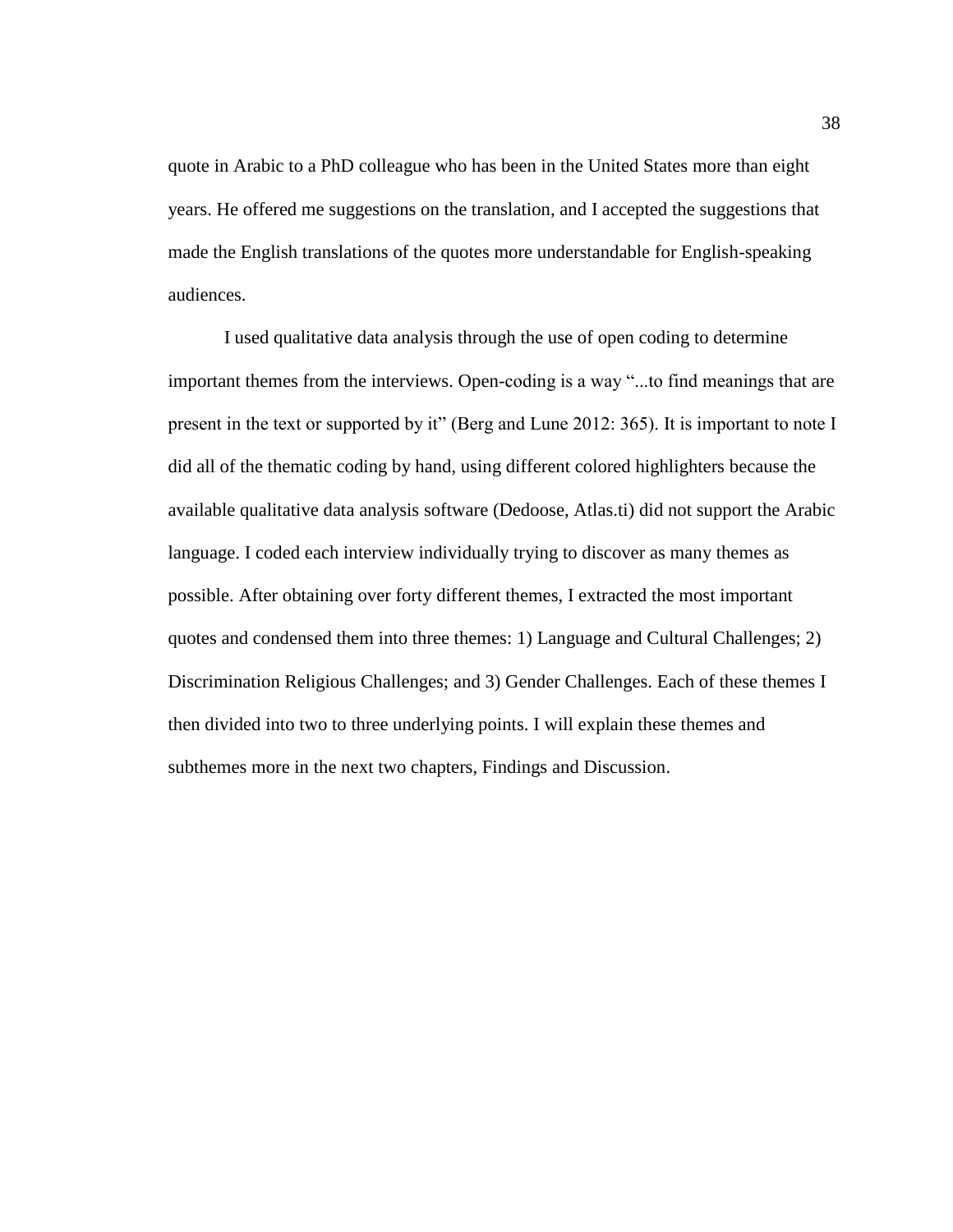# CHAPTER 4: FINDINGS

The purpose of this study was to explore culture shock and challenges Saudi students, both male and female, have experienced in Humboldt County and at Humboldt State University (HSU). In order to tell the stories and experiences of Saudi students, I conducted semi-structured interviews with eight current and former Saudi students, all of whom studied at HSU and lived in Humboldt County in addition to other differing biographical details (see Table 4.1). Between the summer of 2017 and the spring of 2018, I conducted eight interviews, ranging from 45 minutes to two hours, with an average interview time of 82.5 minutes. Six of the respondents were male, and two female. Two respondents were married at the time of the interview, and six were single (see Table 3.1). The mean age of respondents was 26 years-old with a range from 20 to 36 years-old. Six of the students were undergraduate students, and two were graduate students. Three are still living in Humboldt County, one graduated from HSU and was living in outside of Humboldt County, two live in another area of the United States, and two have returned to Saudi Arabia. As seen in Table 3.1., all participants, except one who transferred from another University to HSU, studied English at the International English Language Institute (IELI) at HSU, then they continued their studies at HSU. Two students did not continue; they returned to Saudi Arabia. Two participants transferred from HSU to elsewhere to continue their studies.

In my analysis of the interviews, I identified three major themes described by participants, reflecting some similarities and differences to what is known in the culture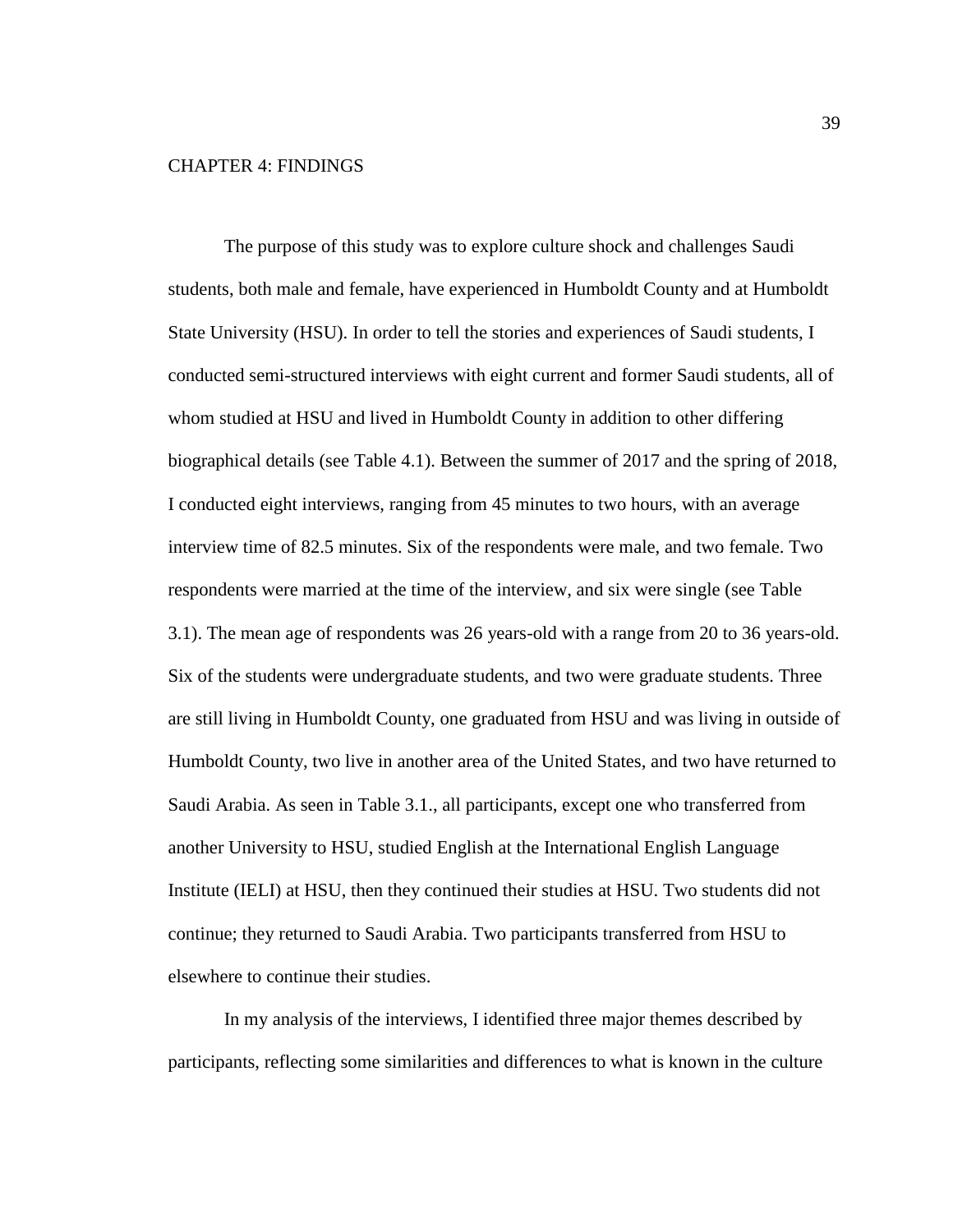shock literature. The first theme that emerged was *language and cultural challenges* participants faced in Humboldt County and at HSU. The participants reported difficulties in interacting and communicating with native speakers and understanding the new culture. The second theme was *discrimination and religious challenges*. The participants talked about missing the religious routine they used to have everyday in Saudi Arabia, and discussed their lived experiences with discrimination. The third theme was *gender challenges* encountered by the participants. The participants' experiences were impacted by their own gender, and the gender of the people with whom they interacted. In this chapter I will discuss the respondents' experiences in terms of the three themes.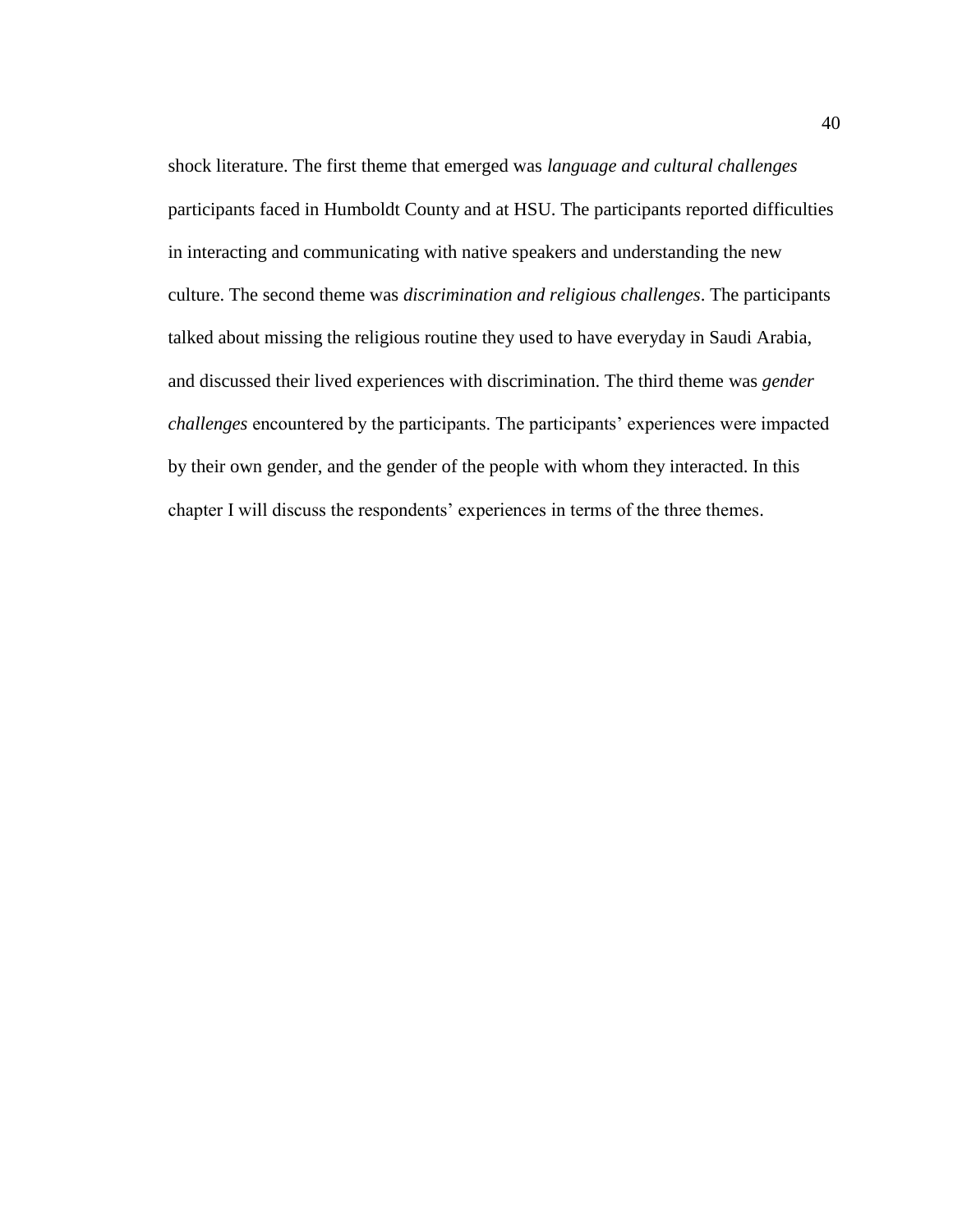Table 4.1: Biographical Information (Name, Graduate (MA/MS) or Undergraduate (UG) Student, Marital Status, Gender and Age) and Background for Study Participants.

| <b>Name</b>       | <b>Background</b>                                                           |
|-------------------|-----------------------------------------------------------------------------|
| Rana, age 27      | Came to Humboldt County twice with her brother as her guardian. She         |
| MA student        | studied English at HSU's English Institute, but did not go on to attend     |
| Single            | classes. She returned to Saudi Arabia both times because of issues with her |
| Female            | brother guardian. At interview time she was completing her MA in SA.        |
| Noura, age 20     | Current HSU student. Came to the U.S. alone and stayed alone for more       |
| <b>UG</b> student | than one year. In the beginning, she studied English in another U.S. city   |
| Single            | then transferred to study college at HSU. At the time of the interview she  |
| Female            | had been in Humboldt County less than one year, and attended HSU for        |
|                   | two semesters.                                                              |
| Basim, age 28     | Former student at HSU, graduated in May 2017. He has lived in Humboldt      |
| UG student        | County for six years. At the time of the interview he was living in a U.S.  |
| Single            | city outside of Humboldt County.                                            |
| Male              |                                                                             |
| Jaber, age 36     | Came to the U.S. with his family (wife and daughter), studied English for   |
| MA student        | nine months in (IELI) at HSU, then went back to Saudi Arabia for            |
| Married           | vacation. When he came back to the U.S., his wife quickly became            |
| Male<br>$\bullet$ | depressed. His family also applied pressure until he stopped his studies,   |
|                   | and returned to Saudi Arabia, where he was for the interview.               |
| Diyaa, age 24     | Lived ten months in another U.S. city before Humboldt County. He lived      |
| <b>UG</b> student | in Humboldt County for more than two years, during which time he            |
| Married           | finished studying English and attended HSU for several semesters, as well   |
| Male              | as married and had a baby. He transferred to another University for health  |
|                   | reasons the Humboldt County area was not medically qualified to deal        |
|                   | with, and some academic difficulties. At interview time, he was living in   |
|                   | another U.S. state.                                                         |
| Mohamed, age 23   | Lived in Humboldt County for more than two years; during these years he     |
| <b>UG</b> student | finished studying English and studied at HSU for two semesters. Then he     |
| Single            | transferred to another university for personal issues. At the time of the   |
| Male              | interview he had been in another U.S. city for two semesters.               |
| Yasser, age 23    | Current HSU student. Lived in Humboldt County for four years; during        |
| <b>UG</b> student | these years he finished studying English and studied at HSU for eight       |
| Single            | semesters. He will graduate in Spring 2018.                                 |
| Male              |                                                                             |
| Rayan, age 27     | Current HSU student. Lived in Humboldt County for a total of four years;    |
| <b>UG</b> student | in two years he finished studying English and then studied at HSU for the   |
| Single            | last two years.                                                             |
| Male              |                                                                             |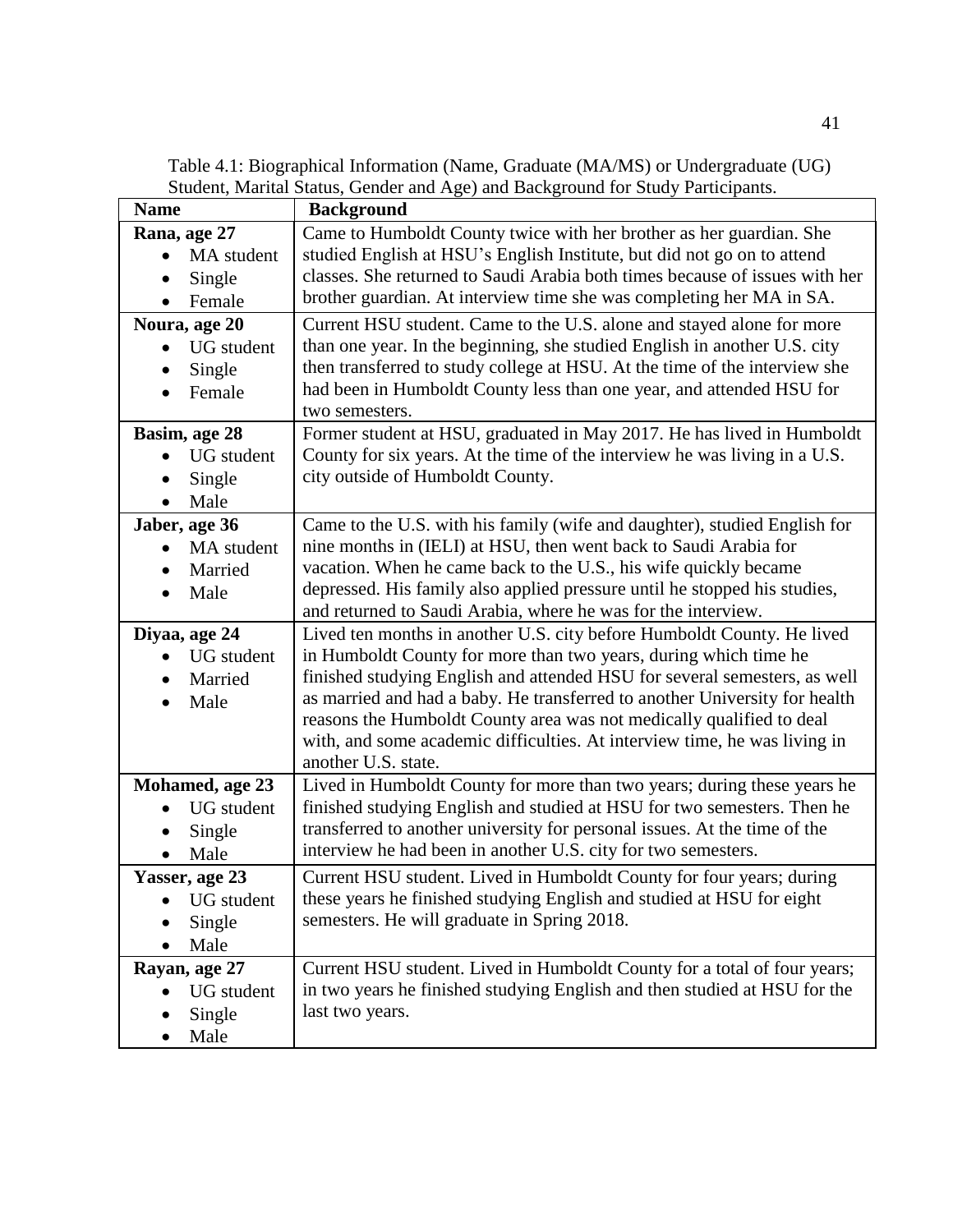# *Language and Cultural Challenges*

The respondents in my study reported language and cultural difficulties in three aspects of their study abroad experience in Humboldt County. First, they experienced both types of challenges in their interactions with their host families. Second, they reported obstacles with language and culture in relation to their feelings of social integration into the local community. Last, they expressed difficulties with language and culture in their educational experiences. I will explore each in more detail below.

#### *The Host Family*

Usually one of the perceived roles by international students of a host family in a foreign country is to help them understand the language and culture that surrounds them (Rodriguez and Chornet-Roses 2014). According to Rodriguez and Chornet-Roses (2014), preconceived notions or expectations about certain experiences can be examined using violation theory to see if student's expectations were met and/or exceeded (positive violation) or unmet (negative violation). This construct will be useful in identifying the extent to which this study's participants' expectations were met while living with their host families.

Host family and student agreements follow some general rules that consist of the rights and responsibilities of each party. The host family is required to provide a stable, clean, and private room, and it is an optional part of the contract to provide food such as two meals per day for extra compensation. The student is required to follow the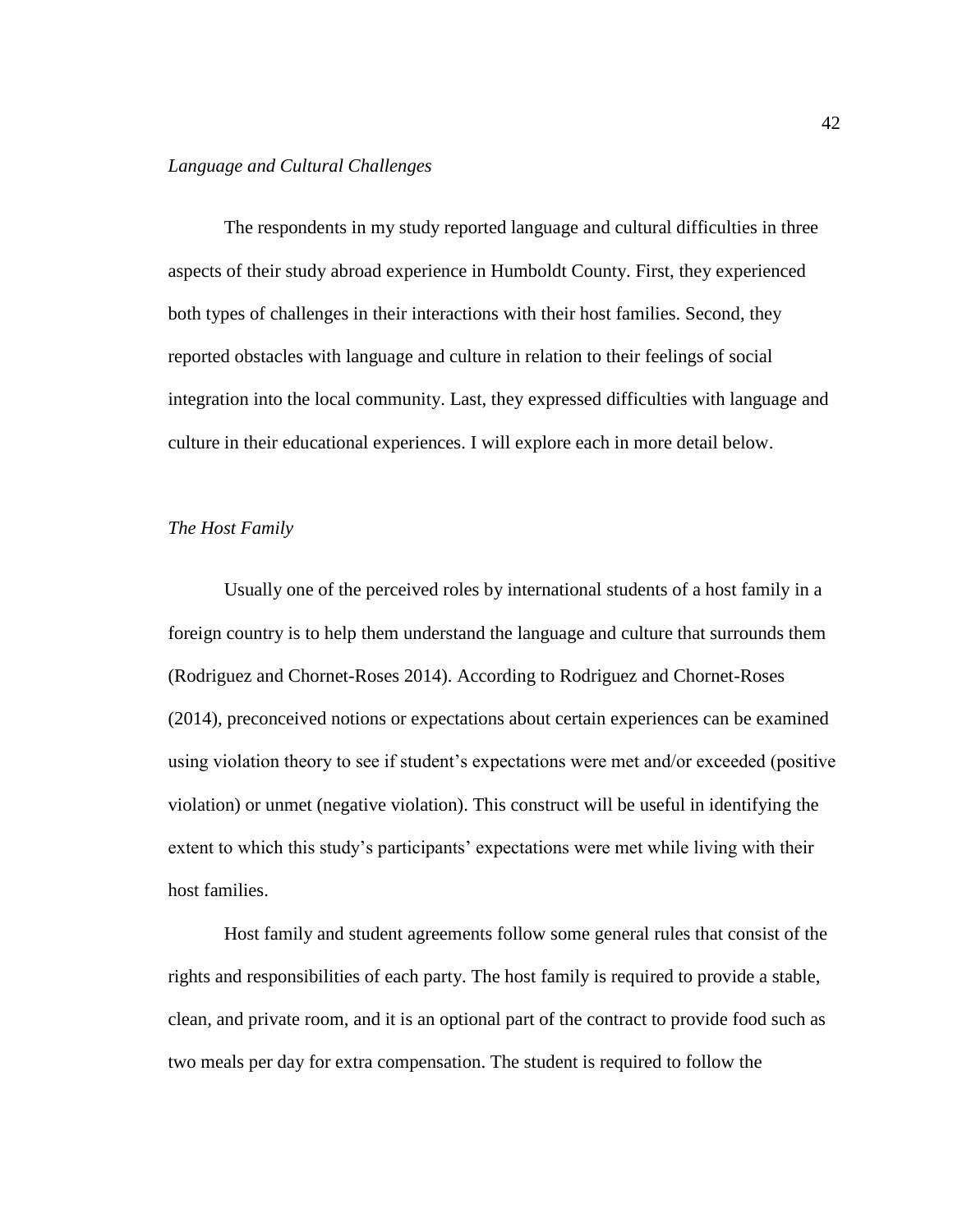household rules and not disturb other members of the house. In this sense, while the host family experience is thought of as a type of family away from home for Saudi students, this often depends on the type of family they encounter. Some families see the relationship more as a tenant-landlord relationship than a familial relationship (Rodriguez and Chornet-Roses 2014).

Four of the single male Saudi students participants lived with a host family. Single female students did not live with host families because they are often accompanied by male guardians, as detailed in Chapter 2. Of the four single male students, Yasser and Diyaa both reported negative violation experiences, and Rayan had a positive violation experience. Mohamed lived with a host family, but did not reflect on the experience for this study. In the other three cases, the respondents discussed language and cultural challenges to adapting to life with a host family.

### *Language challenges*

Three of the respondents discussed language issues with his or her host family. For example, Rayan explained:

*Honestly I came [to the US] with no English. Once [the host mother] told me that we're gonna go outside and have fun, and I didn't understand what she was saying until she put her hand on the table and did this [finger walking]. Then I knew what she was wanting.*

Rayan's experience with his host family was unique because few Saudi students in this study came to the U.S. without some level of English speaking ability. Because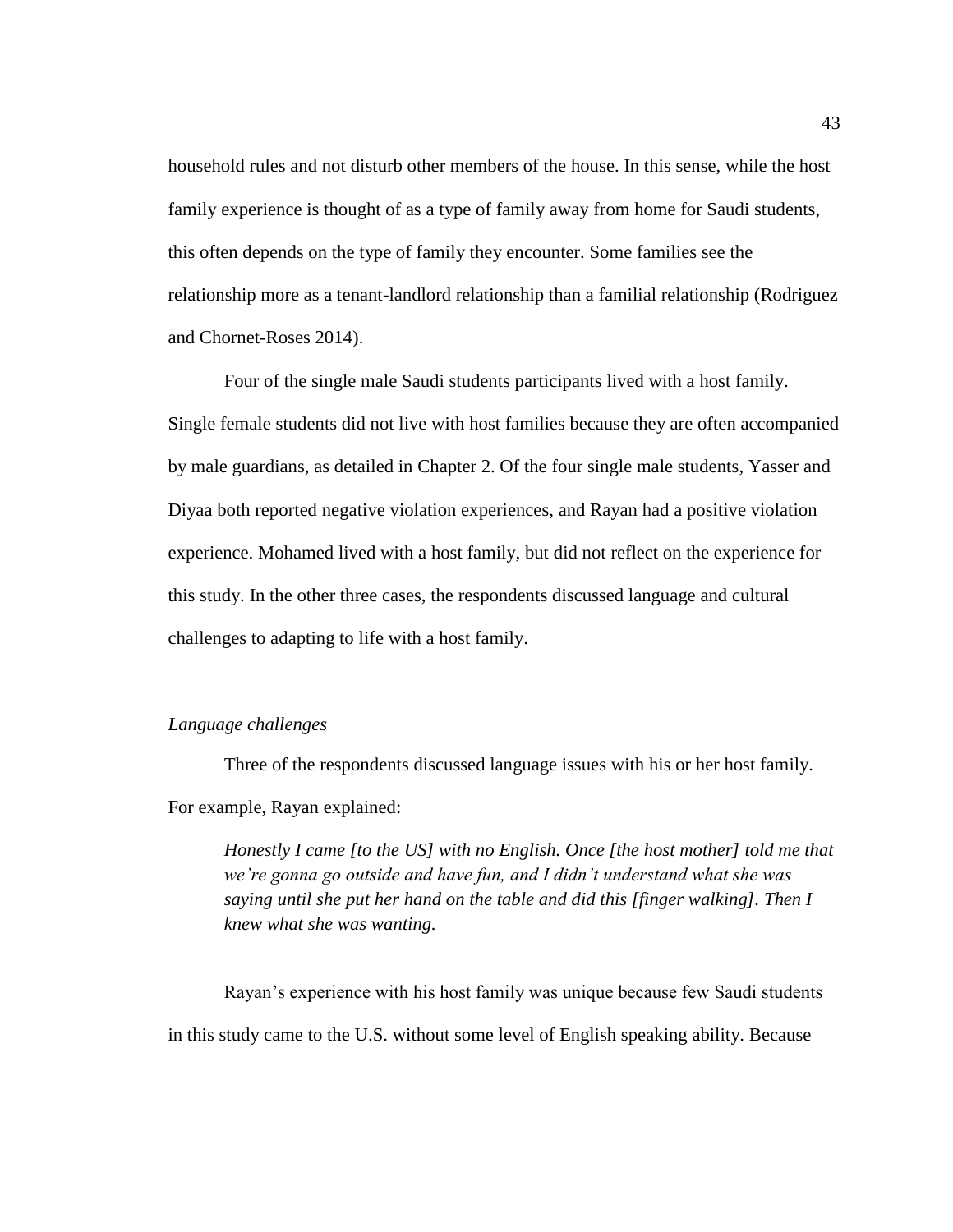Rayan's English was very poor he could not understand a simple sentence, such as *"We're gonna go outside and have fun."* In Rayan's case, the host family was supportive and helpful. Even though Rayan came to the US with almost no English skills, and therefore faced an uphill battle with communication, the host family helped him to overcome his language difficulties. As he stated, "*[I got help] from the host family, they were helping me doing my homework and helping me understand some grammar.*" Rayan also discussed an awkward encounter with his host family, due to his English abilities:

*[The first week] was easy and I was so happy, but the difficulty I encountered was that I did not understand them [the host family] and couldn't speak [English]... One time I tried to hang out with the host family's son. But I was silent [the whole time because] I didn't understand what he was saying. … After a period of time, I started to understand what they say. [One day] the host mother came to me and told me to go out with her son. I got that he didn't want me to go out with him [so] I said 'No I'm not gonna go because I'm waiting for someone', and I wasn't waiting for anyone, but I wanted to stay in the house, because he didn't want me to go [with him], you know? But I was hanging out with him [before that] just to learn English… When the host mother understood the situation… she started to go out with me… walking around and buying ice cream and chatting and talking with each other. She used to take me with her when she went shopping and telling me 'this is called a banana and this is called that' and teaching me, you know. After that she started to use a translation [app] when she spoke with me... after that, and step by step, I started to understand, and she started to talk with me very slow…word by word.*

Rayan was struggling to understand English, the language of the host family and the surrounding community, while adapting to living in a new area. Then, Rayan's English started to improve and he realized the host family's son didn't want to go out with him. To navigate the awkward situation, Rayan pretended to be waiting for someone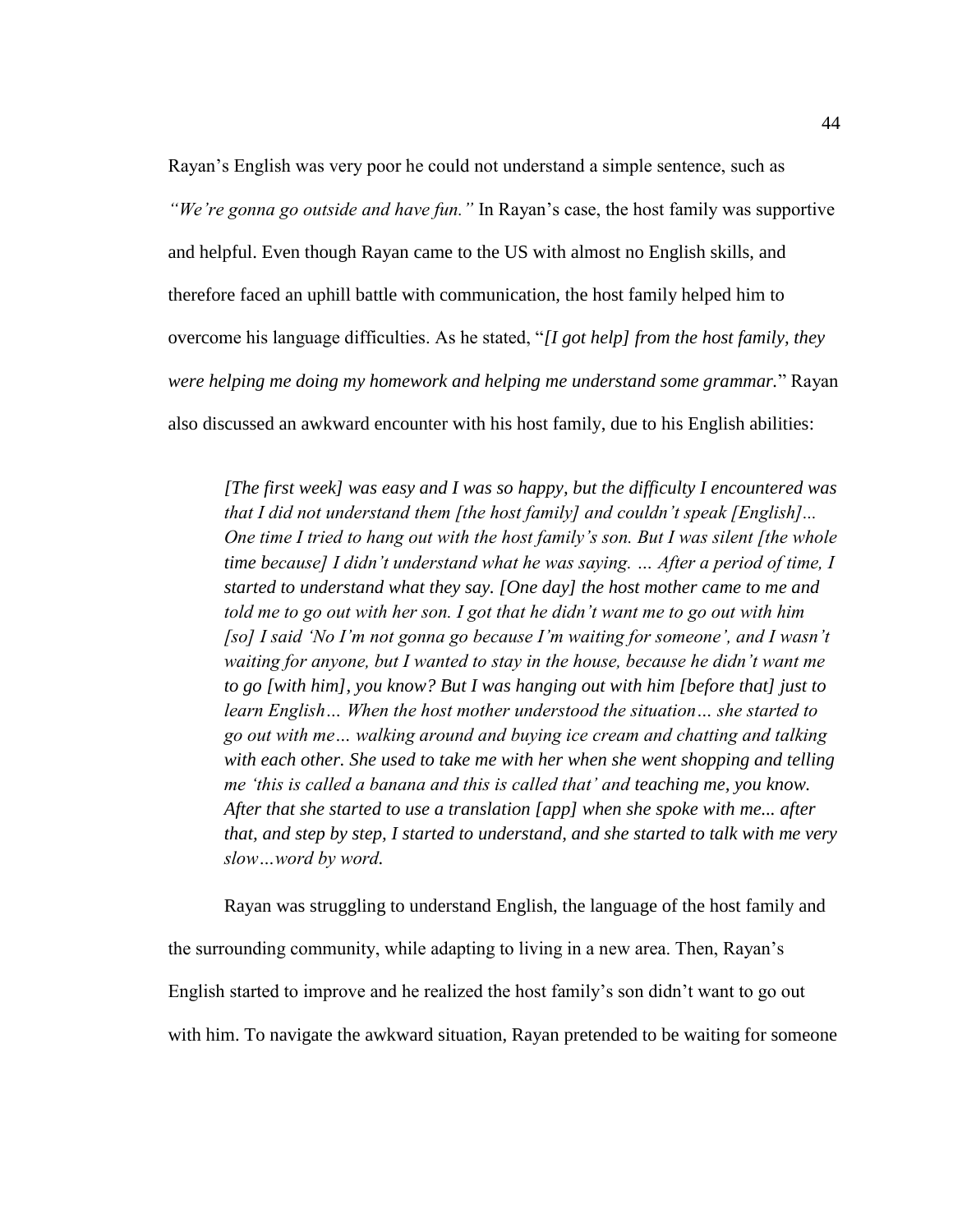else to avoid feeling like he was a burden. So this feeling of not being welcomed made Rayan feel embarrassed and led him to be isolated. In Rayan's experience, the host mother stepped in and saved the situation, and became closer to Rayan. This close relationship helped Rayan to increase his confidence, and his English, further helped his confidence. In this case, a member of the host family was able to navigate the international student's language situation using a translation app and speaking very slowly with Rayan. Not all host families are willing or able to provide this level of language support, in addition to housing and food, or the other services they provide.

On the other hand, Diyaa and Yasser both reported having similar negative violation experiences with their host families, in terms of learning English. Diyaa reported living with several host families, and reported the same experience with all of them:

*The host family doesn't talk with you like you don't get any benefit from them. Also they don't provide good services like food and other services. Basically you don't meet them and you don't see them at all. So I was transitioning between families looking for something unique.*

Diyaa's host families were less helpful than Rayan's in this regard. Yasser's opinion about the host family aligned with that which Diyaa reported. The only difference between their experiences was that Yasser stayed with just one host family then moved out to live with a Saudi roommate. The host families did not sit and talk very often with either Diyaa or Yasser. Although we cannot understand the role of the host family completely without bringing in the host families experiences, which is beyond the scope of this project, it seems the host family has a strong effect on Saudi students'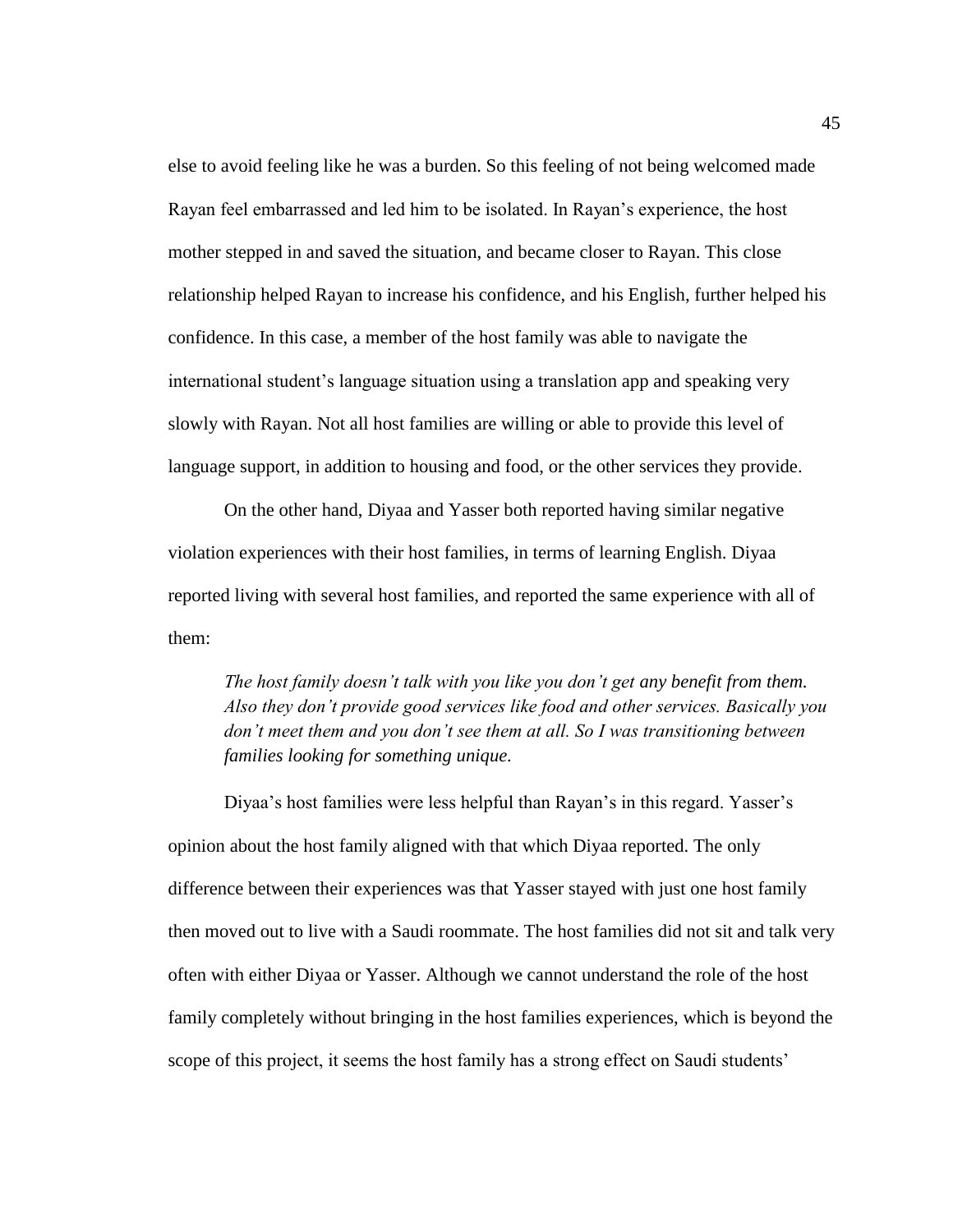experiences, including how they transition to living in an English-speaking area. These transition challenges are especially pronounced as Saudi students are also adapting to cultural differences between home and the United States. This also reflects how important the role of the host family is, and how it can impact Saudi students' lives in a negative or positive way.

## *Cultural challenges*

There are cultural differences on many levels between Saudi Arabia and the United States on many levels, as explained in the literature review. These differences can create misunderstandings between the host family and the Saudi students. One of these differences is that Saudi students come from a culture where people mostly live collectively and take care of each other. In general, not all Saudi students will have had previous experience with paying bills or managing their household before coming to the U.S. In contrast, it is more common for people in the U.S. to live individually and independently. Thus, clashes with these different lifestyles could become one of the difficulties Saudi students face. As Yasser explained:

*One of the difficulties [I faced] is the host family… I lived with them for a period of time, but it was a difficult thing and thank God I moved out. I asked them once, for example, to give me a ride to the bank to withdraw the rent and give it to them. [They said] 'no we don't want to waste gas, but you can walk if you want'. [Also] they were a little bit controlling, for example, they were saying 'do not open the window because the heater is on'. Also 'don't take a long shower'… this is too controlling, [and] this is why I moved out from there. Oh man, it was like a military school.*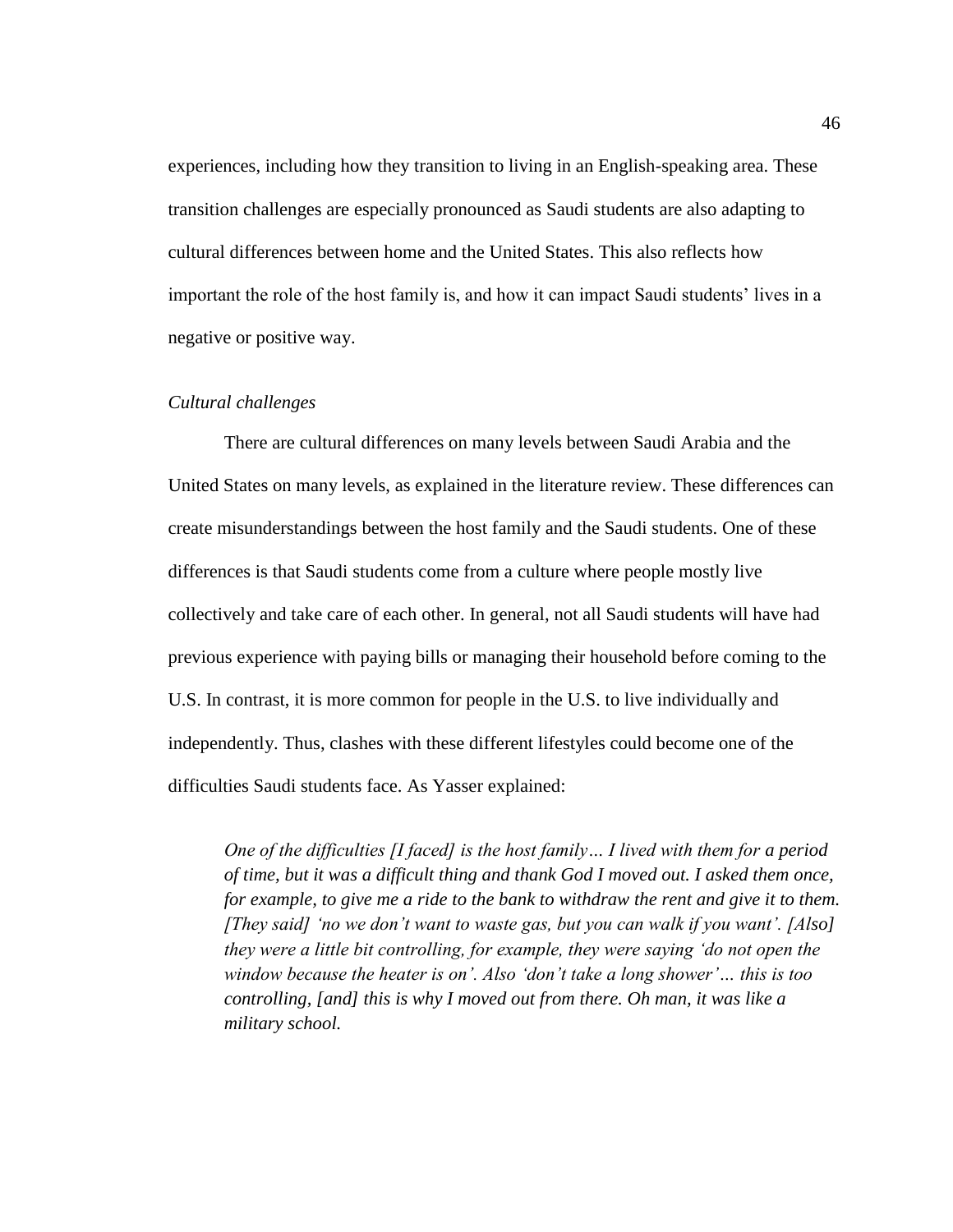For Saudi students, studying abroad or getting married is the time when they usually learn there are bills they have to pay. Yasser was not aware of how expensive electricity or water bills can be. Coming from Saudi Arabia, he may also be unaware of, or uninterested in, environmental issues such as global warming and saving water. For Saudi students studying at Humboldt State University, and in Humboldt County, they may not be aware of the environmental focus of the college or the area. Other challenges could be related to Saudi student preconceptions of their position within the host household: in Saudi Arabia, guests are treated in a very special manner, and many Saudi international students may expect this same type of special treatment as guests when they live with a host family. Because of this Saudi social norm, Yasser seemed to expect additional services, like driving, rather than just the contracted services with the host family, who is only required to provide him a clean room for sleeping, a couple of meals daily, and access to a washing machine for his clothes.

Both Diyaa and Yasser used the same example to illustrate problems with their host families: the host family did not give them a ride to the bank. This is related to the desert weather in Saudi Arabia and Saudi culture in which most Saudi students are not used to walking in their country, and they are used to driving their car to get everywhere, even if the distance is close (Garawi et al. 2015). So, when these students come to HSU and they cannot afford a car, they have to walk or take public transportation. This lack of a walking culture in Saudi Arabia causes some problems for students when they arrive in a location such as Humboldt County where walking, bike riding, and public transportation are strongly encouraged.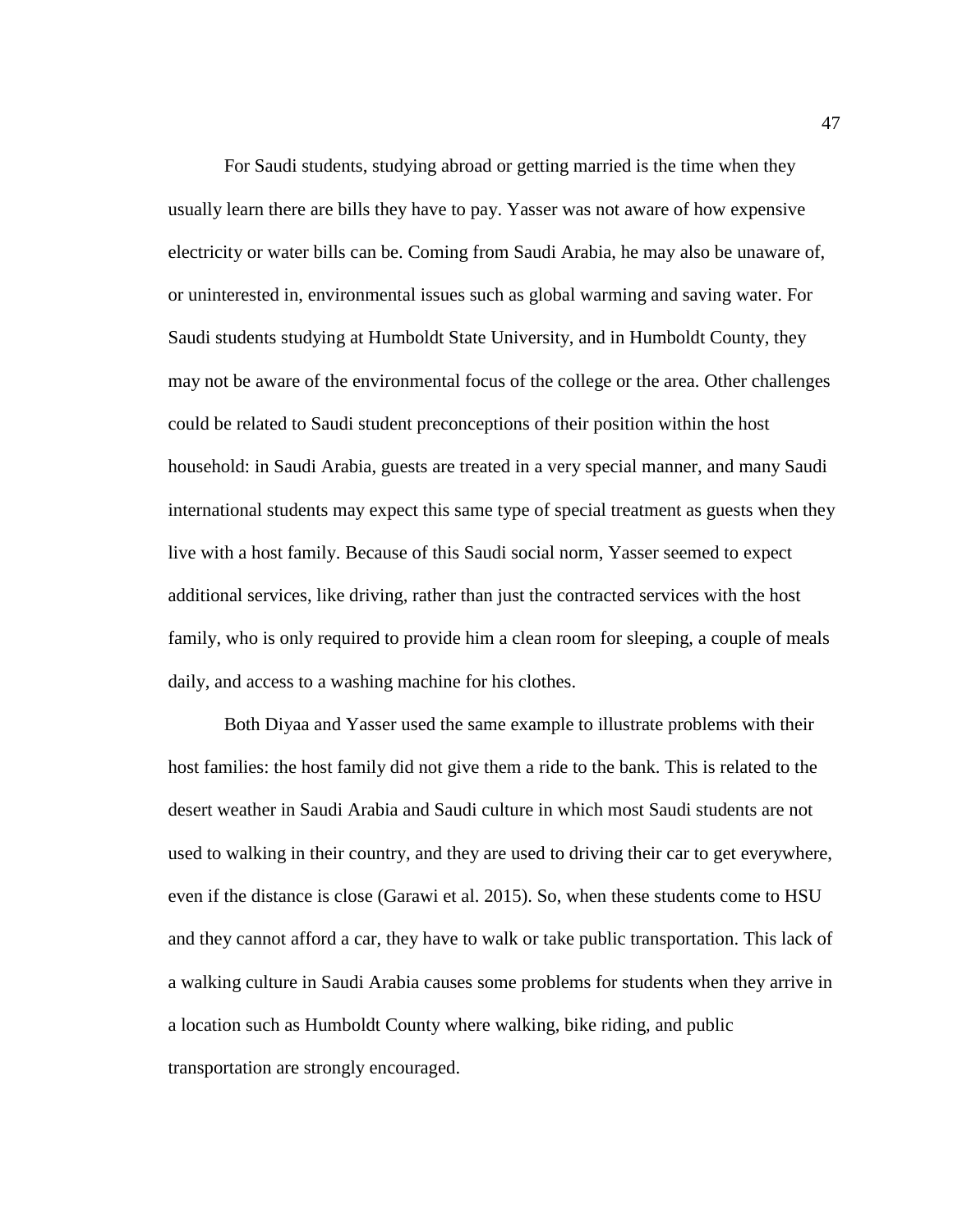#### *Social Integration*

As mentioned in Chapter 2, for the context of this study, social integration means the deepness of Saudi students' personal relationships with English speakers. While the deepness of relationships can be hard to measure quantitatively, these interviews provide some insight into the feelings of the participants regarding this issue.

#### *Language challenges*

Learning English is one of the biggest difficulties encountered by Saudi students studying in the United States, as mentioned in Chapter 2. All participants in this study, except one, discussed having difficulties communicating with native speakers, especially in the beginning of their journey. The only participant who did not have any issues integrating with native speakers was Rana, because she was not able to go out and build relationships with Native speakers due to her guardianship. This will be discussed later in the results. Other than Rana, all participants confirmed having difficulties understanding Native speakers and expressing themselves clearly, as reported in previous studies of international students in the U.S. For example, when I asked Noura about the importance of being confident and fluent in English she said:

*Proficiency in English is very very very important especially in America, because interacting here [in the US] with people will help you to strengthen your language. But if there is no interaction and no acceptance to develop your language, when you get a chance to build relationships with American people it's gonna be very difficult because your language is not good enough. So from the*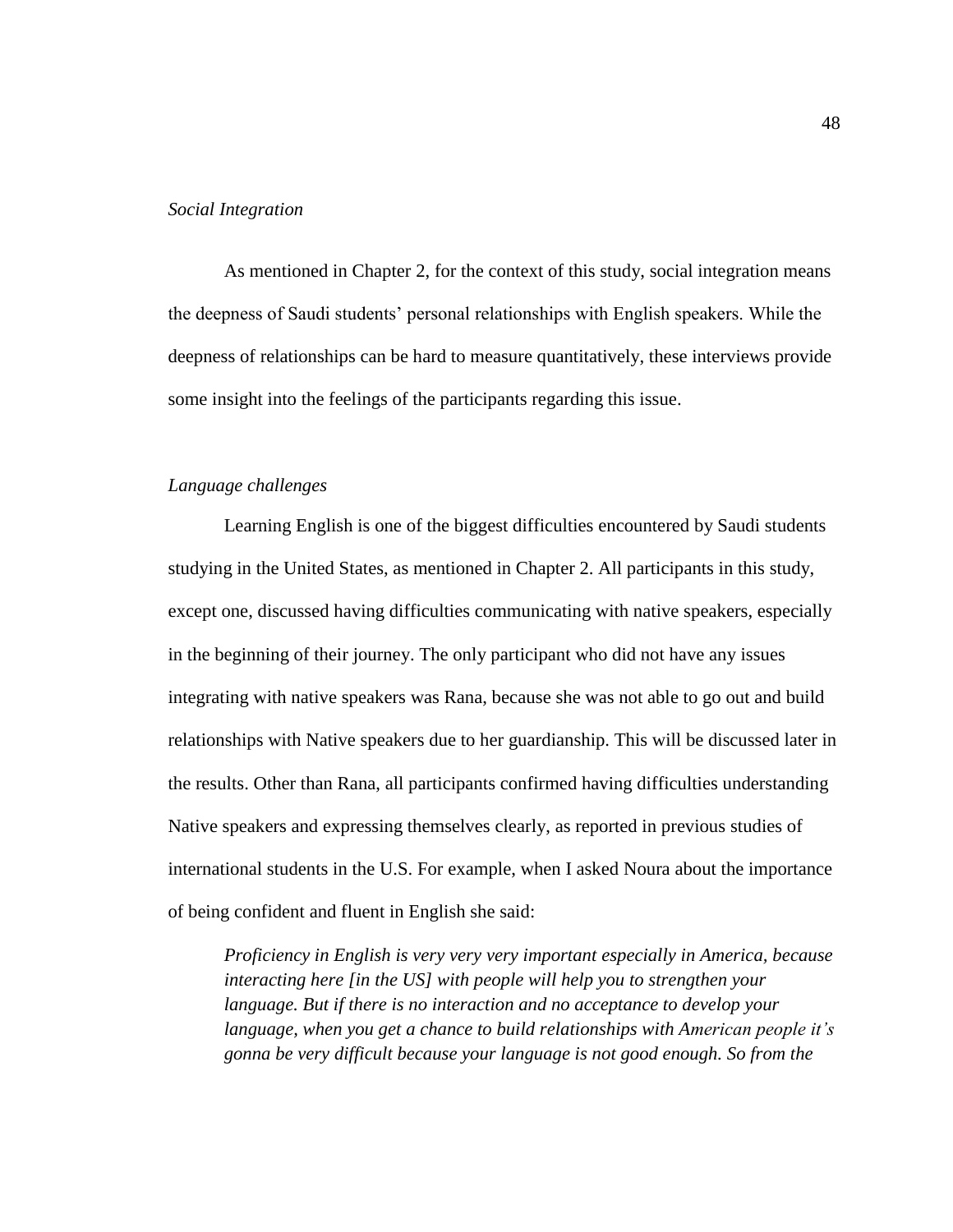*beginning, I very much encourage the [Saudi] students [to be] interested in developing their [English] language and break the habit that 'I wanna go [and stay close] with people who I know and who speak my native language and I will be just with my Arab friends because it's ok', this is something very good because you will feel a stronger sense of belonging, but there won't be any development of your language… [Integrating with Native speakers] could give you a chance to talk in front of people and this will help you, not only so that [American] people understand you, but you're also gonna have the ability to deliver your idea [to them] in very beautiful way, that is clear and understandable*.

In Noura's words, she reflected on how social integration is very important to improving Saudi students' English language skills. Also, she mentioned another important issue, to *"break the habit."* As mentioned in Chapter 2, the difficulty of speaking English frequently leads Saudi students to limit their relationships just to Saudis or "co-nationals" and to avoid Native speakers (De Verthelyi 1995:399). As Noura said, even though spending most of her time with Saudi students gave her a good feeling of belonging, it was not a helpful way for her to improve her language skills. This may be the case for many Saudi students like Noura. Many participants in this study reported difficulties with both expressing themselves clearly and understanding the American accent, which went against their own linguistic expectations. For example, Jaber explained, *"[H]onestly I encountered a lot of difficulties because I thought my English was good, but I discovered it wasn't good… in the first place in communicating with people, and in the second place in studying."* This point aligned with Rodriguez and Chornet-Roses's (2014) study that demonstrated when international students have negative violations of their expectations, even with their own language abilities, it can affect their ability to socially integrate. Finally, Noura pointed out another important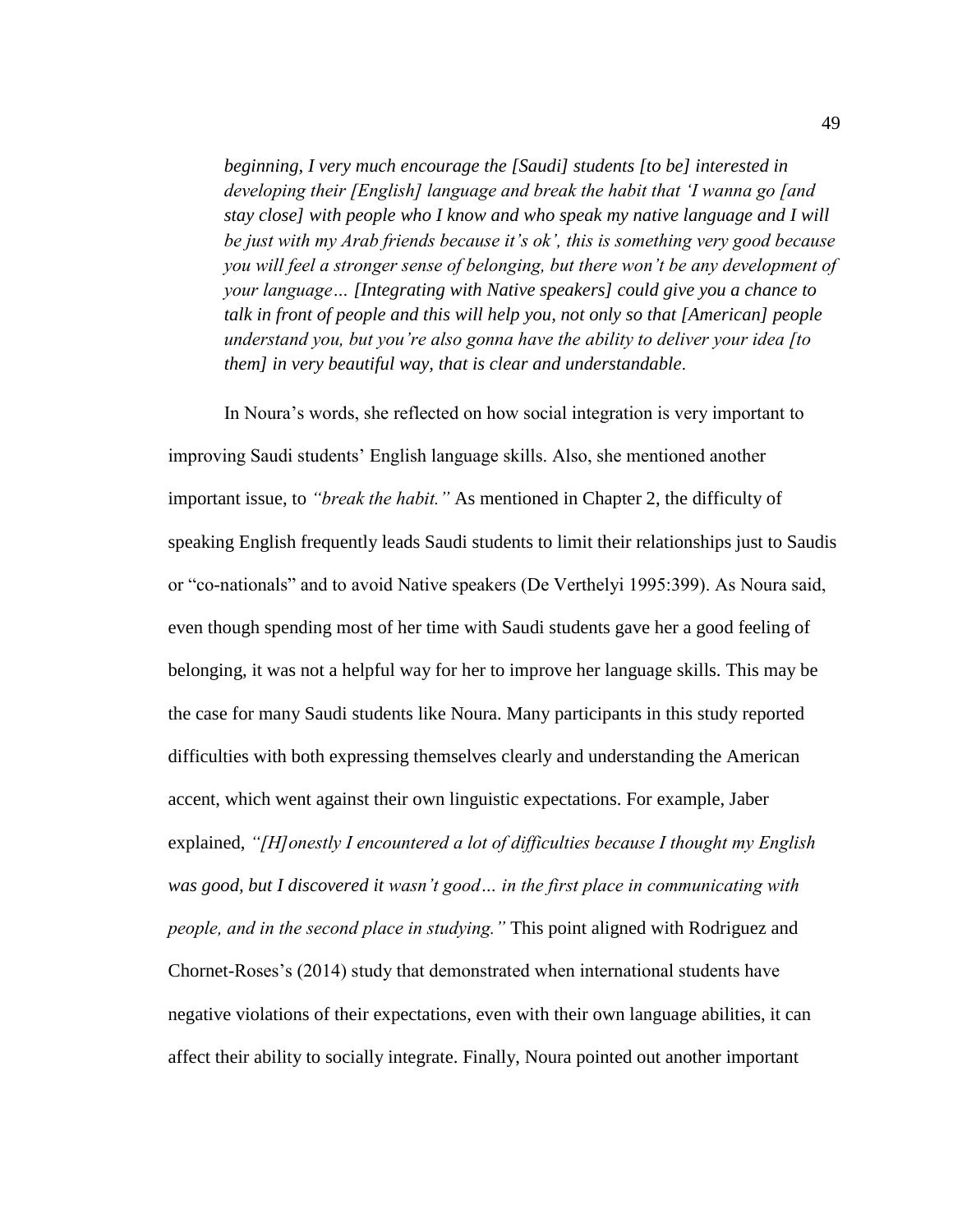issue, which is how speaking and integrating with Native speakers can help Saudi students to be fluent, understandable, and able to express themselves clearly. Interacting with native speakers helps Saudi students improve their English skills, so that when they speak with other people, they will understand them, and be understood, more easily. This is especially important when trying to improve pronunciation and while learning U.S. accents. All of these improvements, through practice, help develop confidence in the Saudi student and this in turn helps them in their interaction with native speakers and in their academic lives.

## *Cultural challenges*

As mentioned above, and in the literature review, Saudi students often face difficulties in adjusting to the new culture because it is both a new experience for them and because of their English language barriers (Alhazmi 2010). Also, every society has its own social and cultural norms; knowing about some of these social and cultural norms in advance could help Saudi students to build successful friendships with native speakers once they arrive in their host country. For example, Basim reported:

*...while I was learning English I talked with many native people and I read [many] books, and I realized that native speakers cooperate or talk more with the person in front of him if the person knows simple things in English like proverbs and idioms… The beginning of the conversation or the ice-breaker could be an idiom about traffic, or another thing [could be] small things like common jokes… Our problem, we Saudis, is being shy and if someone talks with you on the bus [the conversation will be like] 'How are you? Good, how are you? Good', and that's it. Also, we don't try to go out and learn and socialize with native speakers, when this is the whole reason we came to America.*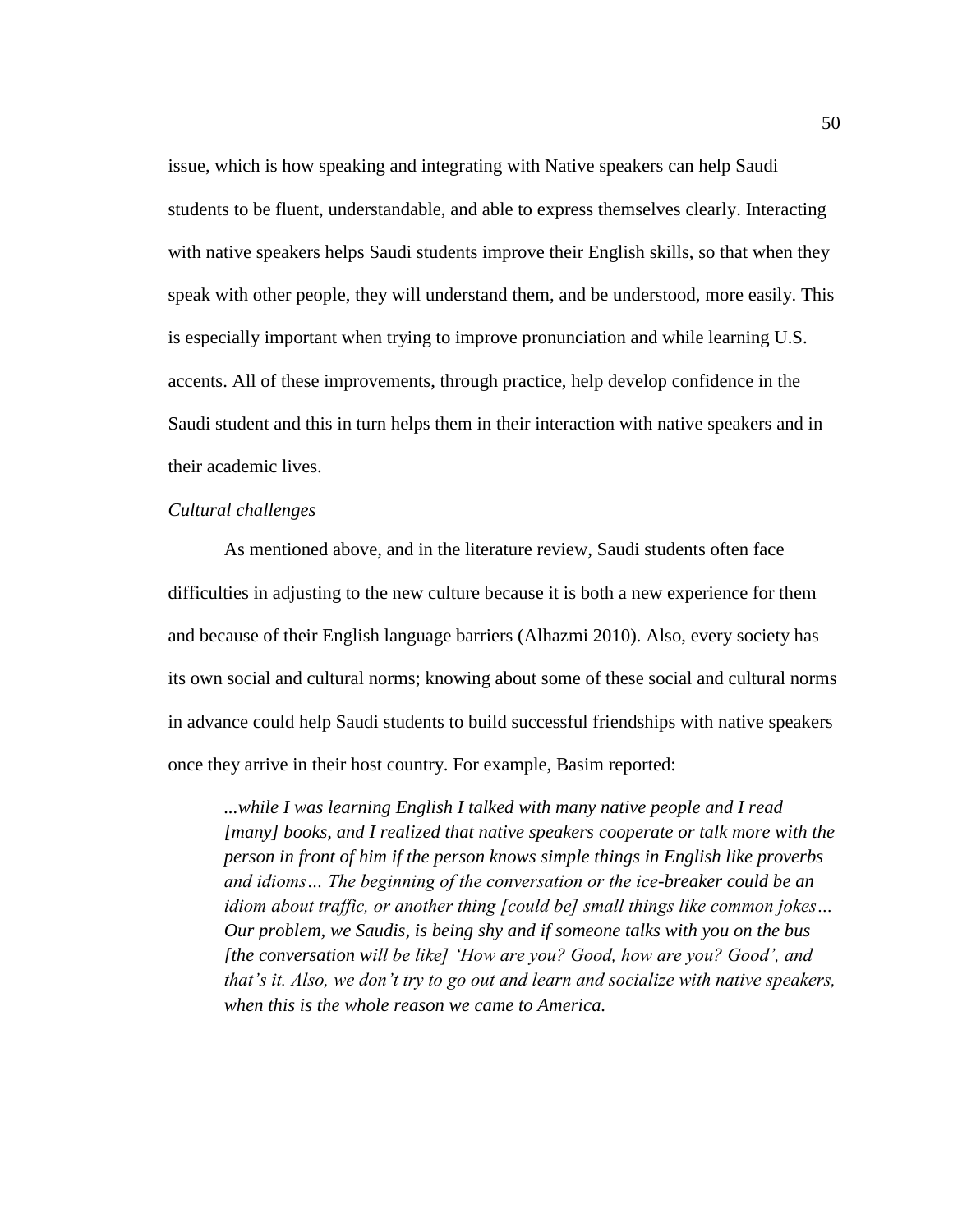As Basim observed, the more Saudi students understand U.S. culture, the better their chance of having more in depth conversations with native speakers, ideally leading to better social integration. Saudi students may find it helpful to break the habit of spending time, and conversing, with just Saudis. Instead, they could aid their transition into a new area by interacting with native speakers to know and understand the new culture. As Baism said, *"we came to America to blend in and to learn."* While a Saudi student should not be expected to assimilate, or give up their cultural traditions, there are a few ways they could feel more integrated into the community, which may impact their enjoyment and stress related to their sojourn. Additionally, it may be important for Saudi students to learn some important common idioms and jokes so they can use them to start conversation with people everywhere as they navigate the local area, such as when they are taking buses, working at the university campus, and hanging out in coffee shops. Moreover, the participants felt their U.S. community did not care about their gender in terms of social integration. The also felt the way members of the new community interacted with them was helpful for their integration. For example, when I asked Rayan about studying in the U.S. he said:

*...they don't care if you're a male or a female… I mean it's normal seeing people open to each other. Like they don't say 'he is a foreigner' and 'we don't talk with foreigners', I mean it's normal to interact with anyone male or female, white or black. They don't have any problem with that… Also, when they speak with you as a foreigner, they speak with you [grammatically] correctly, not like us in Saudi Arabia speaking with foreigners [grammatically] incorrectly, so that the majority of foreigners in our country now speak incorrectly.*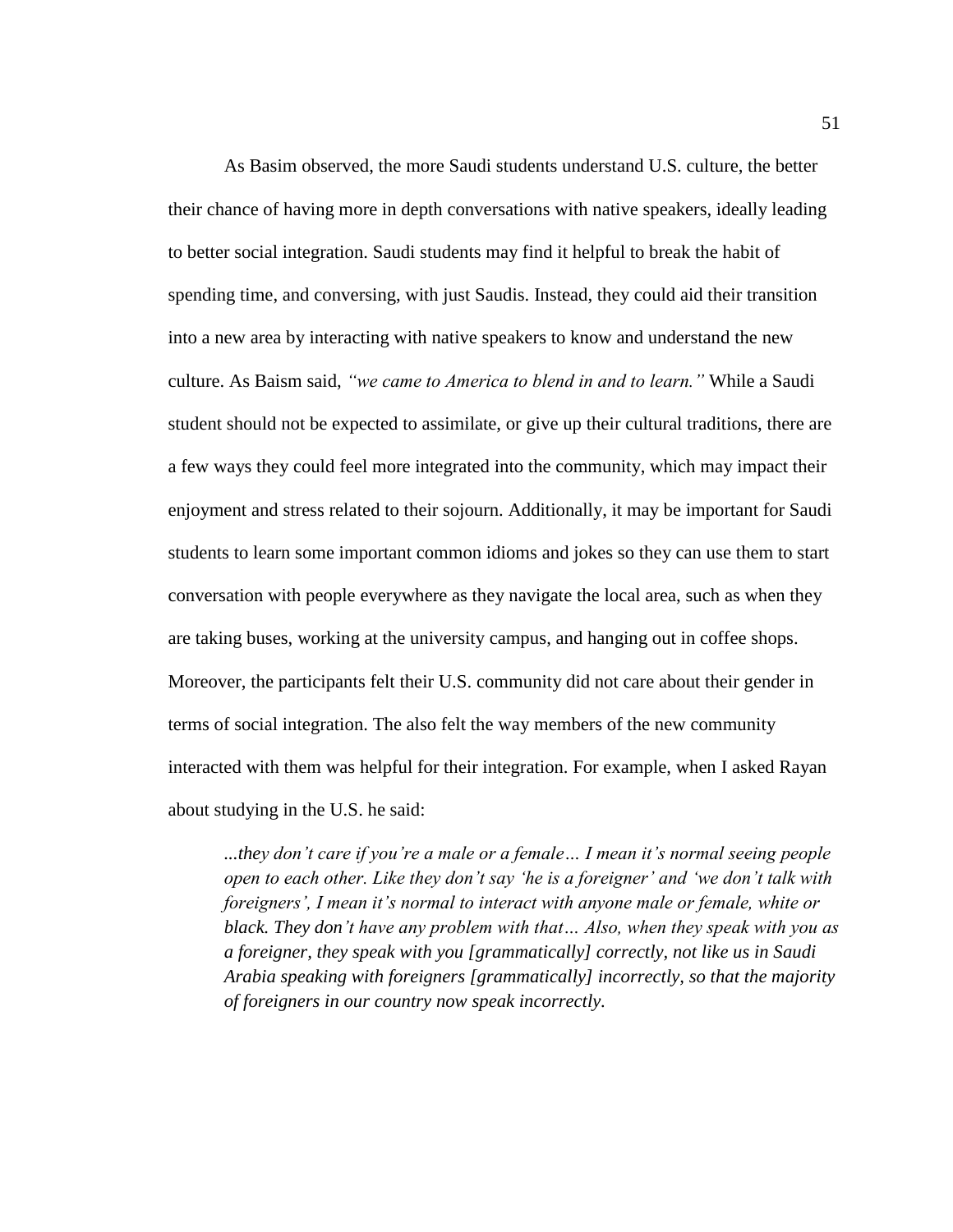Rayan liked being welcomed, regardless of his gender, because in Saudi Arabia there are some limitation or boundaries between men and women. He also liked that people tried to speak using grammatically correct English with him even though he was a foreigner. This is different from Saudi Arabia because there people often speak incorrect or lower-level Arabic with foreigners in order to accommodate their lack of knowledge of the language. Unfortunately, this often has the side effect of keeping these foreigners speaking this same level of Arabic rather than improving. This idea will be discussed later in the gender challenges theme. Still, we can see how social integration with native speakers helps Saudi students to understand U.S. culture, as well as improve their English, which is not the case in Saudi Arabia with foreign workers.

On the other hand, as explained in Chapter 1 and 2, some Saudi students found it difficult to have personal friendships with white students in particular (Heyn 2013; Mcdermott-Levy 2011; Rundles 2012). I found this point important because Rayan expressed he did not prefer having friendships with white Americans, generally. He expressed a preference for having relationships with people of color:

*[I have] interacted with white Americans and Mexican-Americans, and until now I am still integrating with Mexican-Americans because white Americans as you know only care about themselves… After a while of knowing Mexican-Americans I found they share some of our culture. So I became more inclined to Mexican-Americans than white Americans although white Americans are native speakers. I mean some Americans sit with you because you're a Saudi and you have money; [they] like to exploit you, like to become your friend just to get what you have in your pocket not to get to know you [as a person] you know? But Mexican-Americans are different. I mean [if] you hang out with him a couple of times, [after] you know him and he knows you, you invite him to hangout and he invites you to hangout, its done—he [will be] your homie. Like if you get in a trouble, he*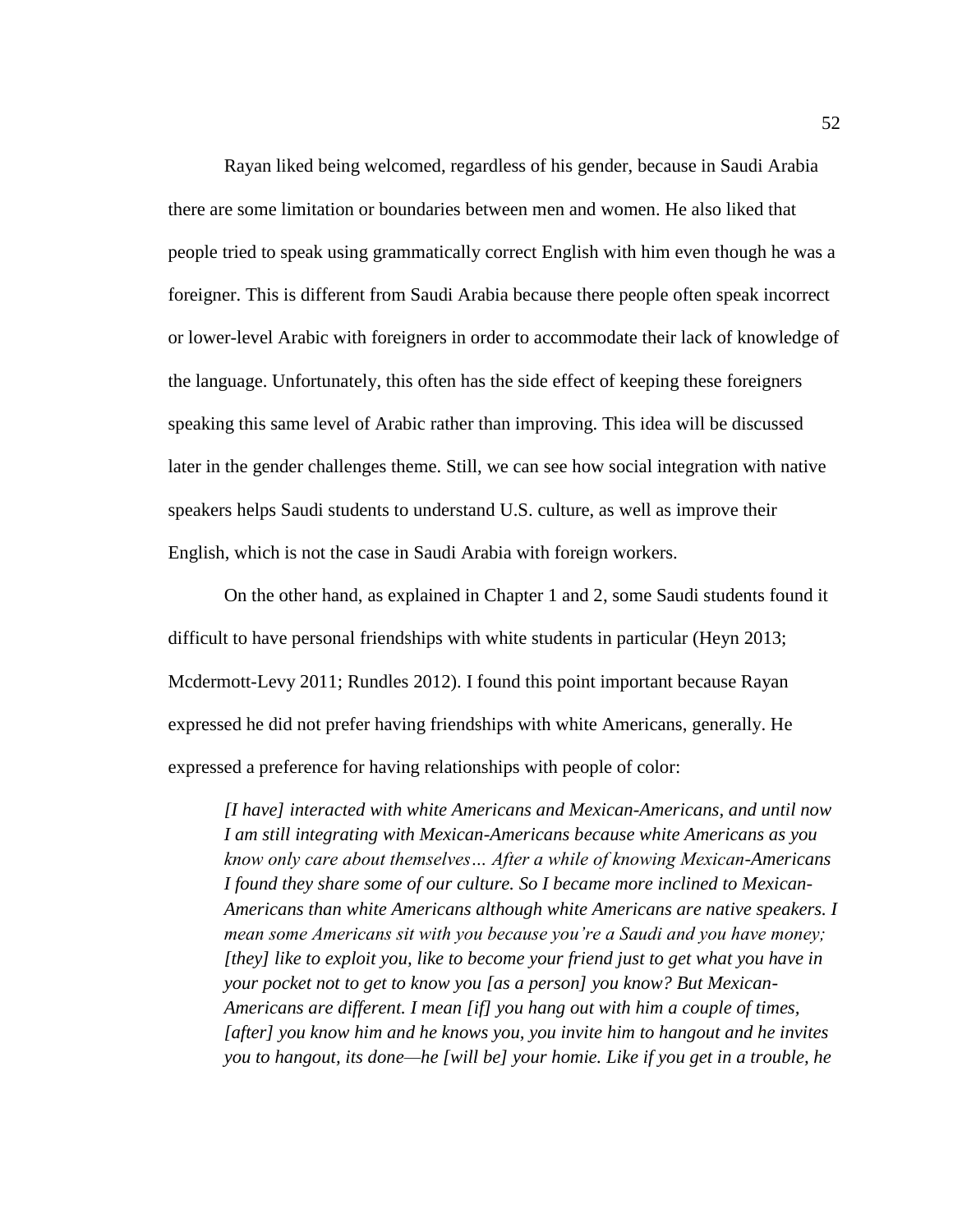*will come to back you up. Also, blacks the same thing, if he sees you in trouble, he will come to back you up, but whites no, if he sees you in a trouble, he won't look at you and won't help back you up.*

Part of what Rayan said is related to what was mentioned above: the feeling of belonging. Some Saudi students, like Rayan, prefer having friendships with people who they perceive to share a similar culture and social norms. As there are many cultural differences between Saudi Arabia and the U.S., these cultural differences can create fear in Saudi students and lead them to think they must have strong friendships to have "backup" in case of a dangerous situation, or to receive help in a time of need. Also, this could be related to negative stereotypes some people of color in the United States share about white people in the United States, such as them being unfriendly or unapproachable (Pew Research Center 2016).

Cultural differences can also lead to a misunderstanding, then to a problem. For example, Basim discussed a weird situation with one of his neighbors he attributed to cultural differences:

*Our way of talking and our voice tone, and our special body language…this is something that seems scary for them. I gave a presentation in class [at HSU] about Saudi Arabia… and I talked about our culture, and explained to them things, like [in our culture] if you see men holding hands it is considered as friendship. If you see a Saudi insists to invite you [to hang out], this is part of our culture and [if you have a Saudi friend you can] be expected to be invited for dinner anytime. [A]fter one week of coming here [to the U.S.] I started cooking and my English was poor… I was standing outside my house and I saw my next door neighbor. [I said] 'hi, how are you doing?' I was trying to get to know him, [then right away] I invited him to hang out, but as I told you our way of talking and our body language are different, and he got mad at me and started yelling at me, and I didn't know what he was saying! Maybe because I insisted, and after*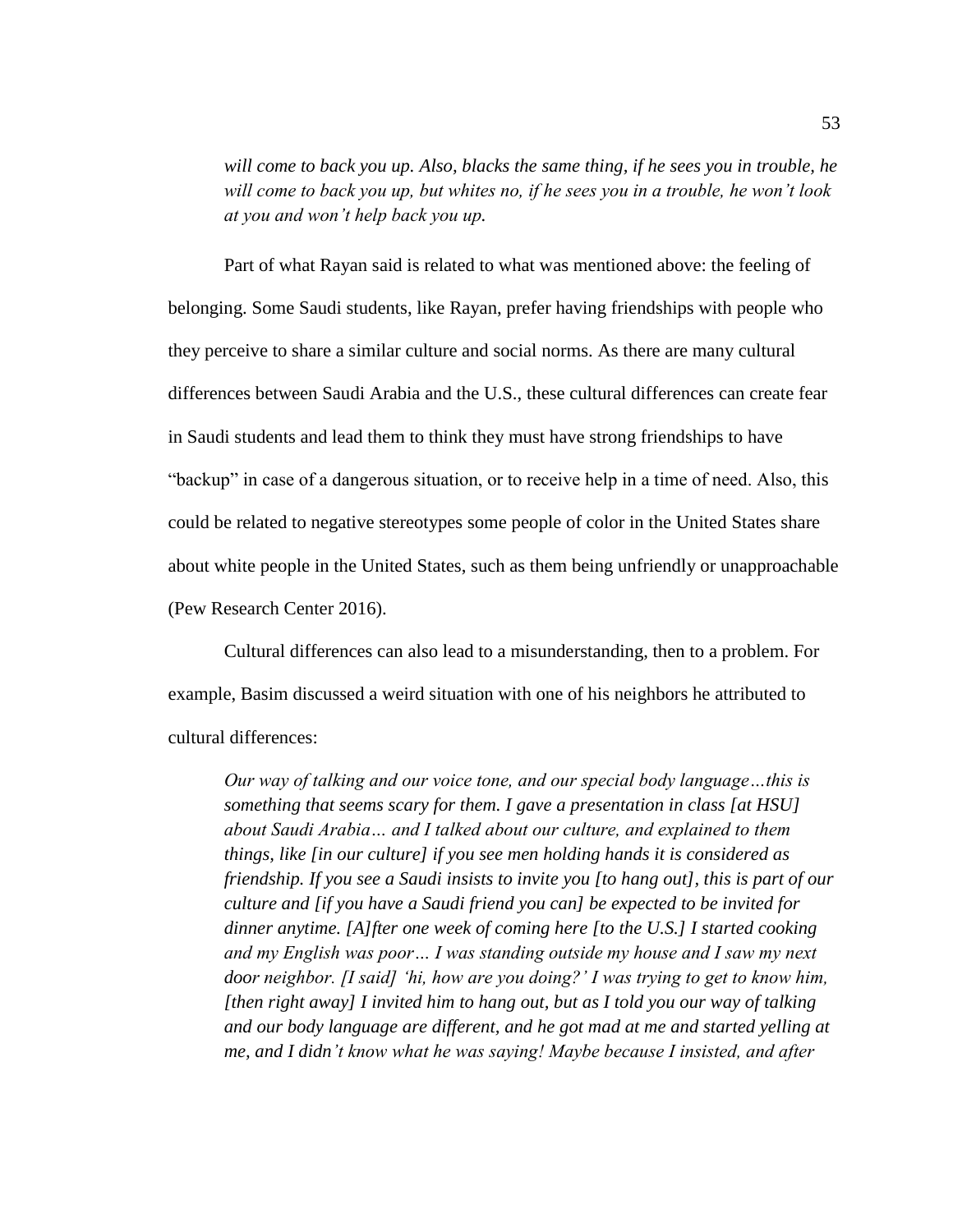*that I have never invited any American except a few who I know and whom know me very well.*

Basim illustrated how the differences in the way of talking, voice tone, and body language between Saudis and Americans led him into an uncomfortable situation. Basim gave an explanation about why these differences made his neighbor angry: "*because this is something that seems scary for them."* Basim did not know that it is not acceptable to invite someone you just met to dinner, and you should not insist when you invite someone to your house, even if you know him, because this is not as common in the U.S.

This uncomfortable situation is one of the things I identified that led Basim to feel both that he could not relate to white Americans, and that it was not worth trying again. This made his transition to living in Humboldt County more difficult and caused him to not invite anyone to dinner again, except his closest American friends.

# *Educational Experiences*

As with cultural differences, there are many differences between the education system in Saudi Arabia and in the U.S., as explained in the literature review. All participants liked many aspects about the teaching methods and students' lives in the U.S.. Basim summarized what he liked about the teaching methods he saw at Humboldt State University:

*Credibility, honesty, practical application for everything, professionalism, and the efforts [the professors do] to deliver information to students… and when [professors] explain to you something, they bring pictures and videos, not [like our professors in Saudi Arabia] just telling you the information and shut up… I*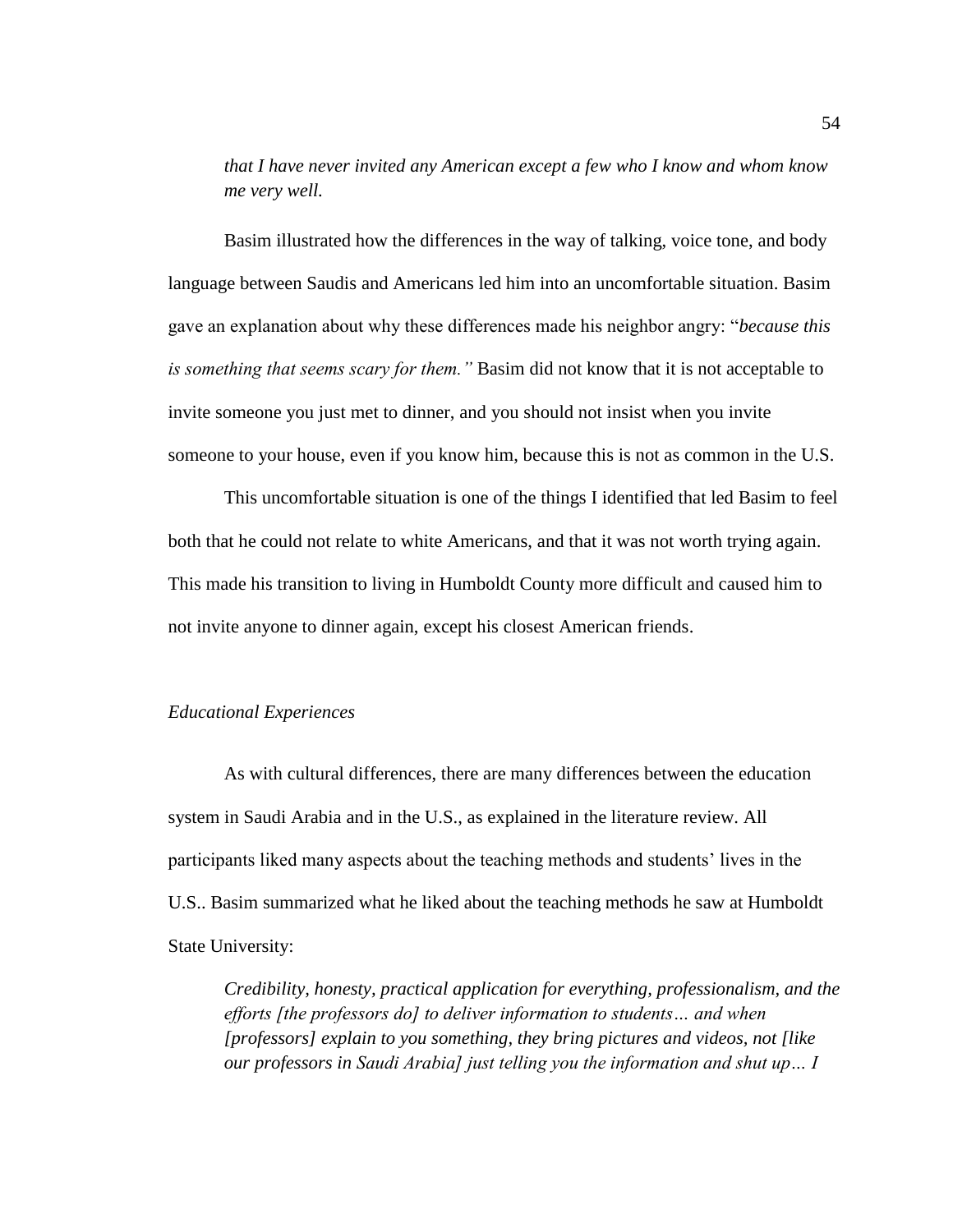*liked how professors support you when they realize you have an ambition, and I noticed that professors [here in the US] focus on all students' needs, student by student. Even if the class includes 30 or 40 students, they are available for you, and there are some who are not available like our [professors].*

There are many bright aspects of the international experience Saudi international students like about studying in the U.S. However, when Saudi students transition into international universities, they often encounter some difficulties adjusting to the new education system, such as language difficulties and social integration challenges (Lefdahl-Davis and Perrone-McGovern 2015). These difficulties are happening at the same time as they are transitioning to life with their host families or other housing situations.

# *Language challenges*

Six of the respondents discussed language difficulties in their transition to the teaching styles of Humboldt State University. For example, Basim explained:

*[one of the academic difficulties I encountered was] the difficulty of language as a barrier, but it is possible to break this barrier if the professor [is] supportive, I mean there are some professors who know that these [international students] want to study and the language isn't supposed to be a barrier for them.*

As Basim reflects in this point, several respondents noted the language difference itself may not be as much of a problem for Saudi international students as how the professors look at them and think about them. According to several respondents, help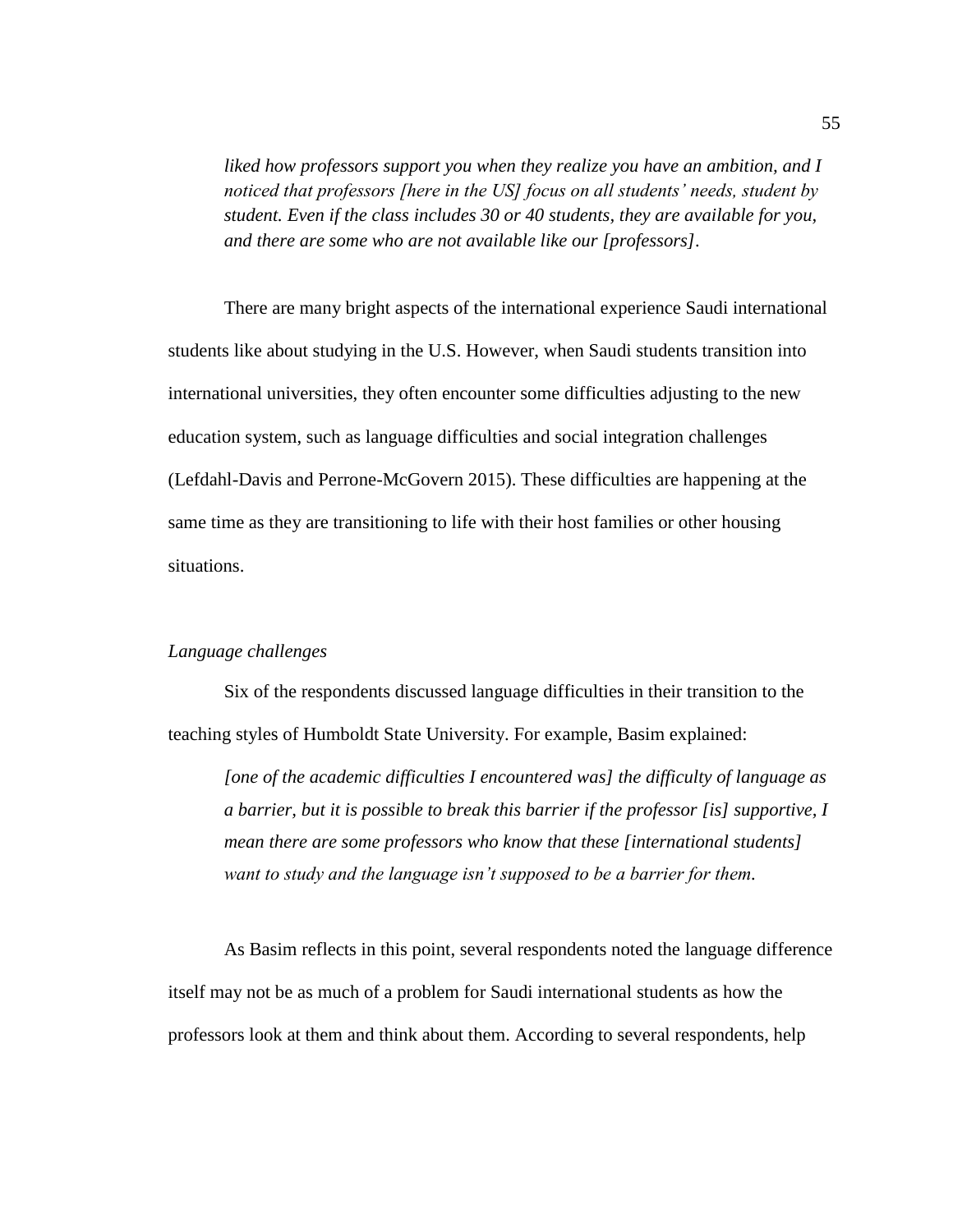from professors could ease the language difficulties for them; for example, teachers could provide more time on exams and projects for these students. Even beyond exams and projects, many participants encountered English language barriers at school when it came to regular course activities like writing a paper, conducting research, asking questions in class, and performing group work. For example, many participants encountered a difficult time speaking in class. As Yasser said:

*[I]t's difficult to deliver your idea [clearly] or for example the point that you didn't understand in the lesson. I mean when you try to explain to the professor you didn't understand this point, honestly it's difficult…in the middle of the class or after the class. And personally because it's not my [native] language, I feel like it's difficult to ask in the middle of the class because maybe I will stop the whole class for a while because my language is weak or maybe the professor won't understand me the first time so then I have to try again and again and maybe I will be embarrassed so that I try to avoid asking [questions] in the middle of the class. But maybe I can go to the [professor's] office hours and this is also difficult because when you go to the professor's office and try to explain I feel it's very difficult because it's a second language.*

Yasser encountered academic difficulties because he was not confident in his English language skills. Moreover, he considered talking with any professor alone during his/her office hours to also be difficult. Confidence in their English-speaking ability is very important for Saudi international students, especially in their academic lives, as this is the primary reason they are in the U.S. To be nervous about one's English speaking skills can cause a Saudi student to further isolate herself or himself, which will make it even more challenging to improve their English abilities, in turn making the academics even more difficult. As Basim said, "*The more English you have the easier everything*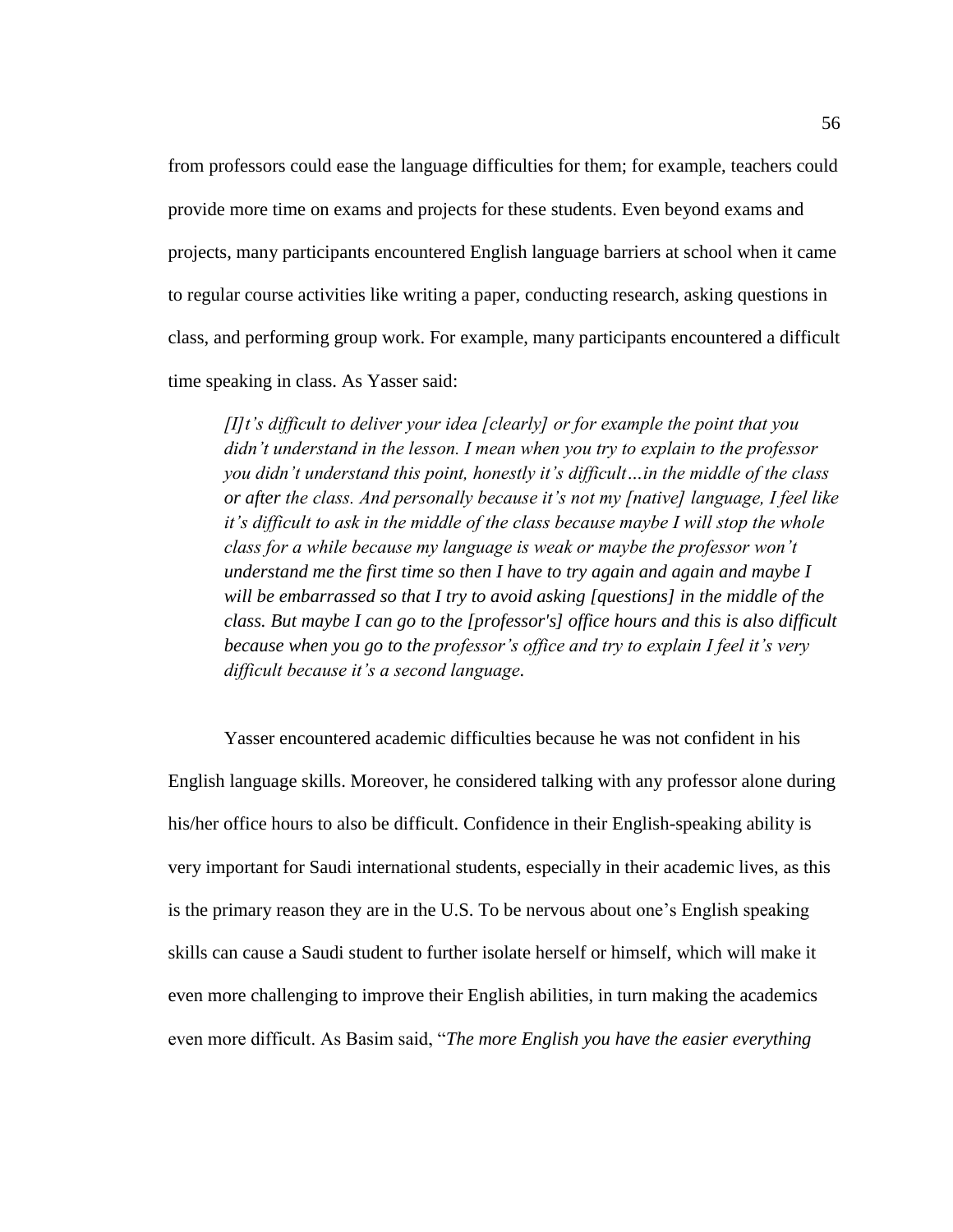*will be.*" Yasser's reluctance to ask the professor for clarification, for fear of embarrassment, is similar to prior research on Saudi students. As discussed in the literature review, Saudi international students were often reluctant to speak in class because they were afraid professors and students would not be able to fully understand them (Saigh and Schmitt 2012; Mcdermott-Levy 2011; Silva 1993). The academic challenges discussed by the respondents could also be related to the transition from the traditional method of teaching in Saudi Arabia to the U.S. pedagogical strategies, especially at HSU, a teaching institution based on communicative classroom environments. As Rayan expressed:

*[I have faced some academic difficulties] like some assignments, like some projects we do, like some research projects because I don't [even] know how to search and I need help… [I]n Saudi Arabia we didn't learn what research means or how to do research. Even the writing; we don't know how to write and what we used to do was writing descriptions about a tree or something like that… I think professors must know the international students in their classes… They should know them and help them because they face difficulties that are different than American students, like making it clear to the international students that they will help them if they encounter any difficulty.*

It is clear Saudi international students need additional support to be prepared for a rigorous academic life, as many of the respondents reported similar sentiments. It may be Saudi international students face more academic difficulties than students trained in the U.S. due to language barriers and strikingly different approach to teaching happening at the same time. Professors' relationships and support can mean a lot for Saudi international students, as it could help increase their confidence in many ways. For the respondents in this study, they suggested encouraging Saudi students to engage in class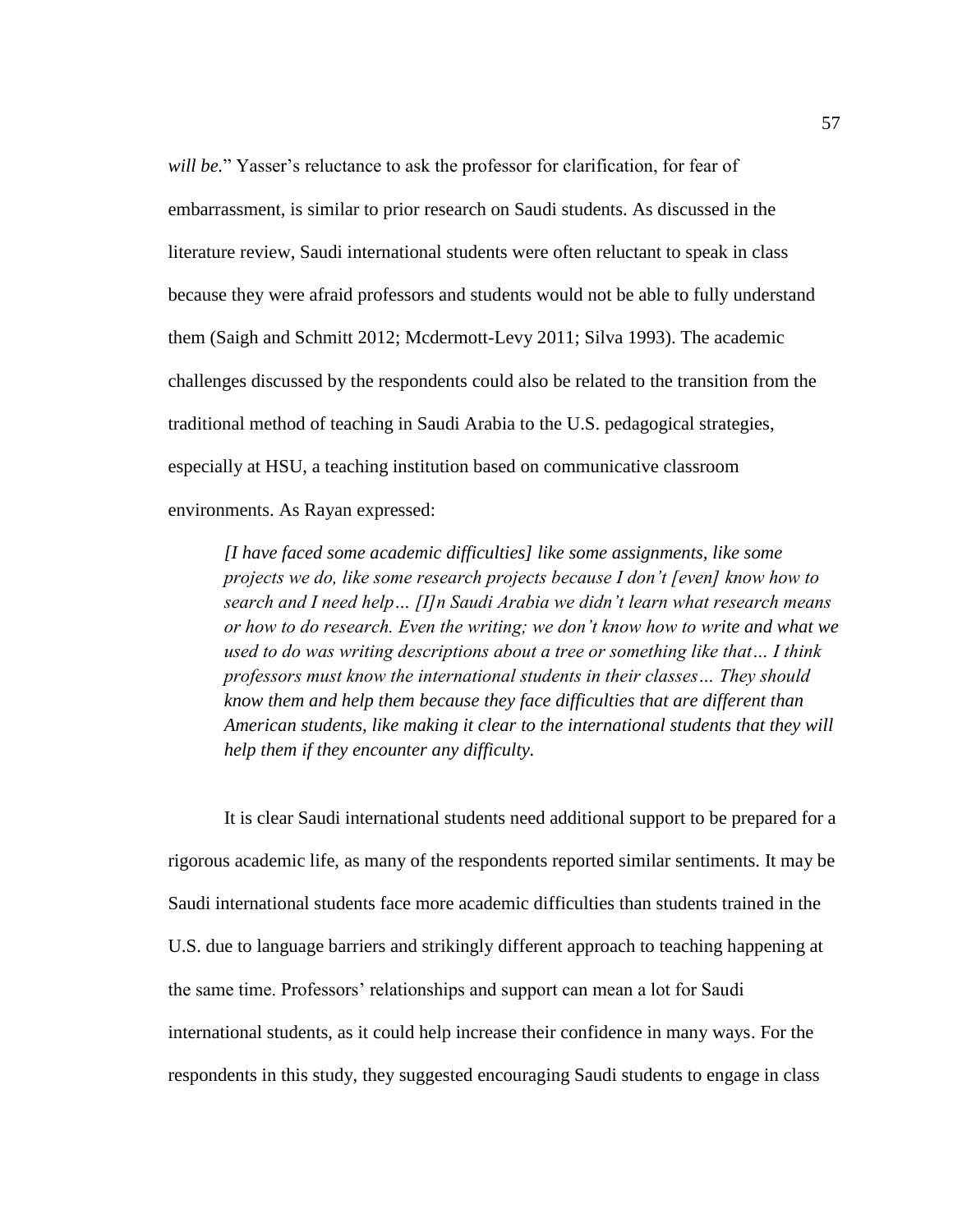discussion more, and to remind international students to not hesitate to go to professors' office hours to ask about anything. Again, this is in stark contrast to the teaching methods of Saudi Arabia, so it may take multiple faculty and staff nudging Saudi students to feel comfortable speaking in class and speaking with faculty directly.

Another interesting discussion point for the respondents was the time given for taking exam. For several respondents, the exam time was far too short, and made some students feel they were set up for failure. With the language barrier, and subsequent stress, several respondents felt Saudi international students could use more time when they take their exams. Noura explained:

*I really hope that all Saudi students get more time on exams regardless if they need it or not because [the extra time] will help us to achieve academic excellence, and will help us reduce stress… [I]magine taking an exam that's not in not your language! Sometimes the questions in the exam come in a complicated way and you need more time to break down the question, understand it, then answer the question. [F]or students whose native language is English, they will answer better and get higher grades than Saudi students even if they don't study, although Saudi students study, say, 10 hours [more than American students]. [They get better grades even if they don't study] because this is their language and they will understand the exam questions, but for all Saudi students, we usually study English in just one year.*

In addition to the English difficulties, the time given to take exams is an extra pressure for Saudi international students. Also, the complexity of some questions could make it more difficult for Saudi international students, especially if they are usually not allowed to use translation apps on their phones during the exams. This can be compounded by cultural differences embedded in some exam questions. For example, if a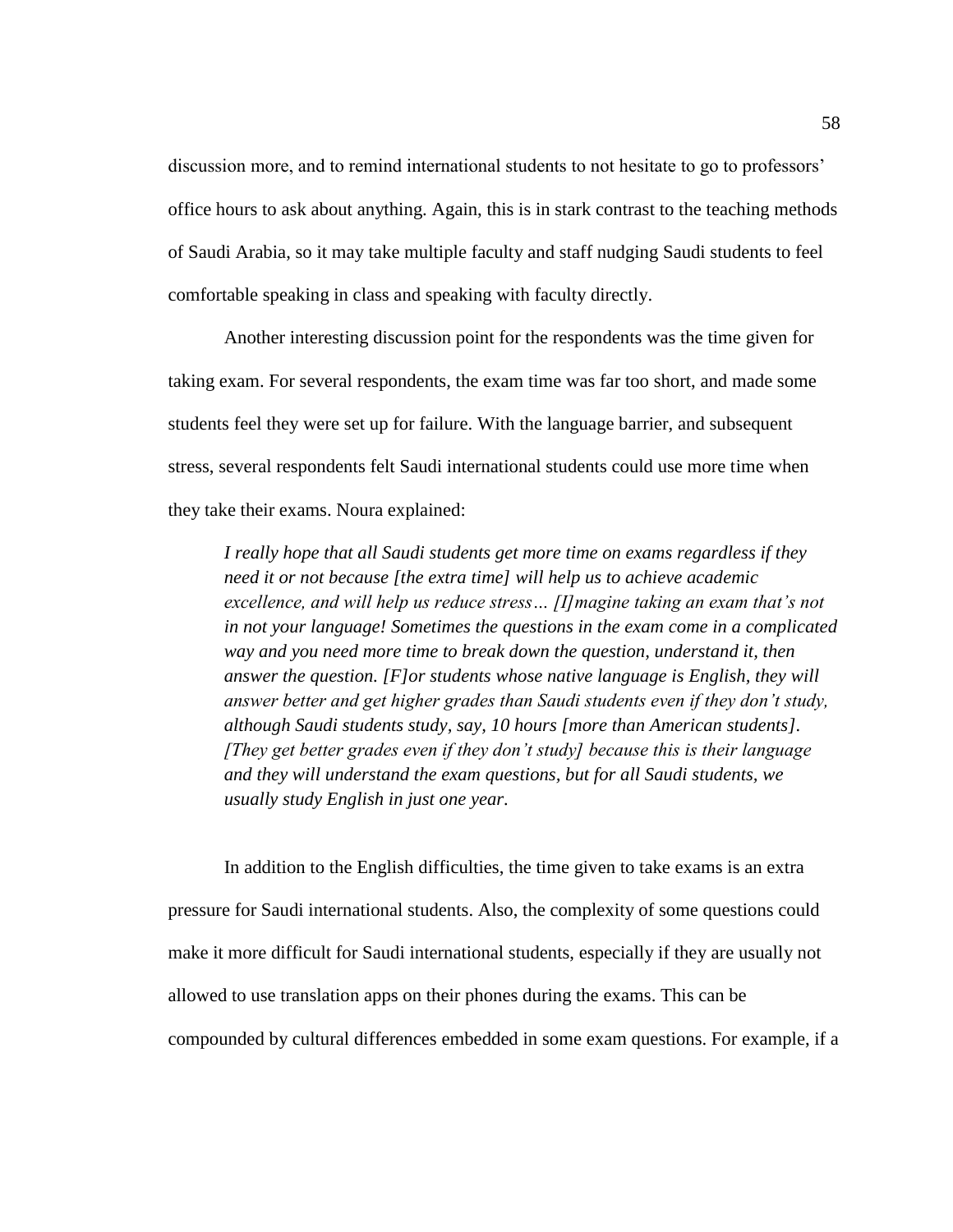question were to refer to a U.S. social norm, custom, pop culture reference or idiom, an international student may not understand the reference. Language barriers interact with cultural challenges as Saudi students try to navigate the U.S. education system.

#### *Cultural challenges*

Along with a language barrier, there is often a gap between Saudi international students and professors in the U.S. because of the cultural differences. I found this point very important, even though all participants did not discuss it directly. This gap could be causing Saudi international students more academic difficulties than their U.S.-trained peers, and other international students. Several participants reported feeling upset because when they encountered issues related to their culture, their professors did not necessarily understand their concerns. For example, Noura expressed feeling dissatisfied by her professors' lack of understanding the need for flexibility for cultural differences:

*In Saudi Arabia when something happens and you tell the professors what happened to you they will understand you, but here [in the US, they don't]... for example if you said you didn't finish the homework or you didn't attend [the class] because we had Eid, they would say you could celebrate the Eid and attend the class at the same day, I mean [they] won't understand what Eid means for us.*

Noura felt frustrated because her professors did not understand the importance of Eid as a crucial celebration in Saudi culture. This connects with the norm that Saudi students often put more value on their religious, cultural, and family events than other aspects of their lives, such as education and work. In contrast, raised in a more secular culture, people in the U.S. generally do not put the same value on religious, cultural, and family events as Saudi students. Different priorities can cause these kinds of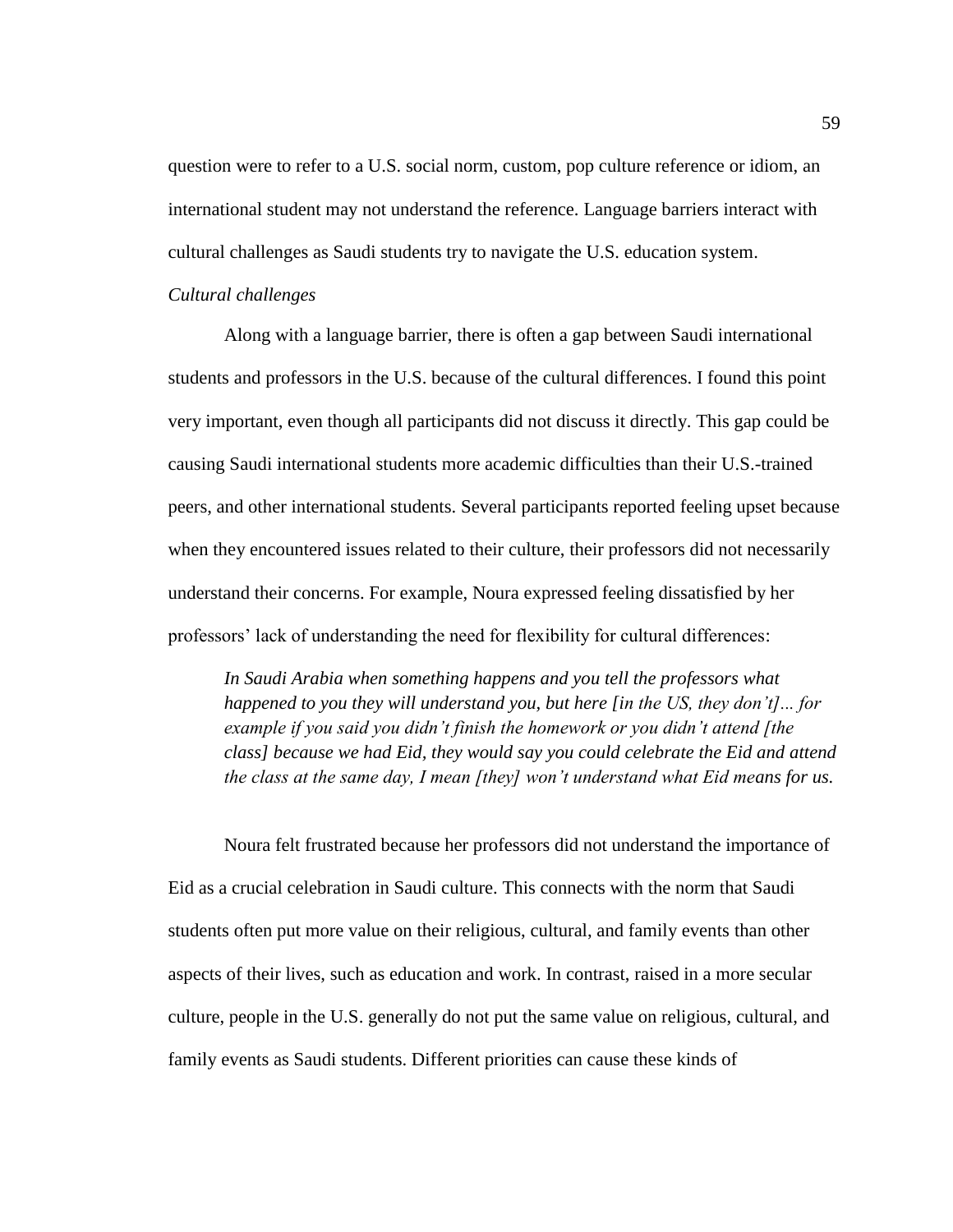misunderstandings between Saudi students and U.S. professors, who may interpret these concerns as lack of academic ability or care for the Saudi students' education. In this study, many of the Saudi students reported they stayed in the U.S. to study during summer break. During that break, they had a big religious celebration called Eid al-Fitr, which comes at the end of the holy month Ramadan, and they did not attend some classes in order to celebrate this special day with their Saudi and Muslim friends. Thus, many respondents felt their professors would not understand how important this Eid is for Saudi students, and they were worried some professors may not excuse their absence. I will discuss this point more in the next theme: *Discrimination and Religious Challenges*.

#### *Discrimination and Religious Challenges*

As mentioned in Chapter 2, Saudi Arabia is a Muslim nation and a fairly collectivistic country (Hofstede, Hofstede, and Michael 1991 as cited in Lefdahl-Davis and Perrone-McGovern 2015). Transitioning from a collectivistic-religious society to an individualistic secular one is a primary challenge for Saudi international students to navigate. In this theme, I will explain some religious difficulties encountered by Saudi international students, such as nostalgia for a religious environment, finding and eating Halal food, and religion-based discrimination.

# *Nostalgia for Religious Routine and Environment*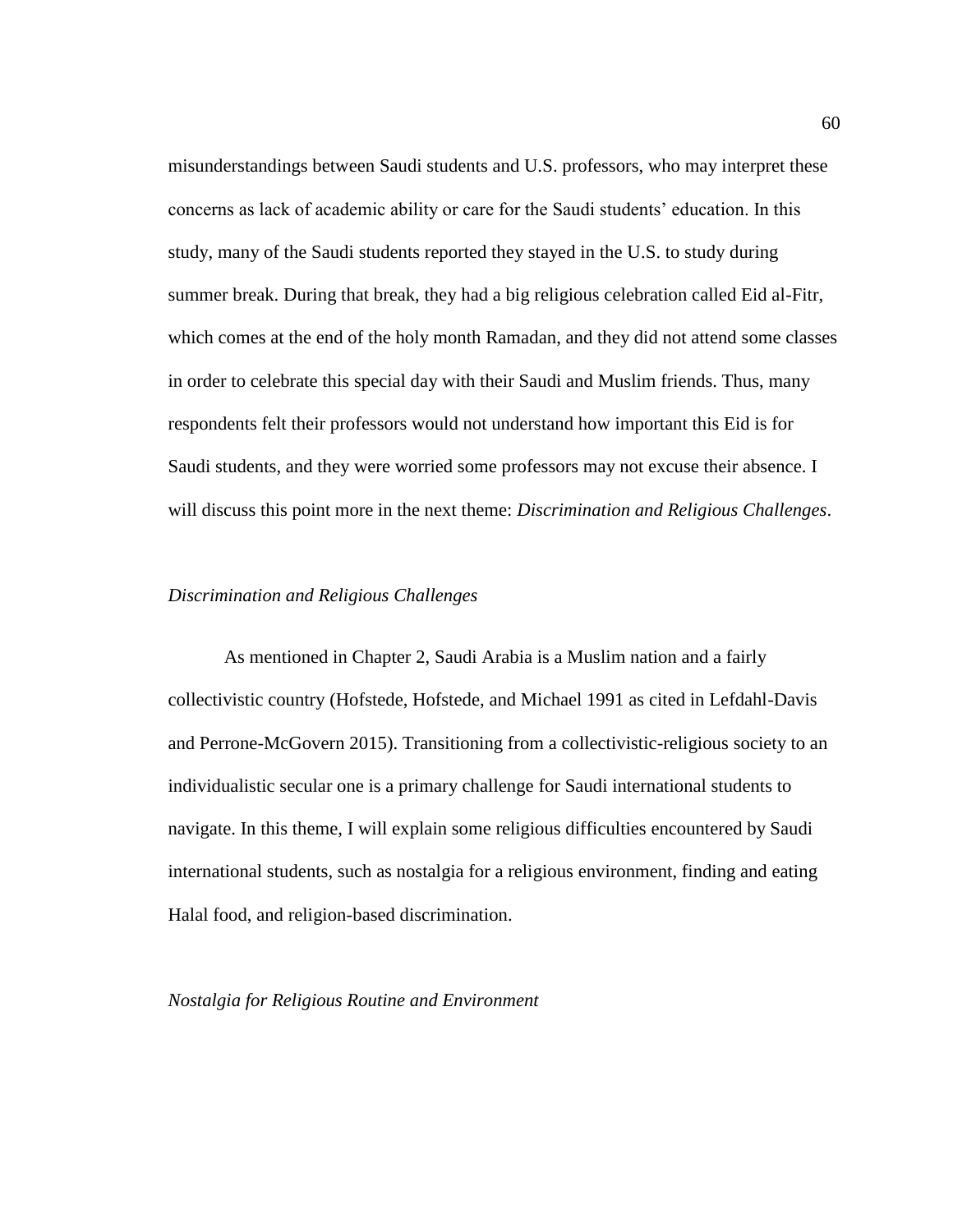Maintaining religious practices was very important to the participants. Almost all participants reported nostalgia for the religious environment, because they were surrounded by it since they were kids. Thus, this feeling could impact Saudi students' mental and emotional health as well as their academic performance. For example, when I asked Jaber about what he immediately missed from Saudi Arabia when he arrived in the U.S., he expressed he missed the calling for prayer, or Adhan:

*I missed many things, I mean America is a beautiful country for a vacation or having fun, but not for living. I mean one of the things that I missed [when I arrived in the U.S.] was a religious environment, [because] in our country we are used to hearing the Adhan five times every day… [so that] one of the things that I searched about [before I came to the U.S.] was where I'm going to pray. I mean psychological comfort has a [big] role [in our lives]. I have seen people saying that we adapted to America, but for me 'No' I came to finish my work [study] and go back home.*

For Jaber, who enjoyed two visits to the U.S. before moving to study, the U.S. is a good place for a short time such as vacation, but not for a long time, like studying for many years. As Jaber said, this is because of missing the Adhan, which all Saudis are used to hearing daily five times. This was so important to him that before he moved to Humboldt County, he did research to find the closest masjid (mosque) in Humboldt County so he would know where he was going to pray. Moreover, two other participants mentioned this point. Missing the sound of the Adhan caused homesickness and nostalgia for the religious environment for Jaber and other participants. Because of this these negative feelings, Jaber found studying in the U.S. very challenging. Moreover, he could not even begin to imagine how some Saudi students adapted to the U.S. environment,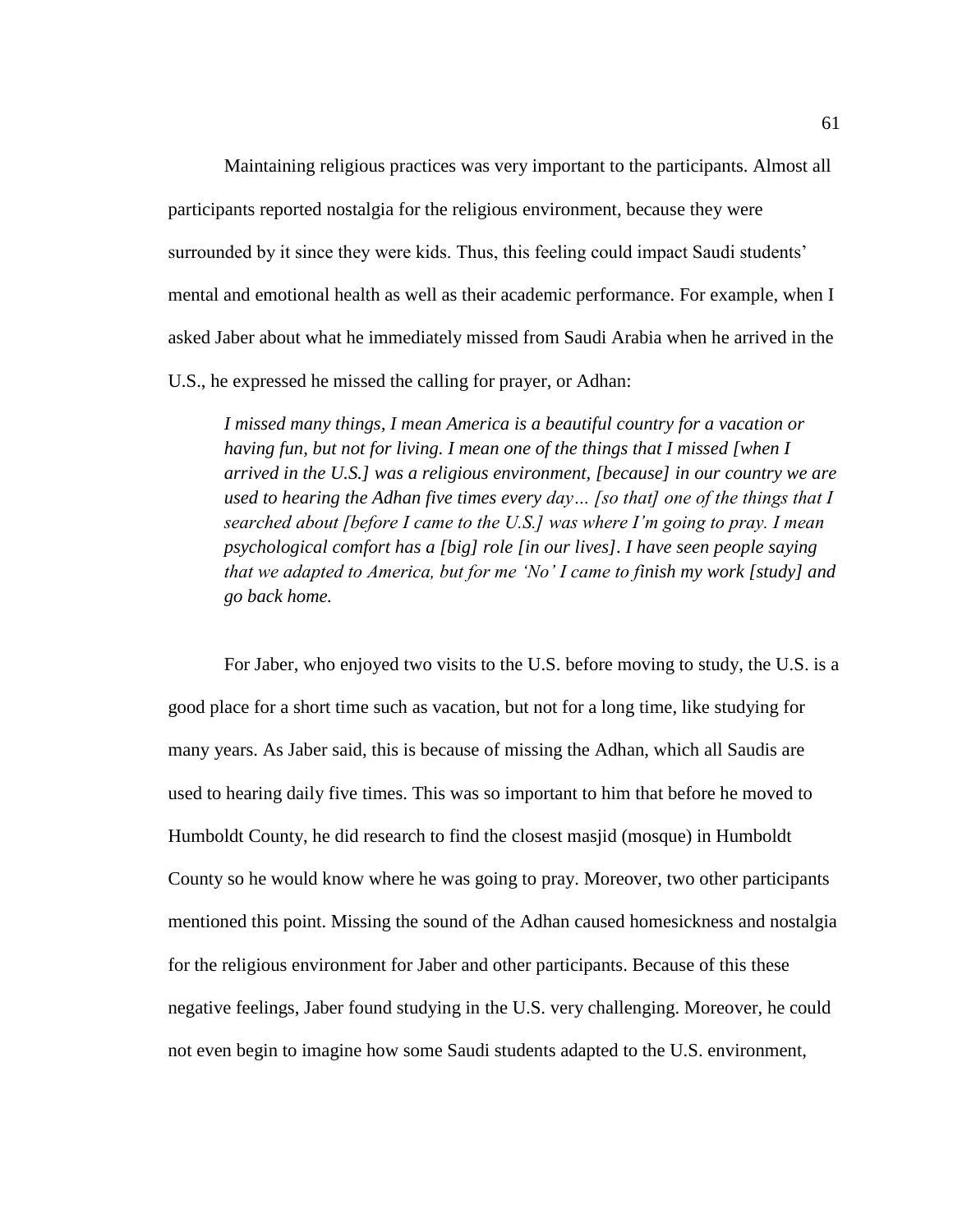which is not as religious as Saudi Arabia. Noura also agreed with this opinion, showing a

similar sentiment among both male and female Saudi international students:

*The most beautiful thing in Saudi Arabia was that when we hear the Adhan [even] while we are sleeping, we get up to pray. But when I came here [to the U.S.] trying to use the alarm in my phone [to avoid missing the pray time] was difficult because sometimes prayer times come when you are in the class or at your work. This is difficult because we are accustomed that during Adhan time, everything [shops, restaurants, pharmacies, gas stations, etc.] gets closed, and everybody goes to [ the masjid] to pray, and after praying they get a 5 minute break, then you go back to your work. But here [in the U.S.] you are busy [working or studying] the whole time, no breaks. I mean if you were in Saudi Arabia and you heard the Adhan while you were busy with something, you're gonna know that you will stop everything after a couple of minutes and you will go to pray.*

During the first few months of living in the U.S., Saudi international students may enjoy the novelty and differences. Yet soon after they start to miss hearing the Adhan. Both Jaber and Noura attributed the importance of Adhan to emotional comfort, and taking a break from everything. Saudi international students are programmed to leave whatever they are working on when they hear Adhan, so they can go to pray. This leads us to another important point participants talked about, which was the importance of praying in the mosque. In Saudi Arabia, praying in the mosque is not just a religious ritual, but is also a spiritual and social ritual that structures balance and mindfulness into daily life, something that is all but absent from the structure and organization of American work, family, and school schedules. For Saudi students, who are already coping with many language and cultural adaptations, they may also feel cut off from these religious, spiritual, and social rituals, especially for the more pious students who are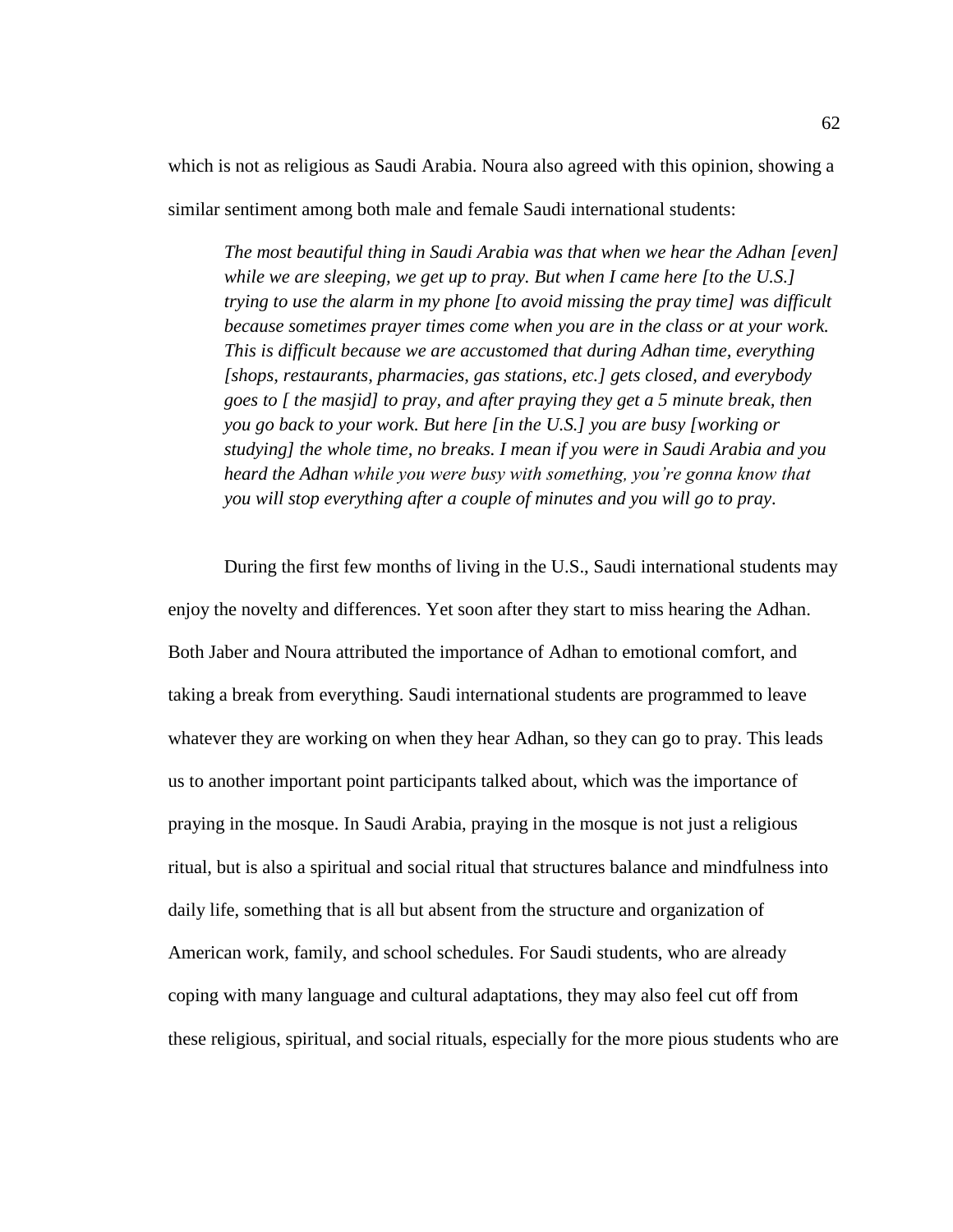used to praying five times a day in the mosque. This is perhaps why seven of the eight participants reported dissatisfaction with not having adequate space for praying inside campus, much like prior scholars have found. Furthermore, one of the difficulties encountered by Saudi students was the overlap between prayers times and classes times. For Saudi students to adhere to the proper prayer times, they have to risk interrupting or missing their courses, and may find it challenging to schedule group work time with non-Muslim students who are not beholden to the prayer schedule. Working and studying all day, with no breaks to pray, made studying abroad for Saudi students more challenging and another adaptation even other international students may not have to make. *Challenges with Accessibility to Halal Food*

Participants also discussed challenges in Humboldt County with finding and eating halal food (food that is permissible according to Muslim law). As some prior scholars found, many Muslim students have reported the difficulty of finding and eating halal meat during their studying time in the United States, so they limit their food options to some vegetables or snacks (Mcdermott-Levy 2011). It is not easy to find halal food in a non-Muslim country like the United States, especially in rural areas like Humboldt County, as Noura discussed:

*There are many [Saudi] people like me, I don't eat [any meat] unless it's halal, which is hard. But I prepared myself that there are other options to eat like fish, shrimp, vegetables, and salads… [however] when I came [here in the U.S.] I was vegetarian the whole time, but when I saw halal food stores I was surprised. Because this is America, how come there would be halal food stores? I mean I didn't imagine having some halal options [in the U.S.].*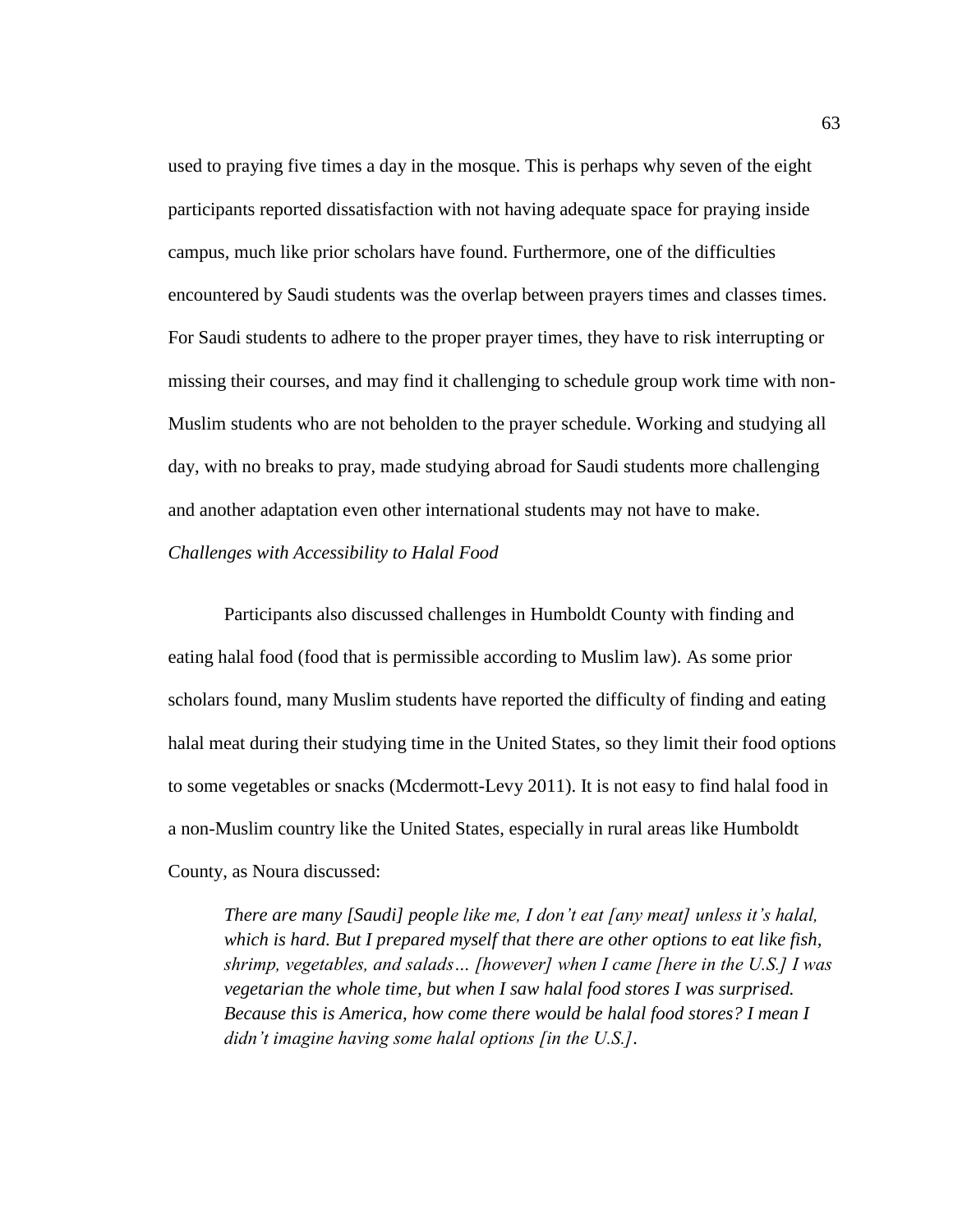While she was able to find some halal options when she lived in a larger, more urban area of the U.S., she did not have the same dietary options in Humboldt County. It is very hard for Saudi students who only eat halal food, because the option is not available everywhere in the United States. Also, not all Saudi students are prepared to find other options, especially with the language barrier in the beginning of their journey. This also means additional expense of buying food as well as the need to know how to cook. Noura was prepared for not having the option of eating halal food, such that she was surprised when she found halal food in the U.S. This was the case in an urban area, but not necessarily an option in rural areas. Thus, it is going to be more difficult for other Saudi students who did not think, or did not know, about this point before coming to the U.S.. It is important to mention that eating halal is not a taste or preference, but mandated by Islam. For example, eating pork is strictly prohibited in Islam. Virtually all Muslims take this prohibition very seriously. For example, Diyaa had never thought about going back to Saudi Arabia except once:

*I got kicked out of the house at almost 9 or 9:30 pm, and the house was so far [from the city streets] and in the middle of forest. I took my baggage and I was wandering in the streets, I didn't know where to go. This happened because one [roommate] was living with us in the house… he bought a pizza and said it's from an Arabic restaurant [then he went upstairs]. I thought it's going to be halal for sure… so we ate, and after we were done eating the pizza he came down and was laughing and said 'what I brought for you was pork.' So, I beat him up, then the host mother kicked me out.*

Diyaa got in trouble, and put his future at risk, because one of his roommates tricked him into eating pork. Even though Diyaa's reaction was very harsh and risky,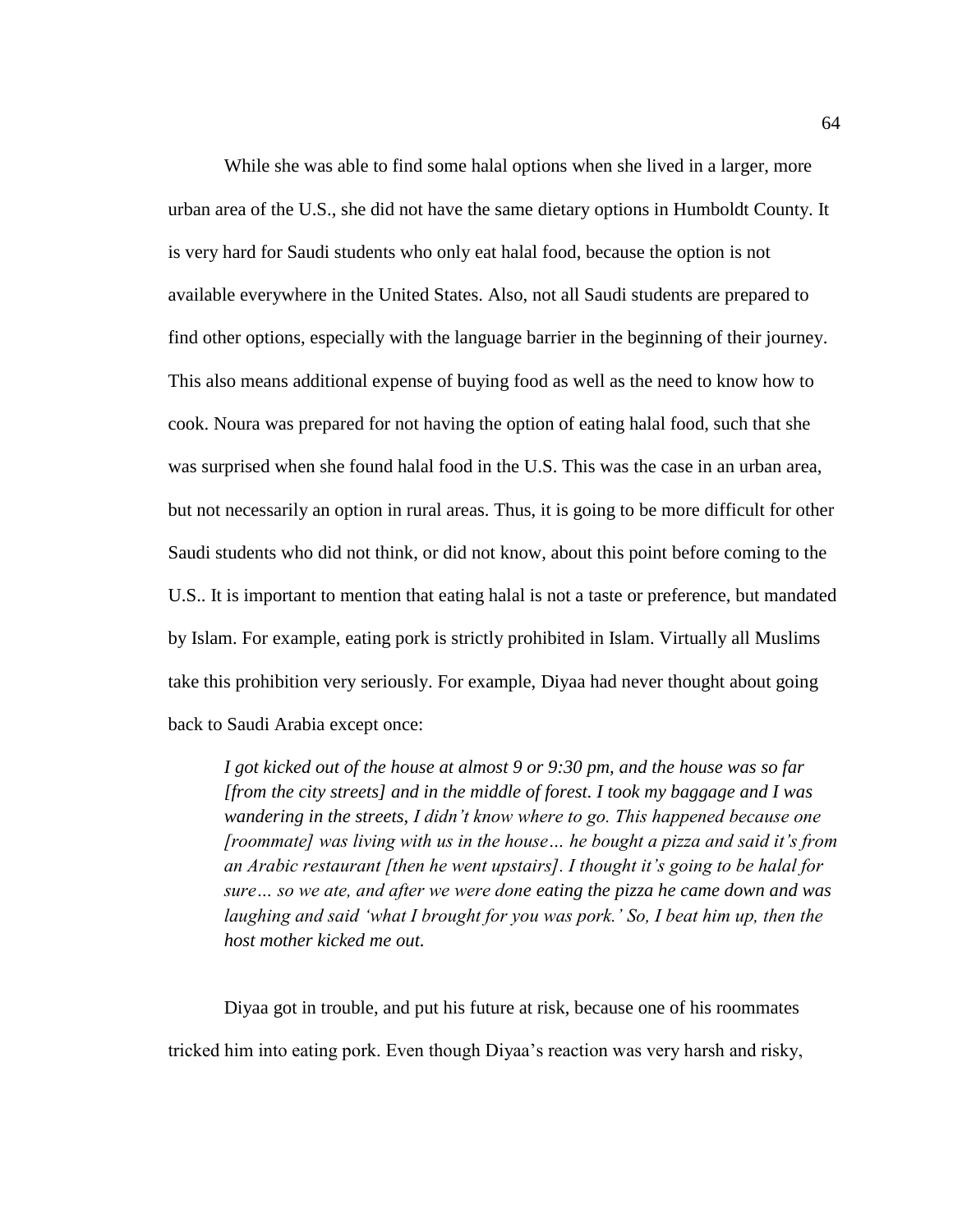because he could have lost his scholarship, he seemed happy and proud about what he had done. Diyaa maybe felt this way because eating pork is clearly prohibited in Islam and religion is the central pillar for the lives of most Muslims in general, and Saudis in particular. This led Diyaa to not accept his roommate joking around with something that is against Islamic law.

#### *Experiences of Discrimination*

The literature review in this study pointed out that Saudi international students' experiences vary widely in regard to discrimination (Rundles 2012; Alhazmi 2010). In this study, two participants (Yasser and Ranaa) reported positive experiences overall in Humboldt County, and did not report facing any kind of discrimination in the U.S.. I found Rana's case interesting, because she was the only woman who wears the hijab that I interviewed. She did not report any kind of discrimination, as she said *"… No No, I didn't have any difficulties. On the contrary, people respected my religion and my beliefs, and I never faced difficulty."* In contrast, Noura, who did not wear the hijab, reported that she experienced discrimination several times and discussed how some people in the U.S. treated her differently:

*There are many [American] people who have come to me and asked me, 'where are you from?' Or 'you look different, where are you from?' This is wrong, they are not supposed to ask me [these questions] ...when I tell them I'm from Saudi Arabia; some of them accept that, and there are some who start lashing [out] at you… and this is something that impacts you very [bad]... I mean [when] they treat you like this because you're coming from a place they don't like. It was very harsh… there are some, for example, when they know you are from Saudi Arabia,*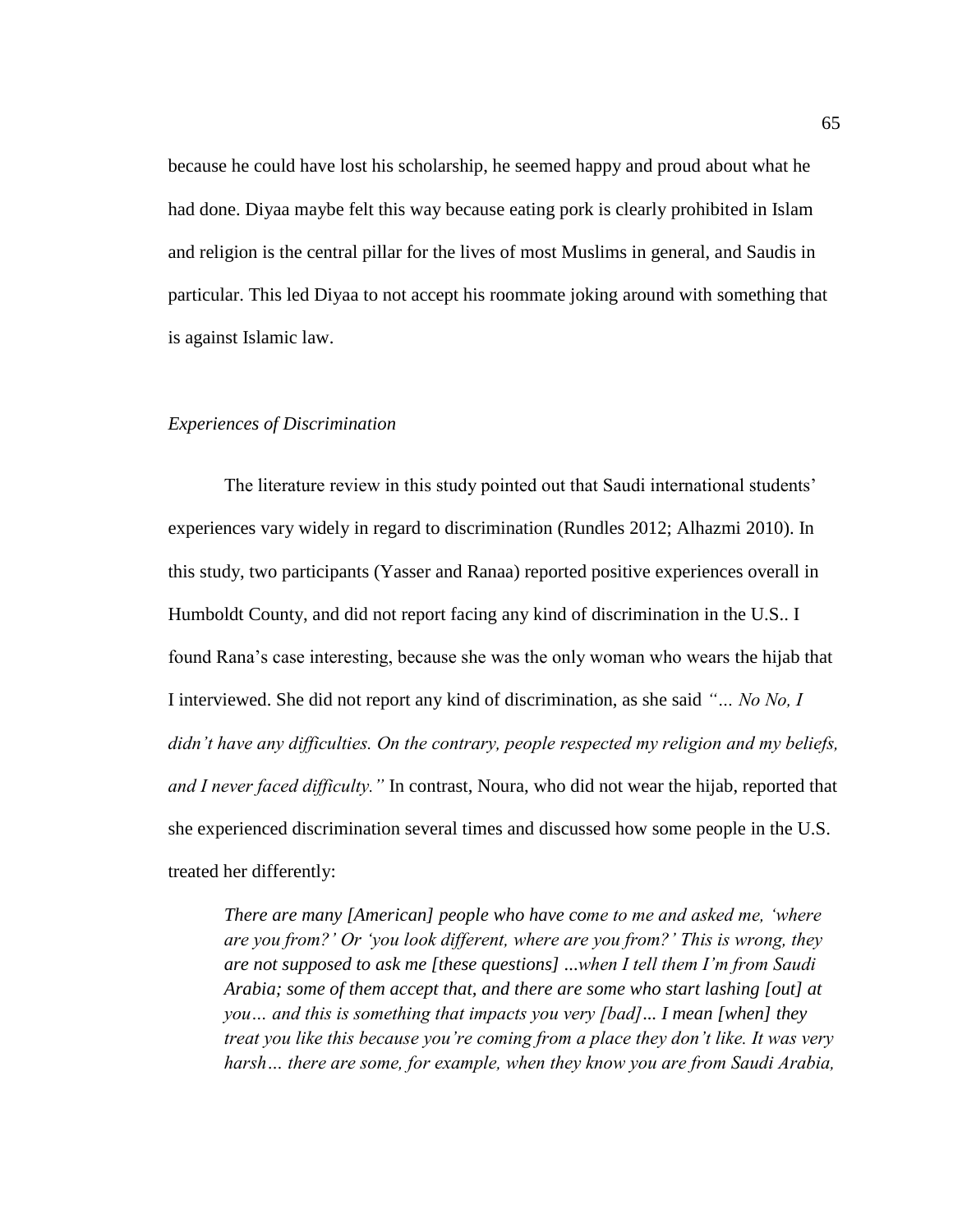*'ohhh like you're a Muslim!!' 'Sure, you are a Muslim, ohhh do you want to change your religion?' I didn't say I wanna change my religion, l mean I didn't come to you and complain about my religion… I didn't come here to change my religion or something [else], I came here to study and this is my goal.*

Noura faced discrimination just because she looks different and because people in the U.S. have negative stereotypes about Islam generally, and Saudi Arabia specifically. This is especially the case when it comes to gender inequality. I found this point interesting because it was the opposite of the literature review; however, this result might be different if I had more women in the study. In the prior studies, hijabi women reported a kind of discrimination, and had a higher possibility of experiencing discrimination because of wearing the hijab (Mcdermott-Levy 2011). However, Noura reported a negative experience of discrimination even though she did not wear the hijab, and Rana who was not wearing hijab did not experience discrimination. Also, we can see how these negative experiences affected Noura in a very bad way. She expressed her frustration about being asked many times if she wanted to change her religion, and she stated her goal very clearly: "*I didn't come here to change my religion or something [else], I came here to study, and this is my goal".* Even though Noura knows some kinds of questions are inappropriate, she never avoids saying she is from Saudi Arabia, as some Saudi students report. For example, Rayan avoided telling American people he is from Saudi Arabia:

*When you tell some of them [the American people] you're Saudi, they look at you differently, with prejudice against Islam [or] something like that… [so that] when someone asks me [where are you from?] I say from Egypt or any other country but I don't say I'm from Saudi Arabia. I was afraid of saying I'm from Saudi*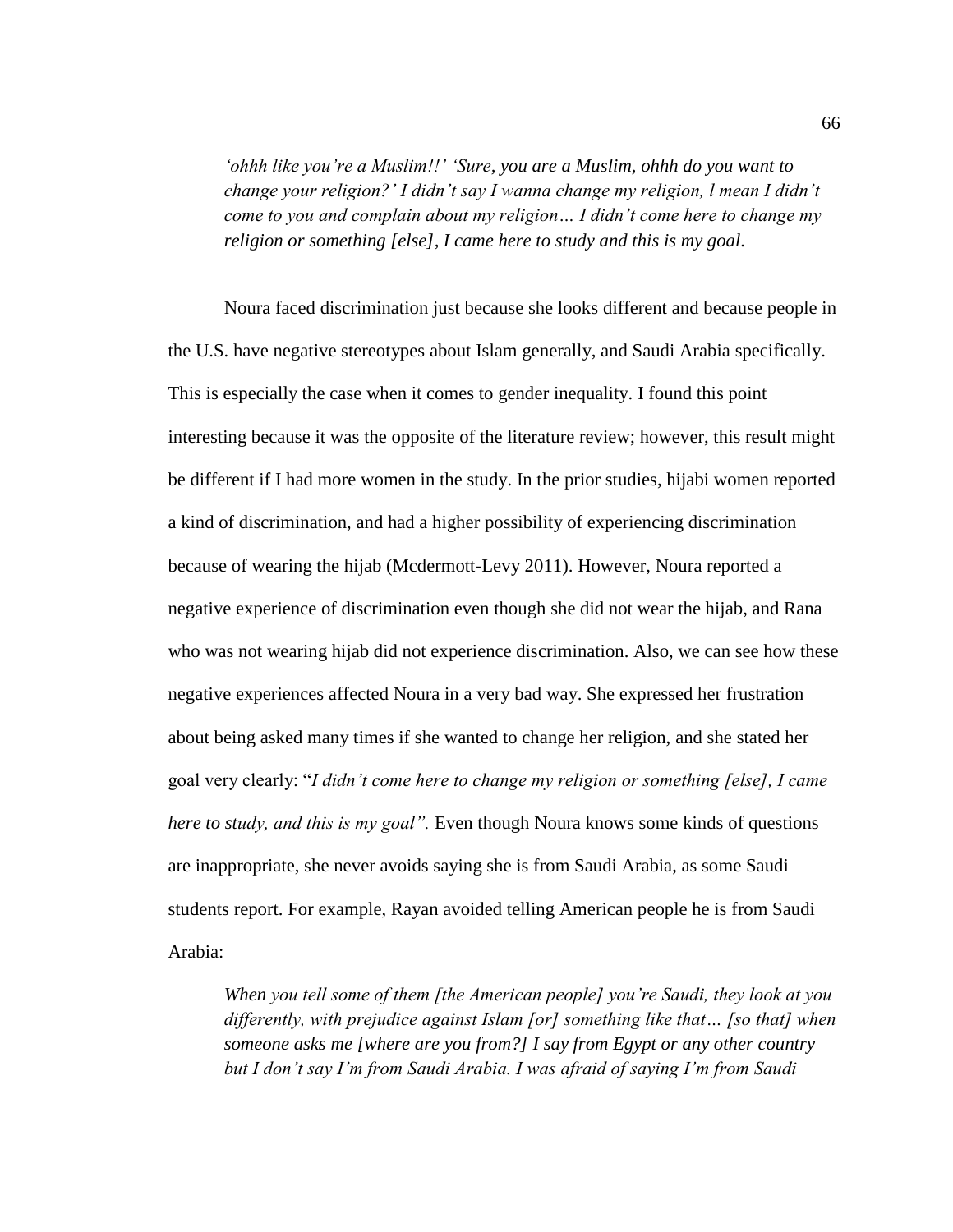*Arabia and then have them do something [bad] to me or kill me, I mean this what I was afraid of.*

Rayan was afraid of revealing his nationality because he was afraid of getting killed. It seems apparent that he had been through some discriminatory acts when he was open about being from Saudi Arabia. When he avoided saying Saudi Arabia, and selected any other country, he would not be treated in the same way. This manipulation of facts was his strategy while adapting to the U.S. culture with limited language skills. After his English improved, he felt more confident saying he was from Saudi Arabia. Both Rayan and Noura encountered discrimination because they are Muslims, and specifically from Saudi Arabia.

Basim also discussed discomfort, based on his status as an Arab student:

*I felt like we are not welcomed as Arab [students] at the University. I hope that the Arab [students] get an opportunity to display themselves and their customs, traditions, society, morals, and culture, and to be official… I'd like to be, we the Arabs, included at the university in its events and celebrations like those for Native peoples, Blacks, Asians, and gay people. Why do all these people have the opportunity but we don't?*

Feeling excluded, and not welcomed or affirmed, was a big concern for Basim This feeling could make some Saudi international students dissatisfied with their experiences as international students. To observe the university celebrating and supporting some minority and underrepresented groups, while at the same time excluding Saudi international students, felt like a form of discrimination for these students. When Basim said, *Why do all these people have the opportunity but we don't?,"* he was indicating how some Saudi students felt marginalized. While this type of marginalization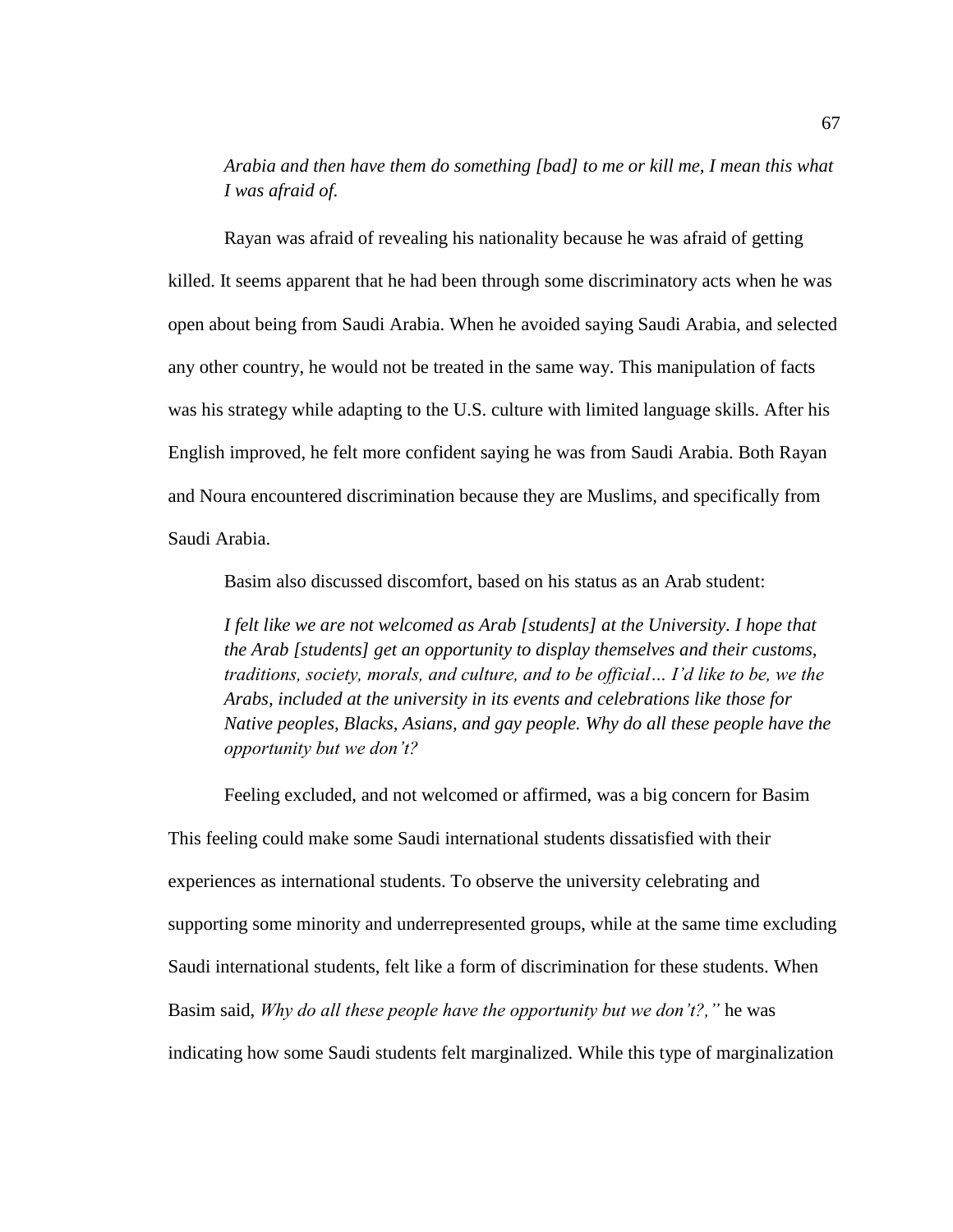was based on race, religion, or country of origin, other participants discussed marginalization based on gender. Students of both genders discussed discrimination, however; there were some different experiences based on gender. In the next theme I will explain some gender issues participants reported in the interviews.

#### *Gender Challenges*

As explained in the prior literature, Saudi international students face many difficulties when they transition from a gender-segregated culture to a mixed-gender culture (Alhazmi 2010). This gender-segregated culture creates different challenges for male and female Saudi international students. In my interviews with Saudi students, two sub-themes related to gender emerged: difficulties related to the Saudi culture of male domination and guardianship, and difficulties dealing with members of other genders. In Saudi culture, there are strictly two genders: male and female; therefore, respondents did not discuss any other gender identities.

## *Male Domination and Guardianship*

As discussed in Chapter 2, the concept of guardianship is prevalent in Saudi Arabia so that the majority of female Saudi students must be accompanied by a male relative when they study abroad. The reason behind this idea is to protect women's chastity and family honor, which is endorsed by Wahhabi scholars in Saudi Arabia (Alhazmi 2010). Therefore, the idea of protecting chastity and honor produces a type of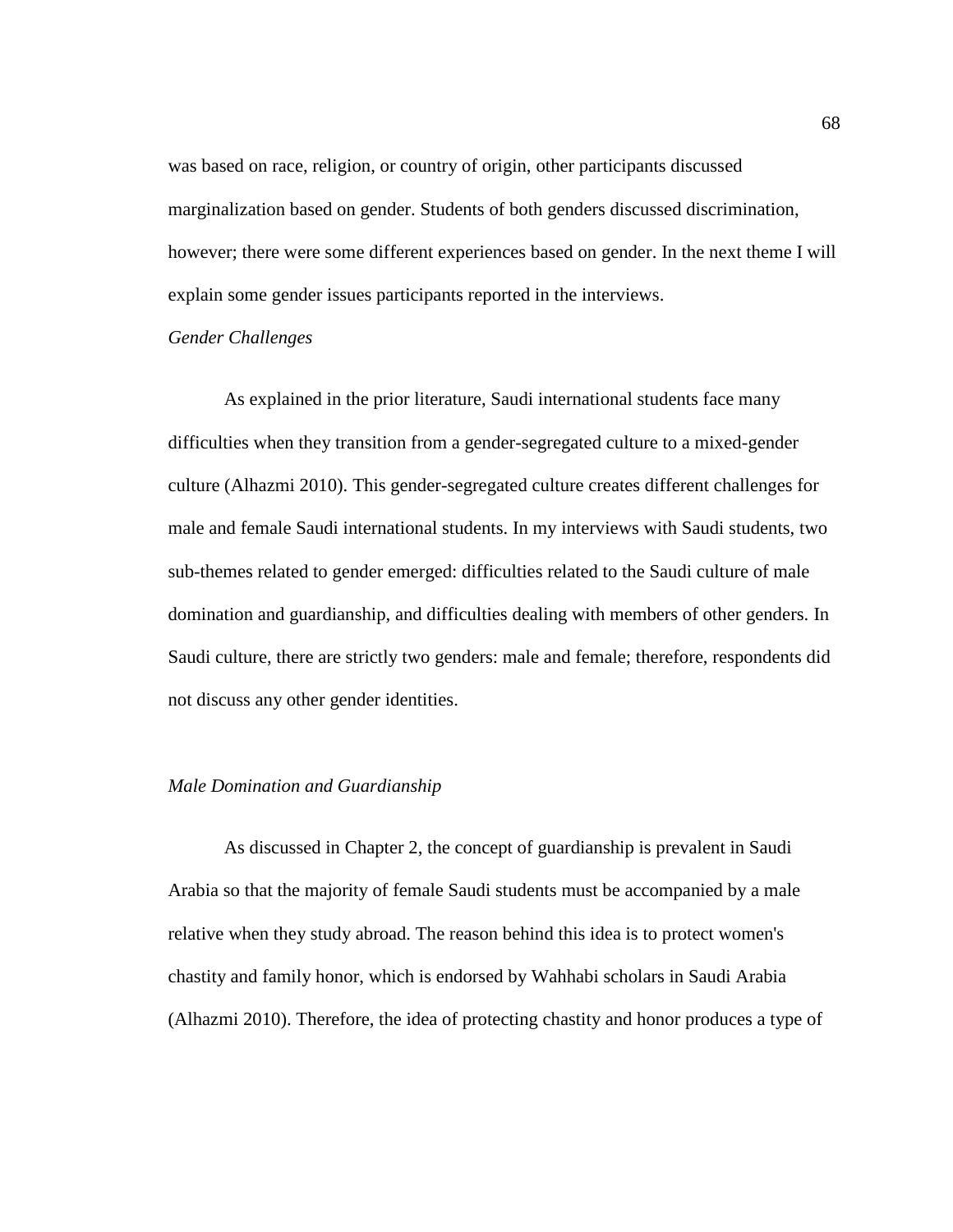male domination where men have total power and women have no choice except to be subordinate (Marcus 2005; Kabasakal and Bodur 2002 as cited in Alhazmi 2010).

In this study, I spoke with two female Saudi students, Noura and Rana. Noura was living alone, or without a guardian. In contrast, Rana came to Humboldt County twice with her guardian. I found it interesting that this idea of guardianship was an obstacle for Rana in that she was forced to go back because her guardian wanted to go back, and her family would not let her stay alone especially in a foreign country. This type of male domination prevented Rana from getting her master's degree from the U.S. and from HSU, where three of her female Saudi friends graduated. She was 25-years-old and she lived twice (for almost one and one-half years total) in the same area and college. She had already made some friends and had a furnished apartment. Still, her family did not accept letting her stay alone. As a result of the guardianship norm, at the time of the interview, Rana was completing her education in Saudi Arabia. She expressed frustration with her guardian brother, leading to her desire to quit school and return:

*[I felt very bad and wanted to return to Saudi Arabia] because my brother was with me, and [it was] the first time for us to be together away from home. I was always seeing behaviors from him and such, and they seemed to me to be incorrect. This was the worst thing that made me want to return to Saudi Arabia and to be done with it, I couldn't bear it anymore… I told you my brother had many problems with me, because we essentially don't get along, so we always have had a lot of problems. He was hanging out all night [with his friends]. The situation was so bad for me. He used to come home so late at night. So, I was like no I want to return [to Saudi Arabia], I mean we are a religious society, you know what I mean!! Because of this, I wanted to return.*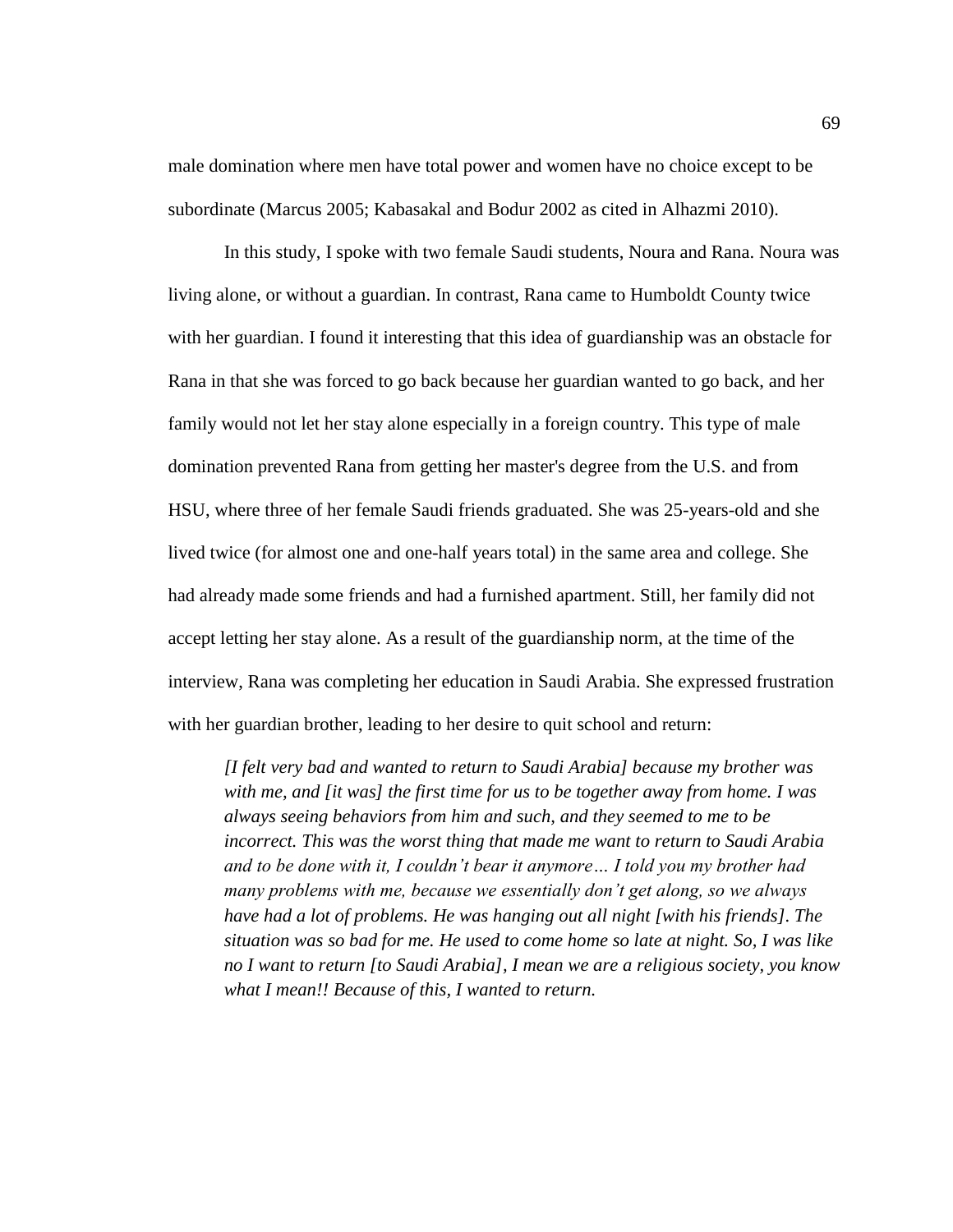The idea of guardianship, as mentioned in the literature review (Chapter 2), could be considered an advantage for female Saudi students because they would receive some social and emotional support from the guardian as they adapted to the new culture (Lefdahl-Davis and Perrone-McGovern 2015). However, Rana's relationship with her brother (the guardian) was the opposite. With Rana, her brother/guardian was not a supportive companion; instead he was an extra source of pressure for her. This led her to often consider quitting her education and returning to Saudi Arabia. Also, in Rana's case, her brother was an extra source of frustration because as a male he had absolute freedom to do whatever he wanted to do. While he was able to stay out late with friends, she had to stay in the house and could not go to anywhere without her brother's permission. The tension between Rana and her brother perhaps indicates that her brother/guardian was practicing his power over his sister in a Western country, despite living where the idea of gender equality is celebrated. Also, it demonstrates the pervasiveness of male dominance in the Saudi social structure. Even if students go to study abroad in Western countries, gendered family power dynamics are often reproduced.

#### *Dealing with Members of Another Gender*

One of the most distinguishing differences between Saudi Arabia and the United States is gender segregation. Schools and universities in Saudi Arabia are gender segregated. Saudi males usually do not interact with non-relative females, except as customers or employees in stores. As explained in Chapter 2, females are more used to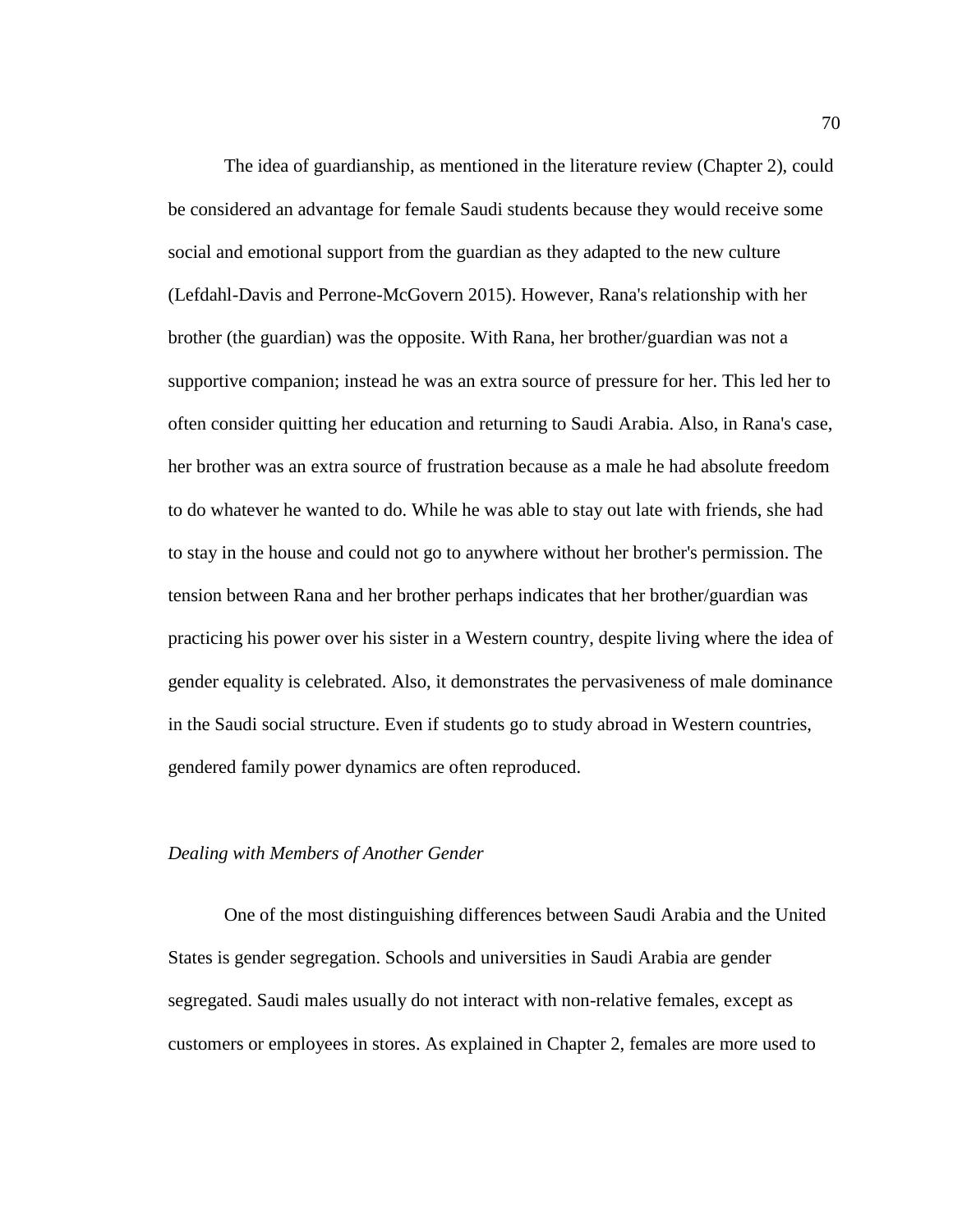interacting with males, because when they go outside of their homes, the majority of public places are dominated by males.

In this study, two of the male Saudi students (Mohamed and Rayan) talked about their difficulties with interacting with women. One female Saudi student (Noura) talked about not feeling comfortable having a male roommate in her house. It is important to understand that in Saudi Arabia, it is not acceptable to have even a conversation outside of one's gender in many social settings (Carty et al. 2007). For Saudi men, they spend much of their time outside the house, away from women. They work and interact with men all day. In the evening they hang out with their male friends. Interacting with women can therefore be stressful or create nervousness. This is illustrated in how Mohamed and Rayan described their experiences with women. When I asked Mohamed why he did not like studying in the U.S., he replied:

*Because our customs are different from that of the people here [in the U.S.], they do not lead a Muslim life, and I'm more religious, I think studying in Saudi Arabia [is better] because it's religious. Studying in Saudi Arabia was much better I don't like mixing between genders. I like to be more religious… What annoys me is... Oh how do I explain it? I don't like dealing with women, because in their (Western) [society] you have to deal with women, [but] in our religion, I mean in our [Saudi] society we are used to not deal with women… This is something that could be due to too much shyness, or shyness and religiosity. It is difficult for me, even when I have a presentation,* [and] *I'm one of the people who like presentations and I like presenting in front of others. But if there are some women [in the class] I feel like it's difficult, difficult for me, why?! I don't know, but maybe because we are used to studying in Saudi Arabia with [just] males and without females.*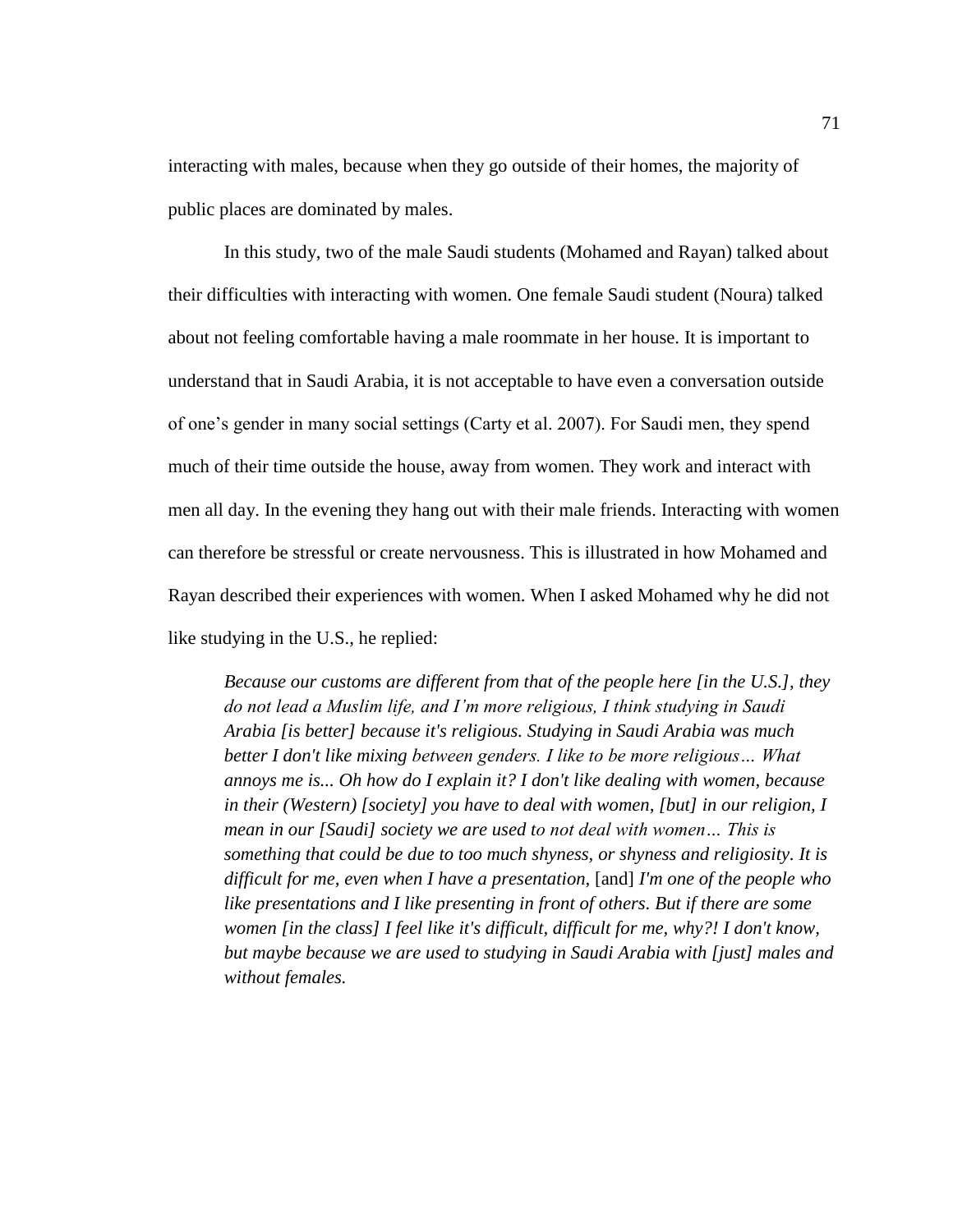When I asked Rayan about his experiences at HSU, he stated he faced personal

difficulties related to gendered interactions:

*Like if [a female] comes to talk with me… how to say it? Being shy, like I can't, it's something innate, like I [always] try to talk to her just to let her go…even if I sit with her like face-to-face for example, you're going to see me being silent… I become very shy… This is part of me; I don't talk so much, I mean sometimes if I sit with a female you're gonna find me sweating, so I have to get up. Even if I go to the restroom and get back…I can't sit down and keep talking, but if we are going to sit together to do something [and focus on it] like homework or something…that's ok [because I'm going to be] finishing my work and leave.*

In these two cases, both Mohamed and Rayan felt shy and nervous when they dealt with women. In Saudi Arabia, when they did interact with women, the women were fully covered up with an *Abayah*, or the religious body cover. Those interactions were rare, as Saudi women rarely inhabit public places, and usually do not talk with men without a clear purpose. In the U.S., women talk with men everywhere, sometimes smile at men, and they do not wear an *Abayah* to completely cover up their bodies. Mohamed attributed the difficulty of dealing with women to religion and the gender-segregation of the education system in Saudi Arabia. And as a result of this difficulty, Mohamed faced challenges with giving a presentation in front of his classmates, even though he expressed that he liked giving presentations. Thus, gendered interactions are not just interpersonally challenging, but could also be an academic challenge. It could negatively impact his grades because usually giving an oral presentation is a common requirement for all college students in the U.S..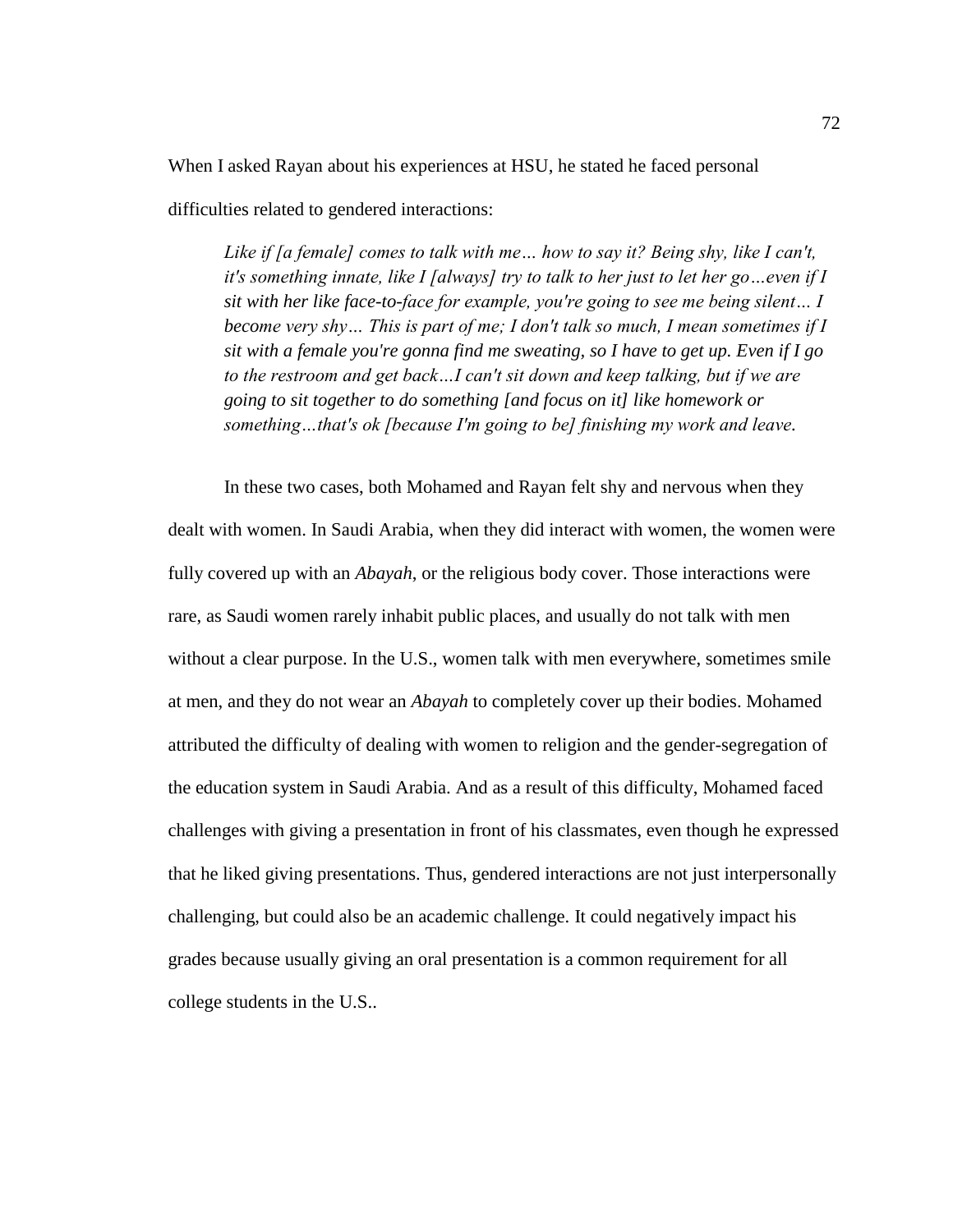Noura, however, talked about her fear of being forced to live with a male

roommate. When I asked Noura about her living situation, she reported:

*… I didn't like the dorm because [it] was surprising for me [that it was mixed]. As you know in our country we have our own privacy; I mean we have boundaries [between gender]. But when I came here [San Jose] I found that living in the dorm was one of the requirements. But I tried telling them that I can't… I don't want to live in the dorm, and thank God things went good and I lived alone there… And here in Humboldt [HSU] the Center for International Programs helped me thank God to find a house with a roommate, and one of the things I asked for was that the roommate had to be a female because it would be easier of course, and thank God even though it wasn't easy in the beginning, but thank God it went smooth.*

The gender desegregation of university housing was surprising for Noura. It is clear that Noura, like many Saudi women, was used to the complete privacy of women in Saudi Arabia. It was hard for Noura to consider sharing her personal space with a man, as this felt as if she would lose her privacy, and the normal boundaries between men and women. It is also important to realize that "privacy" for Noura means to be away from men, which would differ from most Western women's definition of "privacy". Noura's privacy was important to her, because alone or with women she can wear or do whatever makes her comfortable; this would not have been possible with a male in her living space. Even though her family allowed her to study in the U.S. without a guardian, it is likely she would not have been permitted to share housing with a man. They may not allow her to live with a male non-relative because the perception in Saudi Arabia is that to have a male and female in a private place could lead to problems like sexual assault or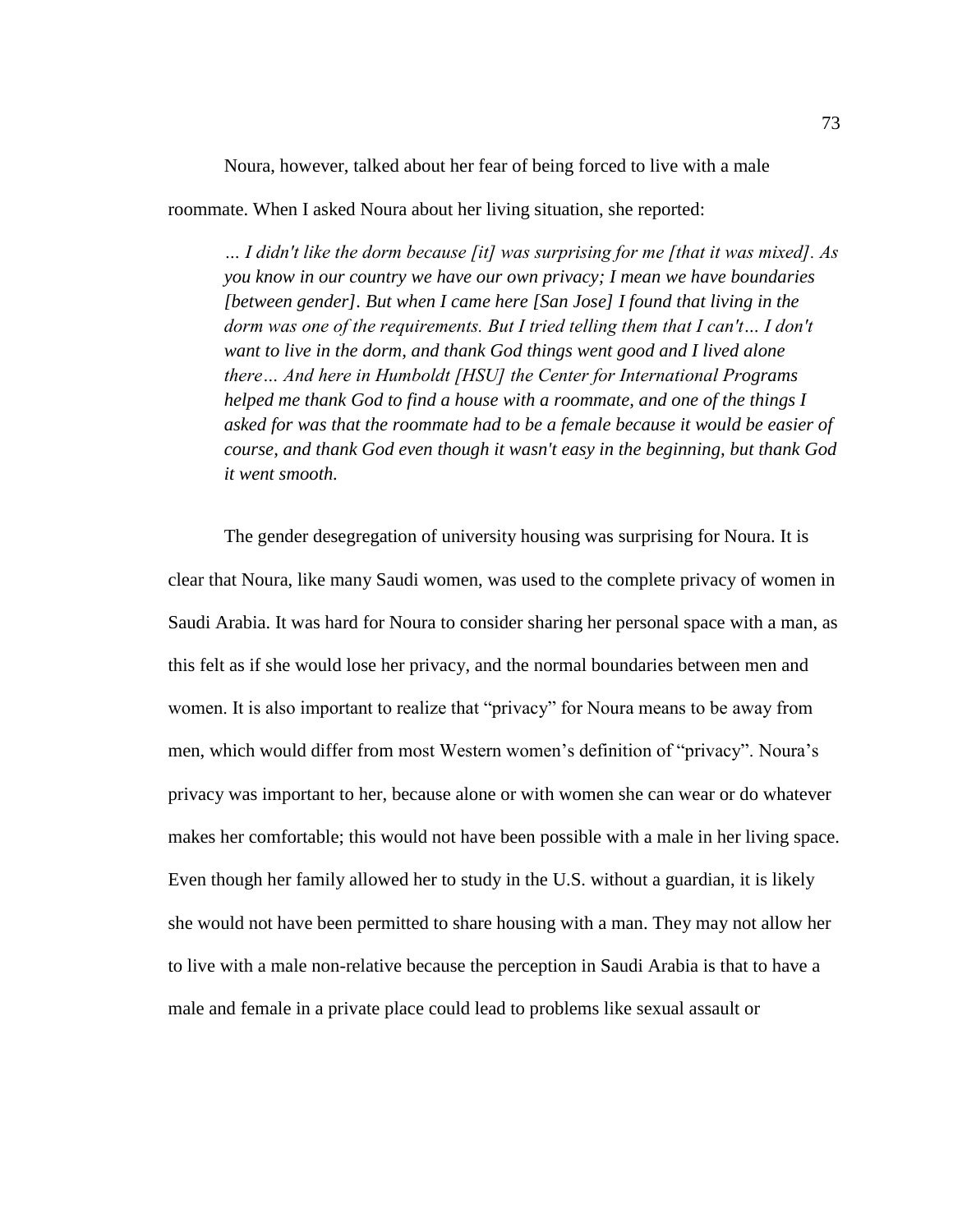harassment. Again, there is concern in Saudi culture with protecting women's chastity and her family's honor.

Although the literature review showed that female Saudi international students reported difficulties interacting with males, the two female Saudi students I interviewed did not mention having difficulties dealing with males while studying in the U.S.. This could be because these students limit their relationships to just females, and go out of their way to avoid interacting or making friends with males. They deal with males only when it is necessary, like asking a male classmate direct questions about an assignment, or asking a male employee about a product in a store.

The themes presented here are those that I found to be most reported by participants and most meaningful for their future academic success as Saudi international students. The following Discussion section will expound upon these results and specifically relate them back to the studies presented in the Literature Review section of this thesis to understand how this thesis has contributed to the current research available on this topic. The Discussion will also include information about what these results mean for Saudi international students, limitations of the study, and suggestions for future studies.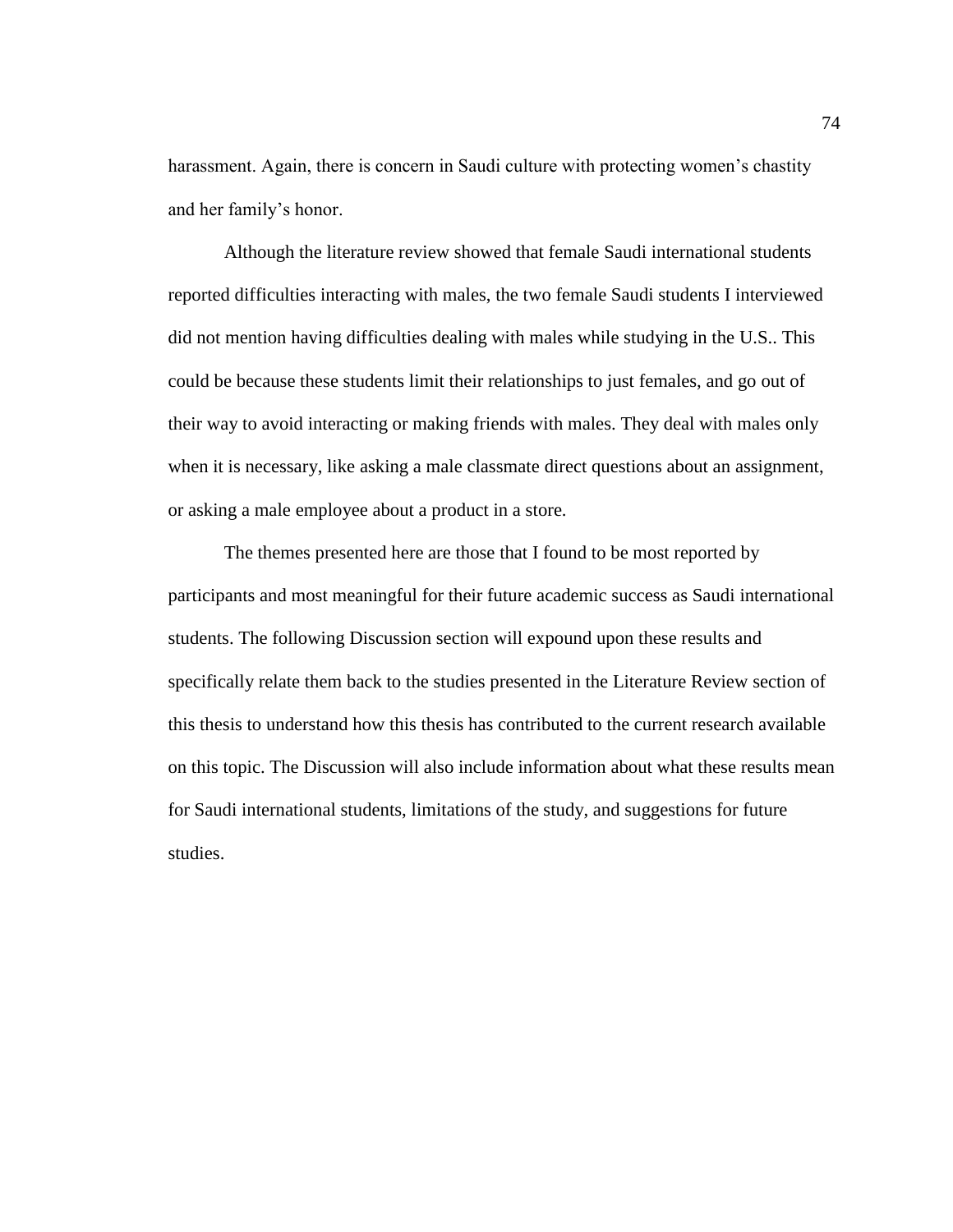#### CHAPTER 5: DISCUSSION AND CONCLUSION

In this study, I used culture shock as a theoretical framework to explore the needs and difficulties Saudi international students encountered in Humboldt County, and at Humboldt State University (HSU). I also used semi-structured interviews to give the participants the opportunity to tell their stories as they like, and to describe their experiences and challenges they encountered, as well as express their suggestions for universities and researchers. In this study, participants described their personal experiences and how they dealt with, or are still dealing with, many challenges faced by them. I found three major themes, as discussed in Chapter 4, that were described by participants: language and cultural challenges, discrimination and religious challenges, and gender challenges. These findings have shown some similarities and differences to the reviewed literature. In this section, I will expound upon the similarities and differences between my findings and the previous literature and illustrate how this thesis has contributed to this particular area of research. Then, I will outline the limitations I encountered in this study. Finally, I will provide suggestions for possible future directions for research within this field.

Participants in this study reported some similar difficulties that aligned with prior studies, as reviewed in Chapter 2. As mentioned in the Introduction, even though the official Saudi study abroad program (SACM) started in 2005 and has developed and changed with time, I found interacting and communicating with native speakers was still a challenge for many Saudi international students. This social challenge is related to the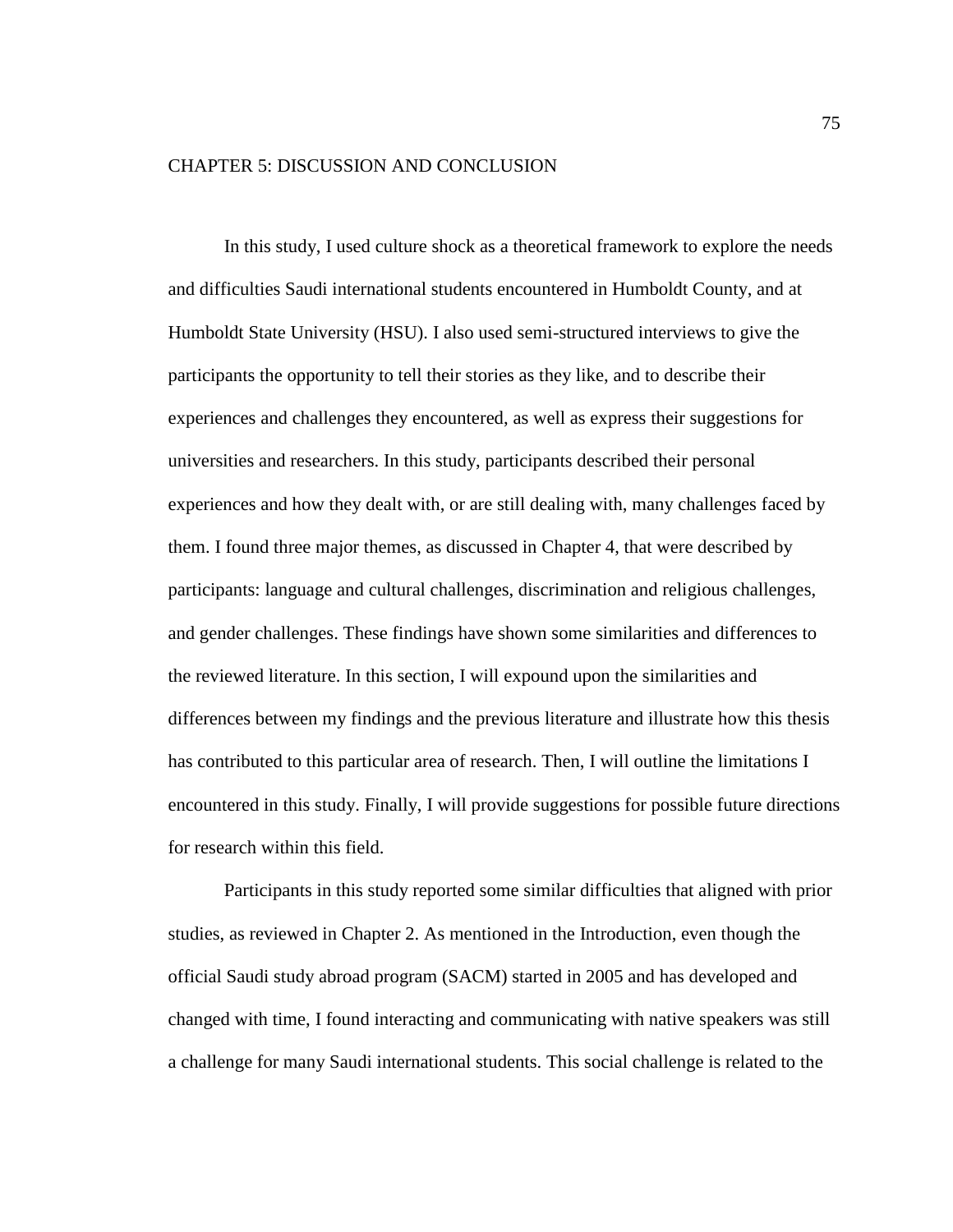difficulty of speaking English in general. Specifically, Saudi international students had unrealistic expectations in thinking their English language was good enough to be understood by native speakers. This language barrier still exists partly because Saudi students come from a country where everything is in Arabic (e.g. TV shows, social media apps, the educational system), and where speaking English is not encouraged. Students studying abroad in the U.S. from other countries may have been exposed to more American and/or British culture, but generally, Saudi students have not. Additionally, cultural differences play an important role as they make the Saudi students' adaptation process more likely to be difficult. Saudi students need to keep a balance between their relationships with native speakers and other Arab and Saudi students. Arab and Saudi students often become a support network for Saudi international students and help these students to have a sense of belonging and avoid getting homesick. Native speakers may help Saudi international students improve their English skills and understand the U.S. culture. Both relationships are ultimately important for Saudi international students.

The literature showed some Saudi students reported difficulty building personal friendships with white students in the U.S. (Heyn 2013; Mcdermott-Levy 2011; Rundles 2012). In this study, I found just one participant, Rayan, who reported this point. This could be related to the small number of participants in this study; with a larger sample size it is probable, based on the literature, that I would have encountered other instances of discrimination. It is also possible that Rayan's experience was unique due to his extremely low English level as compared with other Saudi participants in this study. This may have caused him to experience cultural and linguistic misunderstandings, which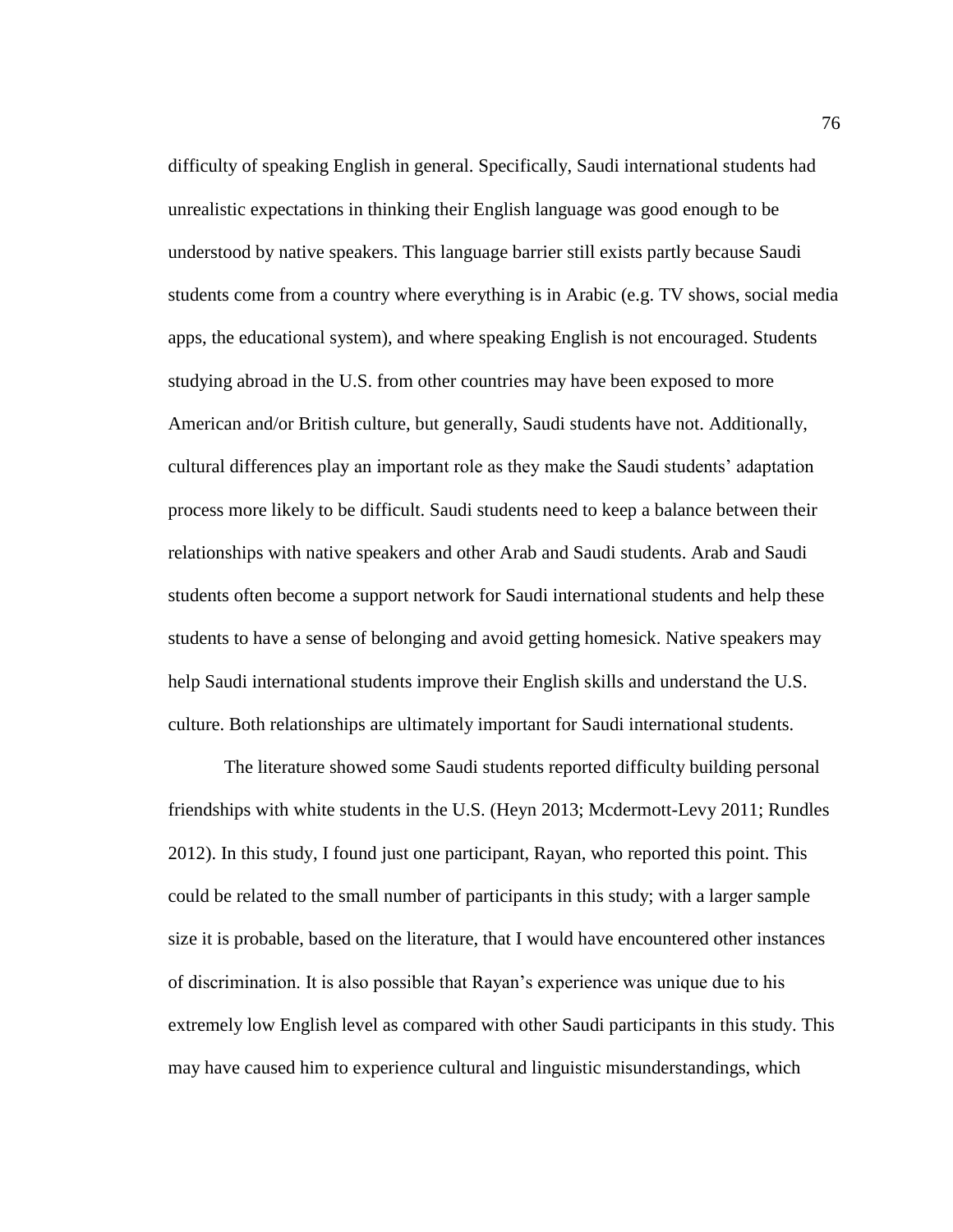could have negatively impacted his impression of white people that has lasted throughout his time living and studying in Humboldt County.

Although Saudi Arabia has been developing technologically, economically, and culturally in many aspects during recent years through new business investments, study abroad programs, and newfound freedoms for women, the gap between the educational system in Saudi Arabia and the United States still exists. My findings were similar to the prior studies on this point. Saudi international students are still facing some educational difficulties such as asking questions in the class, writing papers, and conducting proper research. On the other hand, I found that Saudi international students liked many things about being a student in the United States. In addition, most participants considered the academic difficulties as necessary challenges, and not as barriers. Confronting these challenges helped students feel satisfied with themselves as they achieved their goals.

I found a few interesting points the previous literature did not mention. One of these points was how cultural differences, and the lack of understanding U.S. professors have about Saudi culture, created some challenges for Saudi international students to be academically successful. I also found the role of the host family to be an important issue that several students discussed. In my findings, I covered two overlapping points, language and cultural challenges, that clarified how the host family plays such an important role in Saudi international students' lives in the United States. These findings were slightly different than predicted by Rodriguez and Chornet-Roses (2014). As mentioned in the findings about the role of the host family in the previous chapter, their study of American students studying in Luxembourg, found students with the lowest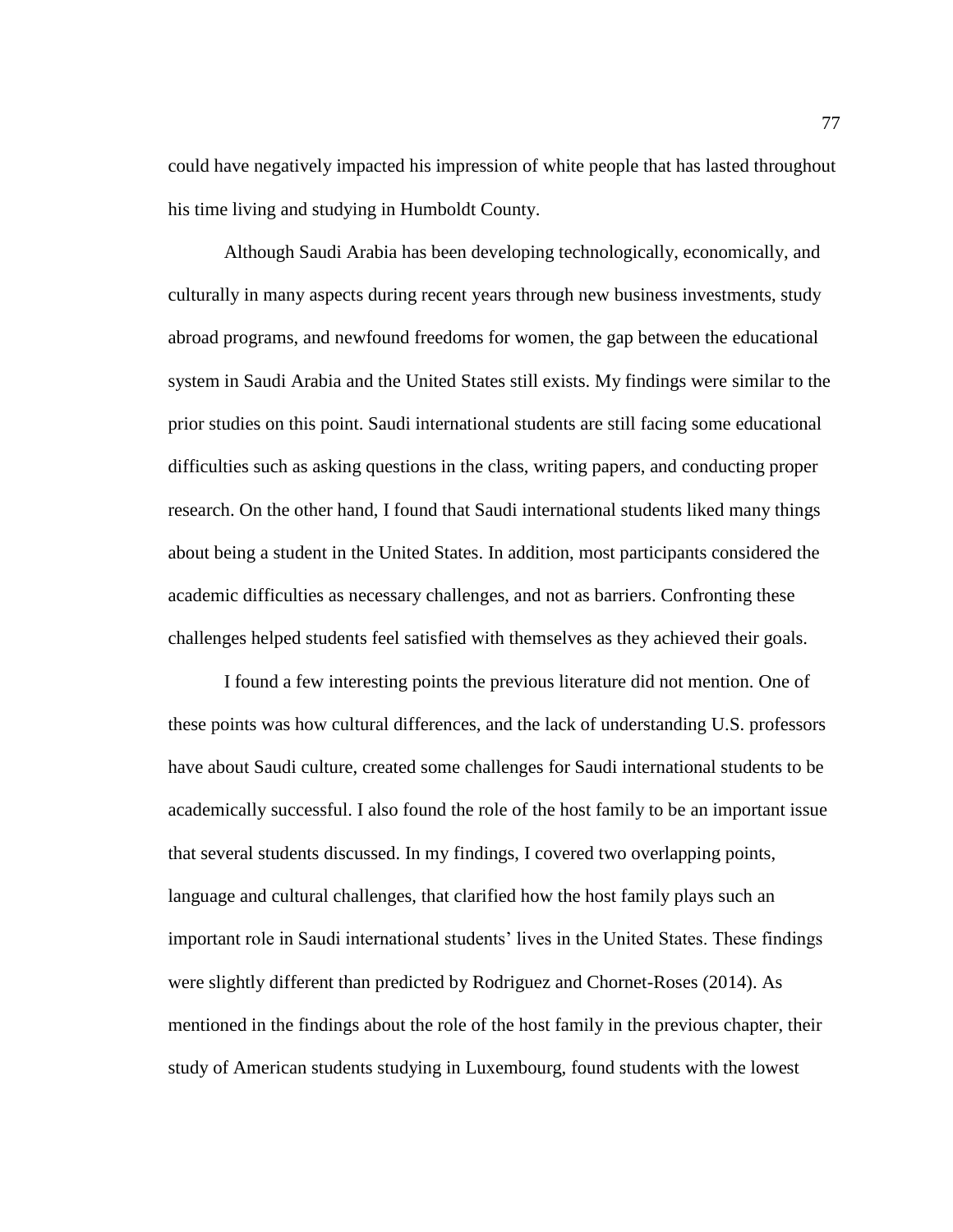second language (L2) abilities had the most negative violation of their expectations, while students with higher L2 abilities experienced more positive violations. Though it was difficult to probe the importance of host families given my small sample size, this issue should be researched more in the future.

In the second theme of my findings, discrimination and religious challenges, I found Saudi international students are still facing some difficulties when they transfer from a religious country to a secular country. It may be that religion, Islam specifically, is still a top priority for Saudi international students. My findings correspond with the prior literature, but I also found some new points that could help us deepen the understanding of Saudi international student experiences. In Chapter 4, I explained how several students missed hearing the Adhan (call for prayer), and how this was an essential issue for Saudi students, causing participants of both genders to feel homesick. This was the case even though some Saudis may think hearing Adhan is more important for men than women, as women are used to praying in their home whereas men pray in the Masjid or mosque. Several participants expressed their frustration about missing the daily religious routine that they used to have in Saudi Arabia. In the second theme, I also clarified how praying, for Saudi international students, is considered to be a break time from everything such as work or studying. The importance of these regular prayer breaks could be explored in future studies. One point of disagreement between the literature and my findings was about who is more likely to experience discrimination. In previous studies, women who wear a hijab were more likely to be discriminated against. My findings showed the opposite; one hijabi woman reported she never experienced discrimination, and one non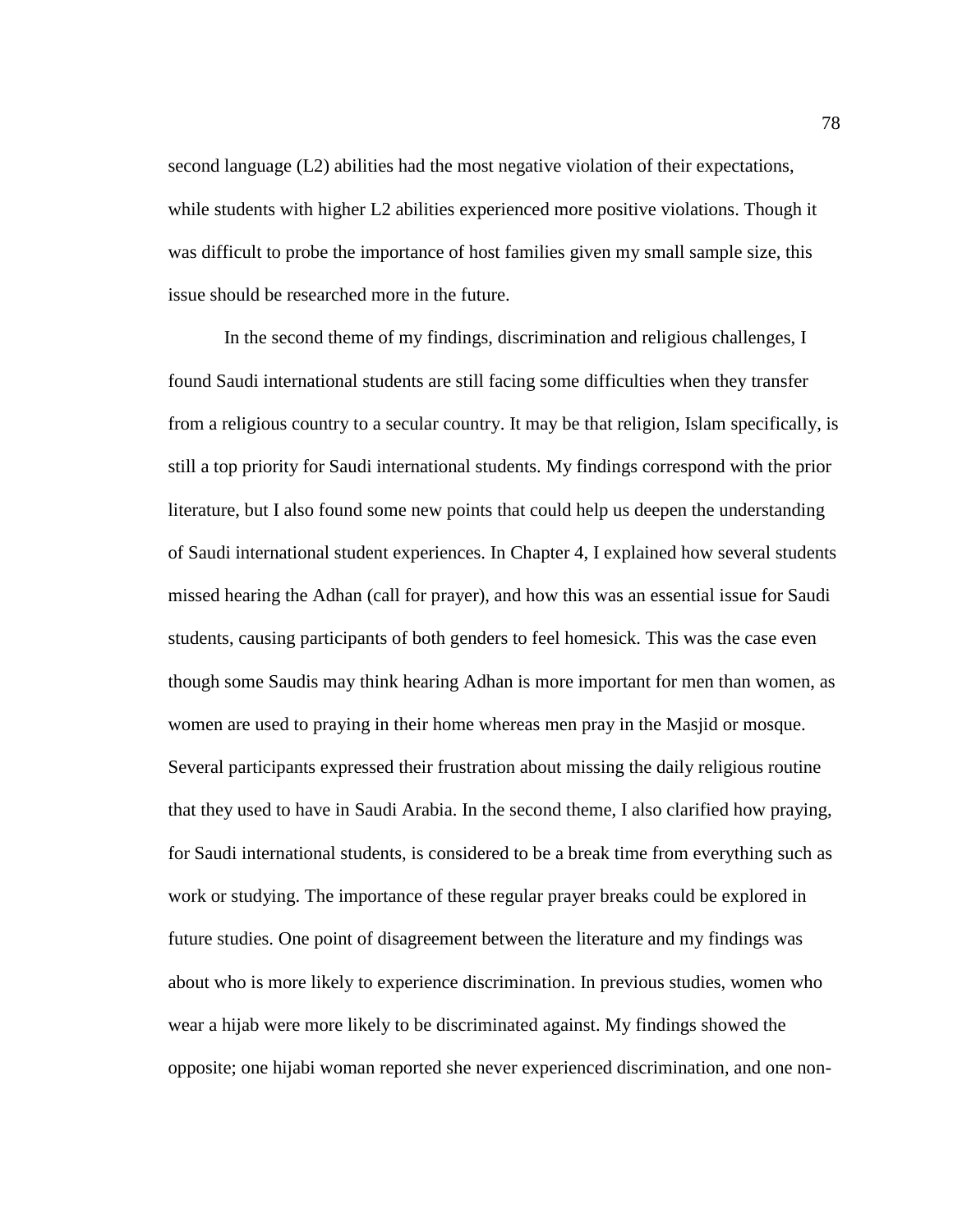hijabi woman went through discriminatory experiences. This may have been a product of the small sample size, or unique to the relatively liberal politics of Humboldt County. Further research could explore this further, perhaps comparing experiences in urban versus rural locations, or relative to the politics of the area. It may be that the discrimination experienced by some Arab-Muslim women is more about their perceived ethnic background, or religion, than the hijab itself. Related, I found some Saudi students were dissatisfied with their experiences as international students at HSU for their limited definition of "diversity." For these students, because the University includes and supports some minority groups at the same time it excludes and marginalizes Saudi international students, from the students' perspectives. These students felt they were experiencing discrimination.

In the third theme, gender challenges, I found that transitioning from the gender segregated culture of Saudi Arabia to the mixed gender culture of the U.S. is still one of the biggest challenges that Saudi international students encounter. In my findings, I discussed how the concept of guardianship created a form of male domination that supports gender inequality where "women still remain dependent upon a masculine provider and protector" (Delong-Bas 2013:651). Thus, some Saudi male students (or the guardians) are still following the same social structure they grew up with when they come to the U.S. This practice negatively affects female Saudi students and their social integration. My findings under this theme show guardians are not always as supportive as the previous literature mentioned. In this theme, I also described why Saudi male students found dealing with women to be difficult, and how this difficulty negatively impacted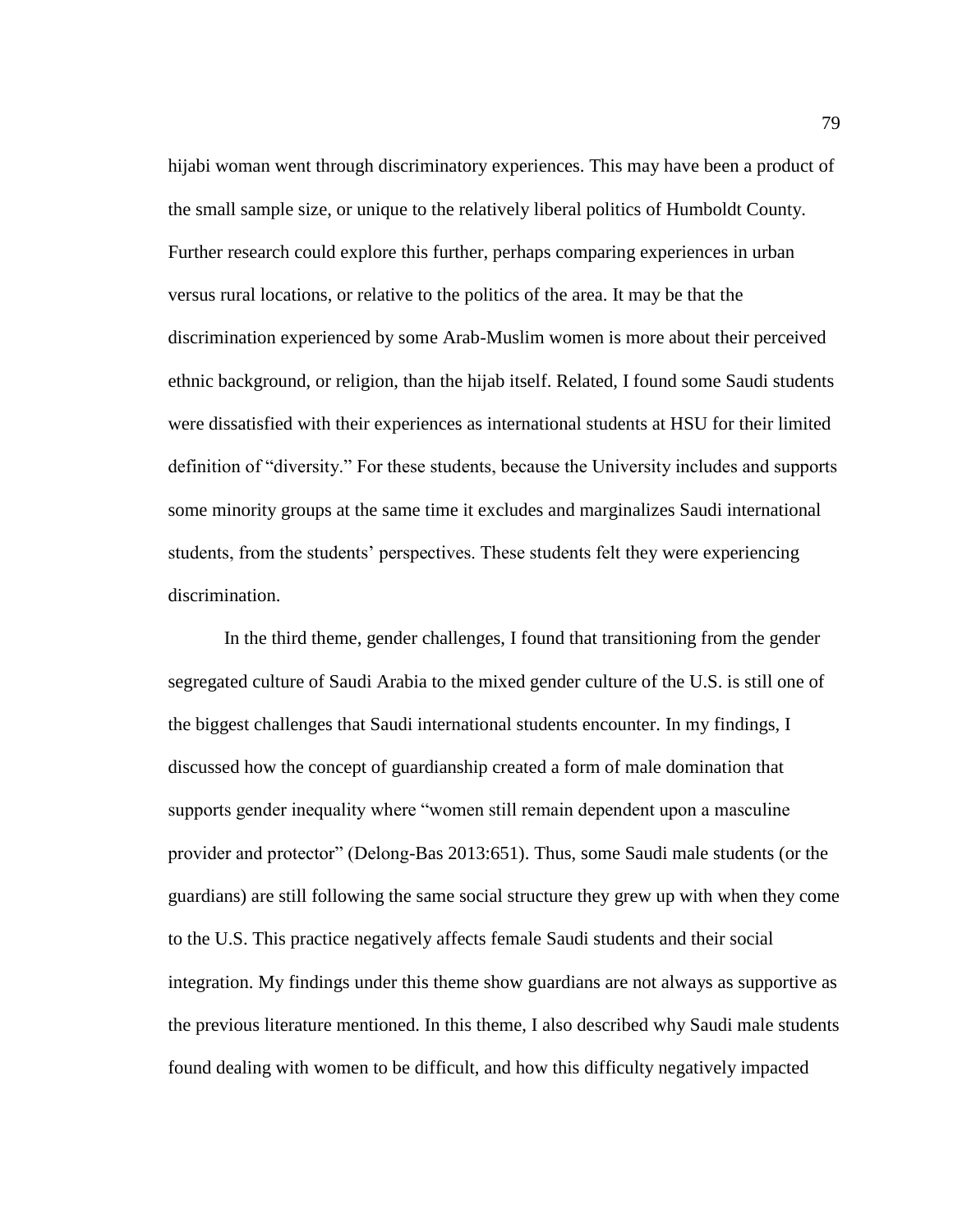them in many ways, especially in their academic lives. I covered how the boundaries between males and females in Saudi Arabia became one of the difficulties that only Saudi female students encountered. Previous studies indicated dealing with members of another gender was one of the difficulties female Saudi students encountered, but the findings in this study showed a different result. Female Saudi students did not report having difficulties dealing with males. Although we cannot generalize these findings, they do provide insight into the challenges that Saudi international students face in the United States.

## *Limitations*

I faced several limitations with this study. First, as a male Saudi student, it was difficult for me to recruit female participants due to the strict gender norms of our culture. I was only able to interview two females, and only after I got help from my wife and a female faculty member. The small number of female respondents could also be due to the research setting, which was a remote, rural area. This could have impacted my results by not providing an equal voice for both genders, this could have led to disparities in my results. Second, I also faced hard times when I conducted the interviews, because some participants did not take the scheduling for the interview seriously. This meant that my starting time for interviews was almost never punctual, and I was forced to reschedule various interviews for this reason. This may have been due to cultural norms; in Saudi Arabia, appointment times are not necessarily concrete, as they are in the U.S. These time conflicts impacted my original timeline for collecting all of the interview data and thus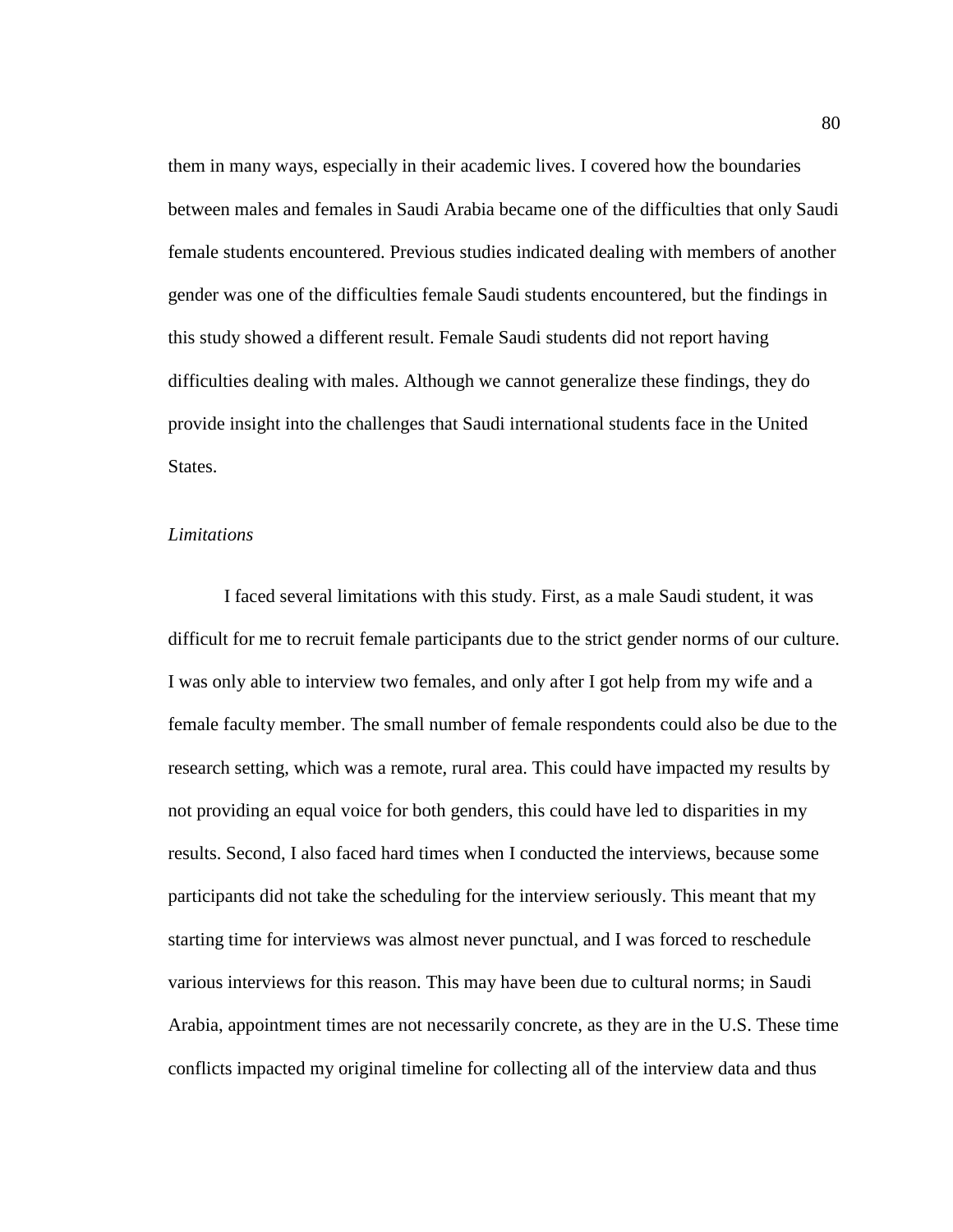postponed my thematic coding and eventual writing. Third, it was at times difficult to record interviews in a disturbance-free space, as some of my participants had friends or family around them during the interview. This caused some of my participants to be distracted and perhaps to withhold certain information because they did not want to talk about some of these issues in front of others. Additionally, because of the time difference between Saudi Arabia and the United States I had to do one interview at midnight. These time differences impacted my ability to focus during some interviews because they had to be arranged for around midnight; with my wife and daughter sleeping at this time, it was very difficult to use speaker phone and speak loudly and clearly enough for a good interview recording. Finally, I could not find a qualitative software that supports the Arabic language to analyze my data. I was forced to do the whole process of the thematic coding by hand. This was a barrier to the research because I had a difficult time determining the best way to code so many themes; it took me nearly a week to distill over forty original themes down to three.

#### *Suggestions for Future Studies*

In this section, I provide guidance for the study of Saudi international students studying in the United States. I include thoughts on future directions for the research, as well as suggestions for the logistics of how to conduct research with this unique population for future researchers.

Future research could study the effects on students studying abroad of the many changes that have occurred in Saudi Arabia over the past few years. For example, women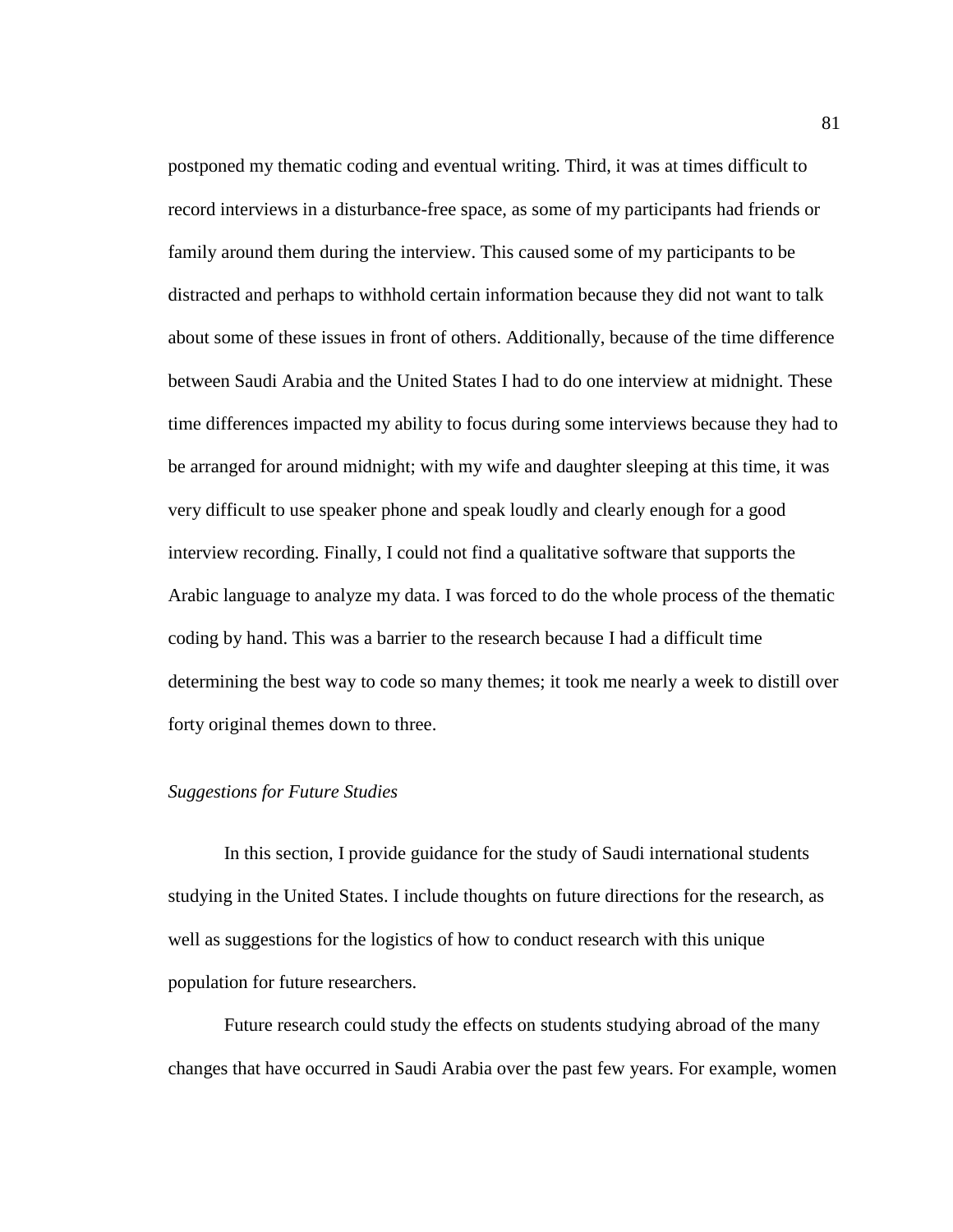are now officially allowed to drive, and there are new laws permitting diverse entertainments for all citizens (e.g. movie theatres, music concerts). Moreover, scholars may need to study the new policies that the Saudi government recently applied to the scholarship program, and how these policies have affected Saudi international students on many levels, especially their academic lives. Researchers should also study the role of the host family and how the dynamic relationship between the host families and Saudi students impact their experiences with studying abroad. In the present study, it turned out the host family had a big impact on Saudi international students' lives; such housing situations could be a positive or negative influence on Saudi student experiences. It may be helpful to bring in the host families' perspectives in future studies to get a better understanding of these issues, and support both the Saudi international students and the host families to have healthy relationships in the future. Along with the perspectives of the host families, future research should consider probing the professors' experiences working with and teaching Saudi international students. This would help achieve a more holistic view of Saudi international students' experiences in the United States.

Specific research in the future might also focus on the effect of the guardianship concept on Saudi female students in particular. This would help clarify why some female students face problems with their guardians while studying abroad, which can lead to the abandonment of their studies. Finally, the literature review indicated dealing with members of another gender was one of the difficulties that female Saudi students encountered, but the findings in this study showed a different result; female Saudi students did not report having difficulties dealing with males, while Saudi males did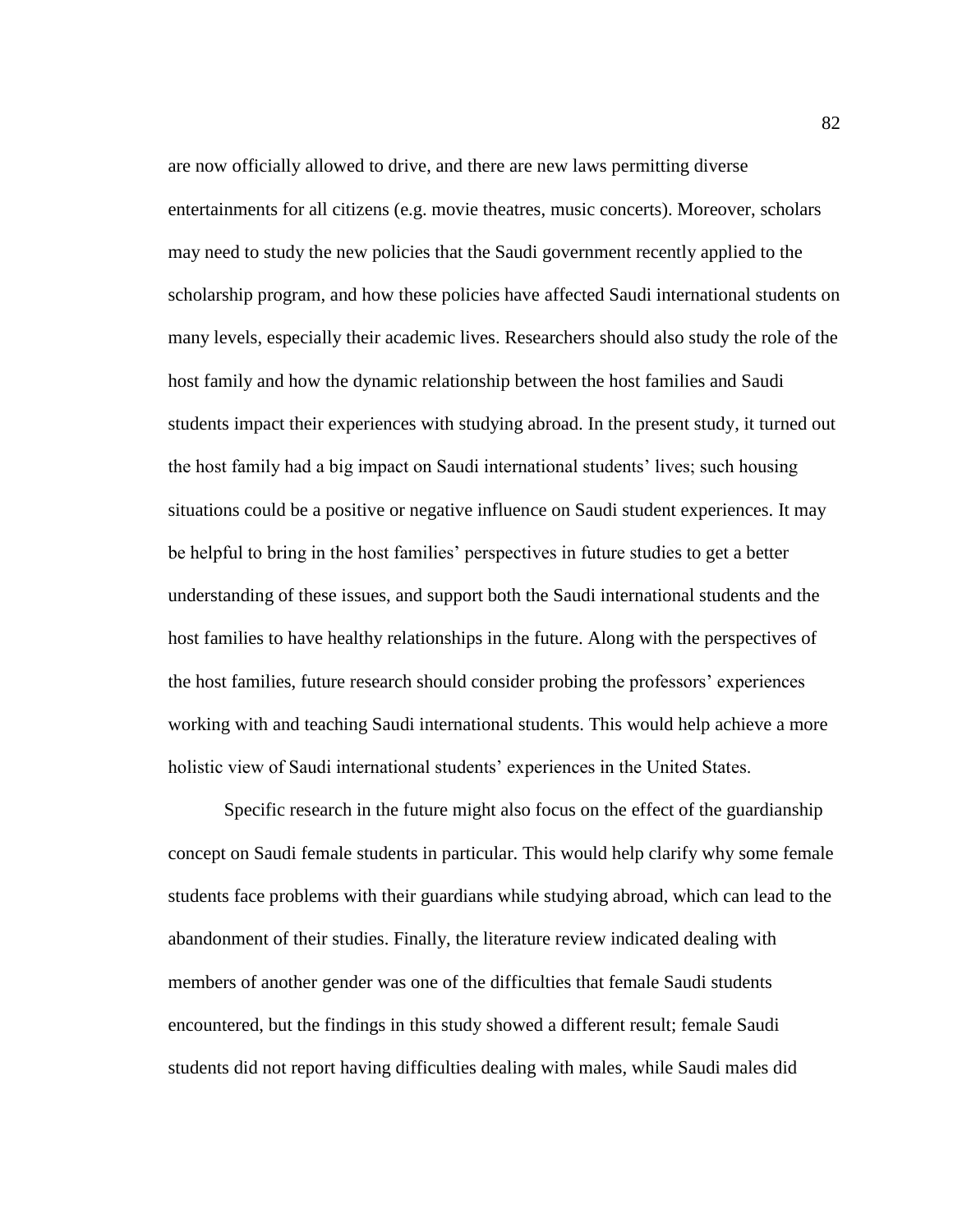report having difficulty interacting with females. Future research should attempt to clarify this result through a larger sample size of both genders of Saudi international students.

In terms of suggestions for study abroad scholars, future research into the experiences of Saudi international students could benefit from a research team that includes both a woman and a man. It would be most helpful if both members of the research team are Saudi, to help understand the cultural references of the interviews. A Saudi female member of the research team could cover the female-specific aspects of recruitment and conducting the interviews and probing into the personal experiences of Saudi female international students. We also need Saudi female students to cover married people from both genders; because of our culture and social norms, it is easy for a female to interview a male whether single or married, but not the other way around. Also, because of the gender segregation in Saudi Arabia, it may be that female participants will be more honest and open with Saudi female researchers than with a male researcher. This means that Saudi female researchers could be successful in obtaining more accurate response data not only from females, but also from males, making for more comprehensive future studies.

In addition, especially for non-Saudi future researchers working with Saudi students, they may need to build into their strategies the flexibility to be ready for any changes that could occur right before, or during the interview, even if the participant has already scheduled the interview. The study design should include extra time in case, at the last moment, the participant needs to reschedule the interview. For example, the research team might select interview times when it is possible to conduct the interview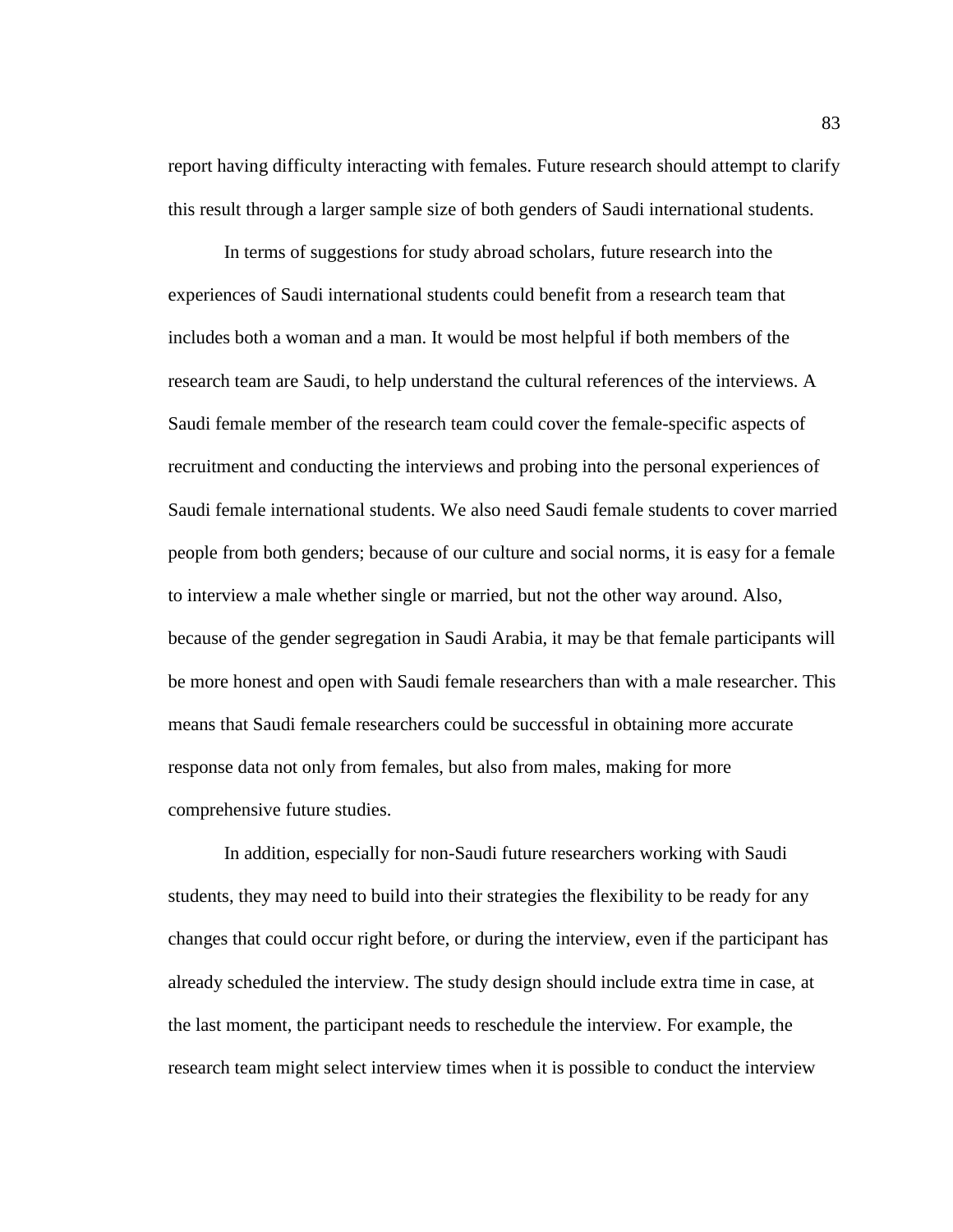within several hours after the interview is supposed to take place, in case the start time gets pushed back. The team should also be patient with moving appointment times.

If a researcher wants to conduct their research in Arabic, while studying in the United States, they may have to find their own way to analyze their data. It is unlikely they will be able get language-specific assistance unless their research chair or colleagues also speak Arabic. For the interviews, the researcher can choose to perform them in the participant's native language then analyze the interviews, find the common themes, then select the best quotes to be translated or they could conduct the interviews in English from the beginning. Both methods have positive and negative aspects. The positive aspects of interviewing in the native language of the participants included the ability of participants to express themselves clearly and as they like, while also giving me the ability to interpret the subtleties of language like tone, rate of speech, nervousness or confidence, and personal feelings. The principal negative aspect of conducting the interviews in Arabic was the difficulty in properly translating the selected quotes in the Data Results Chapter. This forced me to find a bilingual PhD colleague, Ahmed Alowfi, who could revise and edit my translations as needed. I chose to conduct the interviews in Arabic because I felt that my research participants would be more open, more detailed, and could express themselves better in their own native language. This created much more labor, as I had to translate the interviews, and work with Arabic-speaking colleagues to ensure my translations were sufficient.

This study has focused on Saudi international students' challenges and experiences in Humboldt County while studying at Humboldt State University (HSU).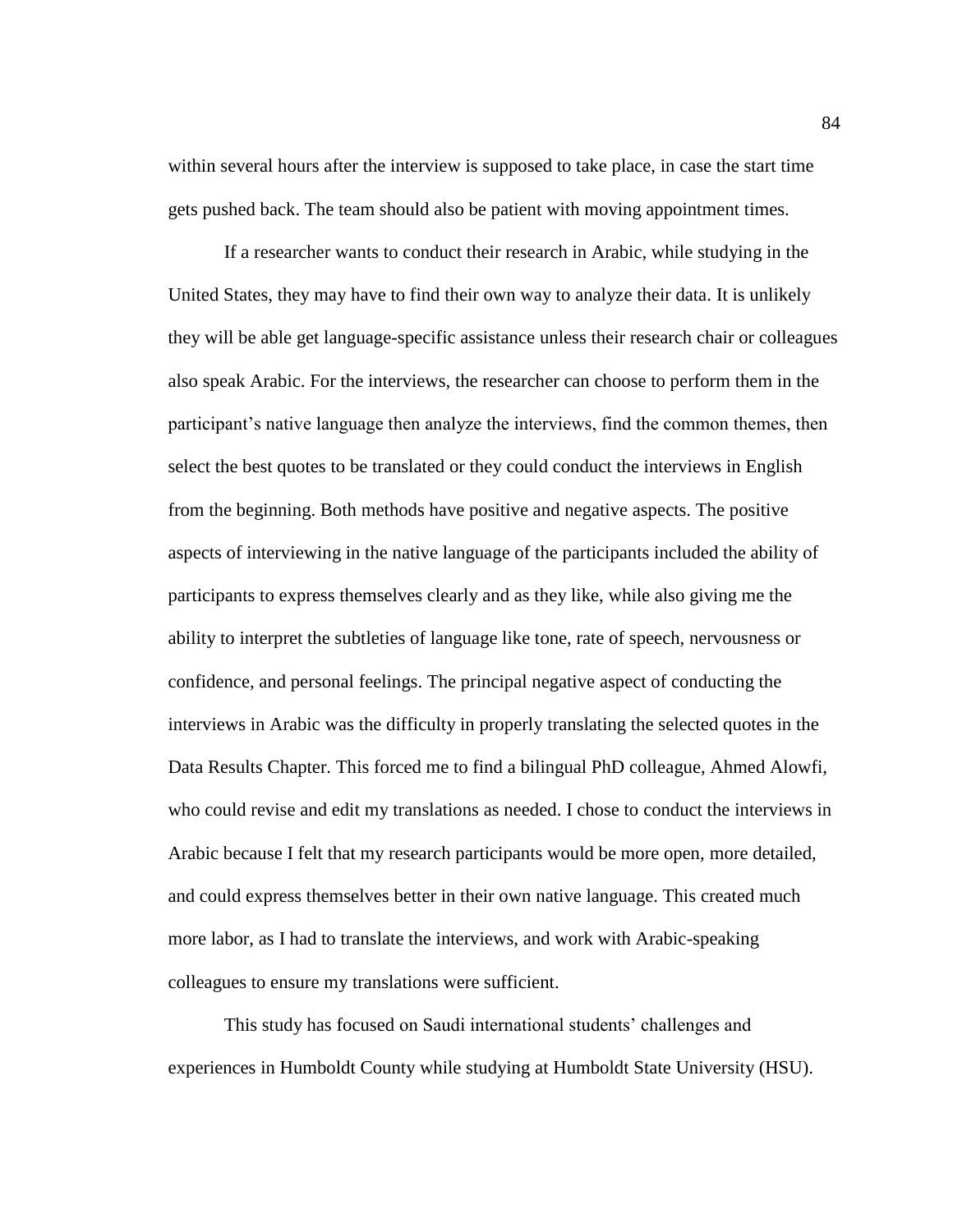This was a qualitative study of eight participants using semi-structured interview questions. The findings included three themes: (1) language and cultural challenges, (2) discrimination and religious challenges, and (3) gender challenges. This study attempted to contribute to the fields of culture shock, higher education, studying abroad, and sociocultural studies. Even given the limitation and barriers of this research, it is worthwhile to understand the experiences of Saudi international students studying in the U.S., especially in rural areas. As the SACM program continues to grow and be refined, it will be helpful to understand how students are navigating the gender, culture and religious challenges of their educational sojourns.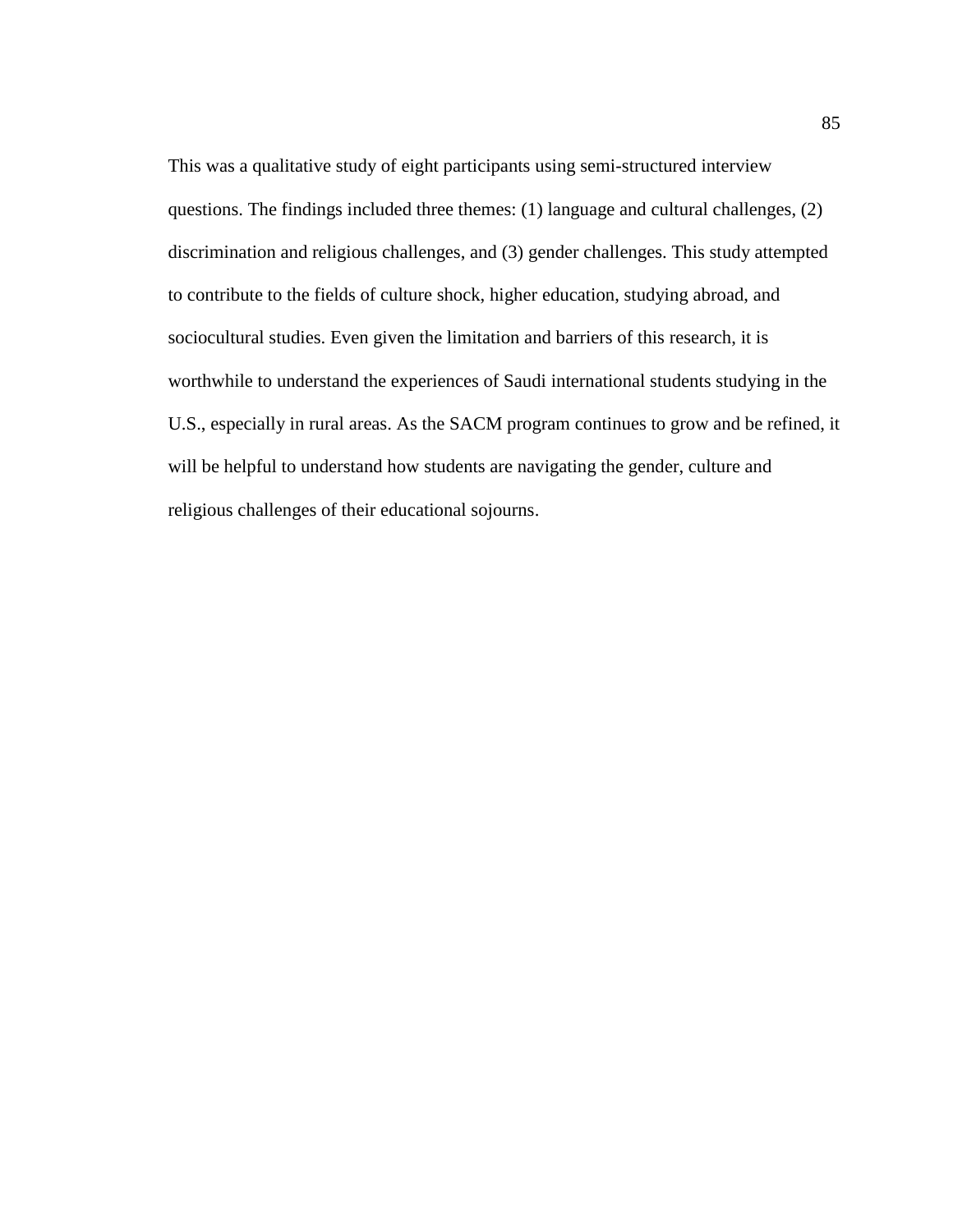- Al-Hattami, Abdulghani Ali, and Arif Ahmed Al-Ahdal. 2014. "Academic and Social Adjustments of Arab Fulbright Students in American Universities: A Case Study." *International Journal of Humanities and Social Science* 4(5):216-222.
- Alhazmi, Ahmed. 2010. "Saudi International students in Australia and Intercultural Engagement: A Study of Transitioning from a Gender Segregated Culture to a Mixed Gender Environment." *The 21st ISANA international education conference*. ISANA International Education Association Inc. 1-11.
- Almotery, Abdulrhman. 2014. "The King's Vision: An Exploration of Saudi Arabian Students' Journeys in the United States." *ProQuest*.
- Al-Shuwayer, Mashael. 2015. "The Undeniable Role of Companion in Education and Scholarships System"*. Saudi Arabian Cultural Mission to the U.S,* AL-MUBTAATH 202:120.<http://www.sacm.org/ArabicSACM/pdf/almubtaath15.pdf>
- Barnawi, Osman Z. 2009. "The Construction of Identity in L2 Academic Classroom Community: A Small Scale Study of Two Saudi MA in TESOL Students at North American University." *Journal of Language and Linguistic Studies 5*(2):62-84.
- Bishop, Russell. 2008. "Freeing Ourselves From Neocolonial Domination in Research: A Kaupapa Maori Approach to Creating Knowledge." Pp. 154-183 in *The Landscape, edited by Denzin, Norman K., and Yvonna S. Lincoln.*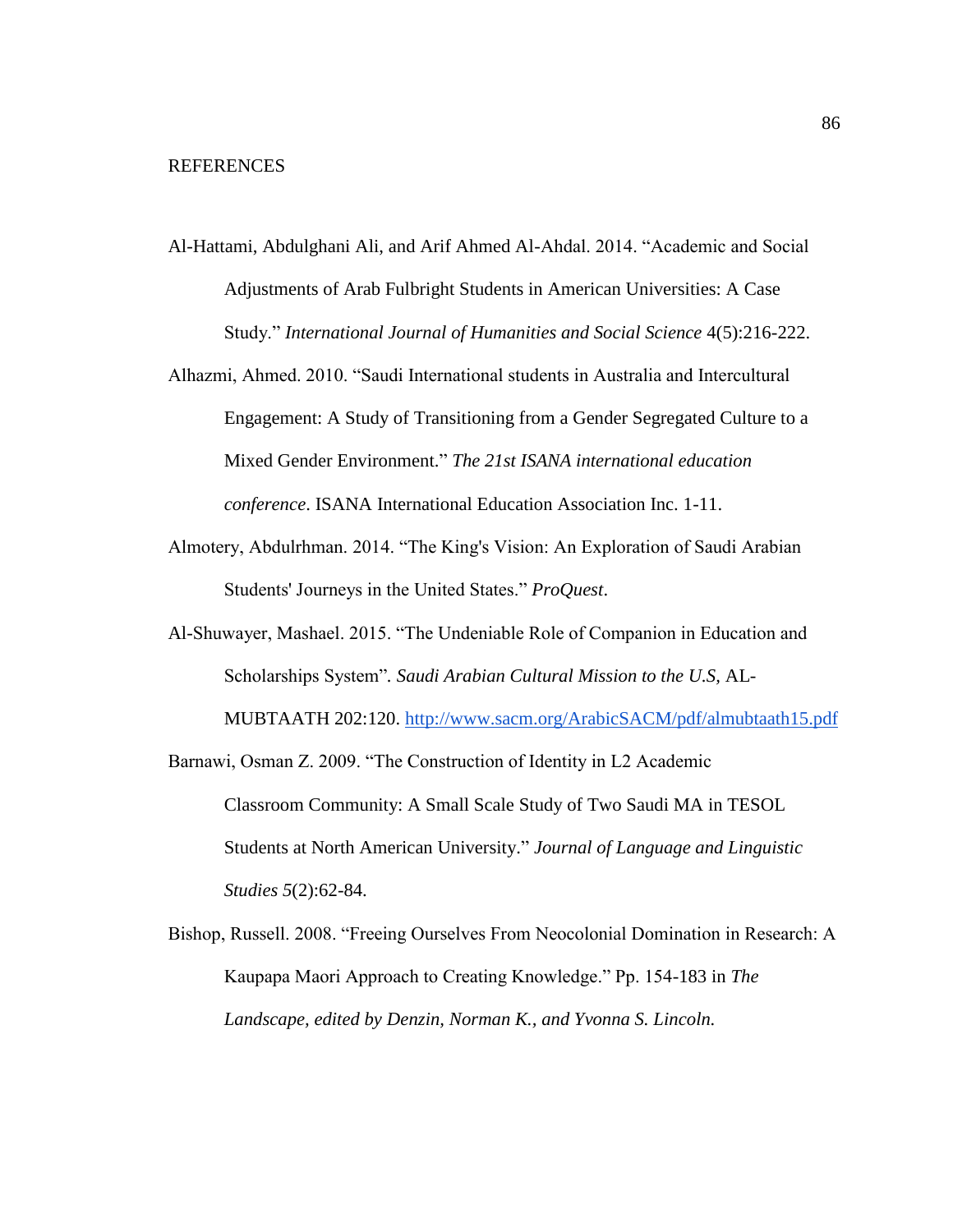- Berg, Bruce L. and Howard Lune. 2012. *Qualitative Research Methods for the Social Sciences*. Boston, MA: Pearson.
- Bureau, U. S. Census. 2015. "Population and Housing Unit Estimates." Census.gov. Retrieved February 2, 2018 [\(https://www.census.gov/programs](https://www.census.gov/programs-surveys/popest.html)[surveys/popest.html\)](https://www.census.gov/programs-surveys/popest.html).
- Carty, Rita M., Moss, M. M., Al-zayyer, W., Kowitlawakul, Y., and Arietti, L. 2007. "Predictors of Success for Saudi Arabian Students Enrolled in an Accelerated Baccalaureate Degree Program in Nursing in the United States." *Journal of Professional Nursing* 23(5):301-308.
- California State University. 2017. *Fact Book*. (https://www2.calstate.edu/csusystem/about-the-csu/facts-about-the-csu/Documents/facts2017.pdf )
- City of Arcata. 2014. *The Arcata General Plan*. Chapter 3.

[\(https://www.cityofarcata.org/DocumentCenter/Home/View/207\)](https://www.cityofarcata.org/DocumentCenter/Home/View/207)

- DataUSA. 2015. "Humboldt County, CA." Data USA. Retrieved February 18, 2018 (https://datausa.io/profile/geo/humboldt-county-ca/#demographics).
- De Verthelyi, Renata Frank. 1995. "International Students' Spouses: Invisible Sojourners in the Culture Shock Literature." *International Journal of Intercultural Relations* 19(3):387-411.
- Delong-Bas, Natana. 2013. "A Most Masculine State: Gender, Politics, and Religion in Saudi Arabia." *Middle East Journal* 67(4):651–652.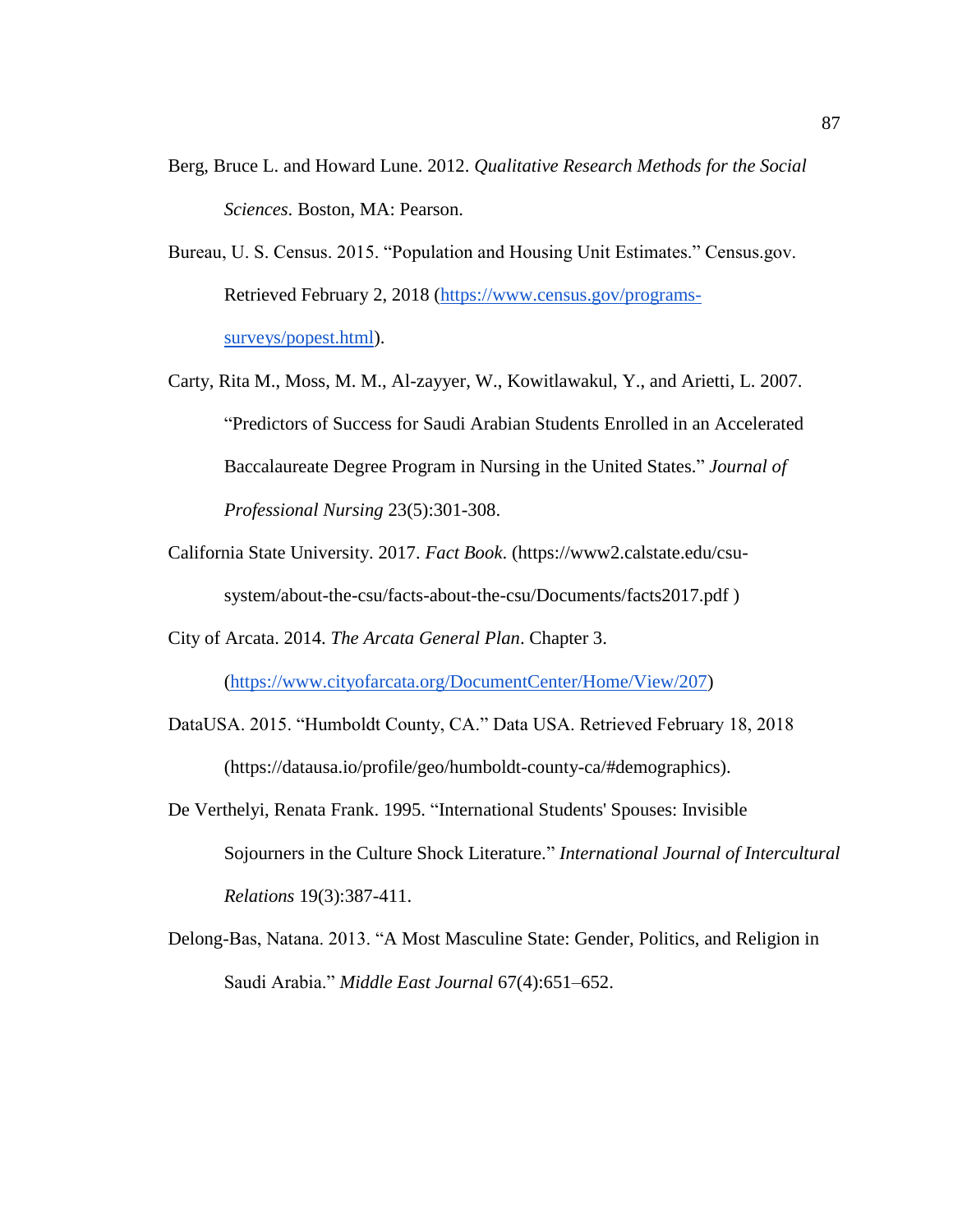- Garawi, Fatima B., George B Ploubidis, Ricardo Uauy, Karen Devries, and Nasser Al-Hamdan. 2015. "Do Routinely Measured Risk Factors for Obesity Explain the Sex Gap in Its Prevalence? Observations from Saudi Arabia Disease Epidemiology - Chronic." *BMC Public Health* 15(1).
- Heyn, Molly E. 2013. "Experiences of male Saudi Arabian International Students in the United States." *Western Michigan University*
- Humboldt State University. 2018. "Centennial Humboldt's First 100 Years." Humboldt State University: A Brief History - Centennial - Humboldt State University. Retrieved February 2, 2018 (http://www2.humboldt.edu/centennial/history).
- Lefdahl-Davis, Erin M., and Kristin M. Perrone-McGovern. 2015. "The Cultural Adjustment of Saudi Women International Students: A Qualitative Examination." *Journal of Cross-Cultural Psychology* 46(3):406-434.
- Lewthwaite, Malcolm. 1996. "A Study of International Students' Perspectives on Cross-Cultural Adaptation." *International Journal for the Advancement of Counselling* 19(2):167-185.
- Li, Hongli, and Hoi Suen. 2013. "Detecting Native Language Group Differences at the Subskills Level of Reading: A Differential Skill Functioning Approach." *Language Testing,* 30(2):273-298.
- Le Renard, Amé lie. 2008. "Only for Women: Women, the State, and Reform in Saudi Arabia." *The Middle East Journal,* 62(4):610-629.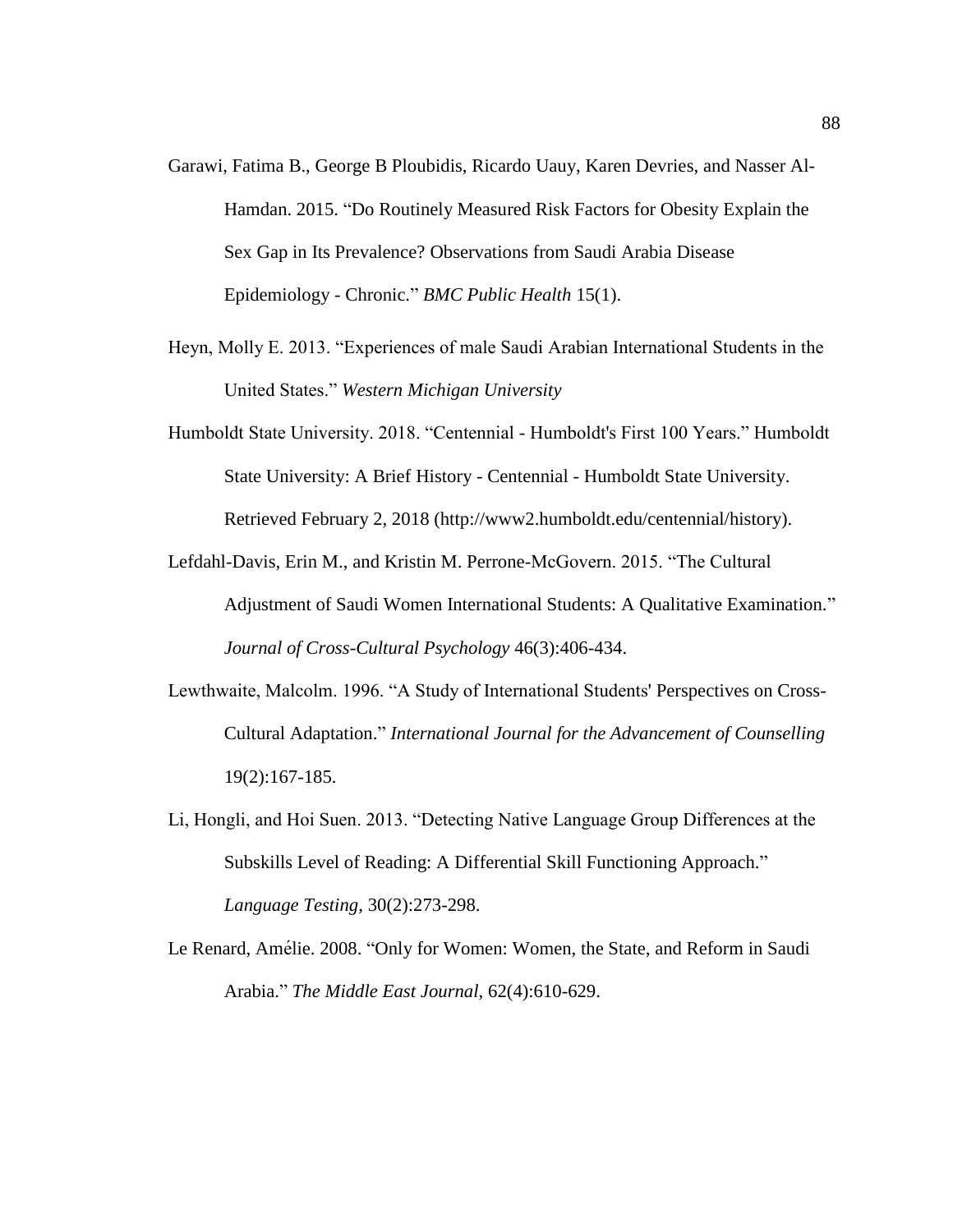- McCombs, Maxwell E., and Donald L. Shaw. 1972. "The Agenda-Setting Function of Mass Media." *Public Opinion Quarterly* 36(2):176-87.
- McCombs, Maxwell E. 2014. *Setting the Agenda: the Mass Media and Public Opinion.* Cambridge: Polity.
- McDermott-Levy, Ruth. 2011. "Going Alone: The lived Experience of Female Arab-Muslim Nursing Students Living and Studying in the United States." *Nursing outlook* 59(5):266-277.
- Moaddel, Mansoor. 2006. "The Saudi Public Speaks: Religion, Gender, and Politics." *International Journal of Middle East Studies* 38(1):79-108.
- Mishra, Smeeta. 2007. "'Liberation' vs. 'Purity': Representations of Saudi Women in the American Press and American Women in the Saudi Press." *The Howard Journal of Communications* 18(3):259-276.
- Mai, Thanh Hoàn. 2015. "Religious Policy in Thailand: State Religion Near Secular Model."

[https://www.academia.edu/13343290/RELIGIOUS\\_POLICY\\_IN\\_THAILAND\\_S](https://www.academia.edu/13343290/RELIGIOUS_POLICY_IN_THAILAND_STATE_RELIGION_NEAR_SECULAR_MODEL) [TATE\\_RELIGION\\_NEAR\\_SECULAR\\_MODEL](https://www.academia.edu/13343290/RELIGIOUS_POLICY_IN_THAILAND_STATE_RELIGION_NEAR_SECULAR_MODEL)

- Nathanson, Judith Zetzel, and Maureen Marcenko. 1995. "Young Adolescents' Adjustment to the Experience of Relocating Overseas." *International Journal of Intercultural Relations* 19(3):413-424.
- Nassif, Atif, and Barrie Gunter. 2008. "Gender Representation in Television Advertisements in Britain and Saudi Arabia." *Sex Roles: A Journal of Research* 58(11-12):752-60.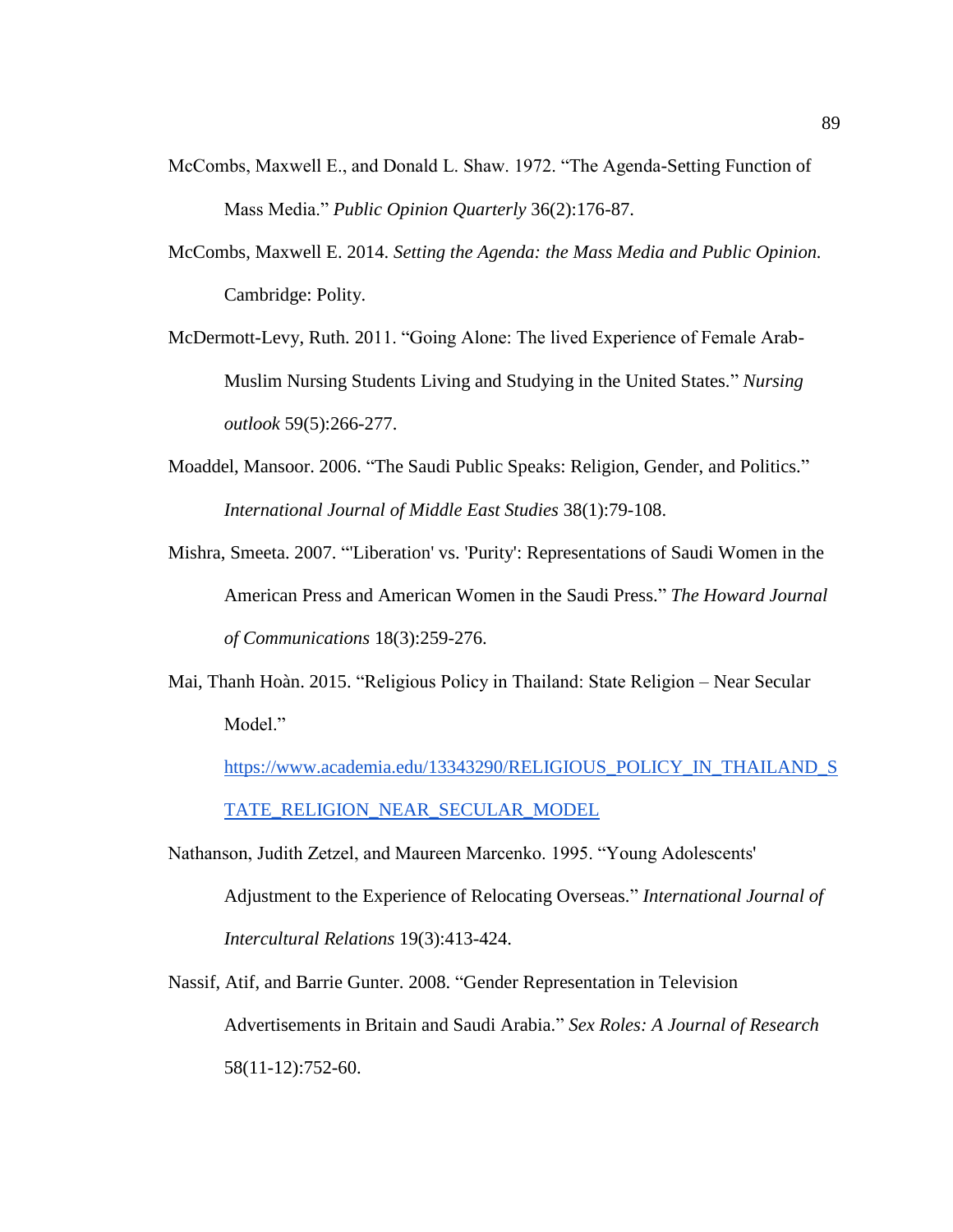- Pew Research Center. 2016. "On Views of Race and Inequality, Blacks and Whites Are Worlds Apart." [http://www.pewsocialtrends.org/2016/06/27/on-views-of-race](http://www.pewsocialtrends.org/2016/06/27/on-views-of-race-and-inequality-blacks-and-whites-are-worlds-apart/)[and-inequality-blacks-and-whites-are-worlds-apart/](http://www.pewsocialtrends.org/2016/06/27/on-views-of-race-and-inequality-blacks-and-whites-are-worlds-apart/)
- Rundles, Kyle. 2013. "Factors Impacting the Psychological Adjustment of Saudi Arabian International Students in the United States: Self-Esteem, Social Support, and Discrimination." *Diss. The Chicago School of Professional Psychology.*
- Rodriguez, Stephanie Rollie, and Daniel, Chornet-Roses. 2014. "How 'Family'is your host family?: An examination of student–host relationships during study abroad." *International Journal of Intercultural Relations* 39:164-174.
- Saigh, Kholood, and Norbert Schmitt. 2012. "Difficulties with Vocabulary Word form: The Case of Arabic ESL Learners." *System* 40(1):24-36.
- Scheufele, Dietram A. and David Tewksbury. 2006. "Framing, Agenda Setting, and Priming: The Evolution of Three Media Effects Models." *Journal of Communication* 57(1):9–20.
- Searle, Wendy, and Colleen Ward. 1990. "The Prediction of Psychological and Sociocultural Adjustment During Cross-Cultural Transitions." *International journal of intercultural relations* 14(4):449-464.
- Silva, Tony. 1993. "Toward an Understanding of the Distinct Nature of L2 Writing: The ESL Research and its Implications." *Tesol Quarterly* 27(4):657-677.
- Students, HSU Investigative Reporting. 2018. "Homeless State University." North Coast Journal. Retrieved (https://www.northcoastjournal.com/humboldt/homeless-state-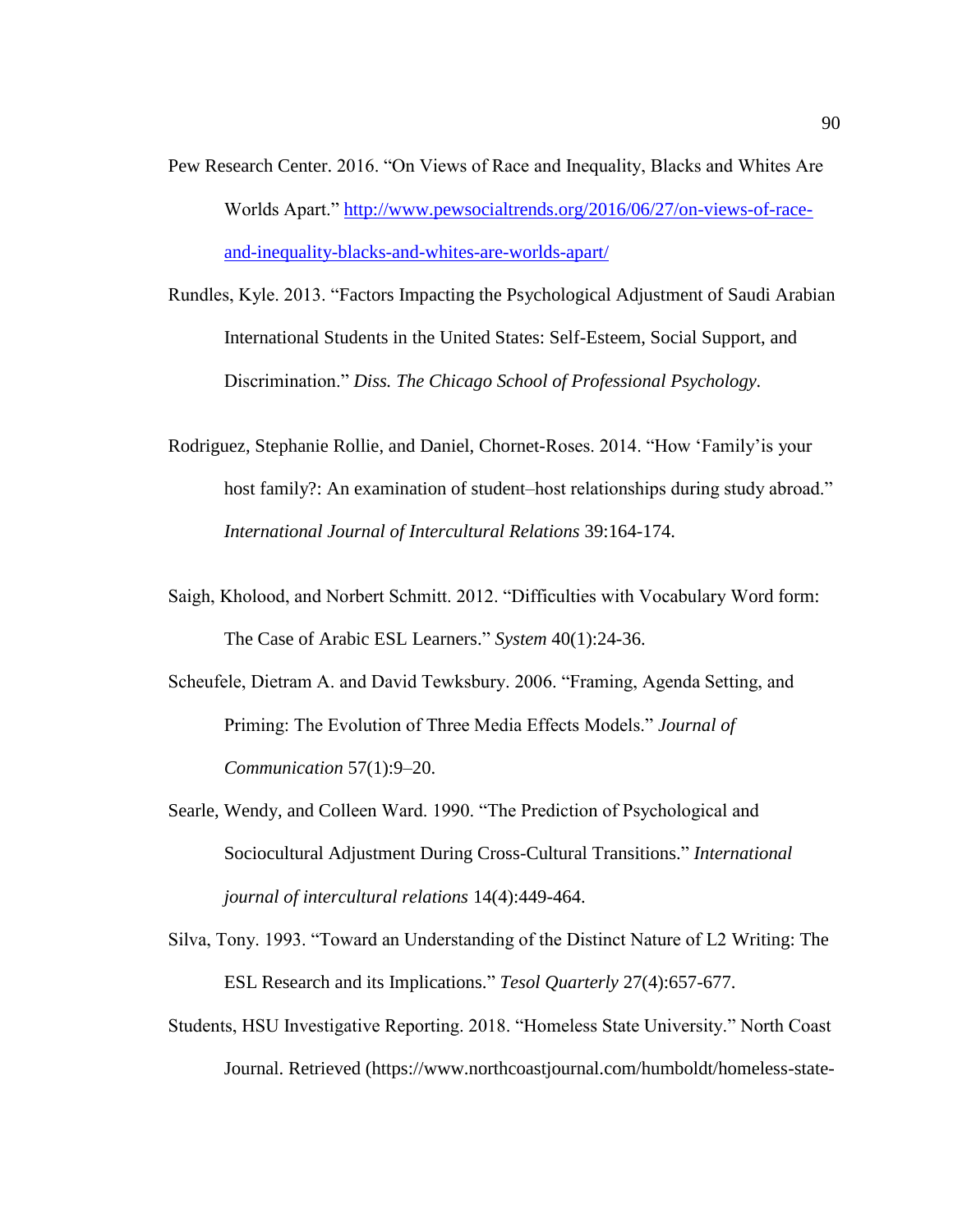university/Content?oid=4206421).

The Ministry of Higher Education. (2006). Available from

https://www.sacm.org/ArabicSACM/pdf/education\_web.pdf

The Saudi Arabian Cultural Mission. (2006). Available from

http://www.sacm.org/Publications/56091\_newsletter\_lres.pdf

- Vidyasagar, Girija, and David M. Rea. 2004. "Saudi Women Doctors: Gender and Careers within Wahhabic Islam and a 'Westernised' Work Culture." *Women's Studies International Forum* 27(3):261–280.
- Wynn, Lisa. 2008. "Marriage Contracts and Women's Rights in Saudi Arabia: Mahr, Shurut and Knowledge Distribution." *The Islamic Marriage Contract: Case Studies in Islamic Family Law*, 200-214.
- Zhou, Yuefang, Divya Jindal-Snape, Keith Topping, and John Todman. 2008. "Theoretical Models of Culture Shock and Adaptation in International Students in Higher Education." *Studies in higher education* 33(1):63-75.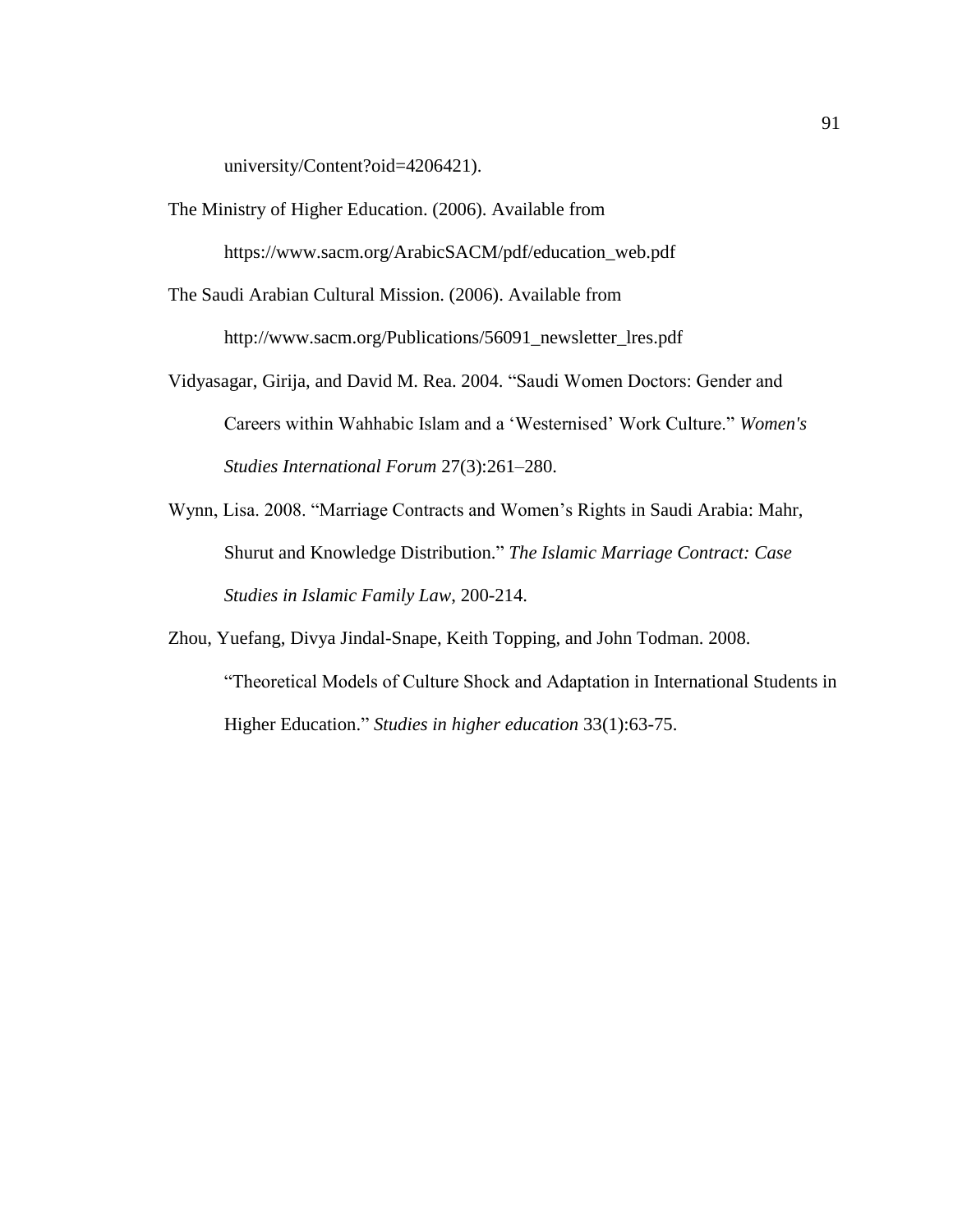## APPENDIX A: CONSENT FORM

#### A Study of Saudi Students in Humboldt County

#### Informed Consent Form

You are being asked to participate in an interview about your experiences as a Saudi student in Humboldt County. This research is part of my placement project for Humboldt State University. I anticipate that our interview will take about 30-45 minutes.

In the interview, I will ask you questions about your personal experiences with culture shock, unmet needs in Humboldt County, and the struggles or challenges that you may have faced.

Your participation is voluntary and without risk. You may discontinue participation at any time. However, you may find benefits in talking about and reflecting on your experiences. Although there will not be any compensation, your contributions may benefit other Saudi students who still in Humboldt County and who will come to Humboldt County in the future. You may also find benefits from the opportunity to talk about and reflect on your own experiences.

Your answers to all questions are completely confidential. I will transcribe our interview and destroy the original digital audio recording within 30 days. Upon your request, I can remove any identifying information like real names, true events, or identifying locations. My records linking your transcription with your contact information will be kept in a secure location separate from the transcripts. By Dec 8, 2017, I will transfer electronic transcript files and this consent form to the Department of Sociology for secure 3-year storage and destroy all paper and electronic files in my possession related to this project.

In the analysis and reporting of any information linked to this project, all identifying information will be removed. If I use any quotations from your interview, I may change some information so that your identity will not be revealed. If using a quotation could compromise your privacy, I will not use that quotation.

If you have any questions about this research, please feel free to contact me: Dafer Alqarni, at da1369@humboldt.eduor my instructor, Meredith Williams, Professor of Sociology, at mw1167@hunboldt.edu

You may also share any concerns about this evaluation with the Chair of the Institutional Review Board for the Protection of Human Subjects, Dr. Ethan Gahtan, at eg51@humboldt.edu.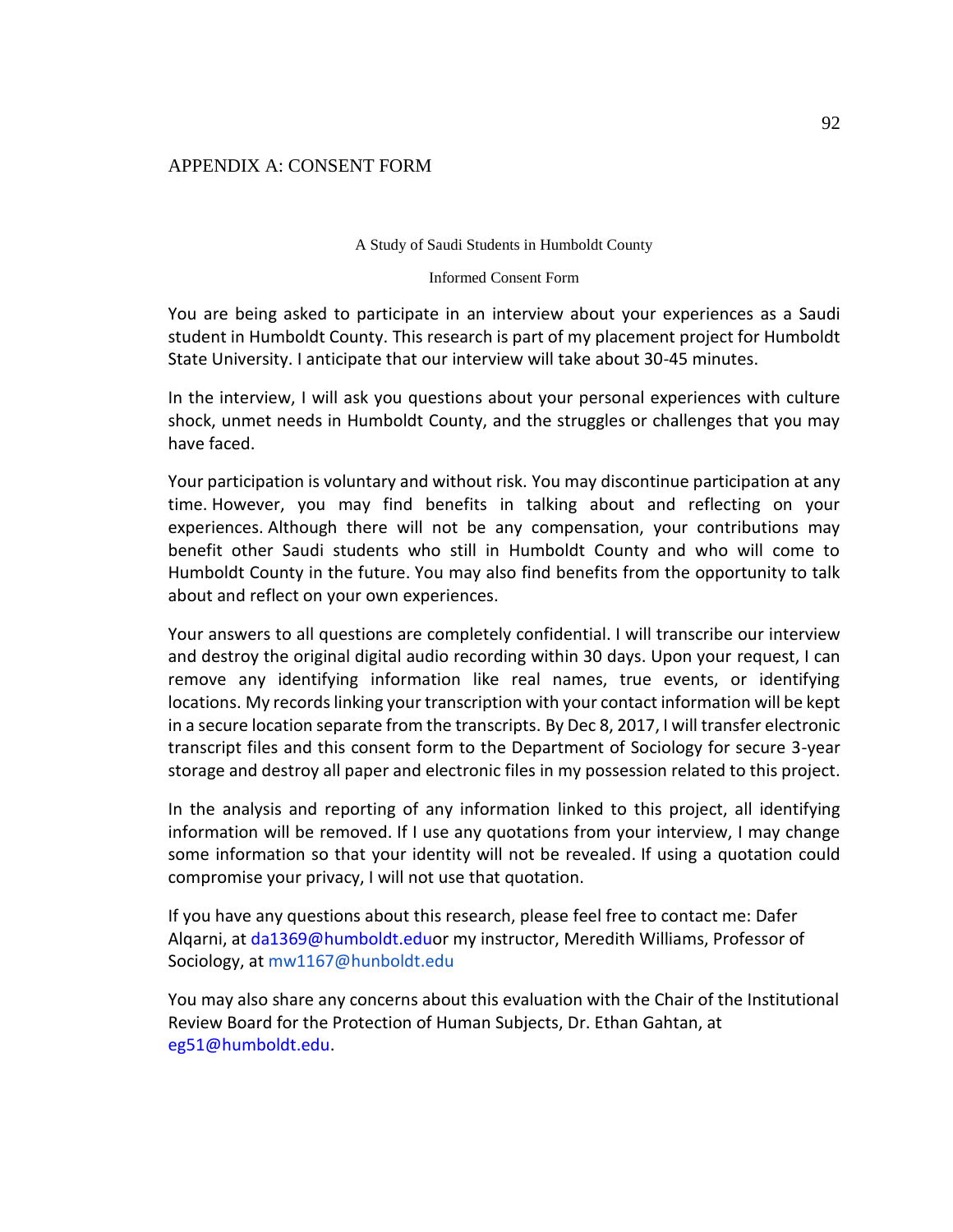If you have questions about your rights as a participant, report them to the Humboldt State University Dean of Research, Dr. Rhea Williamson, at Rhea.Williamson@humboldt.edu.

Thank you for taking the time to talk to me about your experiences.

\*\*\*

I am at least 18 years old.I understand the above and consent to participate in this research.

Print Name:

Signature:

Date: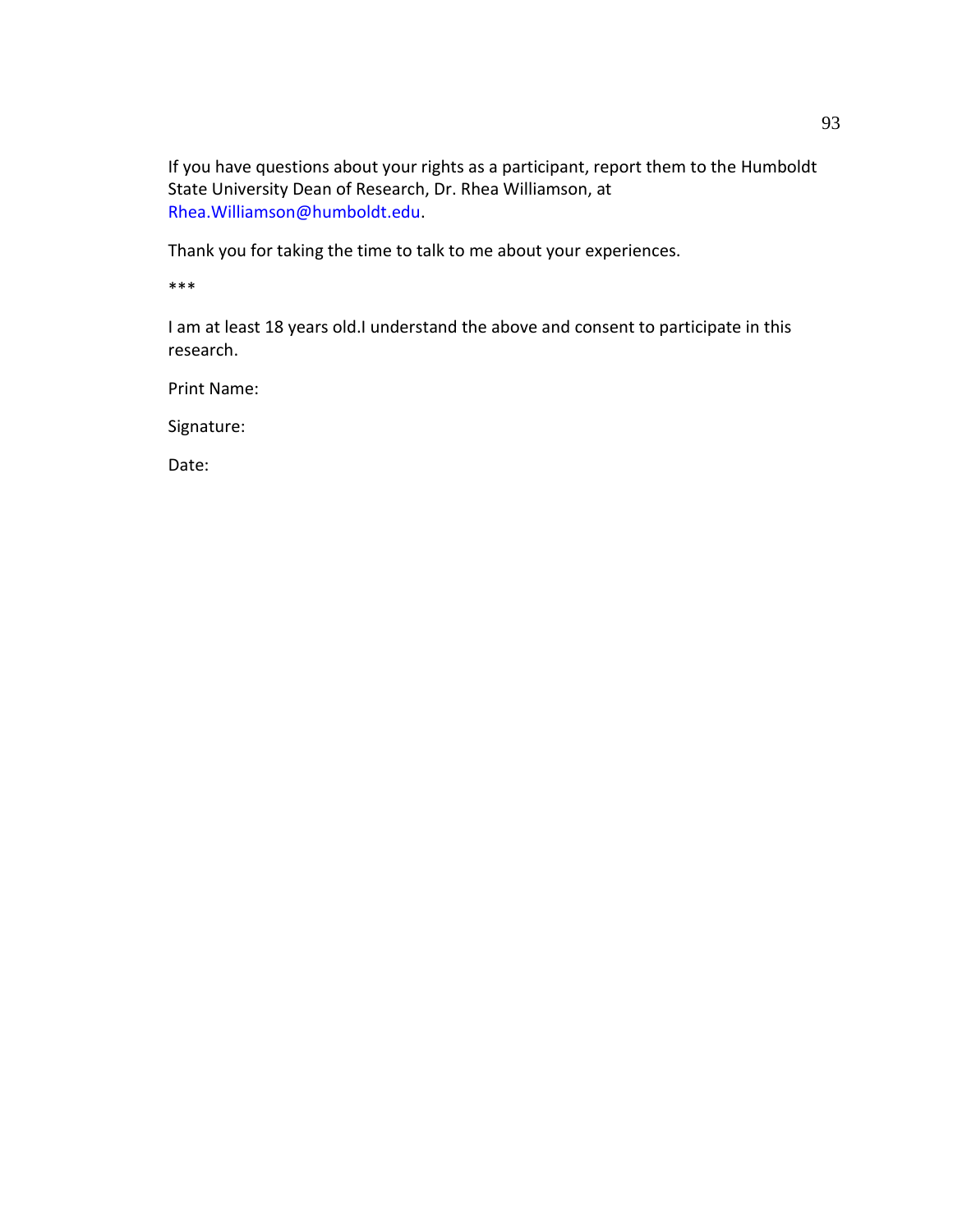## APPENDIX B: INTERVIEW SCHEDULE

#### A Study of Saudi Students in Humboldt County

#### Interview Guide (English)

## BACKGROUND INFORMATION & CULTURE SHOCK

## **1. Tell me a little about yourself?**

a. Probe: age; educational level; how long have you been in the USA? with who do you live?

## **2. How did you get here at HSU?**

a. Probe: experiences; people, your family/friends; why here

## **3. Did you know anyone in Humboldt County or HSU before you came here?**

a. Probe: what did they say about Humboldt County or HSU? influence on decisions

## **4. Tell me about your first week's experience in Humboldt. What was it like?**

- a. Probe: what were your expectations before coming to study in US?
- b. What has the reality been so far? same/differences
- c. What did you immediately miss from your country when you arrived in the US?
- d. What were your first impressions of the first Americans you met?

# **5. How many times have you felt that you want to stop everything and go back**

## **to KSA?**

- a. Could you tell me more about the worst one?
- b. How long were you struggling with it? (hours/days)
- c. How did you pass it?
- d. Did you get any emotional support?
- e. From who?
- f. Do you think this strategy will work with everybody? If not, why?

# **6. How important is English language proficiency for you to pass the culture shock?**

## DIFFICULTIES & SUGGESTIONS

- **1. What do you need to feel safe and comfortable in Humboldt?**
- **2. Are there some difficulties that you are confronting here at HSU? What are they?**
	- a. Probe: Academic; social; personal